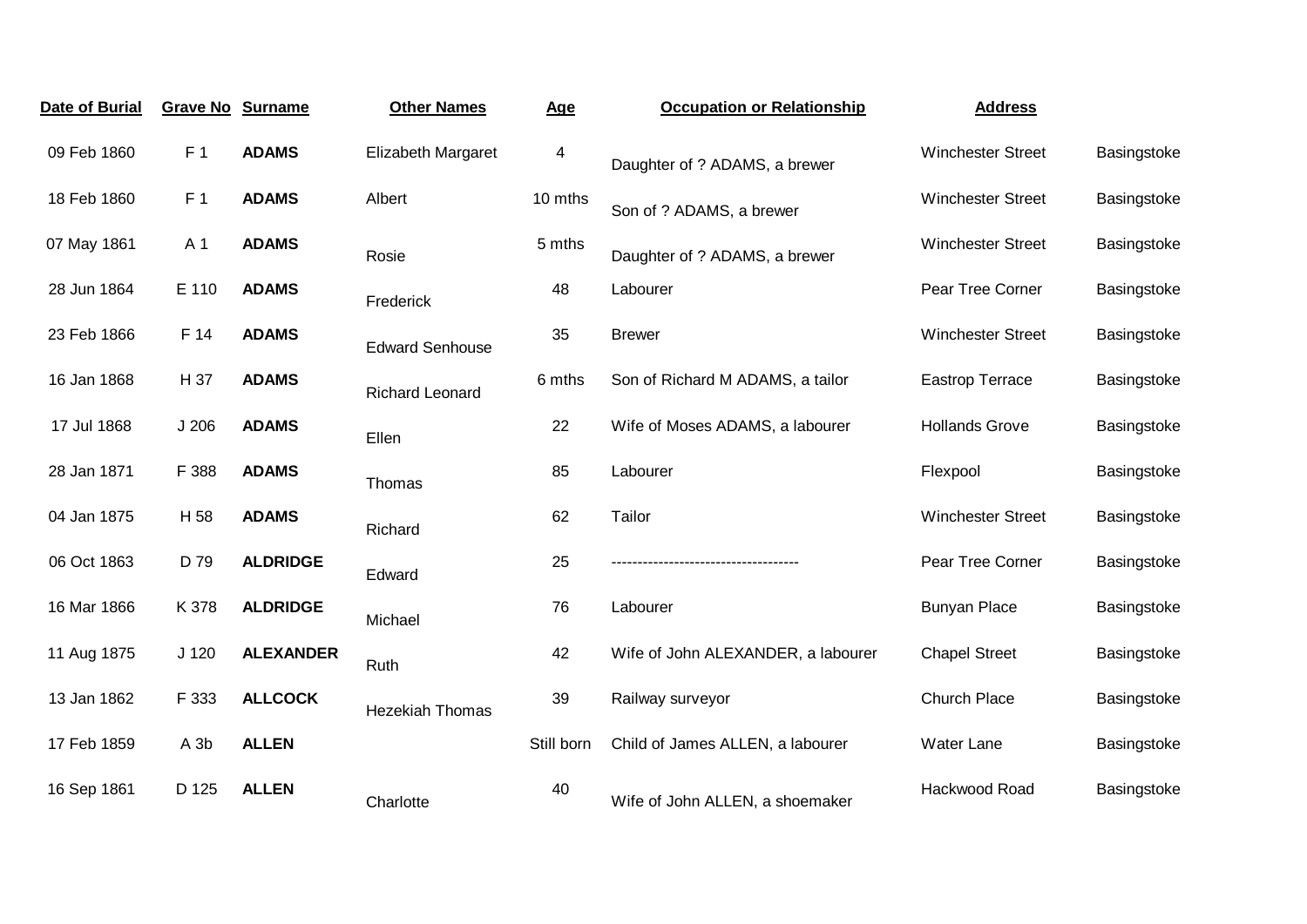| 01 Feb 1862 | L 76   | <b>ALLEN</b> | Jane                  | 3 mths         | Daughter of James ALLEN, a labourer                      | Water Lane           | Basingstoke |
|-------------|--------|--------------|-----------------------|----------------|----------------------------------------------------------|----------------------|-------------|
| 31 Jul 1863 | D 109  | <b>ALLEN</b> | Rosabella             | 11             | Daughter of James ALLEN, a shoemaker                     | Hackwood Road        | Basingstoke |
| 28 Jan 1864 | D 110  | <b>ALLEN</b> | John                  | 52             | Wife of James BILES, a labourer                          | Hackwood Road        | Basingstoke |
| 28 Sep 1865 | F 150a | <b>ALLEN</b> | Michael               | 55             | Innkeeper                                                | <b>Bunyan Place</b>  | Basingstoke |
| 22 Jan 1869 | K 259  | <b>ALLEN</b> | <b>Fanny Gertrude</b> | 6 mths         | Daughter of Henry ALLEN, a chemist &<br>druggist         | <b>Church Street</b> | Basingstoke |
| 01 Apr 1870 | E 189  | <b>ALLEN</b> | Martha Lucas          | 49             | Gentlewoman                                              | <b>Church Street</b> | Basingstoke |
| 17 Oct 1870 | E 212  | <b>ALLEN</b> | Freddie               | 3 mths         | Son of Henry ALLEN, a chemist & druggist Church Street   |                      | Basingstoke |
| 29 Dec 1870 | G 91   | <b>ALLEN</b> | George                | 3 mths         | Son of James ALLEN, a labourer                           | Gas House Row        | Basingstoke |
| 02 May 1872 | D 358  | <b>ALLEN</b> |                       | Still born     | Child of Henry ALLEN, a chemist & druggist Church Street |                      | Basingstoke |
| 13 Nov 1872 | D 128  | <b>ALLEN</b> | Matilda               | 24             | Domestic servant                                         | Totterdown           | Basingstoke |
| 24 Apr 1873 | K 105  | <b>ALLEN</b> | <b>Kate Harriett</b>  | 18 days        | Daughter of James ALLEN, a labourer                      | <b>Basing Road</b>   | Basingstoke |
| 21 Jan 1875 | F 255  | <b>ALLEN</b> |                       | Still born     | Child of Henry ALLEN, a chemist & druggist Church Street |                      | Basingstoke |
| 07 Feb 1876 | F 436c | <b>ALLEN</b> |                       | Still born     | Child of Henry ALLEN, a chemist & druggist Church Street |                      | Basingstoke |
| 22 Jan 1861 | L 93   | <b>ALLY</b>  | Annie Louisa          | $\overline{2}$ | Daughter of Reverand B ALLY, an<br>evangelist            | Church Lane          | Basingstoke |
| 09 Mar 1861 | L 93   | <b>ALLY</b>  | Mary Elizabeth        | 7 mths         | Daughter of Reverand B ALLY, an<br>evangelist            | Church Lane          | Basingstoke |
| 18 Apr 1863 | L 93   | <b>ALLY</b>  | Sarah Adelaide        | 11 mths        | Daughter of Robert B ALLY, an evangelist                 | Church Lane          | Basingstoke |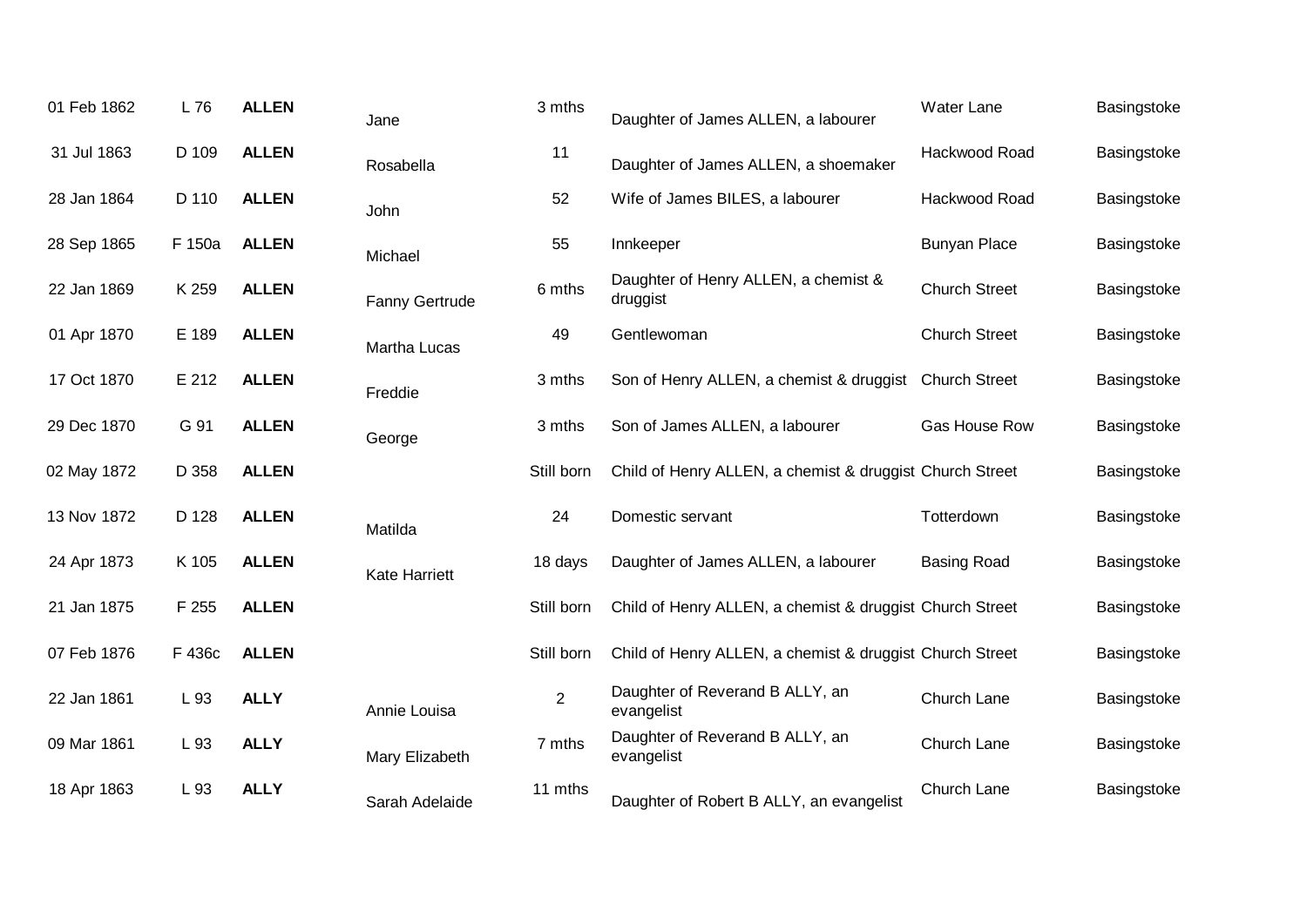| 29 Oct 1858 | D a73  | <b>ANDREWS</b>   | Richard         | 3 days     | Son of ? ANDREWS, a labourer                      | <b>Bunnian Place</b>      | Basingstoke |
|-------------|--------|------------------|-----------------|------------|---------------------------------------------------|---------------------------|-------------|
| 12 May 1875 | K 317  | <b>ANDREWS</b>   | Kate Elizabeth  | 11 mths    | Daughter of George Andrews, a grocer's<br>porter  | <b>Winchester Street</b>  | Basingstoke |
| 15 Aug 1868 | F 237  | <b>APPLETON</b>  | James           | 80         | Labourer                                          | Totterdown                | Basingstoke |
| 16 Apr 1875 | E 305  | <b>ARLETT?</b>   |                 | Still born | Child of William ARLETT (ARLOTT ?), a<br>labourer | Cliddesden Road           | Basingstoke |
| 08 Jan 1863 | C 101  | <b>ARMSTRONG</b> | Mary Ann        | 2          | Daughter of ? ARMSTRONG, a bricklayer             | <b>Winchester Street</b>  | Basingstoke |
| 01 Aug 1864 | C 102  | <b>ARMSTRONG</b> | Charles         | 70         | Labourer                                          | Winchester Street         | Basingstoke |
| 25 May 1867 | F 445a | <b>ARMSTRONG</b> | Rose            | 54         | Wife of George ARMSTRONG, a labourer              | <b>Victoria Street</b>    | Basingstoke |
| 17 Jan 1868 | C 68   | <b>ARMSTRONG</b> | Sarah           | 86         | Widow of Charles ARMSTRONG, a<br>labourer         | <b>Winchester Street</b>  | Basingstoke |
| 14 May 1868 | F 447a | <b>ARMSTRONG</b> | George          | 54         | Labourer                                          | Union Workhouse           | Basing      |
| 29 Jul 1871 | K 191  | <b>ARMSTRONG</b> | Jessie          | 22 mths    | Daughter of William ARMSTRONG, a<br>sawyer        | <b>Winchester Street</b>  | Basingstoke |
| 01 Jan 1874 | E 319a | <b>ARMSTRONG</b> | Bertha          | 2 days     | Daughter of William ARMSTRONG, a<br>labourer      | <b>Winchester Street</b>  | Basingstoke |
| 24 Nov 1875 | K 184  | <b>ARMSTRONG</b> | Grace           | 3 wks      | Daughter of William ARMSTRONG, a<br>sawyer        | <b>Steam Mill Terrace</b> | Basingstoke |
| 07 Jan 1876 | D 344  | <b>ARMSTRONG</b> | Joseph          | 75         | Sawyer                                            | <b>Bunyan Place</b>       | Basingstoke |
| 05 Dec 1863 | K 19   | <b>ATKINS</b>    | Martha          | 66         | Wife of James ATKINS, a labourer                  | Sarum Place               | Basingstoke |
| 08 Feb 1861 | E 144  | <b>ATTWOOD</b>   | Higham ? Albert | 1 mth      | Son of Joseph ATTWOOD, a cellarman                | Oat Street                | Basingstoke |
| 29 Nov 1861 | G 113  | <b>ATTWOOD</b>   | Hannah          | 31         | Wife of George ATTWOOD, a tailor                  | <b>Church Street</b>      | Basingstoke |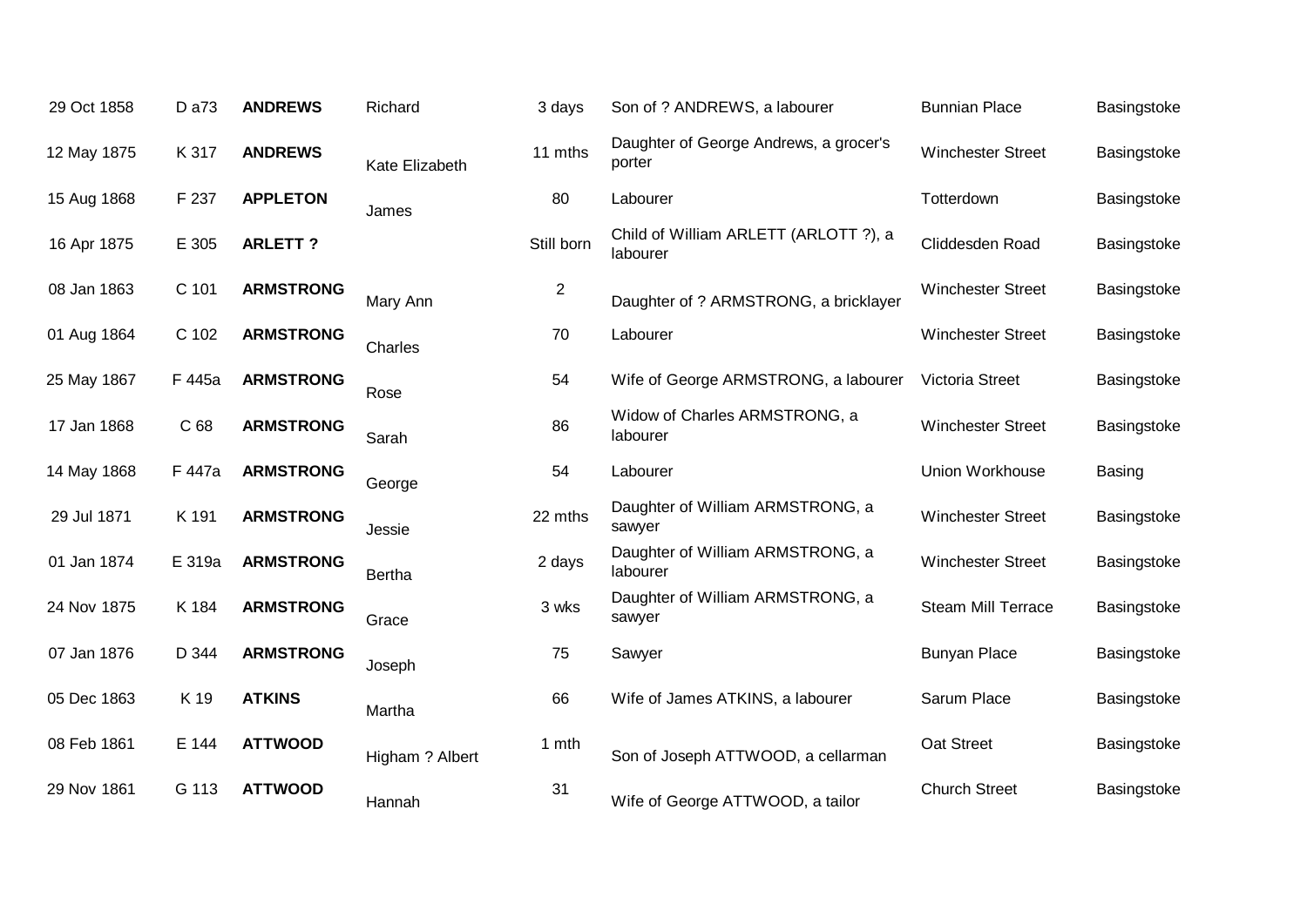| 17 Jul 1863 | D 25         | <b>ATTWOOD</b>   | George            | 21 mths    | Son of George ATTWOOD, a tailor                | <b>Church Street</b>     | Basingstoke |
|-------------|--------------|------------------|-------------------|------------|------------------------------------------------|--------------------------|-------------|
| 15 Jan 1866 | G 83         | <b>ATTWOOD</b>   | Martha            | 69         | Wife of George ATTWOOD, a tailor               | <b>Church Street</b>     | Basingstoke |
| 09 Oct 1866 | G 74         | <b>ATTWOOD</b>   | George            | 70         | Tailor                                         | <b>Church Street</b>     | Basingstoke |
| 29 Dec 1866 | L 52a        | <b>ATTWOOD</b>   |                   | Still born | cellarman                                      | <b>London Street</b>     | Basingstoke |
| 08 Apr 1868 | J 399        | <b>ATTWOOD</b>   |                   | Still born | Child of Abraham ATTWOOD, a cellarman New Road |                          | Basingstoke |
| 10 Apr 1869 | <b>B72</b>   | <b>ATTWOOD</b>   |                   | Still born | Child of Abraham ATTWOOD, a cellarman New Road |                          | Basingstoke |
| 24 Feb 1870 | C 93         | <b>ATTWOOD</b>   | Samuel            | 77         | Tailor                                         | <b>London Street</b>     | Basingstoke |
| 12 Apr 1870 | C93          | <b>ATTWOOD</b>   | Grace             | 79         | Widow of Samuel ATTWOOD, a tailor              | <b>London Street</b>     | Basingstoke |
| 29 Jul 1871 | G 134        | <b>ATTWOOD</b>   | Arthur            | 11 mths    | Son of George ATTWOOD, a tailor                | Sarum Place              | Basingstoke |
| 09 Feb 1872 | G 73         | <b>ATTWOOD</b>   | Mary Ann          | 41         | Wife of Abraham ATTWOOD, a cellarman           | New Road                 | Basingstoke |
| 24 Jan 1873 | G 134        | <b>ATTWOOD</b>   | Alice             | 6 mths     | Daughter of George ATTWOOD, a tailor           | Cambridge Terrace        | Basingstoke |
| 03 Jul 1874 | <b>FV</b>    | <b>ATTWOOD</b>   | John Tubb         | 72         | Gentleman                                      |                          | Yately      |
| 14 Jul 1875 | <b>B</b> 117 | <b>ATTWOOD</b>   | Frederick William | 15         | Son of George ATTWOOD, a tailor                | <b>Cambridge Terrace</b> | Basingstoke |
| 12 May 1860 | A 1          | <b>AUBREY</b>    | George            | 39         | Horse keeper                                   | <b>Winchester Street</b> | Basingstoke |
| 15 Aug 1870 | C 136        | <b>AVENELL ?</b> | Elizabeth         | 67         | Wife of Philip AVENELL, a labourer             | Cliddesden Road          | Basingstoke |
| 10 Apr 1862 | D 54         | <b>AVERY</b>     | Anne Ellen        | 1          | Daughter of James AVERY, a machine<br>fitter   | <b>Worting End</b>       | Basingstoke |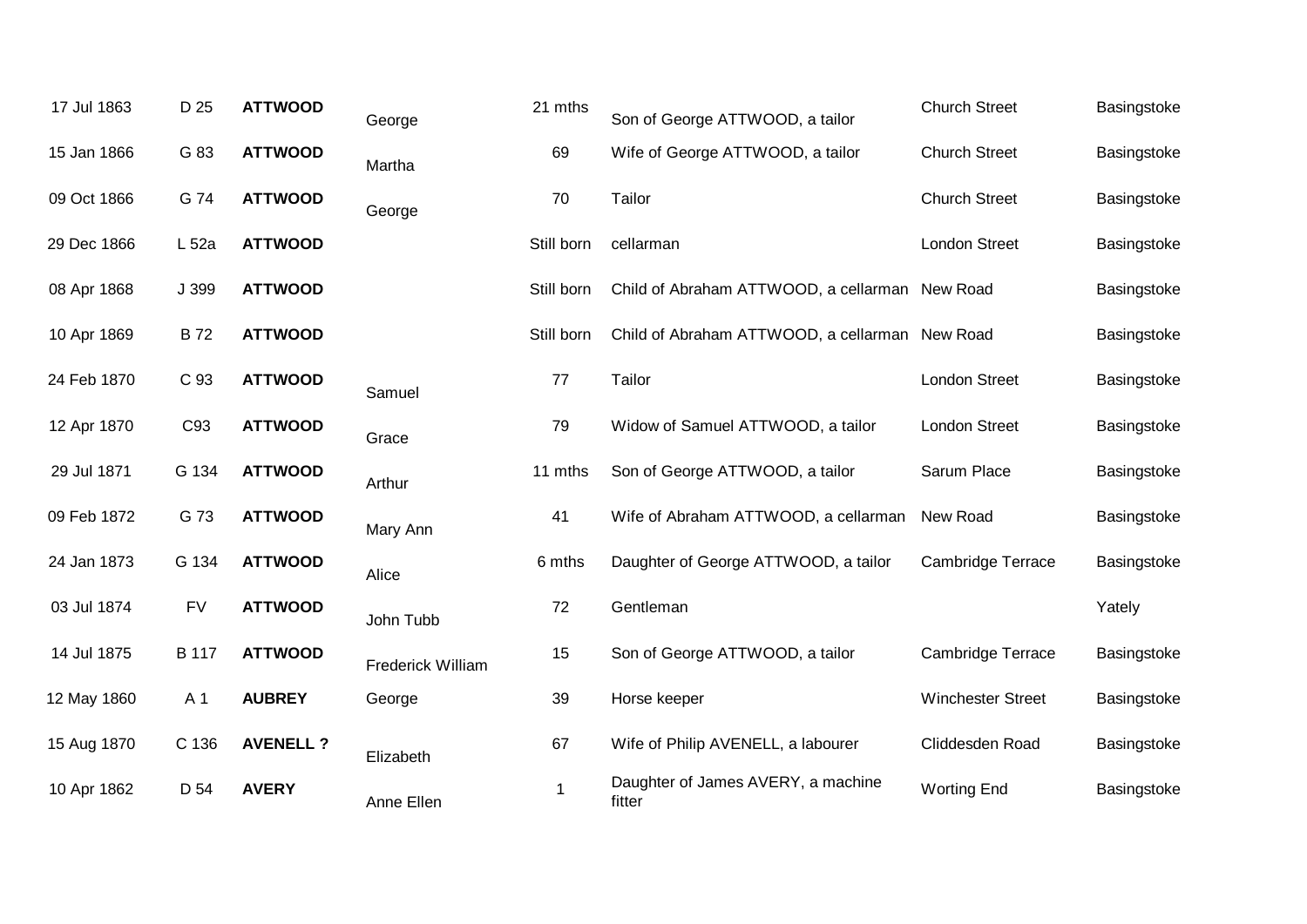| 12 Jun 1864 | L80             | <b>AVERY</b>    | <b>Emily Eliza</b>         | $\overline{2}$ | Daughter of ? AVERY, a machine fitter       | <b>Worting End</b>   | Basingstoke |
|-------------|-----------------|-----------------|----------------------------|----------------|---------------------------------------------|----------------------|-------------|
| 12 Oct 1864 | L 80            | <b>AVERY</b>    |                            | Still born     | Child of James AVERY, a machine fitter      | <b>Worting End</b>   | Basingstoke |
| 27 Nov 1869 | L 94            | <b>AVERY</b>    | <b>Etnest William Ford</b> | 3 wks          | Son of ? AVERY, a machinist                 | <b>Worting End</b>   | Basingstoke |
| 12 Nov 1868 | H 81            | <b>AXFORD</b>   | Charlotte                  | 69             | Widow of George AXFORD, a blacksmith        | <b>Bedford Place</b> | Basingstoke |
| 14 Apr 1863 | G 165           | <b>AYCLIFFE</b> | Thomas                     | 13 hrs         | Son of Edwin AYLIFFE, a painter             | New Road             | Basingstoke |
| 21 Nov 1863 | D 139           | <b>AYERS</b>    | Henry                      | 6              | Son of Edward AYRES, a labourer             | Cliddesden Road      | Basingstoke |
| 18 Mar 1865 | G 165           | <b>AYLIFFE</b>  |                            | Still born     | Child of Thomas AYLIFFE, a painter          | New Road             | Basingstoke |
| 21 Nov 1871 | F 60            | <b>AYLIFFE</b>  |                            | Still born     | Child of Edward AYLIFFE, a painter          | New Road             | Basingstoke |
| 21 Dec 1863 | G 162           | <b>BAIGENT</b>  | Elizabeth                  | 70             | Wife of William BAIGENT, a harness<br>maker | <b>Chapel Street</b> | Basingstoke |
| 01 Oct 1866 | G 107           | <b>BAIGENT</b>  | Charles                    | 44             | Painter                                     | Church Place         | Basingstoke |
| 29 Dec 1874 | G 161           | <b>BAIGENT</b>  | William                    | 88             | Hoop maker                                  | Pear Tree Corner     | Basingstoke |
| 31 Aug 1871 | F 231           | <b>BAINES</b>   | Mary                       | 57             | Widow of Thomas BAINES, a builder           | <b>Chapel Street</b> | Basingstoke |
| 14 Dec 1861 | C <sub>11</sub> | <b>BAINES?</b>  |                            | Still born     | Child of Andrew CAINE, a groom              | <b>Church Street</b> | Basingstoke |
| 14 Aug 1874 | K 352           | <b>BAKER</b>    | Mary                       | 72             | Wife of David BAKER, a sawyer               | <b>Basing Road</b>   | Basingstoke |
| 22 Jan 1876 | D 344           | <b>BAKER</b>    | Sarah                      | 74             | Wife of Thomas BAKER, a farmer              | East Oakly           | Wootton     |
| 15 Jul 1875 | G 15            | <b>BALCH</b>    | Ellen                      | 33             | Wife of John BALCH, a carpenter             | Deanes               | Deane       |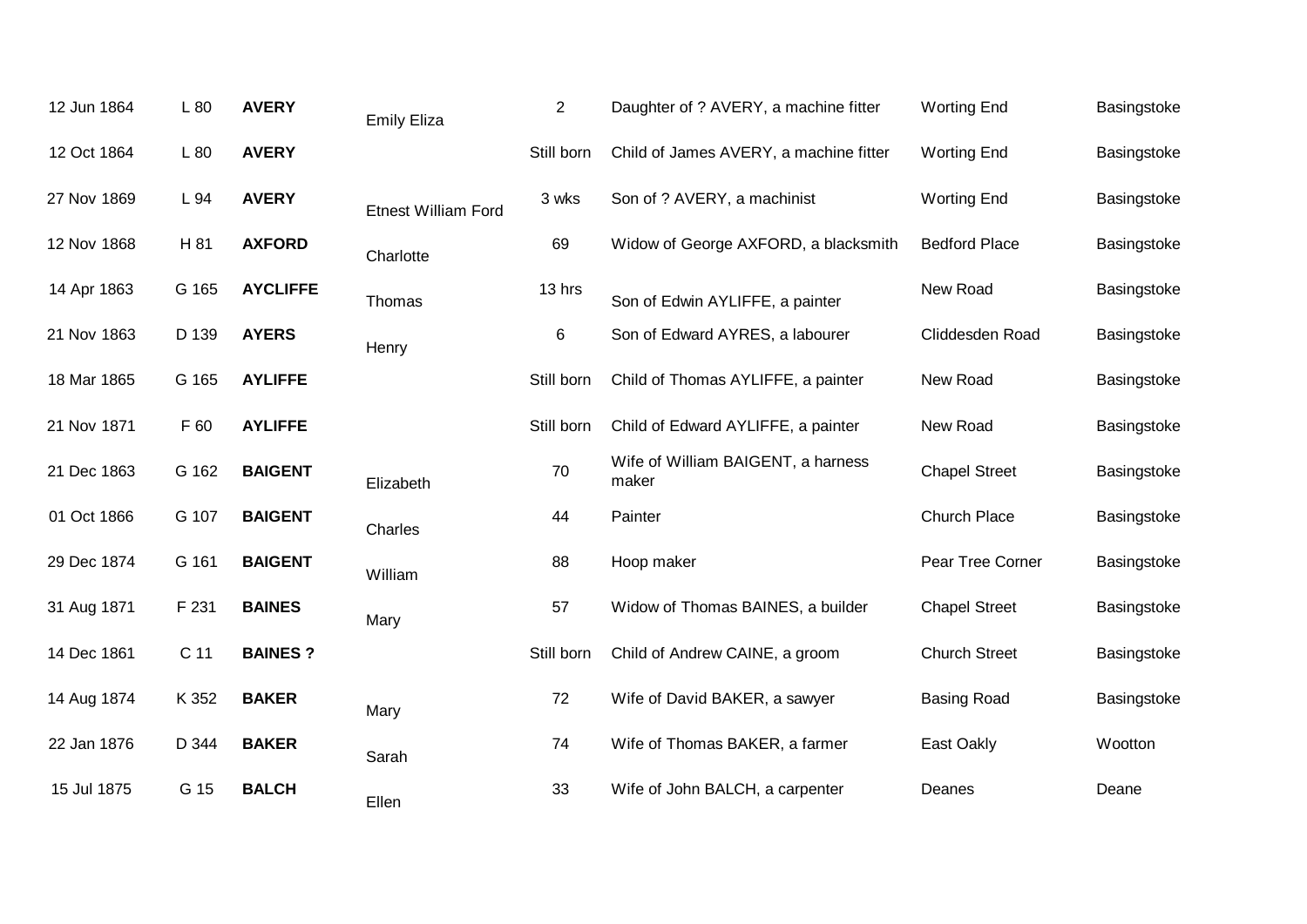| 02 Nov 1858 | A 17           | <b>BALDWIN</b>   | John     | 69         | Pensioner                                      | Northbrook Street     | Basingstoke   |
|-------------|----------------|------------------|----------|------------|------------------------------------------------|-----------------------|---------------|
| 02 Apr1872  | G 81           | <b>BALDWIN</b>   | Henry    | 64         | Blacksmith                                     | Ford's Buildings      | Basingstoke   |
| 23 Sep 1859 | A 23           | <b>BALLARD</b>   | John     | 32         | Labourer                                       | Hackwood Road         | Basingstoke   |
| 07 Jul 1865 | G 182          | <b>BALLARD</b>   | Thomas   | 5          | Son of Richard BALLARD, a labourer             | <b>Worting End</b>    | Basingstoke   |
| 02 Nov 1868 | G 58           | <b>BALLARD</b>   | Richard  | 54         | Labourer                                       | <b>Worting End</b>    | Basingstoke   |
| 17 Oct 1869 | D 97           | <b>BALLARD</b>   | Thomas   | 77         | Labourer                                       | Victoria Street       | Basingstoke   |
| 06 Nov 1860 | G 233          | <b>BANKS</b>     |          | Still born | Child of Mary Ann BANKS, a domestic<br>servant | <b>Bunyan Place</b>   | Basingstoke   |
| 26 Feb 1870 | B 247          | <b>BANOW ???</b> | Mary Ann | 64         | Widow of Thomas ? BANOW ?, a<br>gentleman      | Oat Street            | Basingstoke   |
| 13 Feb 1867 | <b>B</b> 12    | <b>BARNES</b>    | Thomas   | 49         | <b>Bricklayer</b>                              | <b>Chapel Street</b>  | Basingstoke   |
| 26 Mar 1875 | B 120          | <b>BARNET</b>    | Charles  | 72         | Labourer                                       | Potters Lane          | Basingstoke   |
| 15 Feb 1859 | D 19           | <b>BARNS</b>     | Thomas   | 74         | Labourer                                       | <b>Chapel Street</b>  | Basingstoke   |
| 20 Jun 1859 | D 124a         | <b>BARNS</b>     | Ellen    | 1          | Daughter of Charles BARNS, a labourer          | <b>Water End</b>      | <b>Basing</b> |
| 03 Aug 1858 | A <sub>2</sub> | <b>BARRETT</b>   | John     | 42         | Blacksmith                                     | <b>Chapel Street</b>  | Basingstoke   |
| 10 Jun 1874 | G 186          | <b>BARRETT</b>   | Eliza    | 85         | Gentlewoman                                    | <b>Church Street</b>  | Basingstoke   |
| 20 Oct 1874 | F 197          | <b>BARRETT</b>   |          | Still born | Child of Charles Barrett, a painter            | <b>Hollands Grove</b> | Basingstoke   |
| 16 Jan 1864 | K 334          | <b>BARRETT</b>   | Sarah    | 82         | Widow of Willaim BARRETT, a grocer             | Sarum Place           | Basingstoke   |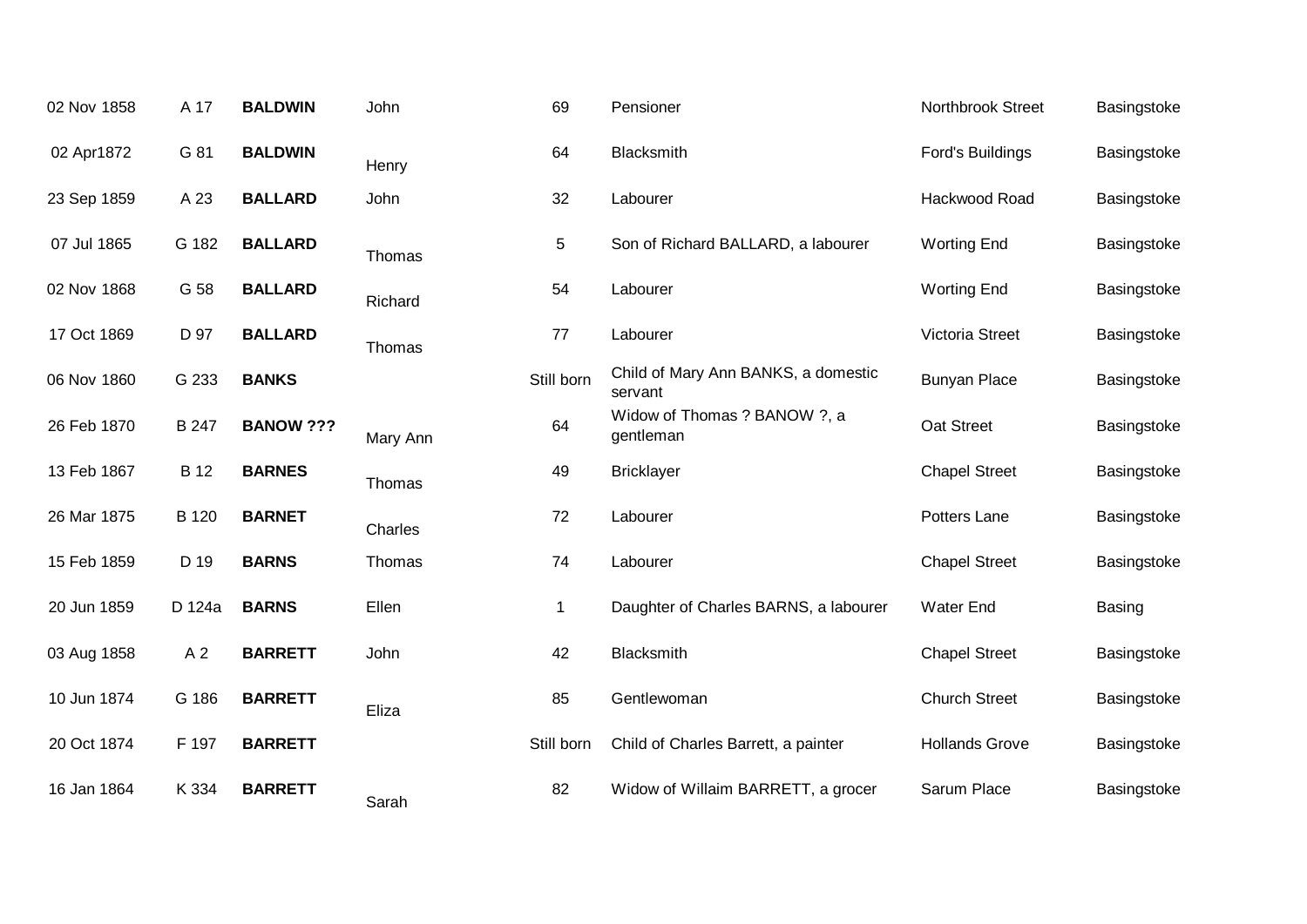| 26 Jul 1866  | G 186          | <b>BARRETT</b>   | Robert Tyler           | 63         | <b>Brewer</b>                         | Pear Tree Corner      | Basingstoke |
|--------------|----------------|------------------|------------------------|------------|---------------------------------------|-----------------------|-------------|
| 06 Jul 1861  | B 101          | <b>BARRETT?</b>  | Alfred                 | 16         | Son of John BARRETT, a blacksmith     | Sherborne Road        | Basingstoke |
| 08 Feb 1868  | F 427          | <b>BARTER</b>    | Charlotte              | 66         | Wife of James BARTER, a registrar     | <b>Cemetery Lodge</b> | Basingstoke |
| 14 Oct 1858  | D <sub>1</sub> | <b>BARTLETT</b>  | Jane                   | 80         | Widow of ? BARTLETT, a carrier        | Victoria Street       | Basingstoke |
| 05 Apr 1866  | F 301          | <b>BARTON</b>    | George Eric            | 7 mths     | Son of Charles BARTON, a butcher      | <b>London Street</b>  | Basingstoke |
| 03 Feb 1868  | F 301          | <b>BARTON</b>    | Horace                 | 15 wks     | Son of Charles BARTON, a butcher      | <b>London Street</b>  | Basingstoke |
| 09 Nov 1860  | G 233          | <b>BASING</b>    |                        | Still born | Child of Charles BASING, a painter    | <b>Chapel Street</b>  | Basingstoke |
| 03 Aug 1868  | D 30           | <b>BASING</b>    |                        | Still born | Child of Charles BASING, a painter    | <b>Chapel Street</b>  | Basingstoke |
| 11 Jun 1870  | E 331          | <b>BASING</b>    | Frank                  | 5 mths     | Son of Charles BASING, a painter      | <b>Hollands Grove</b> | Basingstoke |
| 11 Feb 1873  | E 319          | <b>BASING</b>    | William                | 9 days     | Son of Charles BASING, a painter      | <b>Basing Road</b>    | Basingstoke |
| 14 Apr 1875  | E 305          | <b>BASING</b>    | Sarah Margaret?        | 2 wks      | Daughter of Charles BASING, a painter | <b>Basing Road</b>    | Basingstoke |
| 22 Jul 1867  | G 47           | <b>BASSETT</b>   | <b>Robert Clifford</b> | 34         | Master mariner                        |                       | New Ross    |
| 11 Jul 1868  | F 171          | <b>BATCHELOR</b> | John Henry             | 29         | Harness maker                         | <b>London Street</b>  | Basingstoke |
| 14 July 1865 | L 89           | <b>BAYLEY</b>    | Mary                   | 33         | Wife of William BAYLEY, a whitesmith  | Victoria Street       | Basingstoke |
| 17 Dec 1870  | H 23           | <b>BEALE</b>     | William                | 38         | Labourer                              | <b>Bunyan Place</b>   | Basingstoke |
| 26 Sep 1868  | F 11           | <b>BEARD</b>     | <b>Thomas George</b>   | 31         | Bookbinder                            | <b>New Street</b>     | Basingstoke |
|              |                |                  |                        |            |                                       |                       |             |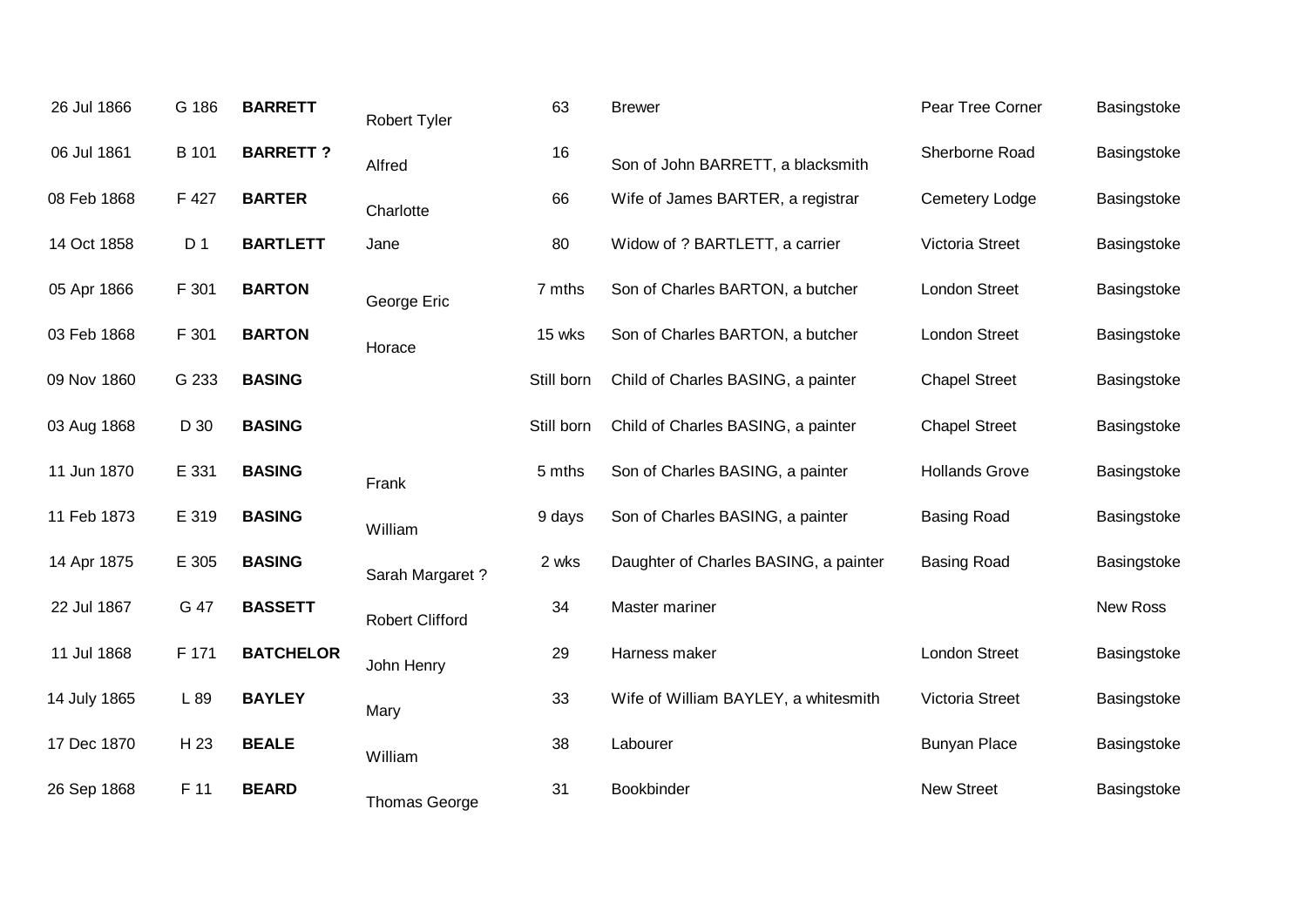| 25 Sep 1862 | F <sub>4</sub>  | <b>BEAUMONT</b> | Thomas                | 25             | Drill serjeant                              | Sarum Place          | Basingstoke |
|-------------|-----------------|-----------------|-----------------------|----------------|---------------------------------------------|----------------------|-------------|
| 18 Feb 1863 | D 88            | <b>BECK</b>     | Alice                 | 20 mths        | Daughter of George BECK, a coach maker      | <b>Basing Road</b>   | Basingstoke |
| 03 Sep 1863 | G 118           | <b>BECKETT</b>  | Henry                 | $\mathbf{1}$   | Son of Henry Beckett, a painter             | Totterdown           | Basingstoke |
| 21 Nov 1864 | G 118           | <b>BECKETT</b>  | Harry                 | 5 wks          | Son of Henry BECKETT, a painter             | Totterdown           | Basingstoke |
| 04 Jul 1871 | F 413           | <b>BECKETT</b>  | <b>Charles Reuben</b> | 4              | Son of Henry BECKETT, a painter             | Ford's Buildings     | Basingstoke |
| 26 Jul 1871 | F 413           | <b>BECKETT</b>  | Nathan                | $\overline{2}$ | Son of Henry BECKETT, a painter             | Ford's Buildings     | Basingstoke |
| 20 Jan 1864 | G 118           | <b>BECKITT</b>  | Mercy                 | 8              | Dauighter of Henry BECKITT, a painter       | Totterdown           | Basingstoke |
| 18 Jan 1860 | H 63            | <b>BEER</b>     | Benjamin              | 5 wks          | Son of John BEER, a railway policeman       | Potters Lane         | Basingstoke |
| 21 Feb 1861 | K 17            | <b>BEESTON</b>  | Ann Maria             | $\sqrt{2}$     | Daughter of ? BEESTON, a machine fitter     | <b>Basing Road</b>   | Basingstoke |
| 24 Nov 1865 | G 213           | <b>BELDHAM</b>  | Mary Ann              | 35             | Daughter of George BELDHAM, a brewer        | Pear Tree Corner     | Basingstoke |
| 16 Dec 1859 | B 124           | <b>BELL</b>     | Joseph                | 76             | Labourer                                    | Totterdown           | Basingstoke |
| 23 Mar 1868 | G 121           | <b>BENHAM</b>   | William               | 60             | Labourer                                    | Cranbourne Lodge     | Basingstoke |
| 01 Sep 1865 | L <sub>51</sub> | <b>BENNETT</b>  | George                | 5 wks          | Son of Eliza BENWELL, a domestic<br>servant | Reading Road         | Basingstoke |
| 18 Feb 1876 | F 240           | <b>BENZIC?</b>  | James Philip          | 5 mths         | Son of James B BENZIC ?, a watchmaker       | <b>Station Hill</b>  | Basingstoke |
| 10 Nov 1860 | D 54            | <b>BEVIS</b>    | Sarah                 | 20 mins        | Daughter of James BEVIS, a coach builder    | Victoria Street      | Basingstoke |
| 19 Apr 1866 | G 18            | <b>BIDDLE</b>   | George                | $\overline{2}$ | Son of Edward BIDDLE, a painter             | <b>Tanners Close</b> | Basingstoke |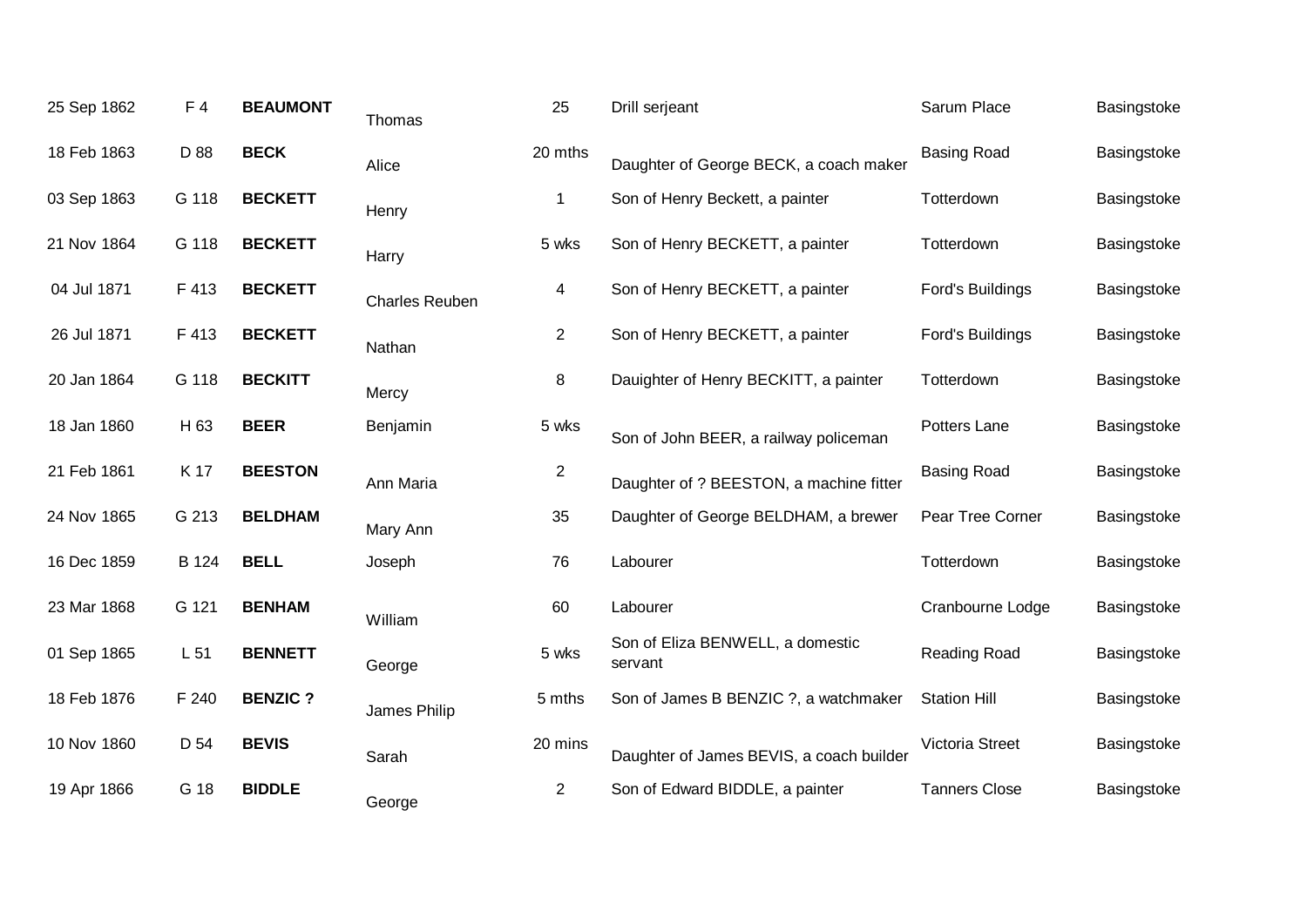| 12 May 1866 | J <sub>155</sub> | <b>BIDDLE</b>    | John Levington        | 9 mths     | Son of Edward BIDDLE, a painter                           | <b>Tanners Close</b>     | Basingstoke |
|-------------|------------------|------------------|-----------------------|------------|-----------------------------------------------------------|--------------------------|-------------|
| 06 Jun 1866 | G 32             | <b>BIDDLE</b>    | Annie Levington       | 10 mths    | Daughter of Edward BIDDLE, a painter                      | <b>Tanners Close</b>     | Basingstoke |
| 08 Jan 1870 | G <sub>7a</sub>  | <b>BIDDLE</b>    | Betrice ? Ellen       | 10         | Daughter of E BIDDLE, a painter                           | New Road                 | Basingstoke |
| 11 Jan 1870 | G 48             | <b>BIDDLE</b>    | James                 | 6          | Son of E BIDDLE, a painter                                | New Road                 | Basingstoke |
| 16 Jan 1870 | F 304            | <b>BIDDLE</b>    | Edward                | 35         | Painter                                                   | New Road                 | Basingstoke |
| 01 Feb 1870 | G 31             | <b>BIDDLE</b>    | Kate                  | 5          | Daughter of E BIDDLE, a painter                           | <b>Chapel Street</b>     | Basingstoke |
| 27 Jul 1867 | <b>B</b> 106     | <b>BIGGS</b>     |                       | Still born | Child of Joseph BRIGGS, an ironmonger's<br>assistant      | <b>Church Street</b>     | Basingstoke |
| 05 Jan 1871 | G 120            | <b>BIGGS</b>     |                       | Still born | Child of Charlotte BIGGS, a domestic<br>servant           | Hackwood Road            | Basingstoke |
| 17 Aug 1863 | A 20             | <b>BILES</b>     |                       | Still born | Child of John BILES, a labourer                           | Gas House Row            | Basingstoke |
| 26 Jan 1864 | H 39             | <b>BILES</b>     | <b>Agnes Williams</b> | 23         | Wife of William BONE, a labourer                          | <b>Bedford Place</b>     | Basingstoke |
| 24 May 1862 | B 61             | <b>BILIS?</b>    | William               | 50         | Labourer                                                  | Winchester Road          | Basingstoke |
| 05 Jul 1859 | G 235            | <b>BILLIMORE</b> |                       | Still born | Child of William BILLIMORE, a shoemaker Winchester Street |                          | Basingstoke |
| 10 Jul 1863 | F 326            | <b>BILLIMORE</b> | Patience              | 71         | Wife of D BILLIMORE, an innkeeper                         | <b>Winchester Street</b> | Basingstoke |
| 03 Feb 1866 | F 348            | <b>BILLIMORE</b> | William               | 40         | Shoemaker                                                 | <b>Winchester Street</b> | Basingstoke |
| 10 Feb 1866 | F 326            | <b>BILLIMORE</b> | David                 | 73         | Innkeeper                                                 | <b>Winchester Street</b> | Basingstoke |
| 19 Feb 1875 | F 235            | <b>BILLIMORE</b> | Martha                | 49         | Widow of William BILLIMORE, a<br>shoemaker                | Cliddesden Road          | Basingstoke |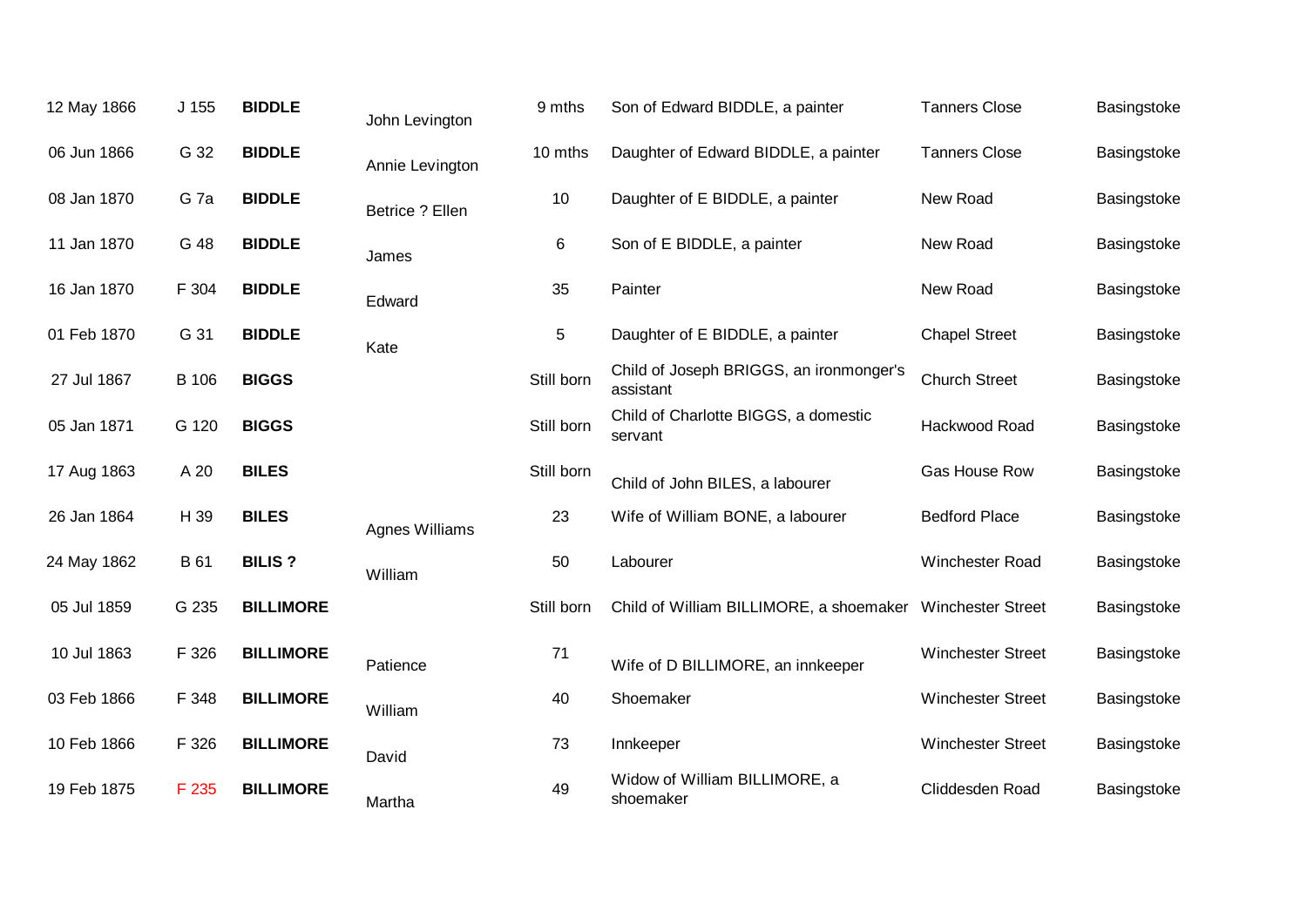| 11 Jan 1859 | C <sub>25</sub> | <b>BINFIELD</b> | Charles              | 3              | Son of Charles BINFIELD, a railway porter                | <b>Bunyan Place</b>  | Basingstoke |
|-------------|-----------------|-----------------|----------------------|----------------|----------------------------------------------------------|----------------------|-------------|
| 19 May 1860 | <b>B7</b>       | <b>BINFIELD</b> | Maria                | $\,6\,$        | Daughter of Henry BINFIELD, a bookbinder                 | <b>Church Street</b> | Basingstoke |
| 20 May 1861 | C <sub>25</sub> | <b>BINFIELD</b> | Sarah Ann            | 3              | Daughter of Charles BINFIELD, a railway<br>porter (LSWR) | <b>Bunyan Place</b>  | Basingstoke |
| 04 Jul 1862 | J 90a           | <b>BINFIELD</b> | <b>Betsey</b>        | 30             | Domestic servant                                         | <b>Worting End</b>   | Basingstoke |
| 04 Sep 1862 | <b>B</b> 40     | <b>BINFIELD</b> | Mary Ann             | $\overline{2}$ | Daughter of Thomas BINFIELD, a<br>bookbinder             | <b>Church Street</b> | Basingstoke |
| 21 Oct 1862 | <b>B</b> 93     | <b>BINFIELD</b> | Harriett             | 51             | Wife of Charles BINFIELD, a labourer                     | Cliddesden Road      | Basingstoke |
| 10 Jan 1863 | <b>B</b> 41     | <b>BINFIELD</b> | Edith                | 9 wks          | Daughter of George BINFIELD, a<br>whitesmith             | New Road             | Basingstoke |
| 15 Jul 1863 | <b>B72</b>      | <b>BINFIELD</b> | Jane Elizabeth       | 18 mths        | Daughter of Thomas BINFIELD, a<br>bookbinder             | <b>Church Street</b> | Basingstoke |
| 14 Nov 1863 | <b>B</b> 75     | <b>BINFIELD</b> | George Woodason      | 4              | Son of George BINFIELD, a whitesmith                     | New Road             | Basingstoke |
| 27 Jun 1867 | B 105           | <b>BINFIELD</b> | <b>Henry George</b>  | $\overline{2}$ | Son of George BINFIELD, a whitesmith                     | New Road             | Basingstoke |
| 18 Mar 1869 | <b>B72</b>      | <b>BINFIELD</b> | Edith                | 5 wks          | Daughter of Thomas BINFIELD, a<br>bookbinder             | Sarum Place          | Basingstoke |
| 10 Apr 1869 | <b>B72</b>      | <b>BINFIELD</b> | Caroline             | 2 mths         | Daughter of Thomas BINFIELD, a<br>bookbinder             | Sarum Place          | Basingstoke |
| 15 Jul 1870 | F 253           | <b>BINFIELD</b> |                      | Still born     | Child of Charles BINFIELD, a labourer                    | <b>Worting End</b>   | Basingstoke |
| 01 Aug 1870 | <b>B7</b>       | <b>BINFIELD</b> | <b>Albert Edward</b> | 4 days         | Son of Thomas BINFIELD, a bookbinder                     | Flexpool             | Basingstoke |
| 14 Jun 1873 | <b>B</b> 49     | <b>BINFIELD</b> | Rebecca              | 41             | Wife of Thomas BINFIELD, a bookbinder                    | Flexpool             | Basingstoke |
| 07 Dec 1868 | C 112           | <b>BIRD</b>     | Joseph               | 52             | Grocer                                                   | <b>London Street</b> | Basingstoke |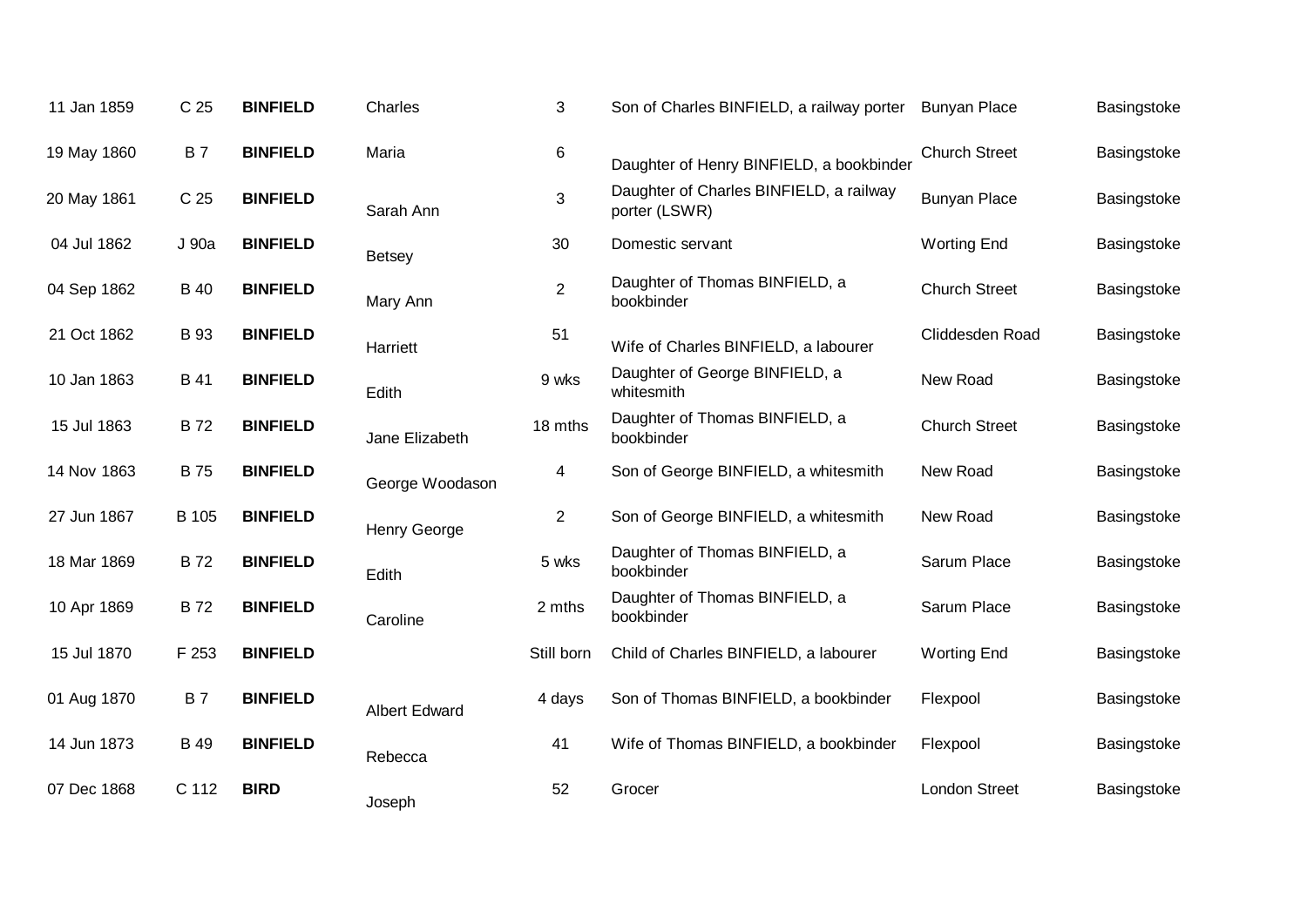| 12 Feb 1872 | C 112     | <b>BIRD</b>       | Maria                | 54             | Widow of Joseph BIRD, grocer                         | <b>London Street</b>    | Basingstoke |
|-------------|-----------|-------------------|----------------------|----------------|------------------------------------------------------|-------------------------|-------------|
| 21 Sep 1863 | L62       | <b>BIRMINGHAM</b> | Mary Anne            | 5 mths         | Daughter of Fanny BIRMINGHAM, a<br>domestic servant  | Gas House Row           | Basingstoke |
| 05 May 1874 | D 83      | <b>BIRMINGHAM</b> |                      | Still born     | Child of John BIRMINGHAM, a labourer                 | Goat Lane               | Basingstoke |
| 31 Dec 1860 | G 233     | <b>BIXEL?</b>     |                      | Still born     | Children of Joseph BIXEL, a grocer                   | <b>London Street</b>    | Basingstoke |
| 31 Jan 1871 | E 332     | <b>BLACKFORD</b>  | Sarah Georgina       |                | Daughter of Ennis ? BLACKFORD, a<br>domestic servant | Reading Road            | Basingstoke |
| 15 Aug 1870 | K 95      | <b>BLANCHARD</b>  | William              | 80             | Labourer                                             | Pear Tree Corner        | Basingstoke |
| 29 Jun 1864 | E 339     | <b>BLATCH</b>     | James                | 89             | Vicar (of St Michael's)                              | Vicarage (St Michael's) | Basingstoke |
| 05 Sep 1862 | G 216     | <b>BLUNDEN</b>    | Charles              | 8              | Son of James BLUNDEN, a carpenter                    | <b>Chapel Street</b>    | Basingstoke |
| 26 Aug 1863 | G 189     | <b>BLUNDEN</b>    | Ellen                | $\sqrt{3}$     | Daughter of James BLUNDEN, a carpenter               | <b>Chapel Street</b>    | Basingstoke |
| 25 Feb 1865 | F 445a    | <b>BLUNDEN</b>    | Sarah                | 66             | Wife of James BLUNDEN, a carpenter                   | Church Place            | Basingstoke |
| 17 Oct 1867 | <b>FV</b> | <b>BLUNDEN</b>    | Elizabeth            | 58             | Wife of Frederick BLUNDEN, a domestic<br>servant     | <b>London Street</b>    | Basingstoke |
| 19 Oct 1867 | F 244     | <b>BLUNDEN</b>    | Sarah Rosina         | 3 mths         | Daughter of Arthur BLUNDEN, a carpenter              | Oat Street              | Basingstoke |
| 21 Nov 1867 | <b>FV</b> | <b>BLUNDEN</b>    | Frederick            | 60             | Chemist and druggist                                 | <b>London Street</b>    | Basingstoke |
| 05 Sep 1868 | H 61      | <b>BLUNDEN</b>    | <b>Charles Henry</b> | 1 mth          | Son of Arthur BLUNDEN, a carpenter                   | Oat Street              | Basingstoke |
| 17 Jan 1870 | F 290     | <b>BLUNDEN</b>    | William              | $\overline{2}$ | Son of ? BLUNDEN, a labourer                         | Ford's Buildings        | Basingstoke |
| 26 Mar 1870 | H 40      | <b>BLUNDEN</b>    | Arthur John          | 8 mths         | Son of ? BLUNDEN, a carpenter                        | <b>Bunyan Place</b>     | Basingstoke |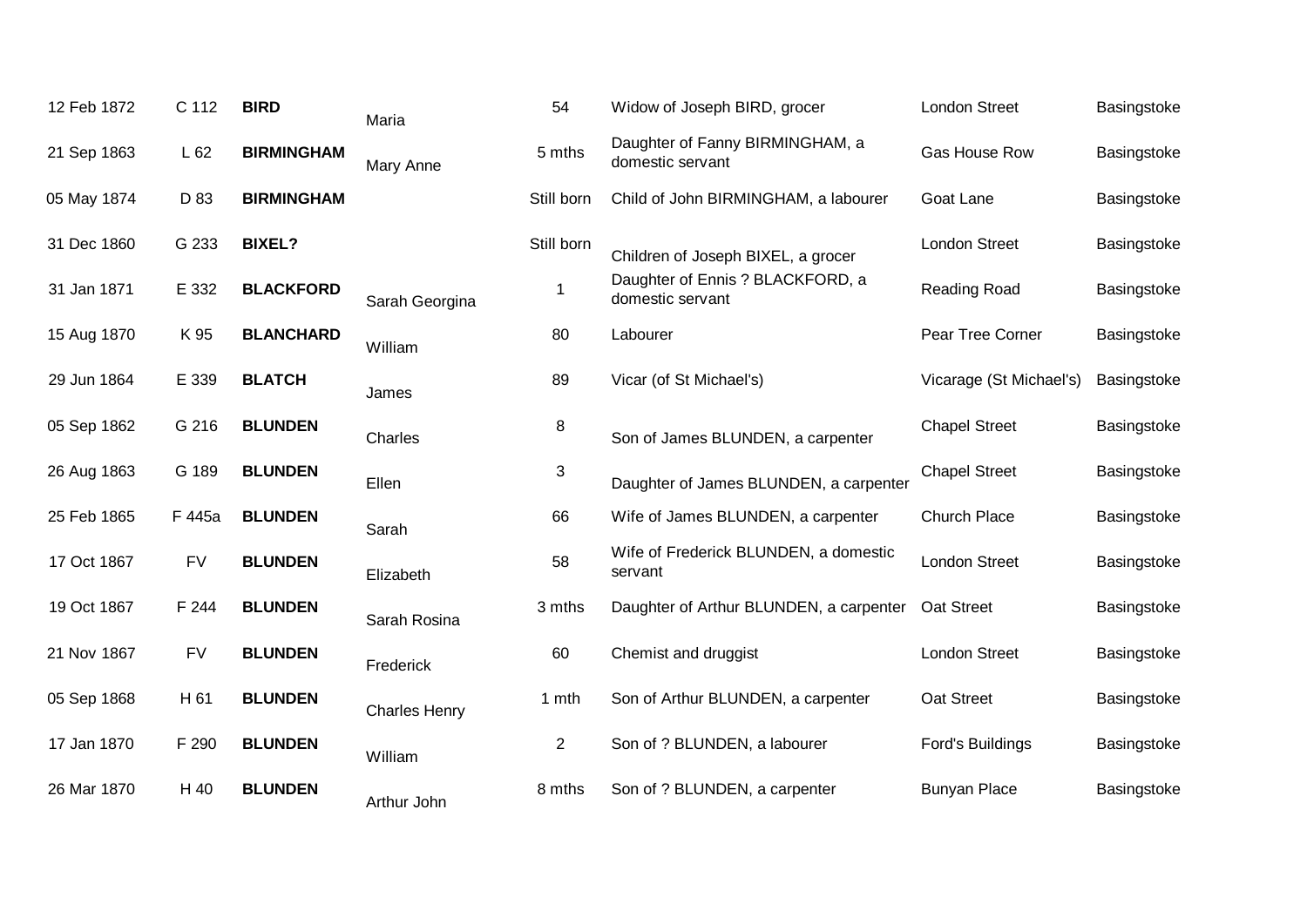| 13 Sep 1870 | G 189            | <b>BLUNDEN</b> | <b>Beatrice</b>      | 2 days         | Daughter of James BLUNDEN, a carpenter Victoria Street |                      | Basingstoke |
|-------------|------------------|----------------|----------------------|----------------|--------------------------------------------------------|----------------------|-------------|
| 05 Jan 1871 | G 189            | <b>BLUNDEN</b> | Matilda Jane         | 3 mths         | Daughter of James BLUNDEN, a carpenter Chapel Street   |                      | Basingstoke |
| 02 May 1872 | D 358            | <b>BLUNDEN</b> | Elizabeth            | 19 mths        | Son of Thomas BLUNDEN, a carpenter                     | <b>Chapel Street</b> | Basingstoke |
| 12 Apr 1874 | J <sub>133</sub> | <b>BLUNDEN</b> | <b>Emily Susanna</b> | 3              | Daughter of A? Blunden, a carpenter                    | <b>Chapel Street</b> | Basingstoke |
| 01 Sep 1875 | D 330            | <b>BLUNDEN</b> | Elizabeth            | 3 hrs          | Daughter of ? BLUNDEN, a carpenter                     | Hackwood Road        | Basingstoke |
| 17 Jan 1860 | G 215            | <b>BOHAM</b>   | Alfred               | 27             | Tailor                                                 | 17, Queen Street     | Farnham     |
| 13 Mar 1865 | G 188            | <b>BOHAM</b>   | Fanny                | 18             | Domestic servant                                       | Victoria Street      | Basingstoke |
| 02 Jul 1871 | B 91             | <b>BOND</b>    | Mary Lucy Kate       | $\overline{2}$ | Daughter of William BONE, a draper's<br>assistant      | <b>Back Lane</b>     | Basingstoke |
| 24 Mar 1859 | A 24a            | <b>BONE</b>    | Fanny                | 10 mths        | Daughter of Thomas LUCAS, a painter                    | <b>Chapel Street</b> | Basingstoke |
| 18 Jul 1859 | D 22             | <b>BONE</b>    | John                 | 4              | Son of John BONE, a labourer                           | <b>Bunyan Place</b>  | Basingstoke |
| 01 Oct 1860 | C <sub>3</sub>   | <b>BONE</b>    | William              | 38             | Vetinerary Surgeon                                     | Cliddesden Road      | Basingstoke |
| 06 Nov 1862 | H 14             | <b>BONE</b>    | Eliza                | 28             | Wife of ? BONE, a labourer                             | <b>Basing Road</b>   | Basingstoke |
| 18 Jul 1863 | G 134            | <b>BONE</b>    | William              | 3              | Son of George BONE, a labourer                         | <b>Church Street</b> | Basingstoke |
| 05 Dec 1863 | C 37             | <b>BONE</b>    | <b>Albert Ernest</b> | 10 mths        | Son of Albert BONE, a vetinerary surgeon               | Cliddesden Road      | Basingstoke |
| 22 Jan 1864 | <b>B</b> 20      | <b>BONE</b>    | Ann                  | 75             | Child of George FRANKLIN, a labourer                   | Church Square        | Basingstoke |
| 19 Apr 1865 | B 21             | <b>BONE</b>    | John                 | 49             | Innkeeper                                              | <b>Church Street</b> | Basingstoke |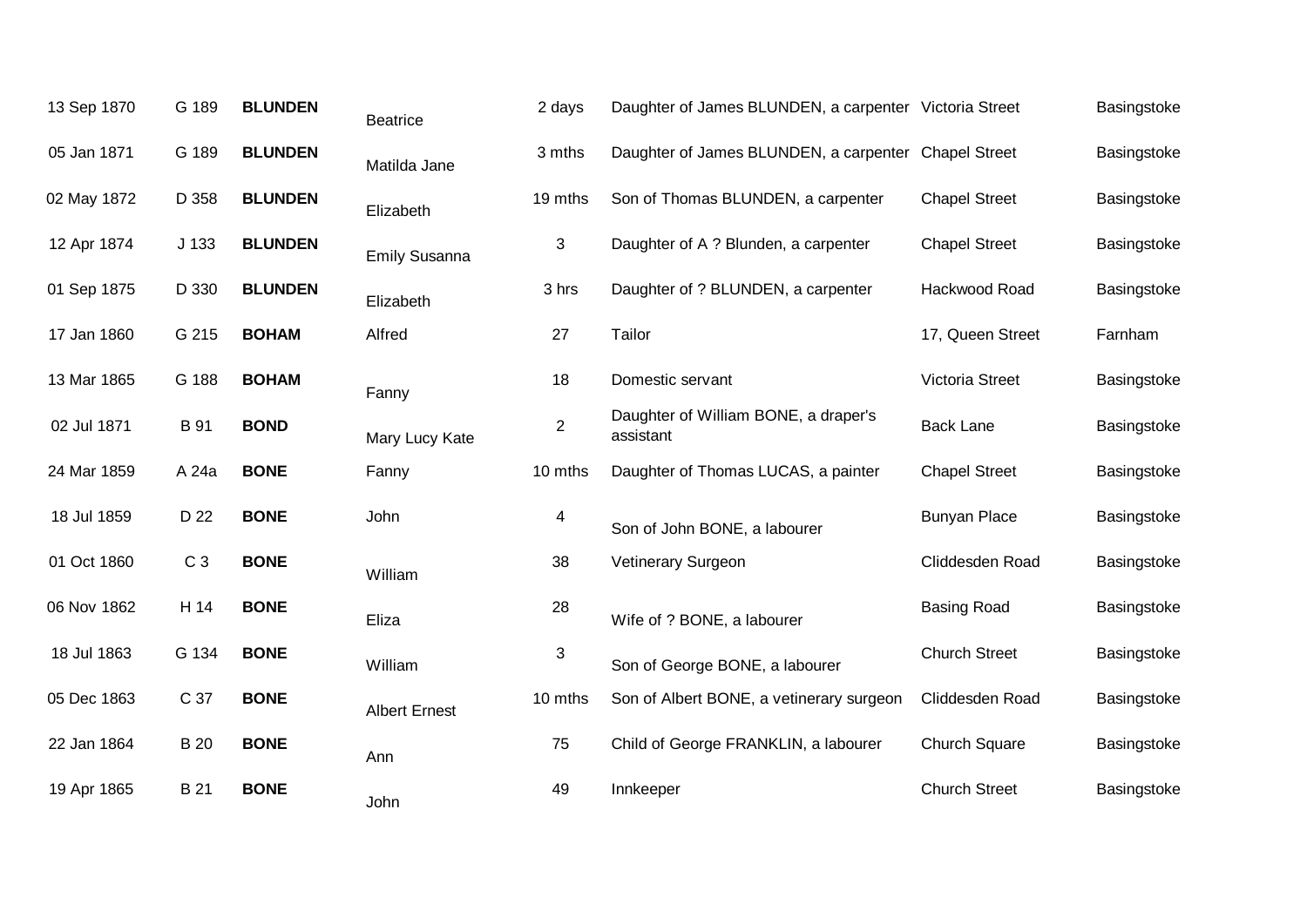| 21 Feb 1866 | G 53                     | <b>BONE</b>   | William               | 76             | Labourer                                                 | <b>Church Street</b>   | Basingstoke      |
|-------------|--------------------------|---------------|-----------------------|----------------|----------------------------------------------------------|------------------------|------------------|
| 28 Aug 1868 | F 420b                   | <b>BONE</b>   | Edith                 | 4 mths         | Daughter of ? BONE, a vetinerary surgeon                 | Cliddesden Road        | Basingstoke      |
| 17 Feb 1869 | E 373                    | <b>BONE</b>   | David                 | 57             | Hire carter                                              | Reading Road           | Basingstoke      |
| 16 Feb 1870 | <b>B</b> 110             | <b>BONE</b>   | Ellen                 | 12             | Daughter of John BONE, a labourer                        | <b>Bunyan Place</b>    | Basingstoke      |
| 16 Feb 1870 | <b>B</b> 110             | <b>BONE</b>   | Alice                 | 3              | Daughter of John BONE, a labourer                        | <b>Bunyan Place</b>    | Basingstoke      |
| 17 Jul 1871 | C 72                     | <b>BONE</b>   | Amie Celene           | $\overline{7}$ | Daughter of A BONE, a vetinerary surgeon                 | Cliddesden Road        | Basingstoke      |
| 24 Jul 1871 | F 429                    | <b>BONE</b>   | Florence              | 3              | Daughter of A BONE, a vetinerary surgeon Cliddesden Road |                        | Basingstoke      |
| 29 Jul 1871 | <b>B</b> 118             | <b>BONE</b>   | Alice                 | 26             | Domestic servant                                         | <b>Church Street</b>   | Basingstoke      |
| 19 Feb 1874 | D 117                    | <b>BONE</b>   | Albert                | 33             | Vetinerary surgeon                                       | Cliddesden Road        | Basingstoke      |
| 19 Feb 1874 | E 358a                   | <b>BOSHER</b> | Dinah                 | 84             | Widow of Elias Bosher, a labourer                        | Pear Tree Corner       | Basingstoke      |
| 08 Jun 1859 | G 222                    | <b>BOURNE</b> | Jane                  | 4              | Daughter of George BOURNE, a labourer                    | <b>Basing Road</b>     | Basingstoke      |
| 01 May 1867 | G 166                    | <b>BOURNE</b> | Henry                 | 26             | Gardener                                                 | <b>Basing Road</b>     | Basingstoke      |
| 09 Oct 1868 | F 219                    | <b>BOURNE</b> | <b>Charles Thomas</b> | 43             | <b>Barrister</b>                                         | Flexfield              | Basingstoke      |
| 08 Apr 1862 | L 80                     | <b>BOVIS</b>  | Mary                  | 1 mth          | Daughter of James BOVIS, a coach builder                 | <b>Victoria Street</b> | Basingstoke      |
| 25 Apr 1871 | K 375, 396 <b>BOWLES</b> |               | Eliza                 | 25             | Wife of Charles BOWLES, a draper                         | <b>Bell Street</b>     | Henley on Thames |
| 30 Aug 1875 | D 379                    | <b>BOWLEY</b> | Charles               | 66             | Labourer                                                 | <b>Church Street</b>   | Basingstoke      |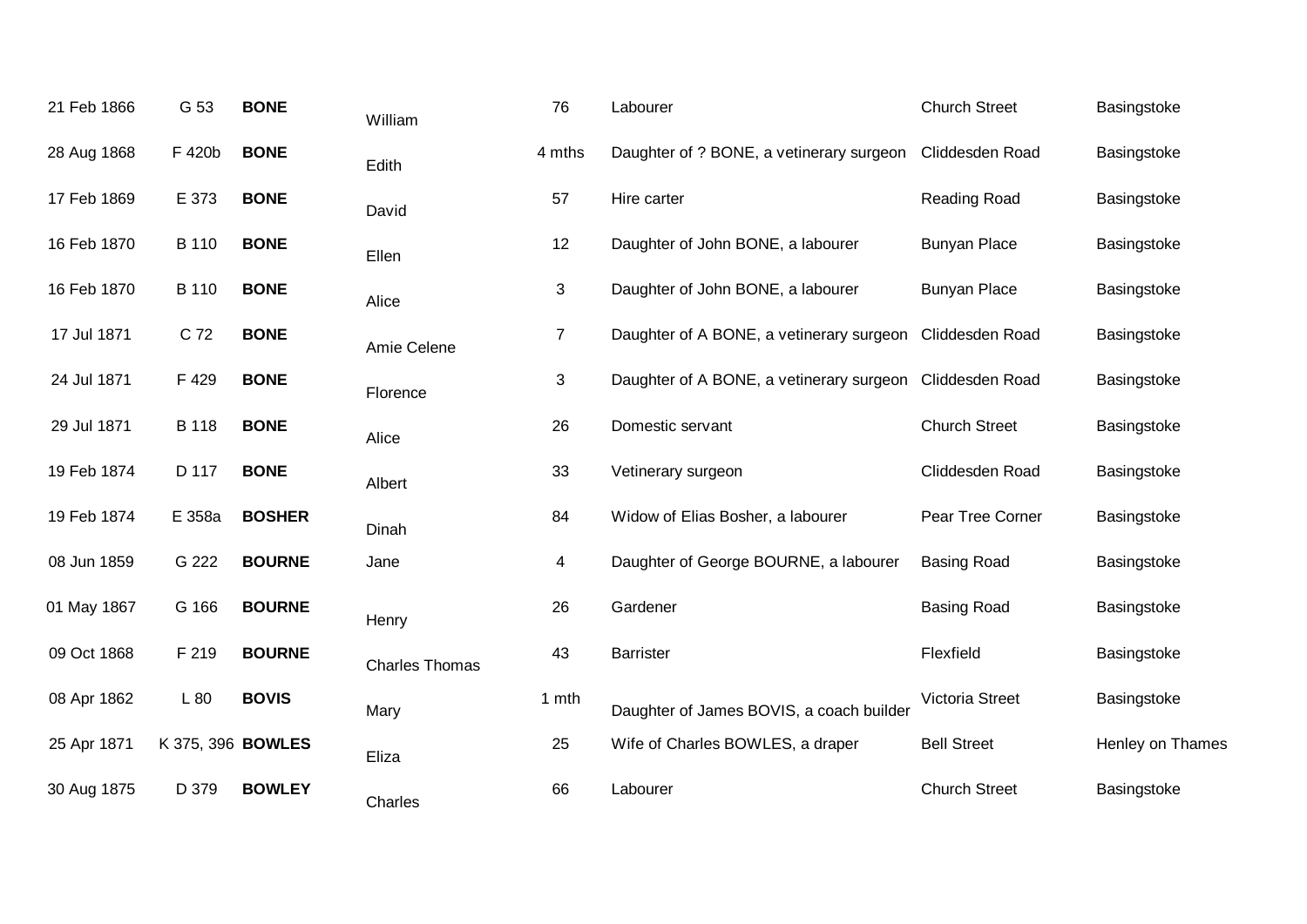| 12 Jan 1861 | G 179     | <b>BOX</b>      | Mary Ann             | 48         | Wife of Stephen BOX, a carpenter                    | Hackwood Road            | Basingstoke |
|-------------|-----------|-----------------|----------------------|------------|-----------------------------------------------------|--------------------------|-------------|
| 19 Jan 1861 | G 180     | <b>BOX</b>      | William              | 81         | Labourer                                            | Pest House               | Basingstoke |
| 05 Oct 1874 | K 328     | <b>BOX</b>      | Fanny                | 22         | Gentlewoman                                         | Winchester Road          | Basingstoke |
| 18 Oct 1875 | D 507     | <b>BOX</b>      | Stephen              | 68         | Carpenter                                           | <b>Market Place</b>      | Basingstoke |
| 24 Apr 1860 | E 329     | <b>BOYD</b>     | Elizabeth Jane       | 17 mths    | Daughter of George BOYD, a carpenter                | <b>Bedford Place</b>     | Basingstoke |
| 17 Jan 1865 | <b>FV</b> | <b>BOYD</b>     |                      | Still born | Child of James BOYD, a labourer                     | <b>Winchester Street</b> | Basingstoke |
| 23 Jan 1865 | F 81      | <b>BOYD</b>     | Sarah Louise         | 34         | Wife of James BOYD, a labourer                      | <b>Winchester Street</b> | Basingstoke |
| 19 Sep 1865 | F 95      | <b>BOYD</b>     | Sarah Louise         | 5 hrs      | Daughter of Thomas BOYD, a railway<br>porter (LSWR) | <b>Bunyan Place</b>      | Basingstoke |
| 19 Sep 1865 | F 95      | <b>BOYD</b>     | Louisa Sarah         | 2 days     | Daughter of Thomas BOYD, a railway<br>porter (LSWR) | <b>Bunyan Place</b>      | Basingstoke |
| 01 Dec 1866 | F 109     | <b>BOYD</b>     | Henry                | 20         | Labourer                                            | <b>Bunyan Place</b>      | Basingstoke |
| 07 Sep 1872 | J 329a    | <b>BOYD</b>     | Thomas               | 50         | Railway porter (LSWR)                               | <b>Bunyan Place</b>      | Basingstoke |
| 19 Jan 1868 | K 31      | <b>BOYDE</b>    | <b>Harriett Emma</b> | 10 mths    | Daughter of George BOYDE, a carpenter               | <b>Bedford Place</b>     | Basingstoke |
| 11 Mar 1869 | K 64      | <b>BRADBURN</b> | Abraham              | 58         | Railway Inspector                                   | <b>High Street</b>       | Stockbridge |
| 06 Aug 1865 | K 92      | <b>BRANT</b>    | John                 | 77         | Gardener                                            | Goat Lane                | Basingstoke |
| 21 Jun 1870 | K 88      | <b>BRANT</b>    | Mary                 | 78         | Widow of John Brant, a gardener                     | Goat Lane                | Basingstoke |
| 28 Jul 1859 | C 31      | <b>BRAZIER</b>  | John                 | 68         | Innkeeper                                           | <b>London Street</b>     | Basingstoke |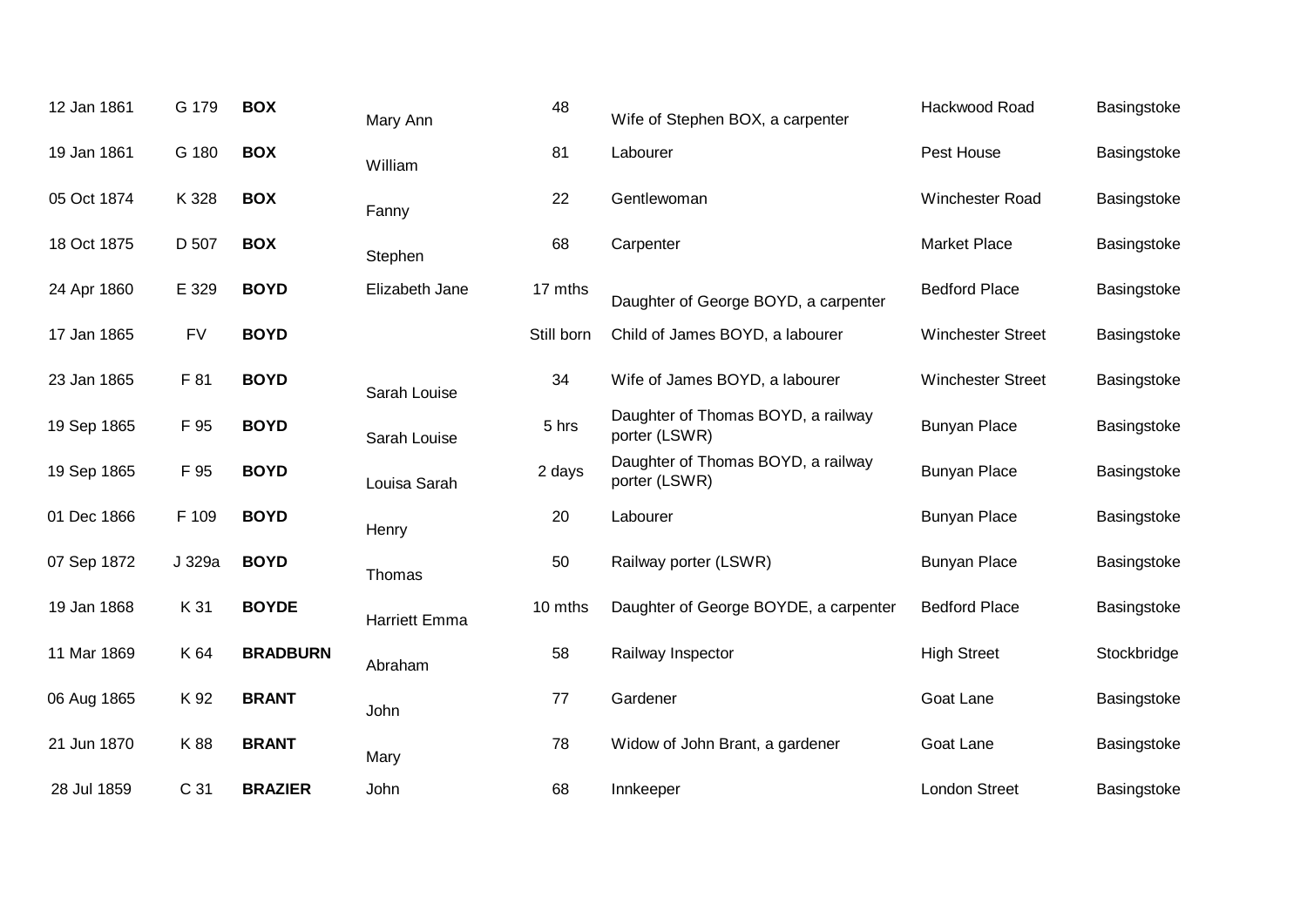| 29 Nov 1864 | K 314           | <b>BRAZIER</b>    | James                | 4 mths | Son of James BRAZIER, a railway<br>inspector         | Pear Tree Corner     | Basingstoke   |
|-------------|-----------------|-------------------|----------------------|--------|------------------------------------------------------|----------------------|---------------|
| 11 Feb 1865 | G 145           | <b>BRAZIER</b>    | Mary Ann             | 67     | Laundress                                            | Oat Street           | Basingstoke   |
| 15 Oct 1874 | D 266a          | <b>BREACH</b>     | John Edward          | 10     | Son of J E BREACH, a railway guard                   | Henry Place          | Basingstoke   |
| 08 Dec 1865 | A 35            | <b>BREADMAN</b>   | Agnes                | 4 days | Daughter of Harriett BREADMAN, a<br>domestic servant | Hackwood Road        | Basingstoke   |
| 08 May 1869 | F 42            | <b>BREADMAN</b>   | Mary                 | 73     | Widow of James BREADMAN, a labourer                  | Union Workhouse      | <b>Basing</b> |
| 01 Oct 1865 | M 43            | <b>BRIDGEMAN</b>  | John                 | 59     | Whitesmith                                           | Goat Lane            | Basingstoke   |
| 15 Jan 1871 | M 41            | <b>BRIDGEMAN</b>  | Eliza                | 62     | Widow of ? BRIDGEMAN, a whitesmith                   | Goat Lane            | Basingstoke   |
| 01 Nov 1860 | C <sub>26</sub> | <b>BRISTOW</b>    | Elizabeth            | 79     | Wife of John BRISTOW, a shoeing smith                | <b>London Street</b> | Basingstoke   |
| 07 Feb 1863 | C <sub>60</sub> | <b>BRISTOW</b>    | Charlotte            | 54     | Wife of George BRISTOW, a shoeing smith              | <b>London Street</b> | Basingstoke   |
| 17 Feb 1863 | C <sub>26</sub> | <b>BRISTOW</b>    | John                 | 81     | <b>Shoeing Smith</b>                                 | <b>London Street</b> | Basingstoke   |
| 25 Jun 1870 | C60             | <b>BRISTOW</b>    | George               | 63     | <b>Shoeing Smith</b>                                 | <b>Church Street</b> | Basingstoke   |
| 11 May 1871 | C 94            | <b>BRISTOW</b>    | Maria                | 60     | Gentlewoman                                          | <b>Basing Road</b>   | Basingstoke   |
| 05 May 1862 | D 62            | <b>BRISTOWE</b>   | George               | 45     | Rag gatherer                                         | Totterdown           | Basingstoke   |
| 22 Nov 1868 | K 84            | <b>BRISTOWE</b>   | Mary Ann             | 34     | Domestic servant                                     | <b>London Street</b> | Basingstoke   |
| 14 Oct 1867 | G <sub>8</sub>  | <b>BROOKER</b>    | Patience             | 3      | Daughter of Thomas BROOKER, a labourer Gas House Row |                      | Basingstoke   |
| 15 Aug 1871 | D 16            | <b>BROOMFIELD</b> | <b>Frances Alice</b> | 1 mth  | Daughter of James BROOMFIELD                         | Flexpool             | Basingstoke   |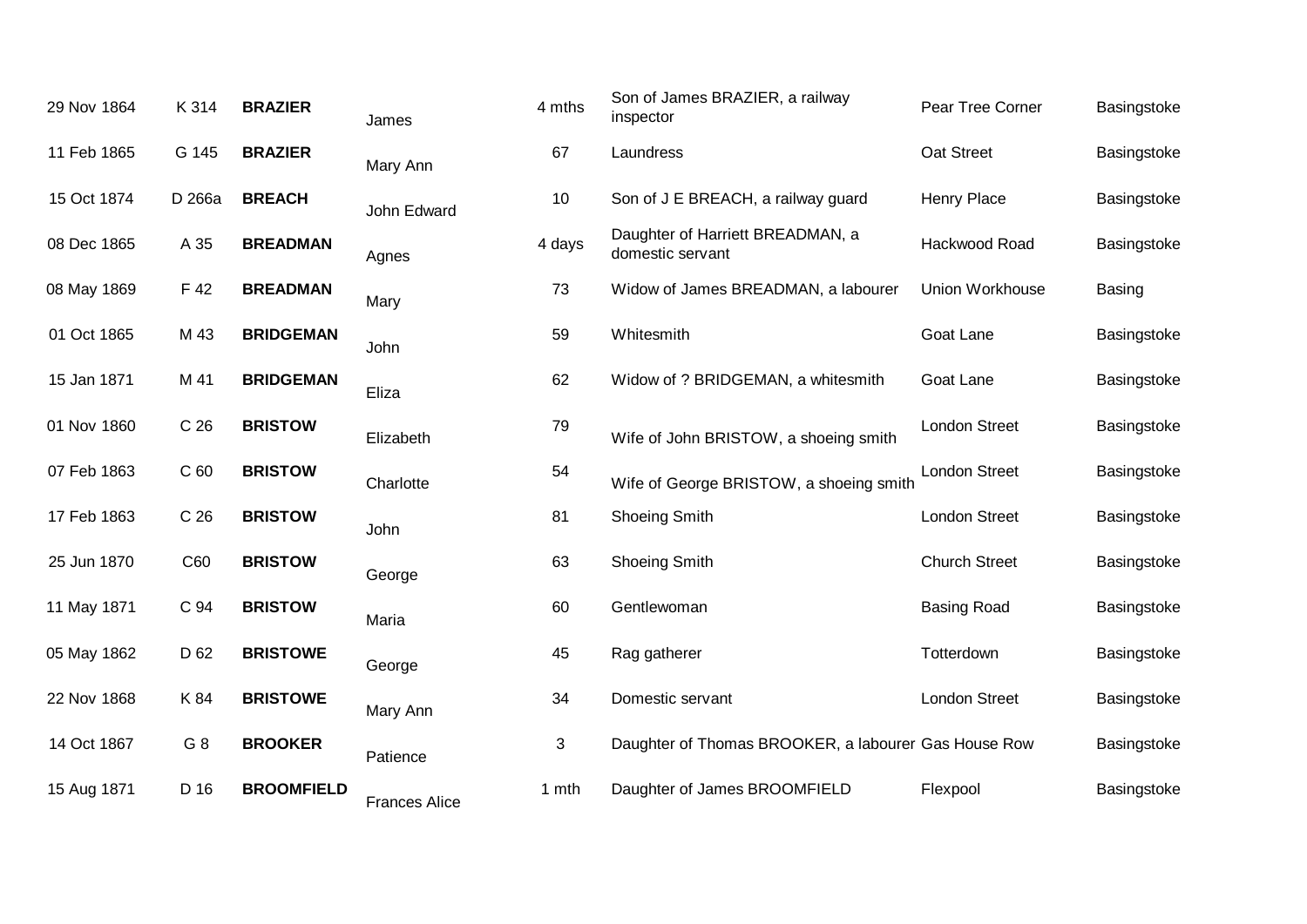| 21 Sep 1858 | A a9           | <b>BROTHERS</b> |                 | Still born | Child of ? BROTHERS, a labourer                  | <b>Basing Lane</b>       | Basingstoke |
|-------------|----------------|-----------------|-----------------|------------|--------------------------------------------------|--------------------------|-------------|
| 19 Oct 1858 | A a22          | <b>BROWN</b>    | Benjamin        | 70         | Groom                                            | <b>Union Work House</b>  | Basingstoke |
| 30 Nov 1858 | K <sub>5</sub> | <b>BROWN</b>    | Samuel          | 32         | Shoemaker                                        | Oat Street               | Basingstoke |
| 30 May 1860 | G 235          | <b>BROWN</b>    |                 | Still born | Child of George BROWN, a railway clerk<br>(LSWR) | Oat Street               | Basingstoke |
| 30 Mar 1861 | G 160          | <b>BROWN</b>    | Elizabeth       | 95         | Widow of James BROWN, a labourer                 | Totterdown               | Basingstoke |
| 07 Jun 1862 | G 137          | <b>BROWN</b>    | William         | 64         | Labourer                                         | <b>Chapel Street</b>     | Basingstoke |
| 02 Nov 1863 | D 126          | <b>BROWN</b>    | John            | 21 mths    | Son of Henry BROWN, a bricklayer                 | <b>Winchester Street</b> | Basingstoke |
| 26 Nov 1864 | K 80           | <b>BROWN</b>    | Elizabeth Ellen | 19 mths    | Daughter of Gideon BROWN, a machine<br>fitter    | <b>Gas House Row</b>     | Basingstoke |
| 16 Mar 1865 | F 239          | <b>BROWN</b>    | Thomas          | 77         | Schoolmaster                                     | Flexfield                | Basingstoke |
| 22 Mar 1865 | G 165          | <b>BROWN</b>    |                 | Still born | Child of George BROWN, a labourer                | Gas House Row            | Basingstoke |
| 27 Jan 1866 | F 436a         | <b>BROWN</b>    | George          | 37         | Labourer                                         | Totterdown               | Basingstoke |
| 24 Sep 1867 | D 159          | <b>BROWN</b>    | Caroline        | 40         | Wife of Henry BROWN, a bricklayer                | Flexpool                 | Basingstoke |
| 02 May 868  | F 239          | <b>BROWN</b>    | Maria           | 81         | Widow of Thomas BROWN, a<br>schoolmaster         | Flexpool                 | Basingstoke |
| 14 Oct 1868 | D 175          | <b>BROWN</b>    | Henry           | 59         | <b>Bricklayer</b>                                | <b>Worting End</b>       | Basingstoke |
| 26 Nov 1868 | K9             | <b>BROWN</b>    | Ann             | 70         | Widow of John BROWN, a shoemaker                 | Hackwood Road            | Basingstoke |
| 10 Apr 1870 | D 191          | <b>BROWN</b>    | Mary            | 96         | Widow of William BROWN, a pensioner              | <b>Winchester Street</b> | Basingstoke |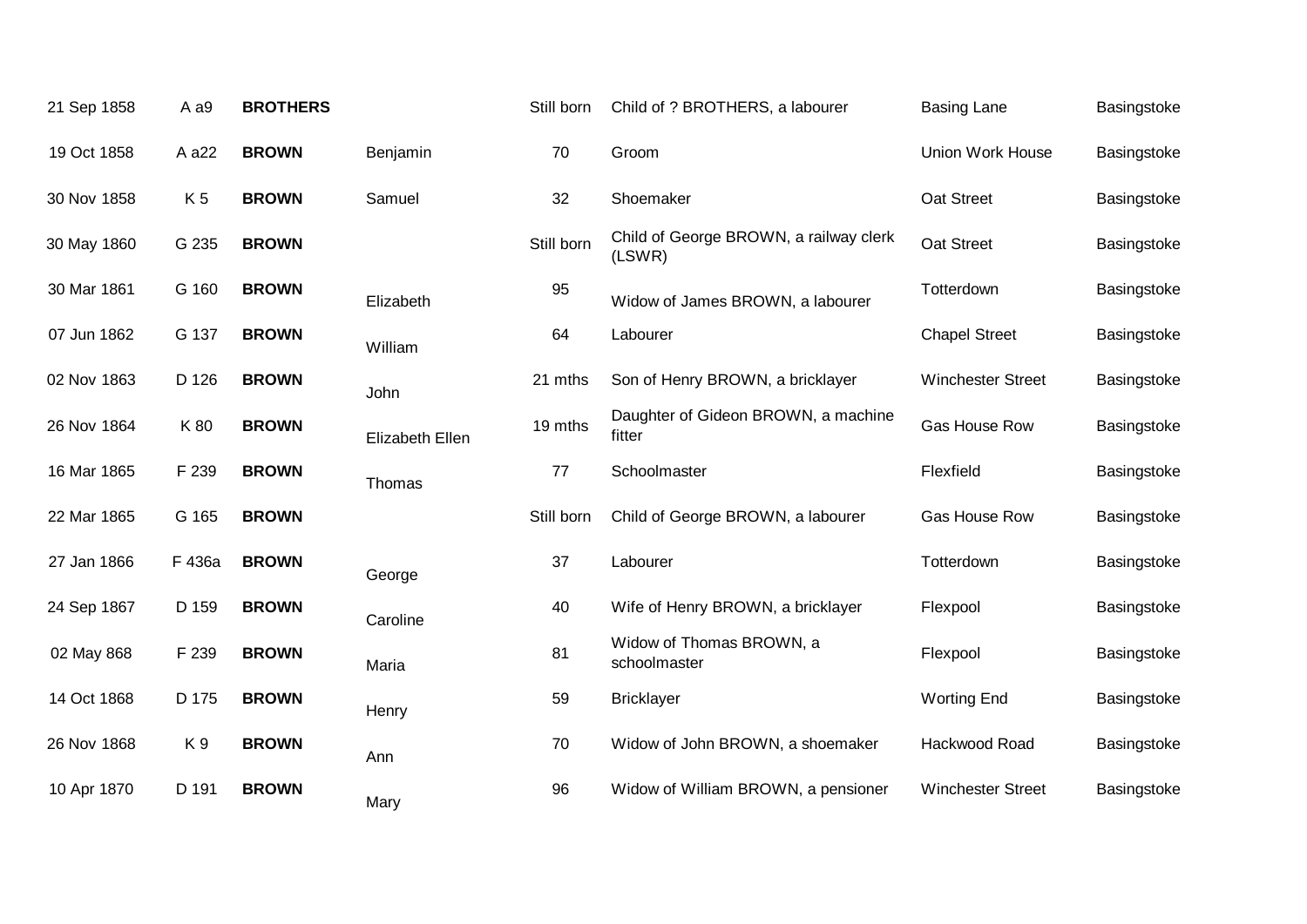| 26 Oct 1872 | E 92   | <b>BROWN</b>   | William Edward | 13 mths        | Son of William Brown, a blacksmith    | London Street            | Basingstoke      |
|-------------|--------|----------------|----------------|----------------|---------------------------------------|--------------------------|------------------|
| 12 Dec 1872 | E 67   | <b>BROWN</b>   | Ann            | 60             | Wife of David BROWN, a blacksmith     | <b>London Street</b>     | Basingstoke      |
| 15 Dec 1872 | F 376  | <b>BROWN</b>   |                | Still born     | Child of Arthur BROWN, a painter      | Newtown                  | Basingstoke      |
| 13 Mar 1873 | E 117  | <b>BROWN</b>   | William        | 39             | Blacksmith                            | <b>Back Lane</b>         | Basingstoke      |
| 15 Jun 1874 | E 142  | <b>BROWN</b>   | Martha         | 48             | Wife of George BROWN, a blacksmith    | <b>Church Street</b>     | Basingstoke      |
| 27 Feb 1875 | F 219  | <b>BROWNE</b>  | Frances C A    | 57             | Gentlewoman                           | Flexpool                 | Basingstoke      |
| 11 Aug 1862 | F 40   | <b>BUDDEN</b>  | Charles        | 56             | Tailor                                | <b>Winchester Street</b> | Basingstoke      |
| 24 Nov 1865 | G 72   | <b>BUDDEN</b>  | Elizabeth      | 90             | Widow of ? BUDDEN, a tailor           | Church Lane              | Basingstoke      |
| 10 Fen 1876 | J 404  | <b>BUDDEN</b>  | Thomas         | 37             | <b>Builder</b>                        |                          | <b>New Cross</b> |
| 07 Dec 1858 | A 5    | <b>BULL</b>    | George         | 37             | Labourer                              | New Road                 | Basingstoke      |
| 10 Feb 1869 | G 63   | <b>BULPIT</b>  | Charles        | $\mathbf 1$    | Son of James BULPIT, a labourer       | <b>Worting End</b>       | Basingstoke      |
| 29 Dec 1859 | D 75   | <b>BULPITT</b> | Richard        | 5 mths         | Son of David BULPITT, a labourer      | South Brook Street       | Basingstoke      |
| 27 Jun 1860 | D 54   | <b>BULPITT</b> | Jane Maria     | 13 mths        | Daughter of Henty BULPITT, a labourer | <b>Worting End</b>       | Basingstoke      |
| 19 Dec 1862 | G 163a | <b>BULPITT</b> | George         | $\overline{c}$ | Son of James BULPITT, a labourer      | <b>Worting End</b>       | Basingstoke      |
| 16 Jun 1865 | K 94   | <b>BULPITT</b> | Kate           | 3              | Daughter of James BULPITT, a labourer | <b>Worting End</b>       | Basingstoke      |
| 13 Mar 1875 | F 488a | <b>BULPITT</b> | George         | 3 days         | Son of George BULPITT, a labourer     | <b>Worting End</b>       | Basingstoke      |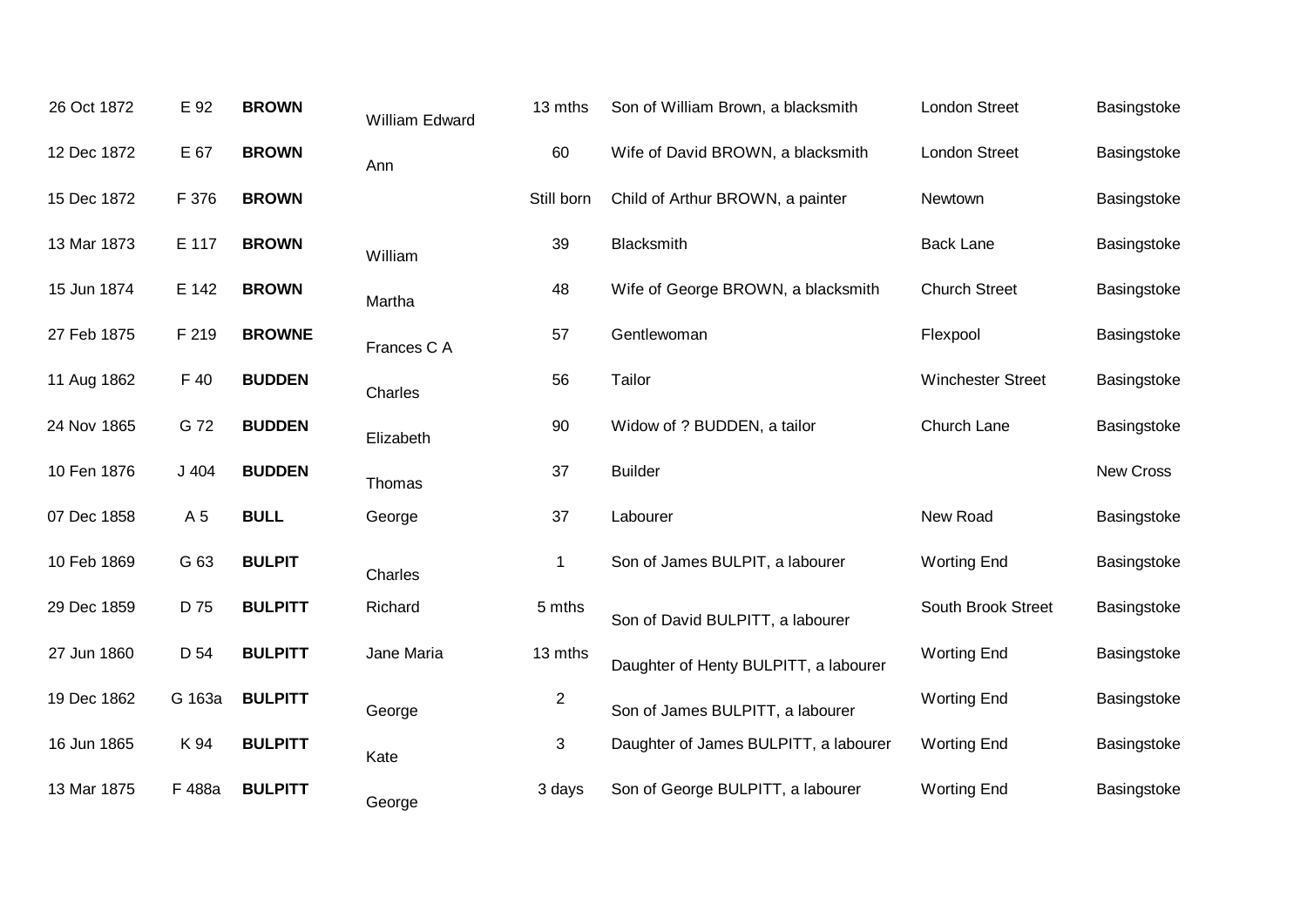| 22 Nov 1866 | H 46             | <b>BUNDY</b>      | Florence               | $\overline{2}$ | Daughter of ? BUNDY, a labourer                    | Totterdown           | Basingstoke |
|-------------|------------------|-------------------|------------------------|----------------|----------------------------------------------------|----------------------|-------------|
| 15 Jan 1866 | G <sub>2</sub>   | <b>BUNTING</b>    |                        | Still born     | Child of James BUNTING, a labourer                 | <b>Worting Road</b>  | Basingstoke |
| 26 Feb 1865 | J <sub>100</sub> | <b>BURNISTON</b>  | Thomas Willoughby      | 3 mths         | Son of Edward BURNISTON, a carpenter               | Pear Tree Corner     | Basingstoke |
| 07 Jun 1865 | J85              | <b>BURNISTON</b>  | Albert Tom             | 5              | Son of Thomas BURNISTON, a policeman Hackwood Road |                      | Basingstoke |
| 28 Jun 1867 | J <sub>115</sub> | <b>BURNISTON</b>  | John                   | 15 mths        | Son of ? BURNISTON, a carpenter                    | Pear Tree Corner     | Basingstoke |
| 03 Oct 1861 | G 207            | <b>BURNISTON?</b> | Willoughby             | 76             | Labourer                                           | Hackwood Road        | Basingstoke |
| 05 Sep 1874 | F 227            | <b>BURROUGHS</b>  | Anne                   | 60             | Wife of William BURROUGHS, a labourer              | Church Lane          | Basingstoke |
| 31 Jan 1875 | F 378            | <b>BURROWS</b>    | Harriett               | 38             | Wife of Charles BURROWS, a postman                 | <b>Worting End</b>   | Basingstoke |
| 05 Oct 1875 | E 348            | <b>BURROWS</b>    | Alfred                 | 8 mths         | Son of Charles BURROWS, a postman                  | <b>Worting End</b>   | Basingstoke |
| 09 Jun 1860 | G 184            | <b>BURTON</b>     | Charles                | 66             | Carpenter                                          | <b>Bunyan Place</b>  | Basingstoke |
| 03 Sep 1861 | C 14             | <b>BURTON</b>     | <b>Mark Decimus</b>    | $\mathbf 1$    | Son of John BUXTON, a brewer                       | Oat Street           | Basingstoke |
| 18 May 1863 | G 115            | <b>BURTON</b>     | Sarah                  | 67             | Gentlewoman                                        | <b>Bunyan Place</b>  | Basingstoke |
| 09 May 1866 | G 95             | <b>BURTON</b>     | Hannah                 | 67             | Gentlewoman                                        | <b>Bunyan Place</b>  | Basingstoke |
| 18 Dec 1865 | G <sub>2</sub>   | <b>BUSH</b>       | Alfred                 | 4 hrs          | Son of James BUSH, a labourer                      | <b>Bunyan Place</b>  | Basingstoke |
| 16 Jan 1866 | G 119            | <b>BUSH</b>       | William Edward         | $\overline{2}$ | Son of James BUSH, a labourer                      | <b>Bunyan Place</b>  | Basingstoke |
| 19 Jun 1872 | E 174            | <b>BUSH</b>       | <b>Frederick Groom</b> | 30             | Carpenter                                          | <b>Chapel Street</b> | Basingstoke |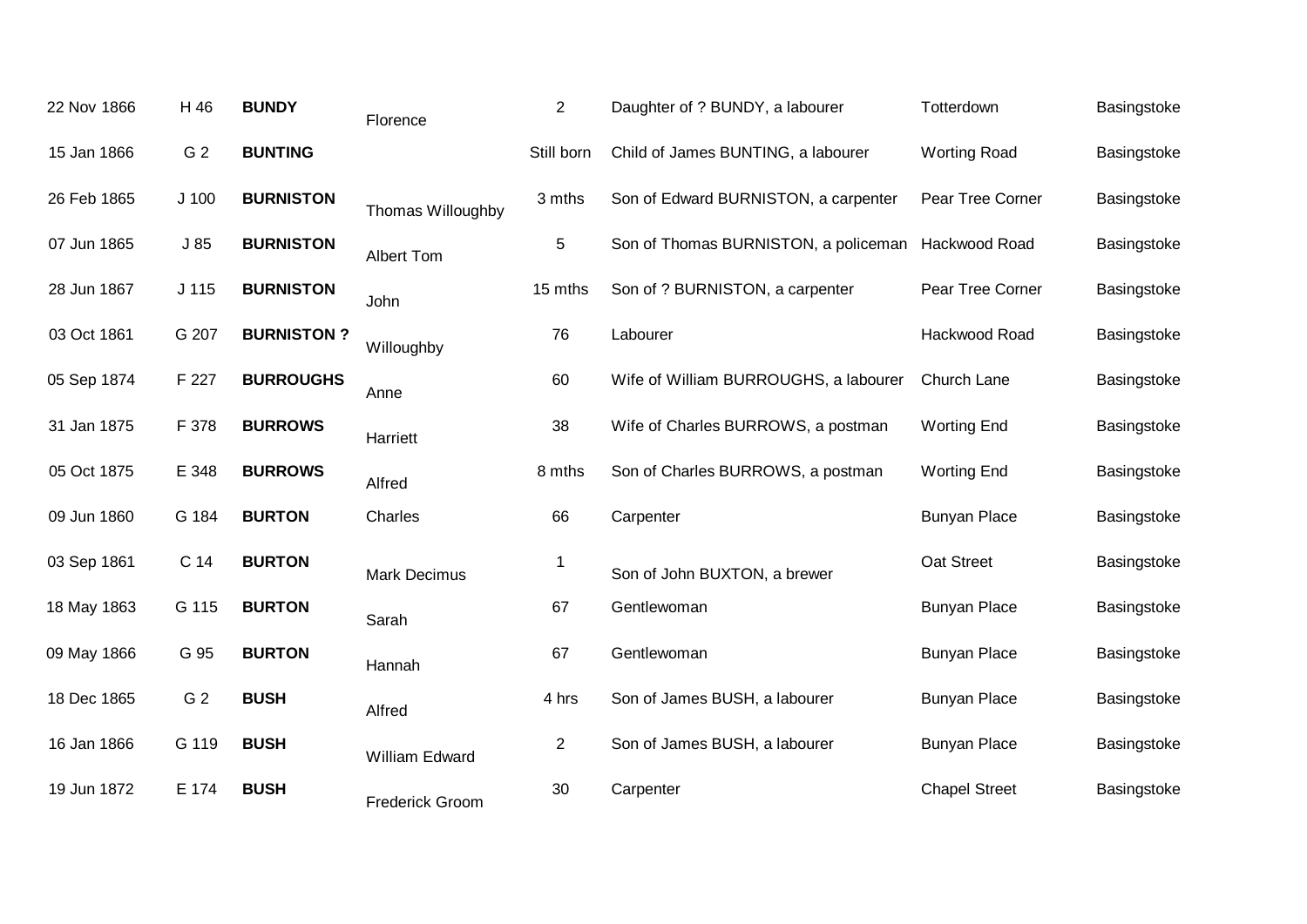| 05 Aug 1867 | H 30           | <b>BUTCHER</b>    | Robert       | 46             | Grocer                                                 | <b>Worting End</b>   | Basingstoke |
|-------------|----------------|-------------------|--------------|----------------|--------------------------------------------------------|----------------------|-------------|
| 02 Oct 1858 | A 13           | <b>BUTLER</b>     | Anna         | 2 wks          | Daughter of ? BUTLER, a domestic servant Church Street |                      | Basingstoke |
| 28 Jul 1859 | A 27a          | <b>BUTLER</b>     | Charles      | 8              | Son of Richard BUTLER, a labourer                      | <b>Worting End</b>   | Basingstoke |
| 16 Feb 1860 | A 31           | <b>BUTLER</b>     | Ann Mary     | 3 mths         | Daughter of George BUTCHER, a labourer                 | Pear Tree Corner     | Basingstoke |
| 11 Dec 1873 | C 42           | <b>BUTLER</b>     | Louise Fanny | 6 mths         | Daughter of James BUTLER, a smith                      | Southern Road        | Basingstoke |
| 29 Sep 1863 | D 123          | <b>BUTT</b>       | Joseph       | 6              | Son of Joseph BUTT, a hawker                           | Hackwood Road        | Basingstoke |
| 27 Oct 1863 | D 123          | <b>BUTT</b>       | Matilda      | 18 mths        | Daughter of John BUTT, a hawker                        | Hackwood Road        | Basingstoke |
| 30 Dec 1858 | D <sub>5</sub> | <b>BYE</b>        | Olive        | 68             | Widow of Robert Bye, a labourer                        | <b>Bunyan Place</b>  | Basingstoke |
| 13 Feb 1860 | D <sub>5</sub> | <b>BYE</b>        |              | Still born     | Children of Robert BYE, a labourer                     | <b>Bunyan Place</b>  | Basingstoke |
| 26 Mar 1860 | D 23           | <b>BYE</b>        | Alice        | 18 mths        | Daughter of Robert BYE, a labourer                     | <b>Bunyan Place</b>  | Basingstoke |
| 30 Dec 1868 | C 45           | <b>CALDERWELL</b> |              | Still born     | Child of Rthomas CALDERWELL, an<br>innkeeper           | <b>Church Street</b> | Basingstoke |
| 14 Feb 1859 | A 21           | <b>CANE</b>       | Jane         | 79             | Widow of George Cane. A labourer                       | Totterdown           | Basingstoke |
| 26 Apr 1871 | D 518          | <b>CANNINGS</b>   | Alfred       | $\overline{2}$ | Son of William CANNINGS, a railway<br>signalman        | Norn Hill            | Basingstoke |
| 27 May 1871 | D 518a         | <b>CANNINGS</b>   | Frederick    | 4              | Son of William CANNINGS, a railway<br>signalman        | Norn Hill            | Basingstoke |
| 28 Aug 1871 | D 509          | <b>CANNINGS</b>   | Jane         | 16             | Domestic servant                                       | Norn Hill            | Basingstoke |
| 18 May 1872 | D 499          | <b>CANNINGS</b>   | Elizabeth    | 18 mths        | Daughter of William CANNINGS, a<br>signalman (LSWR)    | Longcroft            | Basingstoke |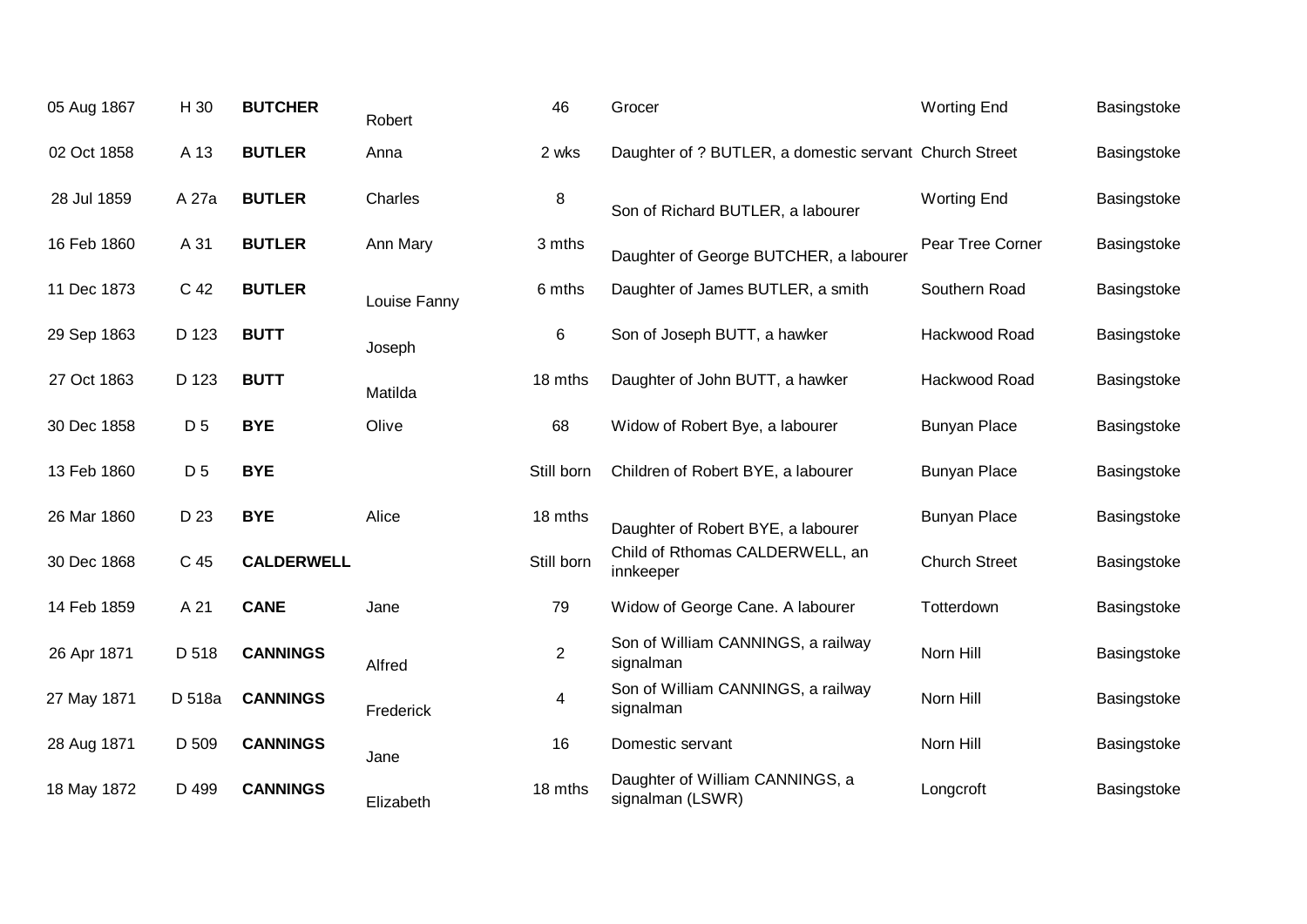| 17 Mar 1873 | D 486     | <b>CANNINGS</b>  | Emilia                | $\overline{7}$ | Daughter of William CANNINGS, a<br>signalman (LSWR)        | Newtown                   | Basingstoke |
|-------------|-----------|------------------|-----------------------|----------------|------------------------------------------------------------|---------------------------|-------------|
| 13 Mar 1874 | F 166     | <b>CANNON</b>    | Margaret Mary         | 14 mths        | Daughter of William CANNon, a butcher                      | <b>London Street</b>      | Basingstoke |
| 16 Jan 1869 | F 308     | <b>CARR</b>      | Jane                  | 70             | Wife of James CARR, a Bank of England<br>Superintendent ?? | <b>Victoria Street</b>    | Basingstoke |
| 19 Mar 1874 | G 86      | <b>CARR</b>      | James                 | 79             | Bank of England messenger, then<br>supervisor              | <b>Victoria Street</b>    | Basingstoke |
| 16 Feb 1859 | D 90      | <b>CASEY</b>     | Sarah Ann             | 20             | Domestic servant                                           | <b>Bunyan Place</b>       | Basingstoke |
| 19 Jan 1863 | G 192     | <b>CASTLE</b>    | Thomas                | 72             | Labourer                                                   | Gay ? Lane                | Basingstoke |
| 04 Feb 1865 | D 157     | <b>CASTLE</b>    | Elizabeth Jane        | 3              | Daughter of James CASTLE, a shoemaker Hackwood Road        |                           | Basingstoke |
| 16 Feb 1865 | D 523     | <b>CASTLE</b>    | George                | 60             | Plumber                                                    | Union Workhouse           | Basing      |
| 23 Jan 1869 | F 438     | <b>CASTLE</b>    | Joseph                | 66             | Labourer                                                   | <b>Bunyan Place</b>       | Basingstoke |
| 18 Jun 1873 | D 523a    | <b>CASTLE</b>    | Richard               | 83             | Labourer                                                   | <b>Basingstoke Common</b> | Basingstoke |
| 19 Nov 1860 | <b>FV</b> | <b>CASTLEMAN</b> | Edward                | 65             | Corn dealer                                                | Church Lane               | Basingstoke |
| 13 Feb 1866 | <b>FV</b> | <b>CASTLEMAN</b> | Jemima                | 70             | Wife of William CASTLEMAN, a gentleman Eldon Road          |                           | Reading     |
| 08 Jan 1874 | E 343     | <b>CASTLEMAN</b> | Henry John            | 6              | Son of ? CASTLEMAN, a domestic servant Bunyan Place        |                           | Basingstoke |
| 05 Oct 1874 | F 197     | <b>CAVE</b>      |                       | Still born     | Child of Thomas CAVE, a labourer                           | West Ham                  | Basingstoke |
| 15 Feb 1873 | F 398     | <b>CAVE?</b>     |                       | Still born     | Child of Thomas CAVE, a labourer                           | <b>Basing Road</b>        | Basingstoke |
| 11 Jan 1862 | L 77      | <b>CEASER?</b>   | <b>William Thomas</b> | $\sqrt{5}$     | Son of William CEASER ?, a labourer                        | <b>Church Street</b>      | Basingstoke |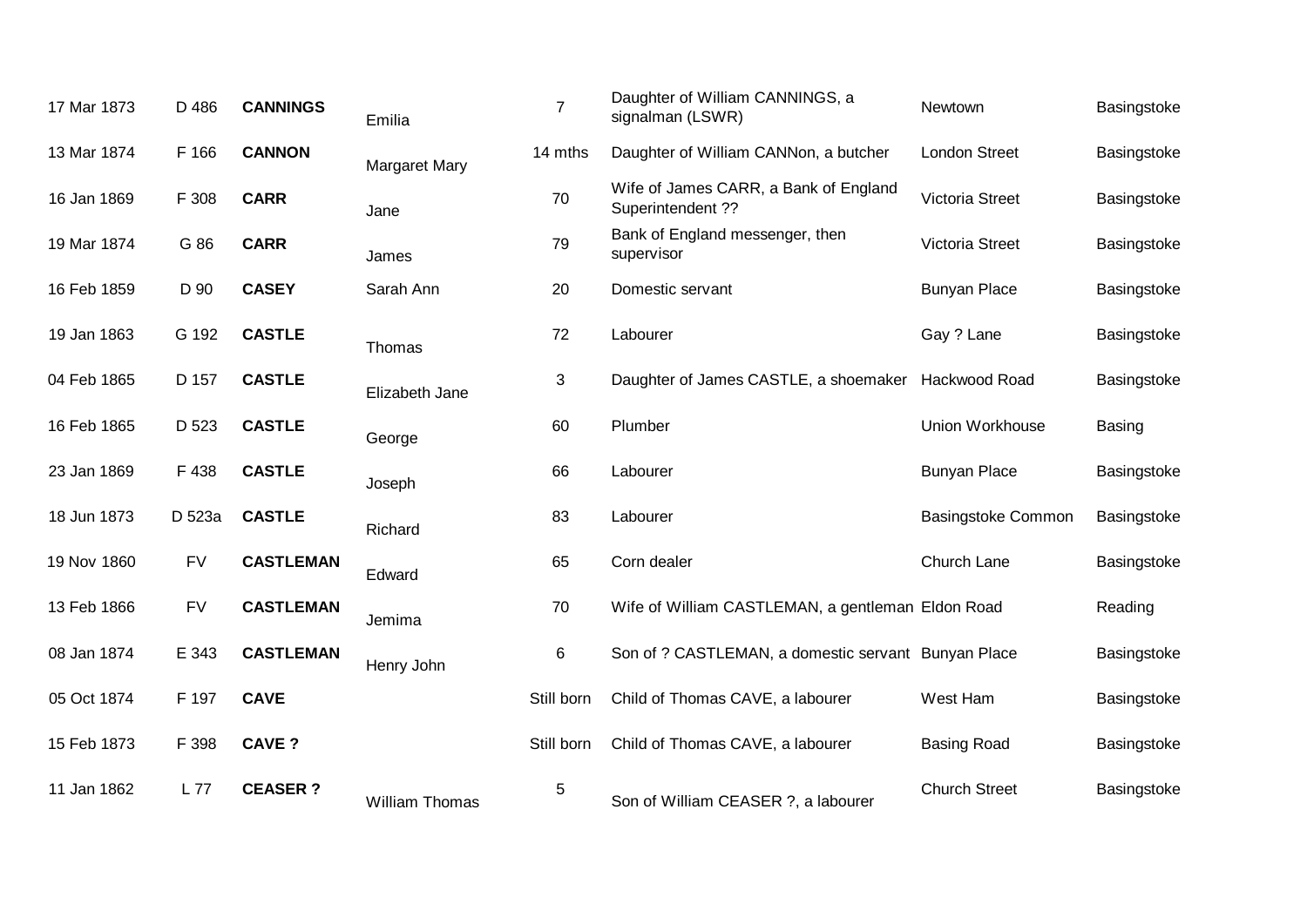| 08 Nov 1860 | <b>B 238, 258 CHALLIS</b> |                                   | Emma        | 44         | Wife of William CHALLIS, a solicitor                | <b>Winchester Street</b> | Basingstoke |
|-------------|---------------------------|-----------------------------------|-------------|------------|-----------------------------------------------------|--------------------------|-------------|
| 18 Apr 1864 | C 46                      | <b>CHALLIS</b>                    | Fanny       | 77         | Widow of Joseph CHALLIS, an innkeeper               | <b>Church Street</b>     | Basingstoke |
| 21 Nov 1871 | D 101                     | <b>CHALLIS</b>                    | William     | 66         | Solicitor                                           | <b>Winchester Street</b> | Basingstoke |
| 25 Oct 1858 | K <sub>2</sub>            | <b>CHAMBERLAIN</b> Charles Robert |             | 5          | Son of Charles CHAMBERLAIN, a painter               | Hackwood Road            | Basingstoke |
| 01 Nov 1859 | G 235                     | <b>CHAMBERLAIN</b>                |             | Still born | Child of Thomas CHAMBERLAIN, a coach<br>builder     | Goat Lane                | Basingstoke |
| 24 Jan 1860 | H 84                      | <b>CHAMBERLAIN Caroline</b>       |             | 1 mth      | Daughter of Charles CHAMBERLAIN. A<br>painter       | Hackwood Road            | Basingstoke |
| 02 Jan 1864 | H 82                      | <b>CHAMBERLAIN</b>                | Maria       | 49         | Wife of Chrles CHAMBERLAIN, a plumber               | Hackwood Road            | Basingstoke |
| 15 Dec 1866 | H 82                      | <b>CHAMBERLAIN</b>                | Thomas      | 7 wks      | Son of Charlotte CHAMBERLAIN, a<br>domestic servant | New Road                 | Basingstoke |
| 04 Mar 1873 | C 131                     | <b>CHAMBERLAIN</b>                | Jane        | 25         | Wife of William CHAMBERLAIN, a<br>blacksmith        | Mark Lane                | Basingstoke |
| 26 Mar 1873 | C 131                     | <b>CHAMBERLAIN</b>                | Emma Amilia | 9 wks      | Daughter of William ? CHAMBERLAIN,<br>blacksmith    | Mark Lane                | Basingstoke |
| 26 Jul 1859 | E 1                       | <b>CHAMPION</b>                   | Charles     | 37         | Labourer                                            | <b>Winchester Street</b> | Basingstoke |
| 03 Oct 1861 | E <sub>2</sub>            | <b>CHAMPION</b>                   | James       | 81         | Labourer                                            | <b>Basing Road</b>       | Basingstoke |
| 03 Dec 1866 | E 29                      | <b>CHAMPION</b>                   | Ann         | 83         | Widow of James CHAMPION, a labourer                 | Union Workhouse          | Basing      |
| 17 Jan 1859 | G 183                     | <b>CHANDLER</b>                   | Mary        | 75         | Widow of James CHANDLER, a labourer                 | Flexpool                 | Basingstoke |
| 17 Oct 1862 | D 98                      | <b>CHANDLER</b>                   | Richard     | 36         | Bargeman                                            | Totterdown               | Basingstoke |
| 24 Jan 1863 | D 115                     | <b>CHANDLER</b>                   | Sarah       | 75         | Widow of William CHANDLER, a bargeman               | Totterdown               | Basingstoke |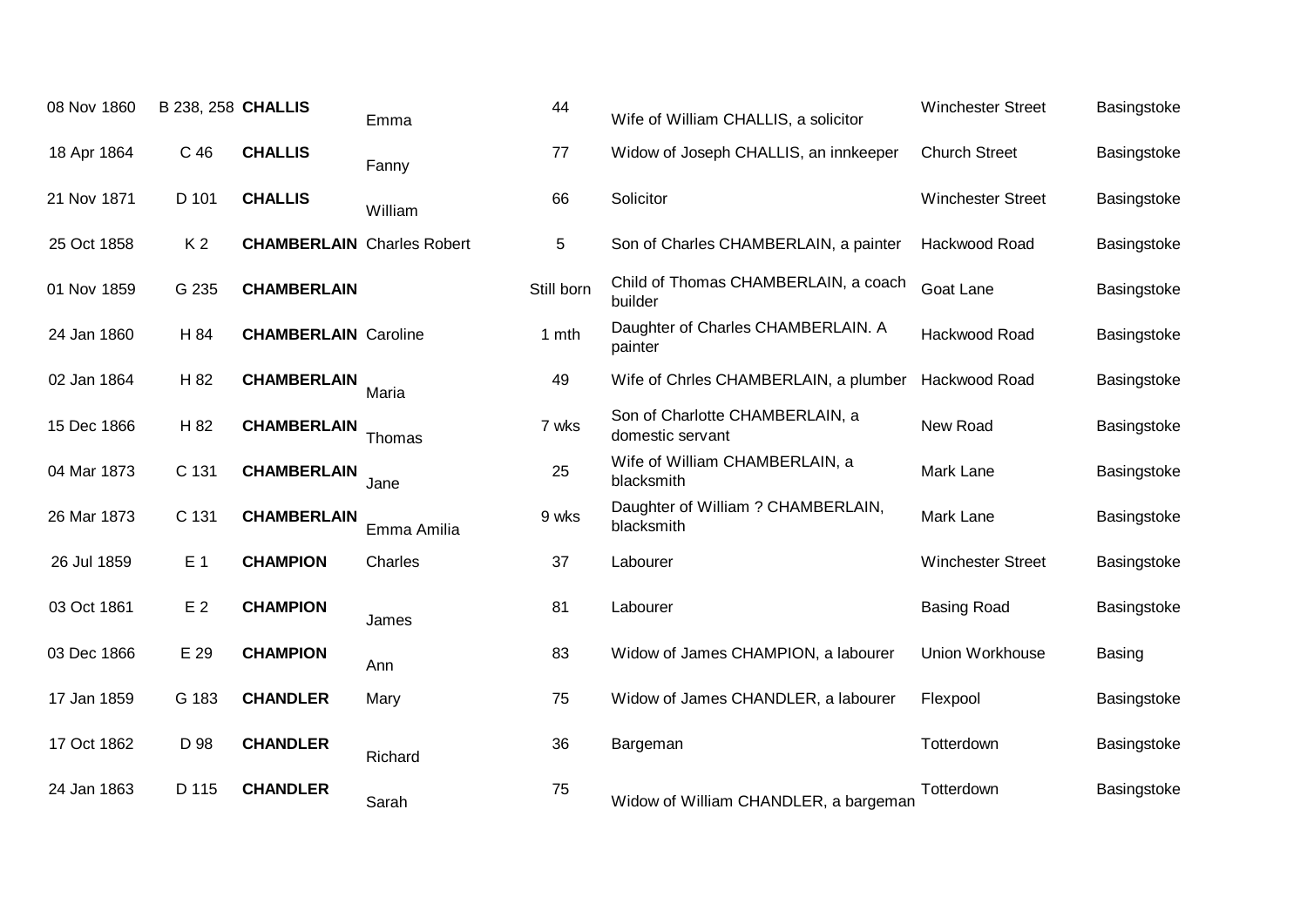| 27 Mar 1863 | K 331           | <b>CHANDLER</b> | Samuel         | 75         | Printer                                                 | Victoria Street             | Basingstoke |
|-------------|-----------------|-----------------|----------------|------------|---------------------------------------------------------|-----------------------------|-------------|
| 17 Oct 1864 | G 38            | <b>CHANDLER</b> | Richard        | 58         | Bargeman                                                | Potters Lane                | Basingstoke |
| 01 Aug 1865 | G 66            | <b>CHANDLER</b> | Ann Cicely     | 38         | Wife of William CHANDLER, a dealer                      | <b>Bunyan Place</b>         | Basingstoke |
| 10 Mar 1866 | G 54            | <b>CHANDLER</b> | Henry          | 24         | Labourer                                                | Potters Lane                | Basingstoke |
| 29 Jan 1867 | E 238           | <b>CHANDLER</b> | Ann            | 40         | Laundress                                               | Flexpool                    | Basingstoke |
| 25 Feb 1868 | J <sub>1</sub>  | <b>CHANDLER</b> | Sarah          | 79         | Wife of James CHANDLER, a bargeman                      | Northbrook Street           | Basingstoke |
| 04 Feb 1869 | K 352           | <b>CHANDLER</b> | John Wills     | 30         | Solicitor                                               | 6 Belle View Villas         | Putney      |
| 16 Apr 1869 | F 267           | <b>CHANDLER</b> | Isaac          | 70         | Labourer                                                | <b>Chapel Street</b>        | Basingstoke |
| 30 Apr 1870 | K 16            | <b>CHANDLER</b> | John           | 79         | Bargeman                                                | <b>Bath Terrace</b>         | Basingstoke |
| 12 May 1870 | J <sub>31</sub> | <b>CHANDLER</b> | Richard        | 70         | Bargeman                                                | <b>Winchester Street</b>    | Basingstoke |
| 25 Nov 1870 | D 131           | <b>CHANDLER</b> | Ellen          | 41         | Wife of William CHANDLER, a labourer                    | <b>Basing Road</b>          | Basingstoke |
| 08 Dec 1871 | G 4             | <b>CHANDLER</b> | Charles        | 40         | Hawker                                                  | Totterdown                  | Basingstoke |
| 16 Jan 1874 | K 352           | <b>CHANDLER</b> | Elizabeth Anne | 61         | Wife of James CHANDLER, a solicitor                     | <b>Church Street</b>        | Basingstoke |
| 15 Apr 1875 | G 12            | <b>CHANDLER</b> | Richard        | 37         | Railway guard                                           | 18 Agnes St, Waterloo<br>Rd | Lambeth     |
| 29 Jun 1867 | B 105           | <b>CHAPLIN</b>  |                | Still born | Child of Emma CHAPLIN, a domestic<br>servant            | Totterdown                  | Basingstoke |
| 26 Sep 1875 | F 157           | <b>CHEVIS?</b>  | Margaret L     | 9 mths     | Daughter of George CHEVIS ?, a carpenter Sherborne Road |                             | Basingstoke |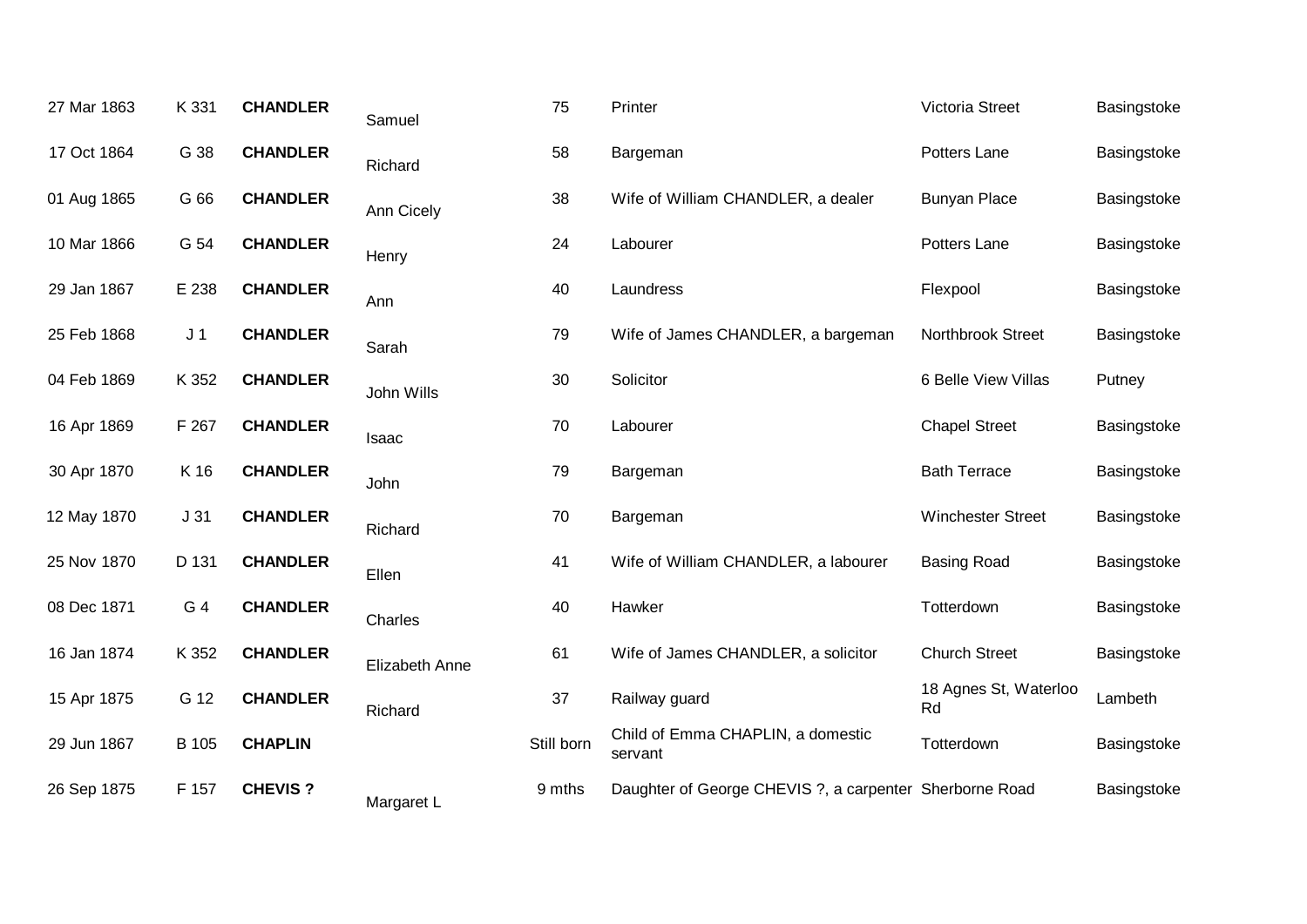| 16 Sep 1861 | H 15  | <b>CHEYNEY</b>  | <b>Edmund Robert</b> | 11 mths          | Son of ? CHENEY, a baker                          | Reading Road             | Basingstoke |
|-------------|-------|-----------------|----------------------|------------------|---------------------------------------------------|--------------------------|-------------|
| 15 Jan 1865 | H 36  | <b>CHEYNEY</b>  | Sophia               | 29               | Wife of Robert B CHEYNEY, a baker                 | <b>Basing Road</b>       | Basingstoke |
| 30 May 1874 | J 324 | <b>CHINN</b>    | Richard              | 44               | Labourer                                          | Potters Lane             | Basingstoke |
| 18 Jan 1869 | M 60  | <b>CHRISTY?</b> | John Kent            | 24               | Tailor                                            | Oat Street               | Basingstoke |
| 01 May 1865 | E 103 | <b>CLARK</b>    | James                | 84               | Pensioner                                         | <b>Bunyan Place</b>      | Basingstoke |
| 21 Dec 1867 | F 359 | <b>CLARK</b>    | George               | 51               | Tailor                                            | Potters Lane             | Basingstoke |
| 24 Aug 1874 | E 365 | <b>CLARK</b>    |                      | Still born       | Child of Thomas CLARK, a farmer                   | <b>Buckskin Farm</b>     | Basingstoke |
| 07 Jan 1861 | G 213 | <b>CLARKE</b>   | Mary Ann             | 76               | Widow of John ? CLARKE, a clubhouse<br>proprietor | Pear Tree Corner         | Basingstoke |
| 10 Jun 1865 | J 44  | <b>CLAYTON</b>  | William              | 25               | Iron moulder                                      | <b>Chapel Street</b>     | Basingstoke |
| 29 Apr 1868 | G 156 | <b>CLAYTON</b>  |                      | Still born       | Child of Thomas CLAYTON, a carpenter              | Goat Lane                | Basingstoke |
| 15 Dec 1868 | G 88  | <b>CLAYTON</b>  | William              | 63               | Hawker                                            | <b>Chapel Street</b>     | Basingstoke |
| 27 Dec 1869 | F 393 | <b>CLAYTON</b>  | Sophia               | 25               | Wife of E CLAYTON, a baker                        | <b>Church Street</b>     | Basingstoke |
| 21 Apr 1860 | H 16  | <b>CLEEVE</b>   | George               | 72               | Labourer                                          | <b>Winchester Street</b> | Basingstoke |
| 26 Mar 1862 | G 193 | <b>CLEEVE</b>   | Mary Jane            | $\boldsymbol{2}$ | Daughter of James CLEEVE, a sawyer                | Totterdown               | Basingstoke |
| 24 Apr 1862 | D 45  | <b>CLEEVE</b>   | Alice                | 7 mths           | Daughter of Thomas CLEEVE, a labourer             | Northbrook Street        | Basingstoke |
| 24 Jul 1866 | D 171 | <b>CLEEVE</b>   |                      | Still born       | Child of ? CLEEVE, a labourer                     | Northbrook Street        | Basingstoke |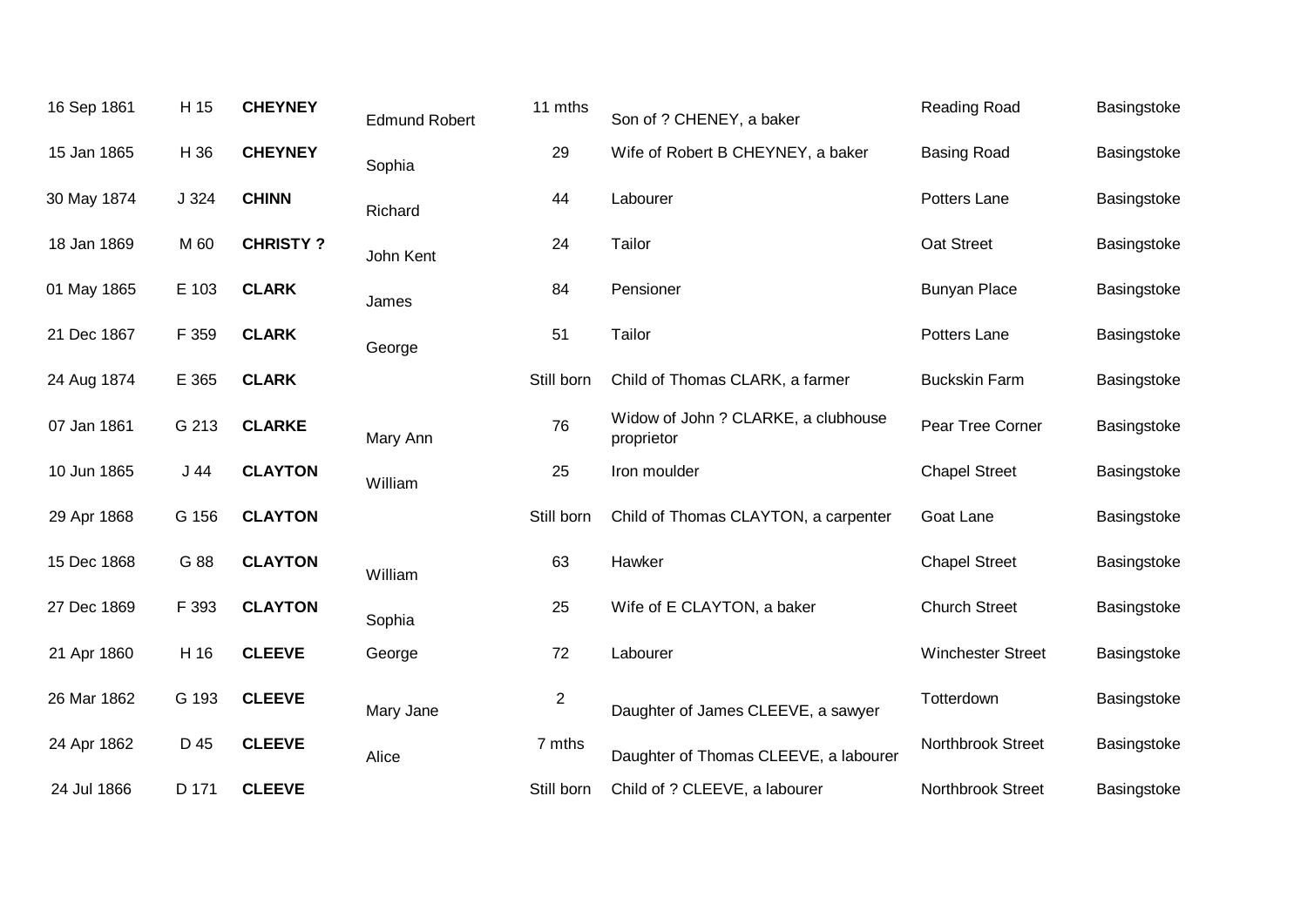| 22 Jan 1869 | D 524       | <b>CLEEVE</b>   | Sarah                | 27      | Wife of Henry CLEEVE, a baker                     | Hackwood Road            | Basingstoke |
|-------------|-------------|-----------------|----------------------|---------|---------------------------------------------------|--------------------------|-------------|
| 11 Jul 1863 | D 13        | <b>COLDAWAY</b> | Sarah                | 35      | Wife of William COLDAWAY, a labourer              | church s                 | Basingstoke |
| 01 Aug 1863 | A 20        | <b>COLDAWAY</b> | Sarah Ann            | 6       | Daughter of ? COWDERY, a labourer                 | Potters Lane             | Basingstoke |
| 30 Jan 1864 | D 31        | <b>COLDAWAY</b> | William              | 34      | Labourer                                          | <b>Church Street</b>     | Basingstoke |
| 16 Oct 1858 | A 12        | <b>COLDREY</b>  | Joseph               | 67      | Labourer                                          | Northbrook Street        | Basingstoke |
| 28 Oct 1858 | A 16        | <b>COLDREY</b>  | Edward               | 35      | Labourer                                          | Potters Lane             | Basingstoke |
| 09 Aug 1865 | F 319       | <b>COLDREY</b>  | James                | 62      | Shoemaker                                         | <b>Church Street</b>     | Basingstoke |
| 05 Oct 1865 | D 32        | <b>COLDREY</b>  | Thomas               | 39      | Horse keeper                                      | Union Workhouse          | Basing      |
| 02 Oct 1872 | F 297       | <b>COLDREY</b>  | Benjamin             | 76      | Labourer                                          | Steam Mill Yard          | Basingstoke |
| 01 May 1865 | L 34        | <b>COLE</b>     | Albert               | 2 mths  | Son of William D COLE, a railway porter<br>(LSWR) | <b>Bunyan Place</b>      | Basingstoke |
| 08 Feb 1860 | D 42        | <b>COLLIER</b>  | John                 | 71      | Labourer                                          | Union Workhouse          | Basingstoke |
| 27 Apr 1860 | <b>B</b> 29 | <b>COLLIER</b>  | Thomas               | 16      | Harness maker                                     | <b>Winchester Street</b> | Basingstoke |
| 04 Aug 1863 | G 75        | <b>COLLIER</b>  | <b>Alfred Thomas</b> | 3 mths  | Son of Henry COLLIER, a labourer                  | Goat Lane                | Basingstoke |
| 15 Nov 1870 | D 96        | <b>COLLIER</b>  | Henry                | 39      | Labourer                                          | Union Workhouse          | Basingstoke |
| 08 Dec 1874 | B 62        | <b>COLLIER</b>  | Windham James        | 11 mths | Son of Henry COLLIER, a blacksmith                | <b>Winchester Street</b> | Basingstoke |
| 21 Nov 1875 | K 279       | <b>COLLIER</b>  | Charles              | 56      | Wife of Henry COLLIER, a labourer                 | Goat Lane                | Basingstoke |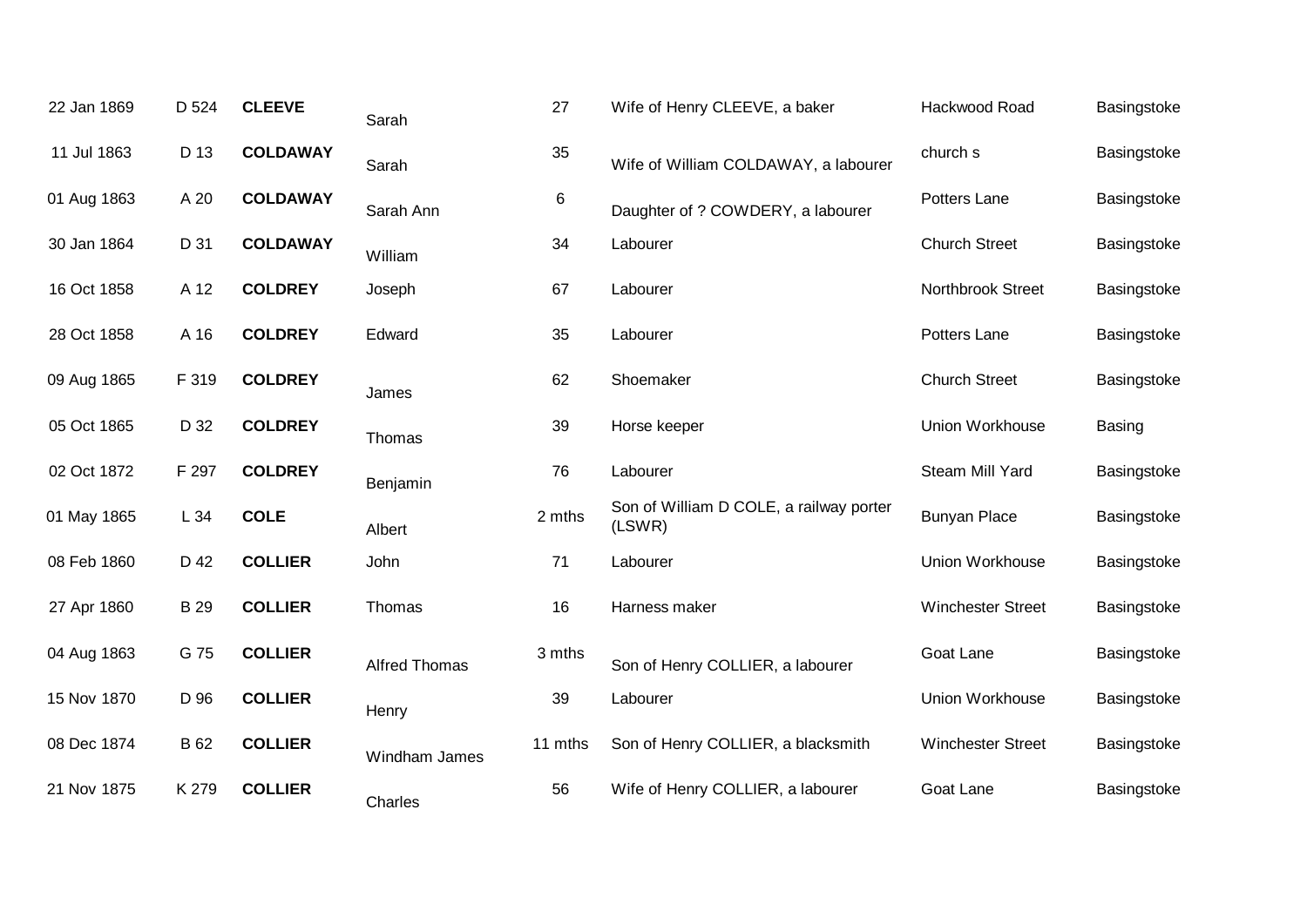| 27 Sep 1867 | E 350          | <b>COLQUAHOUN</b> | Anna Maria          | 63                        | Widow of Sir James Colquahoun                       | <b>Bramley</b>           | Basingstoke |
|-------------|----------------|-------------------|---------------------|---------------------------|-----------------------------------------------------|--------------------------|-------------|
| 23 Jul 1860 | G 220          | <b>COMPLIN</b>    | William             | $\ensuremath{\mathsf{3}}$ | Son of Francis COMPLIN, an innkeeper                | <b>Church Street</b>     | Basingstoke |
| 05 Nov 1869 | G 220          | <b>COMPLIN</b>    | John                | 1                         | Son of Francis COMPLIN, an innkeeper                | <b>Church Street</b>     | Basingstoke |
| 05 Aug 1868 | L 44           | <b>CONSTABLE</b>  | Alice               | $\overline{7}$            | Daughter of ? CONSTABLE, a railway<br>guard (GWR)   | <b>Henry Place</b>       | Basingstoke |
| 23 Mar 1871 | G 79           | <b>CONSTABLE</b>  |                     | Still born                | Child of Joseph CONSTABLE, a railway<br>porter      | Norn Hill                | Basingstoke |
| 14 Jun 1859 | K <sub>6</sub> | <b>COOK</b>       | William             | 62                        | Labourer                                            | Totterdown               | Basingstoke |
| 08 Dec 1862 | B 115          | <b>COOK</b>       | Daniel              | 35                        | Labourer                                            | <b>Worting Gate</b>      | Basingstoke |
| 25 May 1863 | G ??           | <b>COOK</b>       | Mary                |                           | Daughter of Sam COOK, a labourer                    | <b>Bunyan Place</b>      | Basingstoke |
| 11 Dec 1864 | L 68           | <b>COOK</b>       | <b>Frances Mary</b> | 4                         | Daughter of John COOK, a baker                      | <b>Winchester Street</b> | Basingstoke |
| 05 Nov 1867 | F 380          | <b>COOK</b>       | Harriett            | 10 mths                   | Daughter of Charles COOK, a labourer                | <b>Worting End</b>       | Basingstoke |
| 14 Mar 1868 | G 42           | <b>COOK</b>       | Samuel              | 65                        | Labourer                                            | <b>Bunyan Place</b>      | Basingstoke |
| 03 May 1870 | F 265          | <b>COOK</b>       | William John        | 6 wks                     | Son of John COOK, an innkeeper                      | <b>London Street</b>     | Basingstoke |
| 01 Jul 1871 | K 106          | <b>COOK</b>       | Ellen Georgina      | $\overline{2}$            | Daughter of George COOK, a railway porter Norn Hill |                          | Basingstoke |
| 08 Feb 1873 | <b>B</b> 57    | <b>COOK</b>       | John                | 71                        | Labourer                                            | Castleman Cottage        | Basingstoke |
| 11 Jul 1873 | E 68           | <b>COOK</b>       | Sarah               | 68                        | Wife of Cornelius COOK, a labourer                  | <b>Chapel Street</b>     | Basingstoke |
| 07 Apr 1875 | L 54           | <b>COOK</b>       | John                | 59                        | Baker & grocer                                      | <b>Winchester Street</b> | Basingstoke |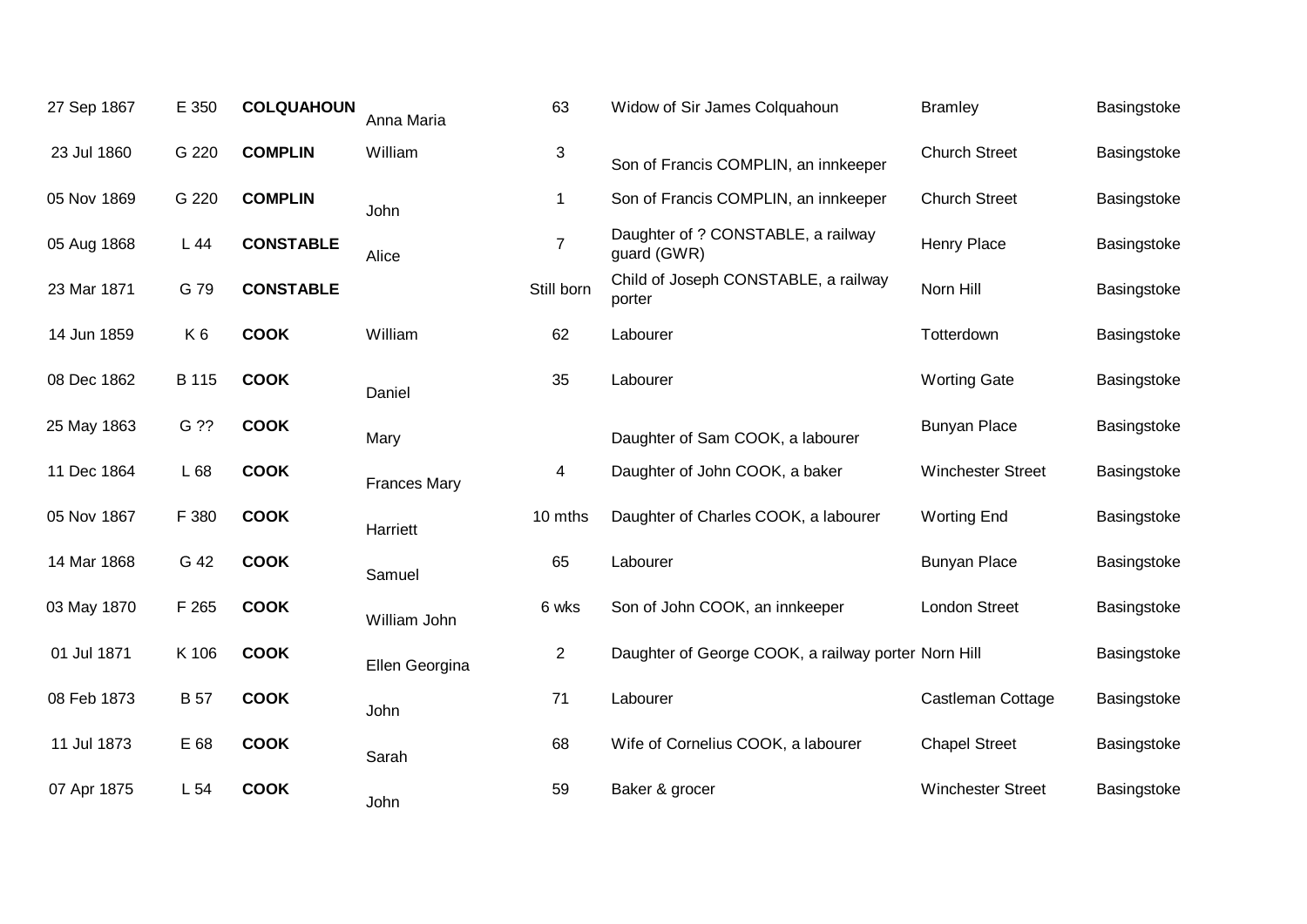| 27 May 1875 | E 43            | <b>COOK</b>      | Caroline              | 73          | Labourer                             | Newtown                  | Basingstoke |
|-------------|-----------------|------------------|-----------------------|-------------|--------------------------------------|--------------------------|-------------|
| 05 Oct 1861 | C 204           | <b>COOKE</b>     | Alfred                | 9 mths      | Son of William COOKE, a labourer     | <b>Basing Road</b>       | Basingstoke |
| 14 Jul 1862 | G 236a          | <b>COOKE</b>     |                       | Still born  | Child of ? COOKE, a baker            | <b>Winchester Street</b> | Basingstoke |
| 17 May 1870 | K 18            | <b>COOKMAN</b>   | <b>Charles Thomas</b> | 24          | Merchant's clerk                     | Potters Lane             | Basingstoke |
| 13 Dec 1858 | D <sub>2</sub>  | <b>COOPER</b>    | Mary                  | 75          | Widow of James COOPER, a labourer    | Pest House               | Basingstoke |
| 07 Jan 1860 | A 36a           | <b>COOPER</b>    | Ann                   | $\mathbf 1$ | Daughter of Henry COOPER, a labourer | Victoria Street          | Basingstoke |
| 02 May 1860 | C 118           | <b>COOPER</b>    | Eliza                 | 41          | Widow of Richard COOPER, a gardener  | Flexpool                 | Basingstoke |
| 13 May 1862 | C <sub>33</sub> | <b>COOPER</b>    | Charles               | 63          | Gardener                             | <b>Cattle Market</b>     | Basingstoke |
| 03 Nov 1863 | D 126           | <b>COOPER</b>    | Isaac                 | 20 mths     | Son of Isaac COOPER, a labourer      | Down Grange Farm         | Basingstoke |
| 30 Oct 1872 | F 272           | <b>COOPER</b>    | Henry                 | 60          | Labourer                             | Union Workhouse          | Basingstoke |
| 30 Jul 1874 | F 135           | <b>COOPER</b>    | Ann                   | 68          | Widow of William COOPER, a farmer    | Norn Hill                | Basingstoke |
| 05 Jul 1858 | A a18           | <b>COPE</b>      | Alice                 | 2 mths      | Daughter of William COPE, a labourer | Totterdown               | Basingstoke |
| 11 Sep 1865 | A 18a           | <b>COPE</b>      |                       | Still born  | Child of William COPE, a labourer    | Flexpool                 | Basingstoke |
| 11 Aug 1866 | G 168           | <b>COTTERELL</b> | James                 | $\mathbf 1$ | Son of Henry COTTERELL, a labourer   | <b>Bunyan Place</b>      | Basingstoke |
| 14 Jul 1859 | <b>FV</b>       | <b>COTTLE</b>    | Robert                | 71          | Stationer                            | Winchester Street        | Basingstoke |
| 07 Jan 1862 | <b>FV</b>       | <b>COTTLE</b>    | Maria                 | 76          | Widow of Robert Cottle, a stationer  | <b>Church Street</b>     | Basingstoke |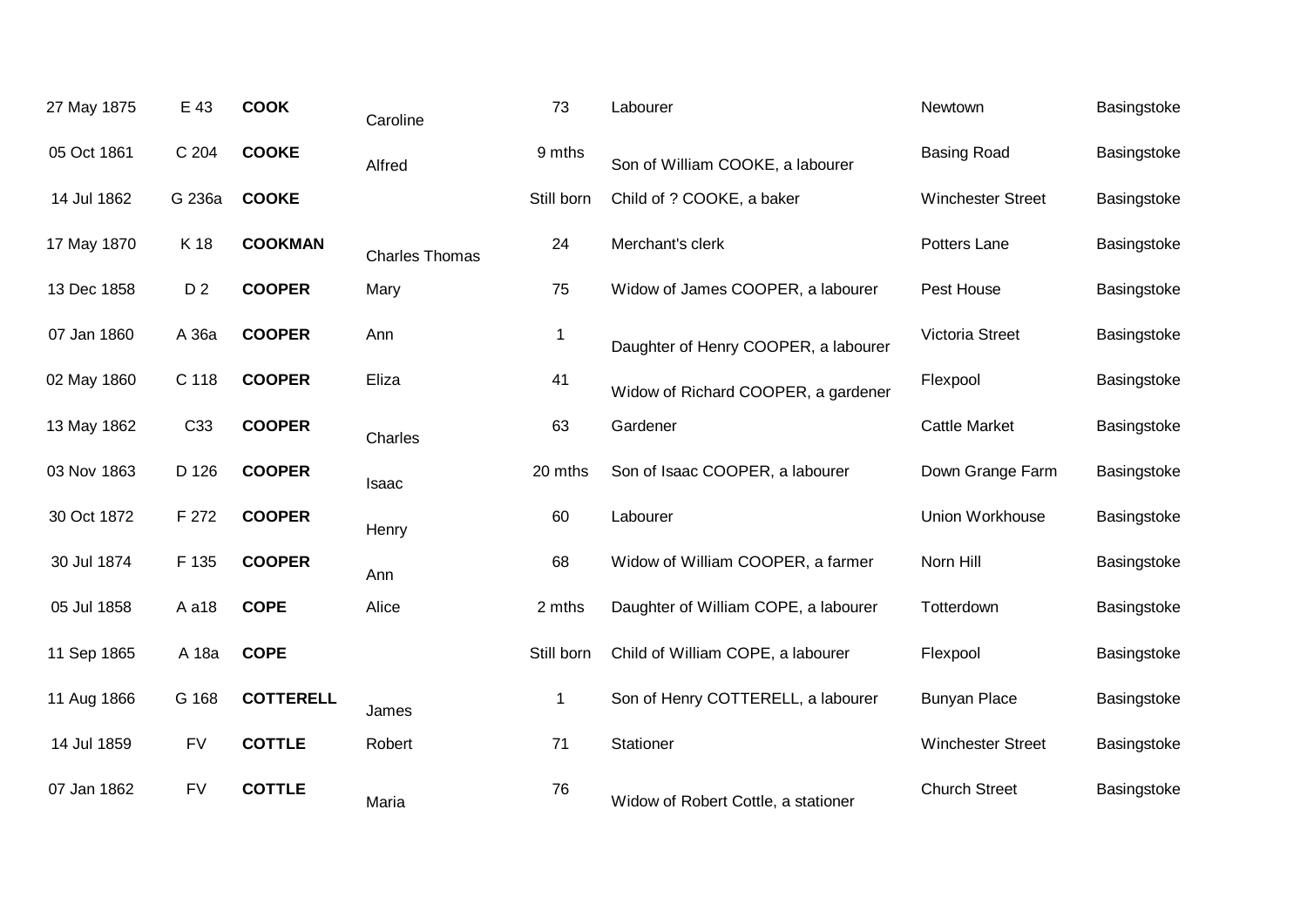| 16 Jul 1862 | <b>B</b> 11    | <b>COWDERY</b>  | John                 | 1 day          | Son of George COWDERY, a labourer                    | Totterdown             | Basingstoke |
|-------------|----------------|-----------------|----------------------|----------------|------------------------------------------------------|------------------------|-------------|
| 20 May 1863 | <b>B</b> 11    | <b>COWDERY</b>  | William              |                | Son of ? COWDERY, a labourer                         | Totterdown             | Basingstoke |
| 01 Sep 1863 | D 35           | <b>COWDERY</b>  | Henry                | $\mathbf{3}$   | Son of Henry COWDERY, a labourer                     | <b>Basing Road</b>     | Basingstoke |
| 07 Sep 1863 | G 131          | <b>COWDERY</b>  | Mary Ann             | 57             | Wife of Charles COWDEY, a sawyer                     | <b>Victoria Street</b> | Basingstoke |
| 06 Aug 1864 | <b>B</b> 44    | <b>COWDERY</b>  | Ann                  | 5 wks          | Daughter of George COWDERY, a labourer Gas House Row |                        | Basingstoke |
| 13 Oct 1866 | <b>B</b> 76    | <b>COWDERY</b>  | George               | 2 mths         | Son of George COWDERY, a labourer                    | Gas House Row          | Basingstoke |
| 07 Mar 1868 | L 31           | <b>COWDERY</b>  | Sarah Jane           | 2 mths         | Daughter of George COWDERY, a labourer Gas House Row |                        | Basingstoke |
| 14 Dec 1868 | F 351          | <b>COWDERY</b>  | Maria                | 23             | Wife of Jethro COWDERY, a groom                      | Cliddesden Road        | Basingstoke |
| 16 Nov 1871 | D 312          | <b>COWDERY</b>  | Thomas               | 53             | Cooper                                               | <b>Back Lane</b>       | Basingstoke |
| 21 Jan 1875 | G 110          | <b>COWDERY</b>  | Russell              | $\overline{2}$ | Son of Jethro COWDERY, a labourer                    | Newtown                | Basingstoke |
| 25 Mar 1859 | D 39           | <b>COWDREY</b>  | William              | 65             | Labourer                                             | Hackwood Road          | Basingstoke |
| 19 Apr 1860 | K 29           | <b>COX</b>      | <b>Robert Gillet</b> | $\overline{2}$ | Son of Joseph COX, a railway porter                  | Sarum Place            | Basingstoke |
| 07 Jun 1860 | K 107          | <b>COX</b>      | Harry                | 3              | Son of Elisha COX, a saddler                         | Hackwood Road          | Basingstoke |
| 08 Oct 1873 | H <sub>1</sub> | <b>COX</b>      | James                | 73             | Blacksmith                                           | Hackwood Road          | Basingstoke |
| 01 Dec 1873 | D 117          | <b>CRADDOCK</b> | Anne                 | 8              | Daughter of CRADDOCK, a labourer                     | Union Workhouse        | Basing      |
| 30 Dec 1869 | E 15           | <b>CRANFORD</b> | Martha               | 50             | Wife of James CRANFORD, a gardener                   | <b>Basing Road</b>     | Basingstoke |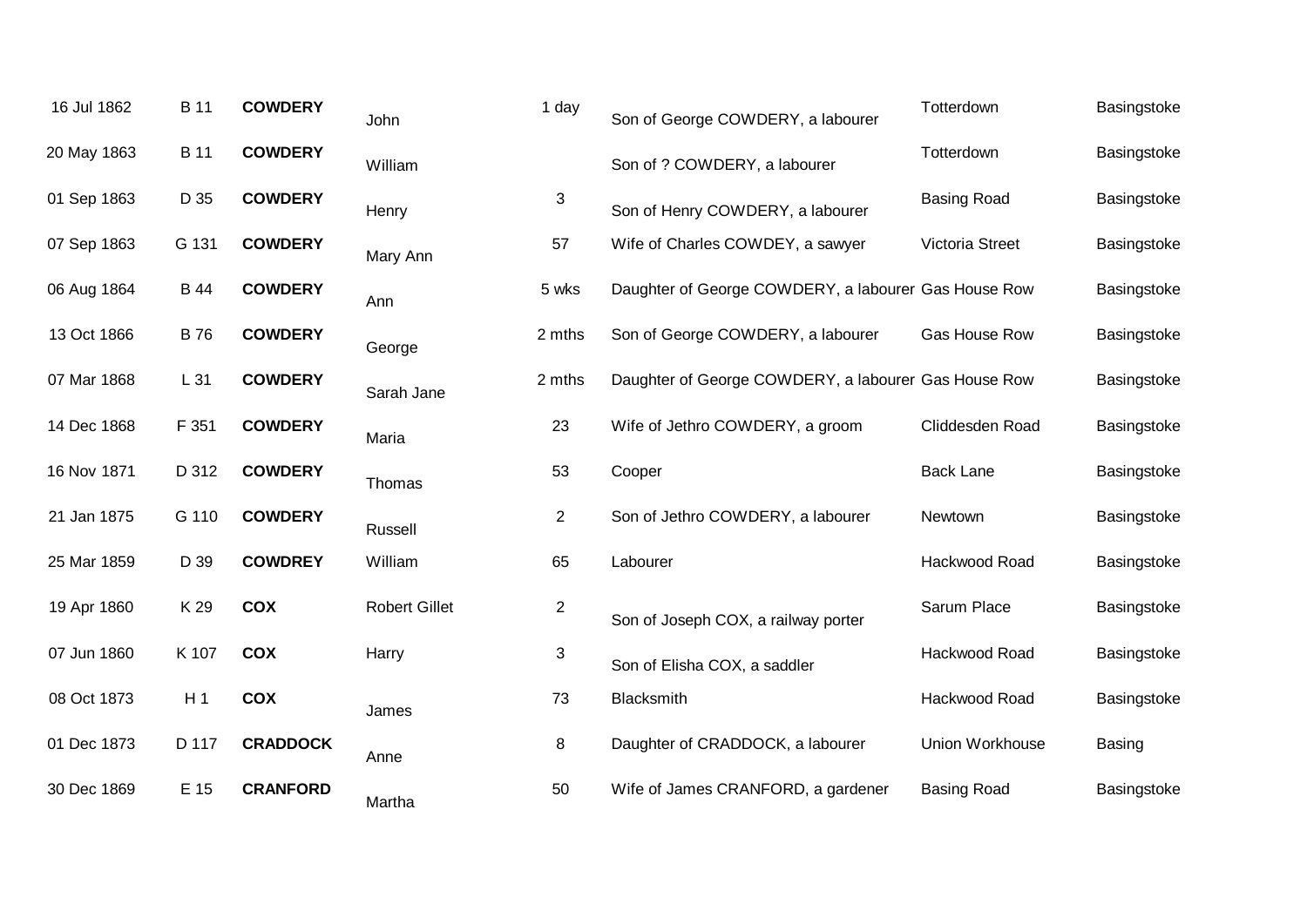| C 89        | <b>CRANSTONE</b>  | Sarah     | 62                                        | Shoemaker                                     | Oat Street               | Basingstoke                                     |
|-------------|-------------------|-----------|-------------------------------------------|-----------------------------------------------|--------------------------|-------------------------------------------------|
| F 312       | <b>CRESSWELL</b>  | Marg      | 54                                        | Domestic servant                              | <b>Winchester Street</b> | Basingstoke                                     |
| A 24a       | <b>CROOK</b>      | Cornelius | 42                                        | Labourer                                      | Northbrook Street        | Basingstoke                                     |
| D 114       | <b>CROOK</b>      | George    | 53                                        | Labourer                                      | Ford's Buildings         | Basingstoke                                     |
| C 83        | <b>CROSBY</b>     | Alfred    | 3 mths                                    |                                               |                          | Basingstoke                                     |
| D 104       | <b>CULHAM</b>     |           | Still born                                | Child of John CULHAM, a labourer              | Gas House Row            | Basingstoke                                     |
| D 87        | <b>CULLUM</b>     | George    | 4 mths                                    | Son of James CULLUM, a labourer               | Gas House Row            | Basingstoke                                     |
| G 37        | <b>CULLUM</b>     | Francis   | 78                                        | Labourer                                      | Hackwood Road            | Basingstoke                                     |
| <b>B</b> 53 | <b>CULLUM</b>     | Ann       | 93                                        | Widow of Francis CULLUM, a labourer           | Hackwood Road            | Basingstoke                                     |
| F 246       | <b>CULLUM</b>     |           | Still born                                | Child of John CULLUM, a labourer              | Gas House Row            | Basingstoke                                     |
| D 87        | <b>CULLUM</b>     | Thomas    | $\mathbf 1$                               | Son of John CULLUM, a labourer                | Gas House Row            | Basingstoke                                     |
| D 86        | <b>CULLUM</b>     | Elizabeth | 35                                        | Wife of John CULLUM, a labourer               | Reading Road             | Basingstoke                                     |
| C 79        | <b>CULVERWELL</b> | Thomas    | 32                                        | Innkeeper                                     | <b>Church Street</b>     | Basingstoke                                     |
| C 11        |                   | James     | 5 days                                    | Daughter of Thomas CULVERWELL, an<br>engineer | <b>Bunyan Place</b>      | Basingstoke                                     |
| C 45        |                   | Arthur    | 2 wks                                     | Son of Thomas CULVERWELL, an<br>innkeeper     | <b>Church Street</b>     | Basingstoke                                     |
| C 227       | <b>CURINE?</b>    | John      | 83                                        | Late farmer                                   | <b>Bunyan Place</b>      | Late of Cerne                                   |
|             |                   |           | <b>CULVERWELL ?</b><br><b>CULVERWELL?</b> |                                               |                          | Son of Samuel CROSBY, a warehouseman Oat Street |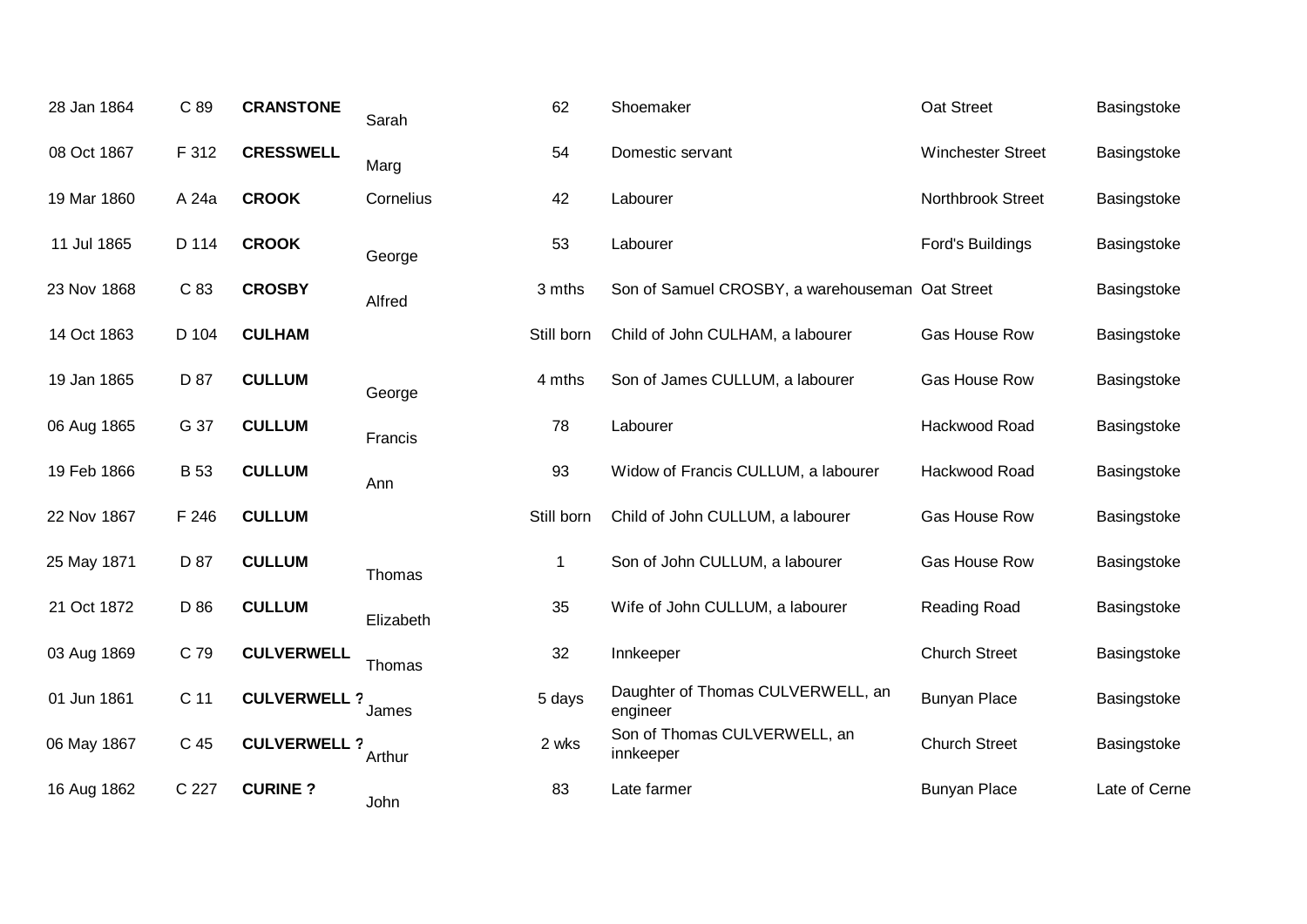| 18 Aug 1859 | <b>FV</b>       | <b>CURTIS</b> | Richard     | 37         | Cab proprietor                                      | Hackwood Road        | Basingstoke |
|-------------|-----------------|---------------|-------------|------------|-----------------------------------------------------|----------------------|-------------|
| 16 Feb 1861 | <b>FV</b>       | <b>CURTIS</b> | Amy         | 71         | Wife of Eichard Curtis, late innkeeper              | Hackwood Road        | Basingstoke |
| 22 Aug 1861 | C <sub>11</sub> | <b>CURTIS</b> |             | 1 hour     | Daughter of ? CURTIS, a painter                     | Hackwood Road        | Basingstoke |
| 11 Oct 1862 | <b>B</b> 11     | <b>CURTIS</b> |             | Still born | Child of Thomas CURTIS, a ?                         | <b>Chapel Street</b> | Basingstoke |
| 14 Jul 1863 | D 122           | <b>CURTIS</b> | Elenor      | 3          | Daughter of Elizabeth CURTIS, a domestic<br>servant | Potters Lane         | Basingstoke |
| 03 May 1864 | C 57            | <b>CURTIS</b> | Sarah       | 74         | Wife of ? CURTIS, a late farmer                     | <b>Bunyan Place</b>  | Basingstoke |
| 20 Jul 1864 | <b>B</b> 33a    | <b>CURTIS</b> | John        | 76         | Hoop maker                                          | <b>Chapel Street</b> | Basingstoke |
| 30 Dec 1865 | K 85            | <b>CURTIS</b> | Charles     | 10 mths    | Son of Charles CURTIS, a baker                      | <b>Church Street</b> | Basingstoke |
| 26 Mar 1866 | <b>B</b> 66a    | <b>CURTIS</b> | Mary        | 66         | Domestic servant                                    | <b>Church Street</b> | Basingstoke |
| 22 Jun 1867 | <b>B</b> 63     | <b>CURTIS</b> | Richard     | 79         | Coach proprietor                                    | Hackwood Road        | Basingstoke |
| 06 Nov 1867 | F 246           | <b>CURTIS</b> | Frank       | 5 mths     | Son of Thomas CURTIS, a painter                     | Goat Lane            | Basingstoke |
| 15 Jul 1871 | F 226           | <b>CURTIS</b> | William     | 10 mths    | Son of ? CURTIS, a painter                          | Goat Lane            | Basingstoke |
| 05 Jun 1872 | C <sub>1</sub>  | <b>CURTIS</b> | John        | 46         | Hoop maker                                          | <b>Chapel Street</b> | Basingstoke |
| 08 Feb 1873 | F 208           | <b>CURTIS</b> | Thomas John | 34         | Painter                                             | Goat Lane            | Basingstoke |
| 17 Apr 1873 | E 7             | <b>CURTIS</b> | Annie       | 14         | Daufghter of Charles CURTIS, a baker                | <b>Church Street</b> | Basingstoke |
| 09 Jan 1875 | E 36            | <b>CURTIS</b> | Joseph      | 85         | Late farmer                                         | Oat Street           | Basingstoke |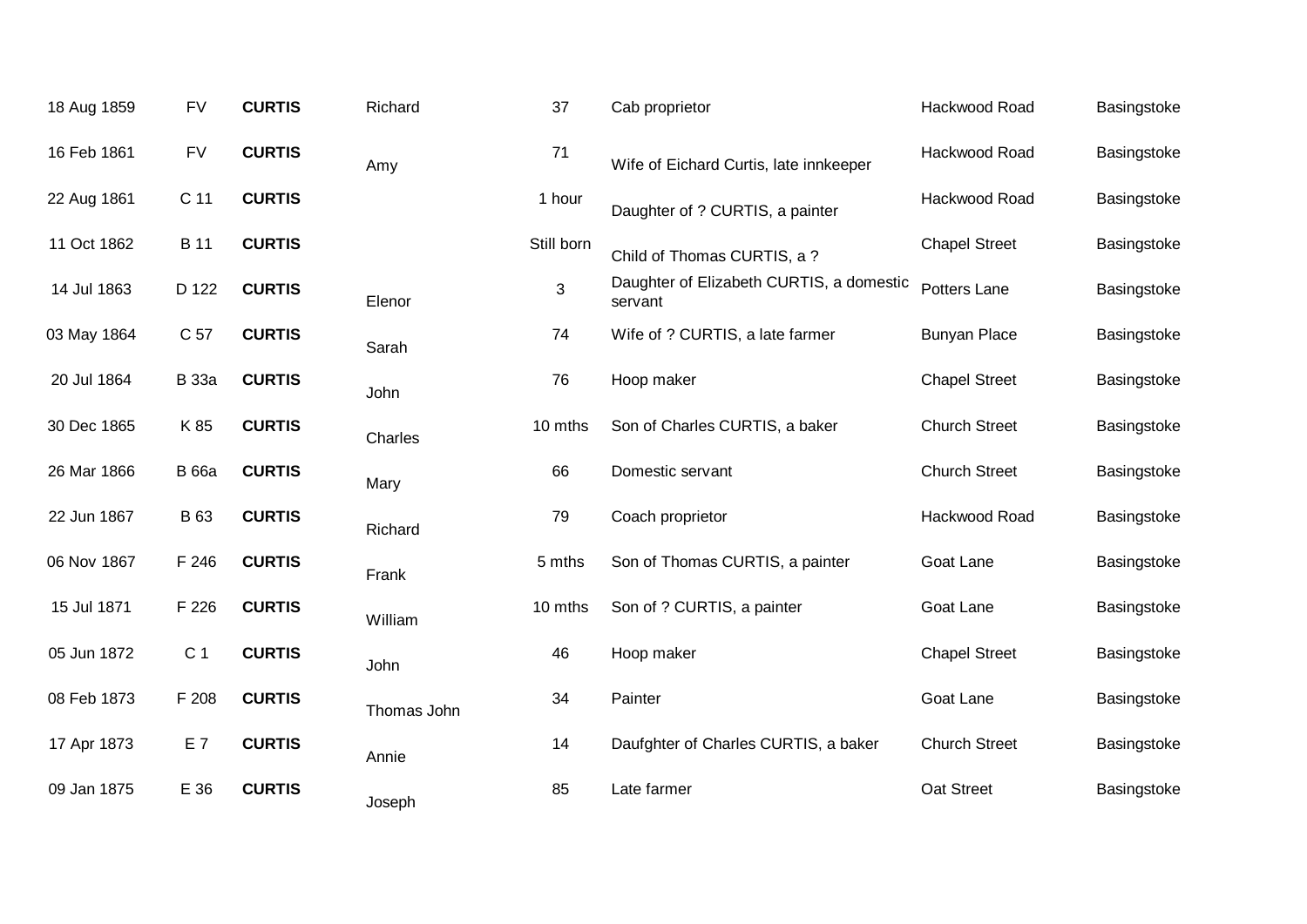| 12 Aug 1875 | <b>B</b> 33a | <b>CURTIS</b>  | Sarah                 | 90          | Widow of John CURTIS, a hoop maker                    | <b>Chapel Street</b>     | Basingstoke |
|-------------|--------------|----------------|-----------------------|-------------|-------------------------------------------------------|--------------------------|-------------|
| 23 Aug 1864 | G 24         | <b>DALE</b>    | <b>Charles Rolfe</b>  | 36          | Auctioneer                                            | <b>Church Street</b>     | Basingstoke |
| 14 Aug 1873 | F 232        | DALE ?         | Peter                 | 79          | Labourer                                              | <b>Church Street</b>     | Basingstoke |
| 24 Jun 1871 | <b>B</b> 97  | <b>DANIELS</b> | Emma                  | 60          | Laundress                                             | <b>Back Lane</b>         | Basingstoke |
| 18 Jan 1869 | E 235        | <b>DARKE</b>   | Elizabeth             | 76          | Widow of James DARKE, a Custom House<br>officer       | <b>Bath Terrace</b>      | Basingstoke |
| 12 Apr 1871 | F 412        | <b>DASH?</b>   | Elizabeth             | 64          | Widow of William DASH, a plasterer                    | Reading Road             | Basingstoke |
| 07 Jun 1871 | F 233        | <b>DAVIS</b>   | Noe ???               | 27          | Labourer                                              | Oat Street               | Basingstoke |
| 07 Apr 1874 | J 135a       | <b>DAVIS</b>   | Edward                | 3 mths      | Son of Sarah DAVIS, a domestic servant                | Union Workhouse          | Basing      |
| 07 Sep 1859 | <b>B</b> 28  | <b>DAVY</b>    | Martha                | 3 wks       | Daughter of Robert DAVY, a saddler                    | <b>Winchester Street</b> | Basingstoke |
| 27 Jul 1865 | J82          | <b>DAWE</b>    | Harriett              | 51          | Wife of Thomas DAWES, a tallow chandler Chapel Street |                          | Basingstoke |
| 05 Aug 1863 | J 105a       | <b>DAWSON</b>  | Emily                 | $\mathbf 1$ | Daughter of ? DAWSON, an engineer                     | Oat Street               | Basingstoke |
| 09 Sep 1859 | <b>B</b> 8   | <b>DAY</b>     | Ann                   | 49          | Wife of David DAY, a labourer                         | Hackwood Road            | Basingstoke |
| 28 Jan 1861 | <b>B</b> 8   | <b>DAY</b>     | Joseph                | 10 mths     | Son of Sarah DAY, a domestic servant                  | Gas House Row            | Basingstoke |
| 08 Feb 1862 | A 27         | <b>DAY</b>     | George                | 10 hrs      | Son of Henry Day, a bricklayer                        | Hackwood Road            | Basingstoke |
| 14 Jul 1862 | G 136        | <b>DAY</b>     | John                  | 67          | Pensioner                                             | <b>Worting End</b>       | Basingstoke |
| 22 Dec 1862 | G 208        | <b>DAY</b>     | <b>Albert Charles</b> | 6 mths      | Son of Charles DAY, a bricklayer                      | Sarum Place              | Basingstoke |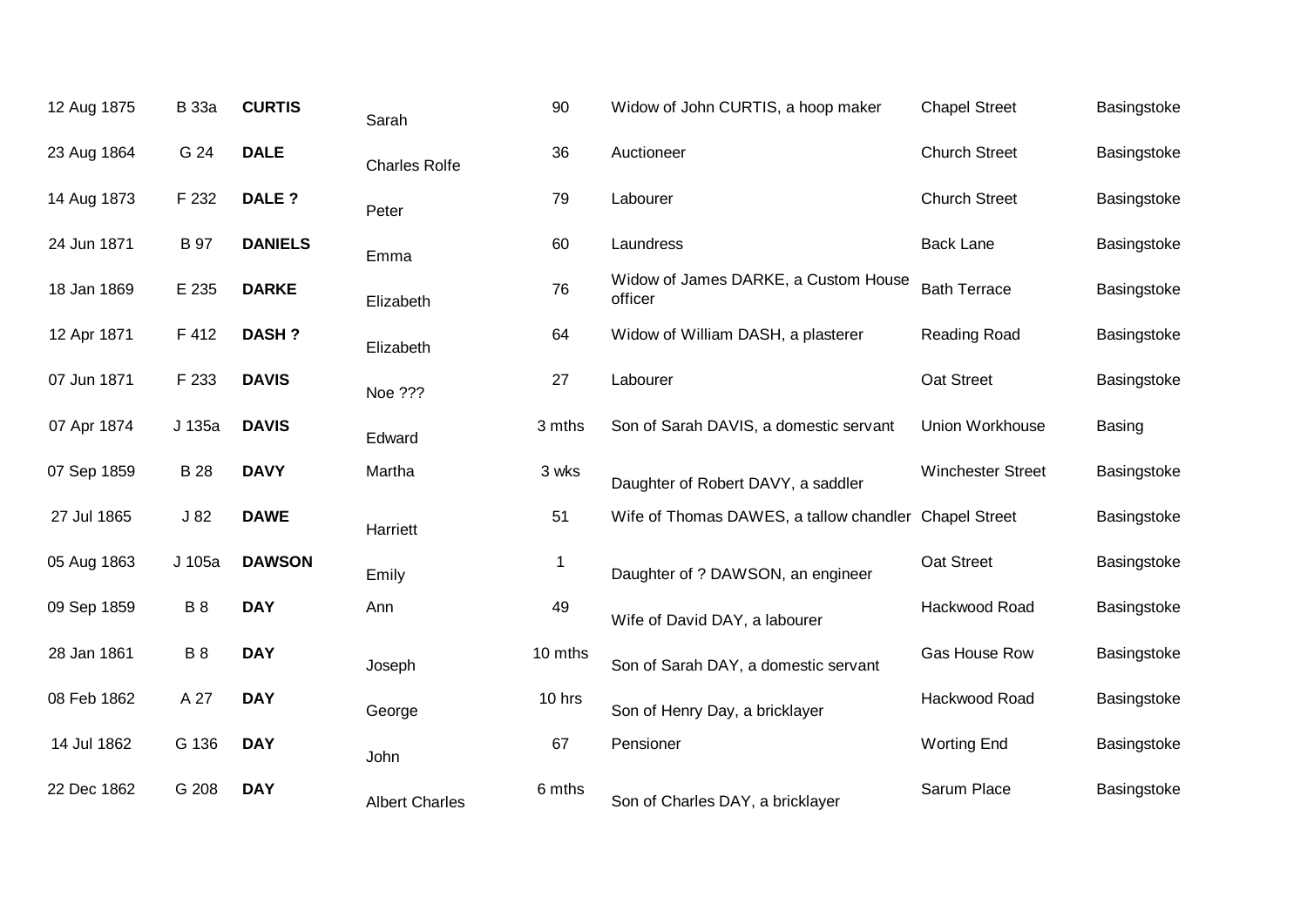| 25 Jan 1872 | <b>B</b> 87 | <b>DEAN</b>      | Eliza Ellen            | 6 days         | Daughter of James DEAN, a labourer      | Totterdown           | Basingstoke   |
|-------------|-------------|------------------|------------------------|----------------|-----------------------------------------|----------------------|---------------|
| 14 Jun 1873 | J44         | <b>DEAN</b>      | Louise Kate            | 12 days        | Daughter of James DEAN, a labourer      | Totterdown           | Basingstoke   |
| 01 Nov 1873 | J 129       | <b>DEAN</b>      | Walter                 | 5              | Son of Charles DEAN, a labourer         | Union Workhouse      | <b>Basing</b> |
| 23 Aug 1859 | H 21        | <b>DEANE</b>     | George                 | 5 mths         | Son of Charles DEANE, a labourer        | <b>Bedford Place</b> | Basingstoke   |
| 30 Aug 1859 | H 42        | <b>DEANE</b>     | <b>Charles William</b> | $\overline{c}$ | Son of Charles DEANE, a labourer        | <b>Bedford Place</b> | Basingstoke   |
| 20 May 1860 | J 159       | <b>DEANE</b>     | Edward                 | 58             | Railway porter (LSWR)                   | <b>Bedford Place</b> | Basingstoke   |
| 13 May 1865 | F 431       | <b>DEANE</b>     | Daniel                 | 66             | Labourer                                | <b>Church Street</b> | Basingstoke   |
| 24 May 1866 | J 174       | <b>DEANE</b>     | Jane                   | 56             | Widow of Edward DEANE, a railway porter | New Road             | Basingstoke   |
| 17 Aug 1867 | <b>B</b> 22 | <b>DEANE</b>     | James                  | 69             | Labourer                                | <b>Chapel Street</b> | Basingstoke   |
| 16 May 1872 | $J$ 144     | <b>DEANE</b>     | Charles                | 38             | Labourer                                | Union Workhouse      | Basingstoke   |
| 21 Jan 1860 | H 41        | <b>DEAVES</b>    | Thomas                 | 57             | Pensioner                               | Hackwood Road        | Basingstoke   |
| 14 May 1870 | F 207       | <b>DEFRAINE?</b> | John George            | 3              | Son of John ? DEFRAINE ?, a whitesmith  | Sarum Place          | Basingstoke   |
| 19 Dec 1859 | G 221       | <b>DIBLEY</b>    | Henry                  | $\mathbf 1$    | Son of ? DIBLEY, a labourer             | Totterdown           | Basingstoke   |
| 07 Dec 1871 | K 242       | <b>DICKEN</b>    | Walter                 | 69             | Tailor                                  | Victoria Street      | Basingstoke   |
| 05 Jan 1863 | G 116       | <b>DICKENS</b>   | Harriett               | $73\,$         | Widow of James DICKENS, a pensioner     | Totterdown           | Basingstoke   |
| 23 Jun 1866 | G 109       | <b>DICKENS</b>   |                        | Still born     | Child of Jesse DICKENS, a farm bailiff  | Northbrook Street    | Basingstoke   |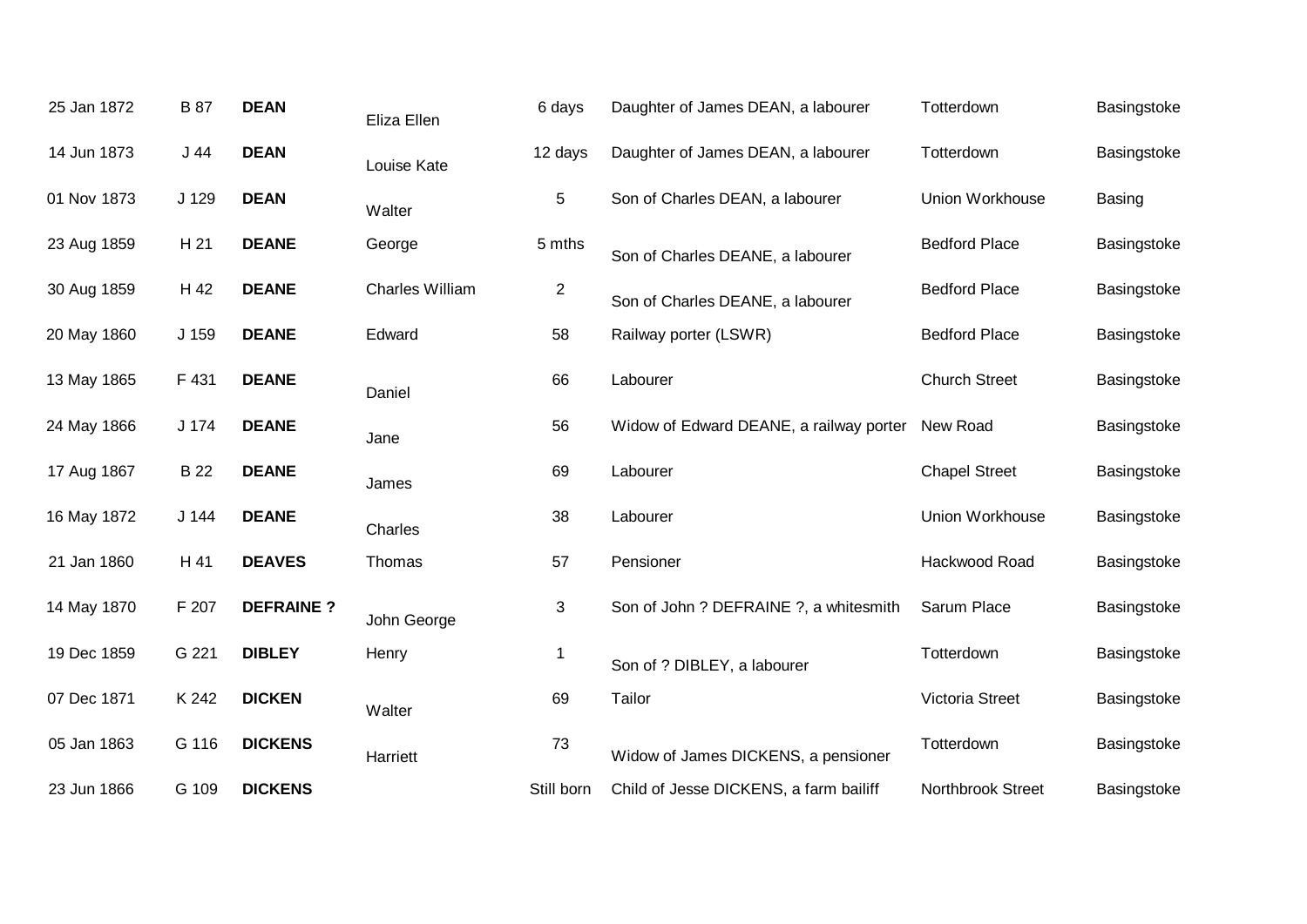| 27 Jun 1866 | F 102            | <b>DICKENS</b>   | Mary Jane                | 32             | Wife of Jesse DICKENS, a farm bailiff  | Northbrook Street    | Basingstoke |
|-------------|------------------|------------------|--------------------------|----------------|----------------------------------------|----------------------|-------------|
| 02 Jan 1868 | A 34 ?           | <b>DICKENS</b>   | Elizabeth                | 16             | Domestic servant                       | Victoria Street      | Basingstoke |
| 24 Dec 1862 | <b>B</b> 30      | <b>DICKENSON</b> | Charlotte                | 63             | Wife of Charles DICKENSON, a labourer  | <b>Worting Road</b>  | Basingstoke |
| 12 Jan 1867 | J <sub>28</sub>  | <b>DICKENSON</b> |                          | Still born     | Child of Edward DICKENSON, a carpenter | <b>Bedford Place</b> | Basingstoke |
| 24 Jun 1867 | J <sub>58</sub>  | <b>DICKENSON</b> | Charles                  | 66             | Labourer                               | <b>Bedford Place</b> | Basingstoke |
| 21 Dec 1869 | <b>B</b> 64      | <b>DICKENSON</b> | Edward                   | 39             | Carpenter                              | <b>Bedford Place</b> | Basingstoke |
| 18 Jan 1859 | D <sub>6</sub>   | <b>DICKS</b>     | Martin                   | 17             | Labourer                               | West Ham             | Basingstoke |
| 06 Mar 1866 | C <sub>16</sub>  | <b>DIGWEED</b>   | Hannah                   | 87             | Widow of James DIGWEED, a labourer     | Union Workhouse      | Basingstoke |
| 08 Oct 1875 | J <sub>146</sub> | <b>DIGWEED</b>   | Louisa                   | 10 mths        | Daughter of ? DIGWEED, a groom         | Flexpool             | Basingstoke |
| 02 Jul 1859 | G 204            | <b>DIXON</b>     | Henry                    | 23             | Carpenter                              | Hackwood Road        | Basingstoke |
| 20 Jul 1860 | G 177            | <b>DIXON</b>     | William                  | 19             | <b>Bricklayer</b>                      | Hackwood Road        | Basingstoke |
| 10 Aug 1861 | G 152            | <b>DIXON</b>     | Martha                   | 50             | Widow of William DIXON, a bricklayer   | Hackwood Road        | Basingstoke |
| 02 Sep 1871 | G 69             | <b>DIXON</b>     | <b>Frederick Charles</b> | 4 mths         | Son of ?? DIXON, a waiter              | Church Lane          | Basingstoke |
| 02 Nov 1872 | G 21             | <b>DIXON</b>     | Frederick                | 36             | Brewers ????? Clerk                    | <b>Church Square</b> | Basingstoke |
| 15 May 1862 | C 293            | <b>DOLLERY</b>   | Susanna                  | 11             | Daughter of Robert DOLLERY, a fireman  | Oat Street           | Basingstoke |
| 02 Oct 1862 | F 202            | <b>DOLLON?</b>   | Richard                  | $\overline{2}$ | Son of William DOLLON, a labourer      | Pear Tree Corner     | Basingstoke |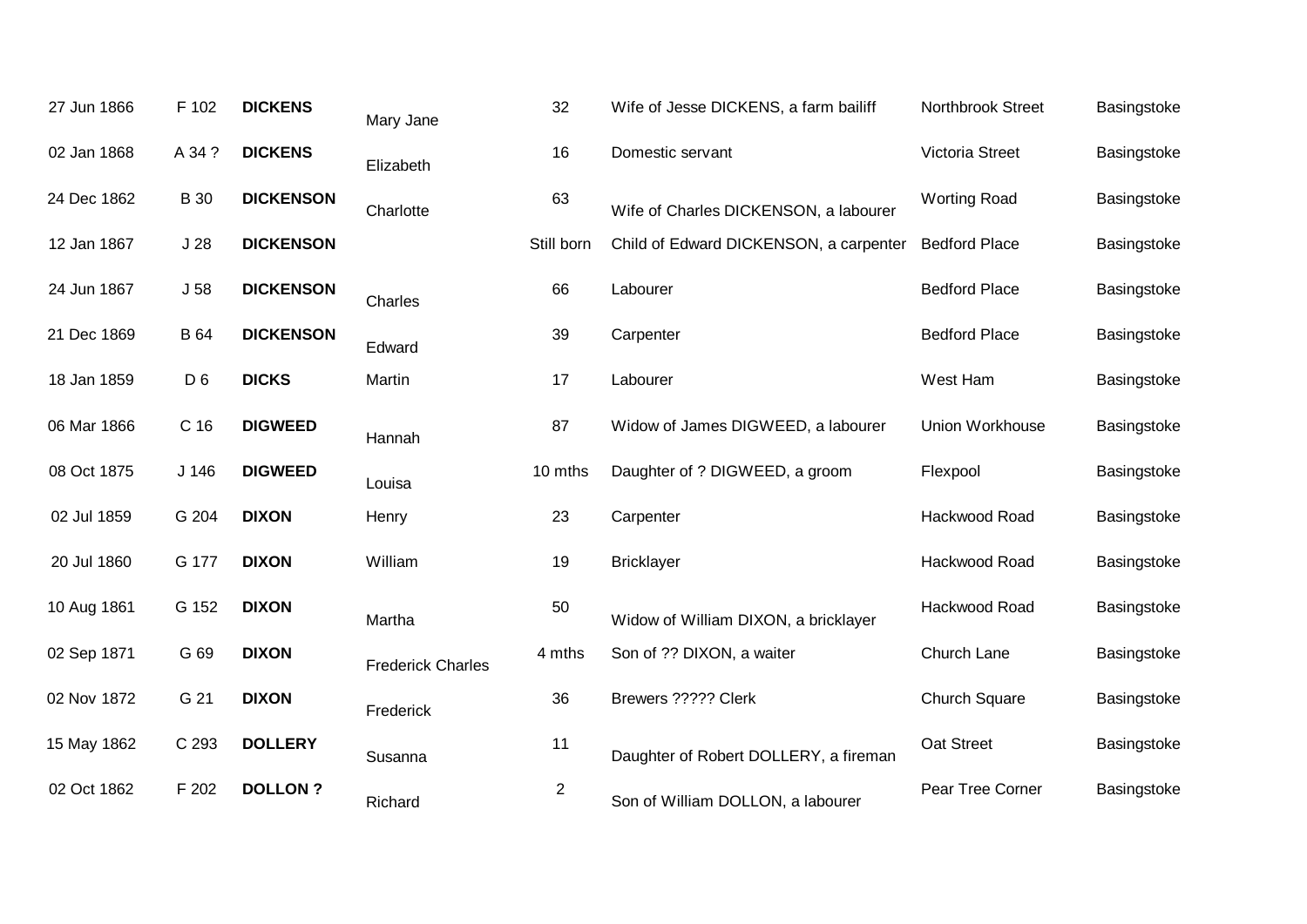| 24 Jan 1859 | D <sub>7</sub>  | <b>DOLTEN</b>       | Edward                | 13         | Son of William DOLTEN, a labourer                     | Pear Tree Corner         | Basingstoke |
|-------------|-----------------|---------------------|-----------------------|------------|-------------------------------------------------------|--------------------------|-------------|
| 29 Apr 1874 | F 113           | <b>DOLTON</b>       | William               | 53         | Labourer                                              | Pear Tree Corner         | Basingstoke |
| 06 Jun 1875 | D 162           | <b>DOLTON</b>       | <b>Alfred Charles</b> | 4          | Son of Eliza DOLTON, a domestic servant Flexpool      |                          | Basingstoke |
| 15 Nov 1862 | F 41            | <b>DOMAN</b>        | Charles               | 59         | Solicitors clerk                                      | <b>Church Street</b>     | Basingstoke |
| 24 Oct 1863 | F 167           | <b>DOMAN</b>        | Ann                   | 65         | Wife of William DOMAN, a surveyor of the<br>highways? | <b>Winchester Street</b> | Basingstoke |
| 01 Apr 1865 | F 42            | <b>DOMAN</b>        | John                  | 67         | Tailor                                                | <b>Winchester Street</b> | Basingstoke |
| 01 Jul 1868 | F 55            | <b>DOMAN</b>        | Henry George          | 32         | Booking Clerk, (LSWR)                                 | <b>Winchester Street</b> | Basingstoke |
| 17 Jul 1869 | F 167           | <b>DOMAN</b>        | William               | 73         | Surveyor of Highways                                  | <b>Winchester Street</b> | Basingstoke |
| 21 Jan 1871 | F 104           | <b>DOMAN</b>        | George                | 37         | Surveyor of Highways                                  | <b>Winchester Street</b> | Basingstoke |
| 04 Feb 1873 | F 28            | <b>DOMAN</b>        | Sarah                 | 69         | Widow of Charles DOMAN, a solicitors<br>clerk         | <b>Church Street</b>     | Basingstoke |
| 28 Dec 1869 | E 374           | <b>DOUGHEARTZ ?</b> | Charlotte             | 87         | Widow of E DOUGHEARTZ, a baker                        | <b>Brook Street</b>      | Basingstoke |
| 31 Jan 1871 | D 150           | <b>DOWDING</b>      | Thomas                | 47         | Railway porter (LSWR)                                 | Flexpool                 | Basingstoke |
| 06 May 1871 | D 262           | <b>DOWLING</b>      | Mary Ann Jane         | 31         | Wife of Alfred DOWLING, a corn merchant Oat Street    |                          | Basingstoke |
| 05 Nov 1872 | E 215           | <b>DOWNS</b>        | Martha                | 76         | Widow of David DOWNS, a farmer                        | <b>London Street</b>     | Basingstoke |
| 11 Sep 1861 | C <sub>11</sub> | <b>DRAPER</b>       |                       | Still born | Child of William DRAPER, a labourer                   | ?????                    | Basingstoke |
| 22 Sep 1858 | A 25            | <b>DREW</b>         | Sarah                 | 75         | Widow of Charles DREW, a labourer]                    | New Road                 | Basingstoke |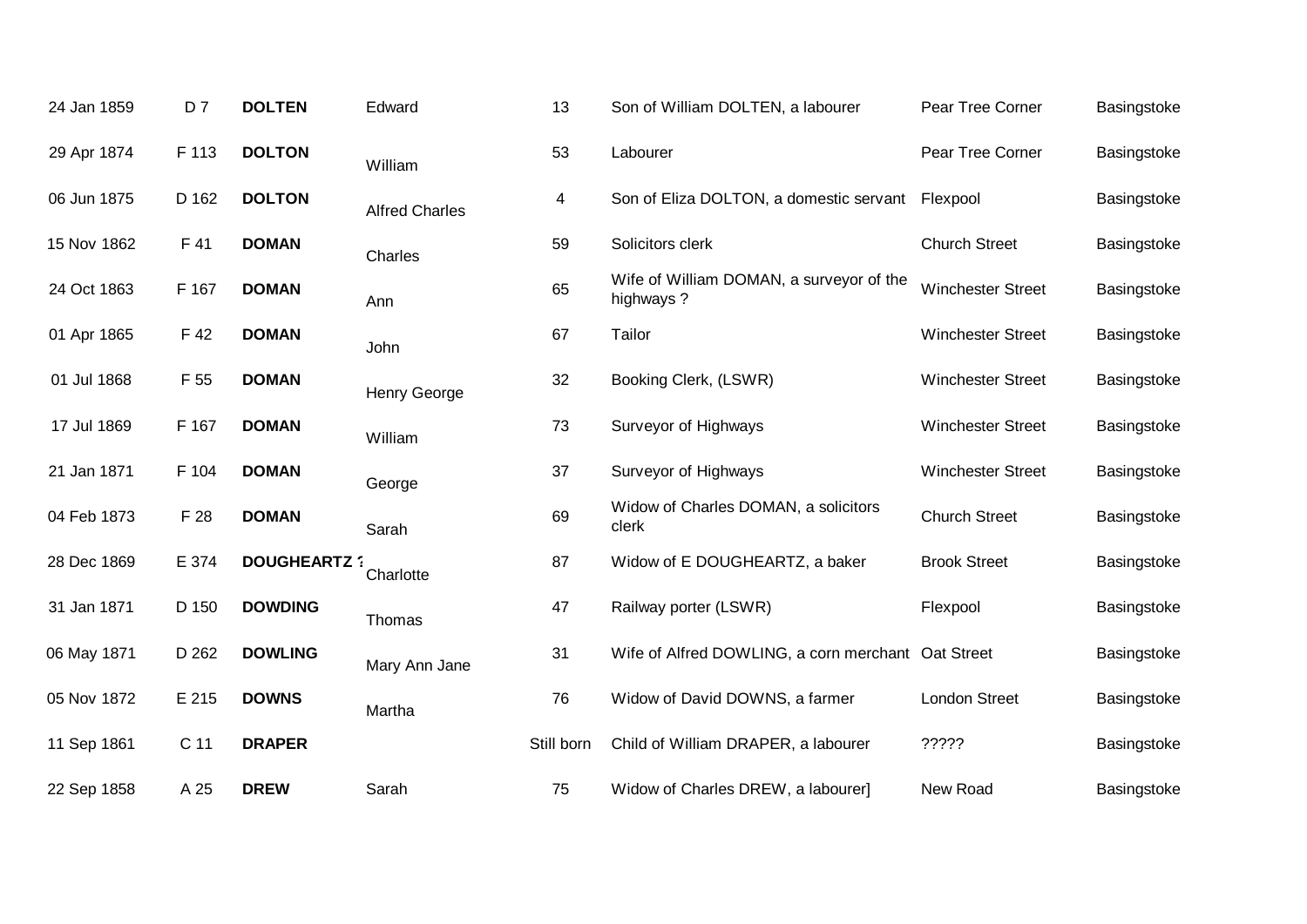| 04 Jun 1865 | B 103           | <b>DREW</b>    | Charles        | 57      | Labourer                             | Hackwood Road            | Basingstoke |
|-------------|-----------------|----------------|----------------|---------|--------------------------------------|--------------------------|-------------|
| 06 Feb 1867 | <b>B</b> 85     | <b>DREW</b>    | Sarah          | 90      | Domestic servant                     | <b>Church Street</b>     | Basingstoke |
| 11 Aug 1874 | H 45            | <b>DREW</b>    | Frederick John | 1       | Son of Charles DREW, a whitesmith    | Hackwood Road            | Basingstoke |
| 24 Oct 1874 | F 213           | <b>DRUCE</b>   | William        | 64      | Labourer                             | Union Workhouse          | Basingstoke |
| 17 Mar 1876 | D 412           | <b>DRY</b>     | Jane           | 40      | Wife of John DRY, a labourer         | Gas House Row            | Basingstoke |
| 27 Dec 1871 | F 489b          | <b>DRY ??</b>  | Eliza          | 4       | Daughter of Eliza DRY, a laundress   | <b>Basing Road</b>       | Basingstoke |
| 27 Jan 1865 | <b>B</b> 24     | <b>DUDMAN</b>  | William        | 19 mths | Son of Henry DUDMAN, a labourer      | Potters Lane             | Basingstoke |
| 27 Oct 1870 | <b>B</b> 15     | <b>DUDMAN</b>  | Thomas         | 1       | Son of James DUDMAN, a gardener      | <b>Cambridge Terrace</b> | Basingstoke |
| 14 Feb 1871 | <b>B</b> 57     | <b>DUDMAN</b>  | Lois           | 10 mths | Daughter of Henry DUDMAN, a labourer | <b>Basing Road</b>       | Basingstoke |
| 19 Aug 1861 | H 10            | <b>DUKE</b>    | Emmanuel       | 70      | Artist                               | Hackwood Road            | Basingstoke |
| 30 Jul 1866 | K 280           | <b>DUNN ??</b> | James          | 82      | Gentleman                            | Sarum Place              | Basingstoke |
| 27 Feb 1870 | <b>B</b> 70     | <b>DURR</b>    | Mary           | 49      | Widow of Charles DURR, a labourer    | Hackwood Road            | Basingstoke |
| 10 Apr 1864 | J 158           | <b>DURRANT</b> | Charles        | 44      | Raliway signalman (LSWR)             | <b>Bunyan Place</b>      | Basingstoke |
| 03 Jul 1858 | C 124           | <b>DYER</b>    | Sarah          | 78      | Widow of Robert DYER, a wheelwright  | Sarum Place              | Basingstoke |
| 24 Mar 1863 | C 90            | <b>DYER</b>    | Thomas         | 43      | Wheelwright                          | Sarum Place              | Basingstoke |
| 25 Mar 1873 | F <sub>1a</sub> | <b>DYER</b>    | Harriett       | 50      | Widow of Thomas DYER, a whitesmith   | Sarum Place              | Basingstoke |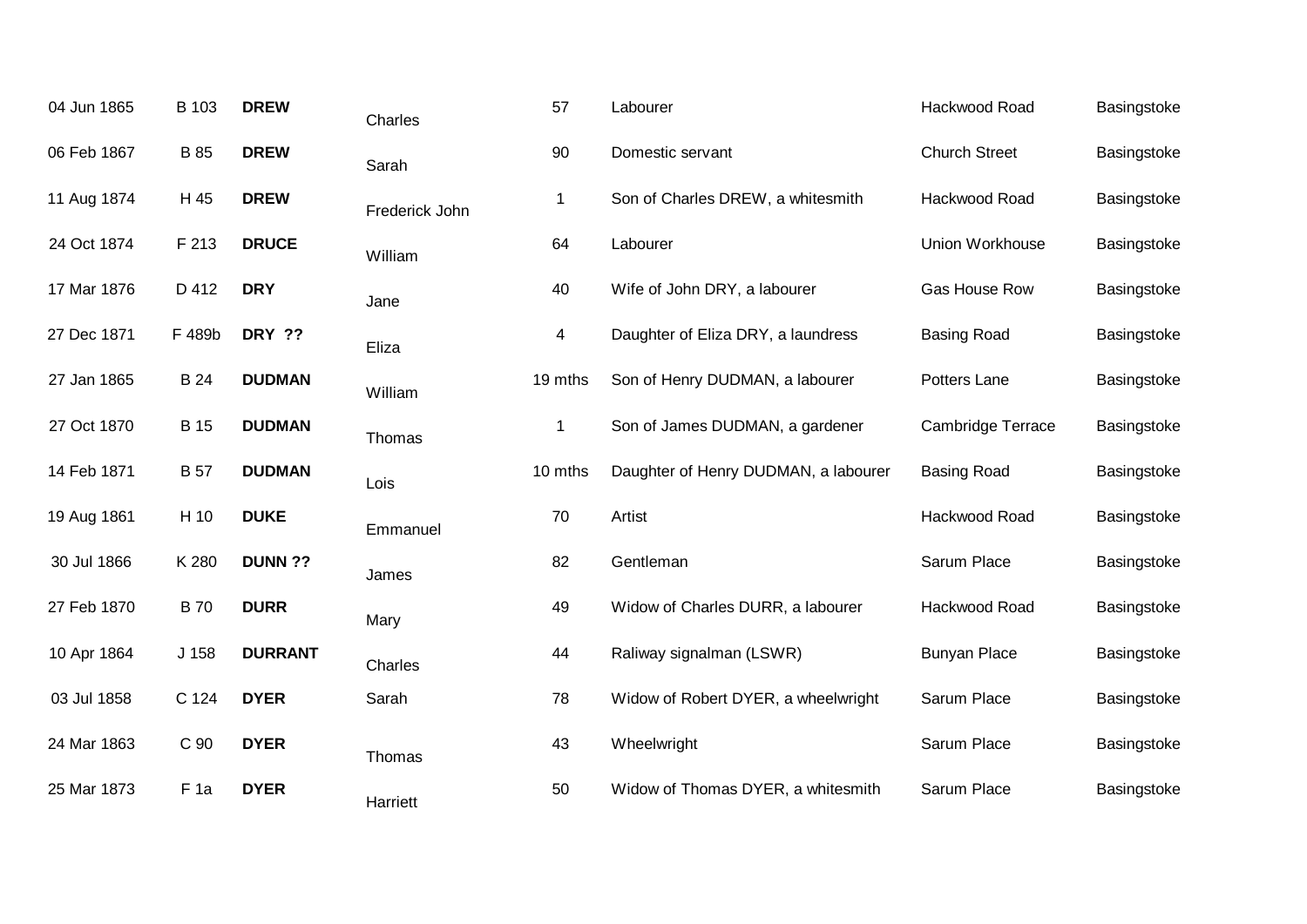| 28 Jun 1869 | F 429a         | <b>DYKE</b>     | Alice Elizabeth       | $\overline{2}$ | Daughter of Joseph DYKE, an engine fitter | <b>Hadleigh Terrace</b> | Basingstoke    |
|-------------|----------------|-----------------|-----------------------|----------------|-------------------------------------------|-------------------------|----------------|
| 29 Jun 1869 | F 429a         | <b>DYKE</b>     |                       | Still born     | Child of Joseph DYKE, an Engine fitter    | <b>Hadleigh Terrace</b> | Basingstoke    |
| 22 Aug 1861 | E 302          | <b>EADES</b>    | Martha                | 68             | Widow of Henry EADES, a groom             | Flexpool                | Basingstoke    |
| 11 Oct 1869 | L 107          | <b>EATON</b>    | Charles Neville Harry | $\overline{4}$ | Son of Charles EATON, a plasterer         | South View House        | Basingstoke    |
| 05 Dec 1863 | F 327          | <b>ECCARD?</b>  | Henry                 | 81             | Pensioner                                 | <b>Bunyan Place</b>     | Basingstoke    |
| 26 Jul 1865 | F 330          | <b>ECKETT</b>   | Daniel                | 39             | Tailor                                    | Northbrook Street       | Basingstoke    |
| 02 Sep 1868 | G 20           | <b>ECKETT</b>   | Eliza Agnes           | 11 wks         | Daughter of George ECKETT, a bricklayer   | Gas House Row           | Basingstoke    |
| 05 May 1865 | E 317          | <b>EDGERTON</b> | John                  | 60             | Labourer                                  | Flexpool                | Basingstoke    |
| 10 Jul 1867 | E 286          | <b>EDGERTON</b> | Elizabeth             | 31             | Dress maker                               | 34 Queen Street         | Lambeth        |
| 30 Mar 1869 | E <sub>5</sub> | <b>EDNEY</b>    | Caroline              | 23             | Wife of John EDNEY, a furniture dealer    | <b>Market Place</b>     | Basingstoke    |
| 13 Mar 1865 | G 10           | <b>EDWARDS</b>  | Sophia                | 45             | Widow of James EDWARDS, a carpenter       | <b>Victoria Street</b>  | Basingstoke    |
| 14 Feb 1868 | D 94           | <b>EDWARDS</b>  |                       | Still born     | Child of Robert EDWARDS, a carpenter      | <b>Basing Road</b>      | Basingstoke    |
| 04 Mar 1876 | D 327          | <b>EGERTON?</b> | James                 | 31             | Labourer                                  | Pear Tree Corner        | Basingstoke    |
| 09 Sep 1869 | C 99           | <b>ELFORD?</b>  | Elizabeth             | 74             | Wife of John ELFORD, a stationer          | <b>London Street</b>    | Basingstoke    |
| 17 Jan 1865 | <b>B</b> 44    | <b>ELKINS</b>   | Harriett              | 77             | Widow of James C ELKINS, a stationer      | <b>St Giles</b>         | <b>Bramley</b> |
| 09 Apr 1868 | L 79           | <b>ELLIS</b>    | Mary                  | 63             | Wife of John Ellis, a dairyman            | Winchester Road         | Basingstoke    |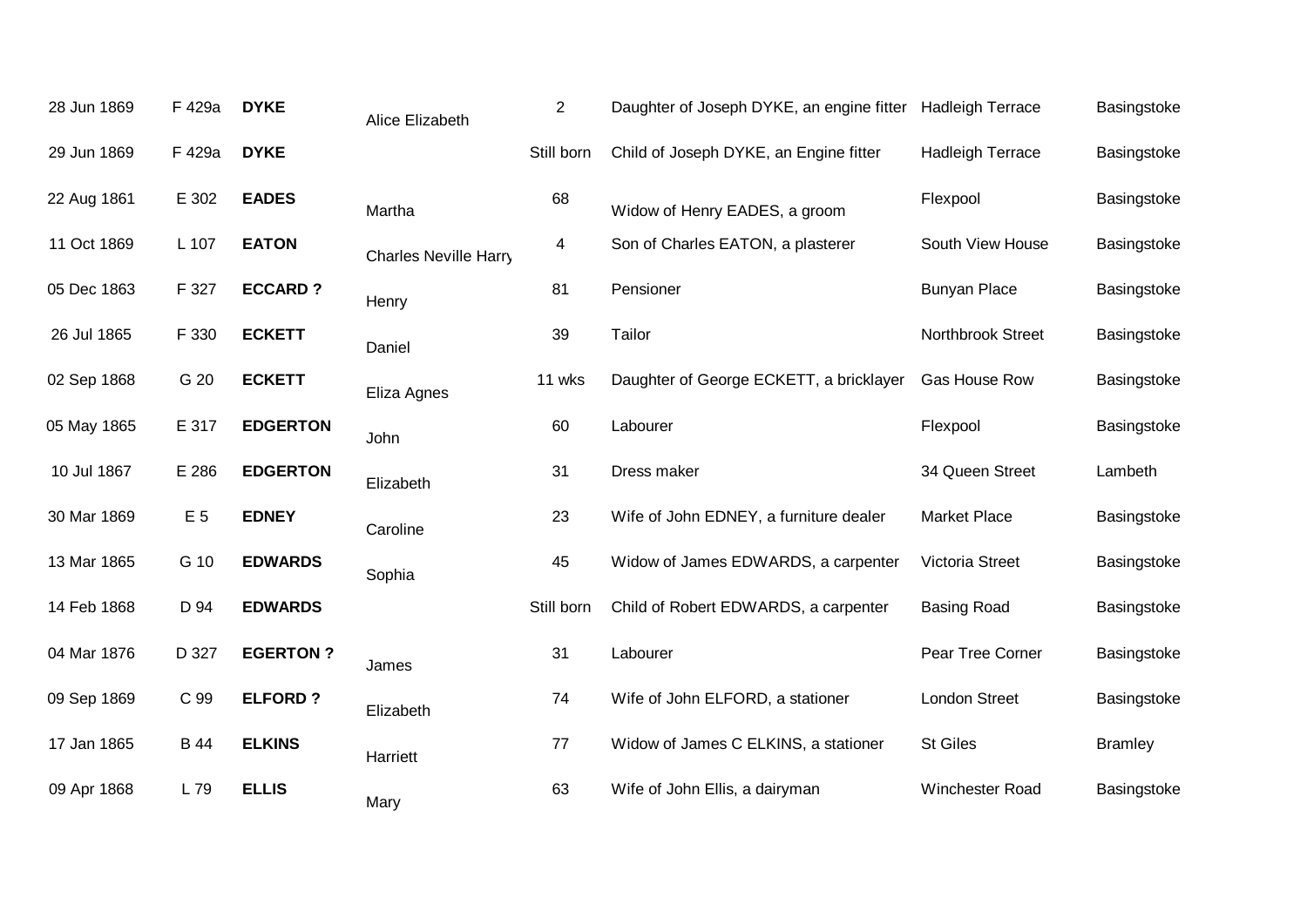| 31 Jan 1871 | E 73            | <b>EMINTON?</b>   | Margaim?             | 69         | Wife of John EMINTON, a gentleman            | <b>Church Square</b> | Basingstoke |
|-------------|-----------------|-------------------|----------------------|------------|----------------------------------------------|----------------------|-------------|
| 04 Apr 1867 | F 93            | <b>EMMETT</b>     | Elizabeth Ann        | 64         | Gentlewoman                                  | <b>Church Street</b> | Basingstoke |
| 22 Apr 1869 | F 425           | <b>EMMINS</b>     | Elizabeth            | 75         | Widow of ? EMMINS, a horse keeper            | London Street        | Basingstoke |
| 08 Oct 1872 | J 319a          | <b>ENGLEFIELD</b> |                      | Still born | Child of Charles ENGLEFIELD, sawyer          | Winchester Road      | Basingstoke |
| 19 Jan 1874 | F 189           | <b>ENGLEFIELD</b> | Jane                 | 62         | Innkeeper                                    | Pear Tree Corner     | Basingstoke |
| 23 Oct 1864 | J <sub>21</sub> | <b>ETHERIDGE</b>  | Elizabeth            | 62         | Wife of George ETHERIDGE, a coal<br>merchant | <b>Bunyan Place</b>  | Basingstoke |
| 18 Feb 1868 | J36             | <b>ETHERIDGE</b>  | George               | 66         | Coal merchant                                | <b>Bunyan Place</b>  | Basingstoke |
| 03 Aug 1861 | C <sub>11</sub> | <b>EVANS</b>      |                      | Still born | Child of William EVANS, a tailor             | <b>Church Street</b> | Basingstoke |
|             |                 |                   |                      |            |                                              |                      |             |
| 23 May 1863 | <b>FV</b>       | <b>EYLES</b>      | Richard              |            | Gentleman                                    | <b>Skippits</b>      | Basingstoke |
| 18 Aug 1873 | F 214           | <b>FAIX</b>       | Sarah (aka Frances I | 34         |                                              | Union Workhouse      | Basingstoke |
| 24 Aug 1875 | E 66            | <b>FALL?</b>      | <b>Arthur James</b>  | 5 wks      | Son of Henry FALL, a railway porter          | Norman Place         | Basingstoke |
| 15 Aug 1870 | E 210           | <b>FARLEY</b>     | <b>Albert Edward</b> | 27         | <b>Butcher</b>                               | New Road             | Basingstoke |
| 06 Apr 1867 | F 357           | <b>FARMER</b>     | Mary                 | 61         | Wife of ? FARMER, a labourer                 | <b>Worting End</b>   | Basingstoke |
| 25 Jun 1869 | F 381           | <b>FARMER</b>     | William              | 56         | Labourer                                     | <b>Worting End</b>   | Basingstoke |
| 08 Jun 1871 | K 48            | <b>FARMER</b>     | Florence Alberta     | 11 wks     | Daughter of L James, a railway clerk         | Sarum Place          | Basingstoke |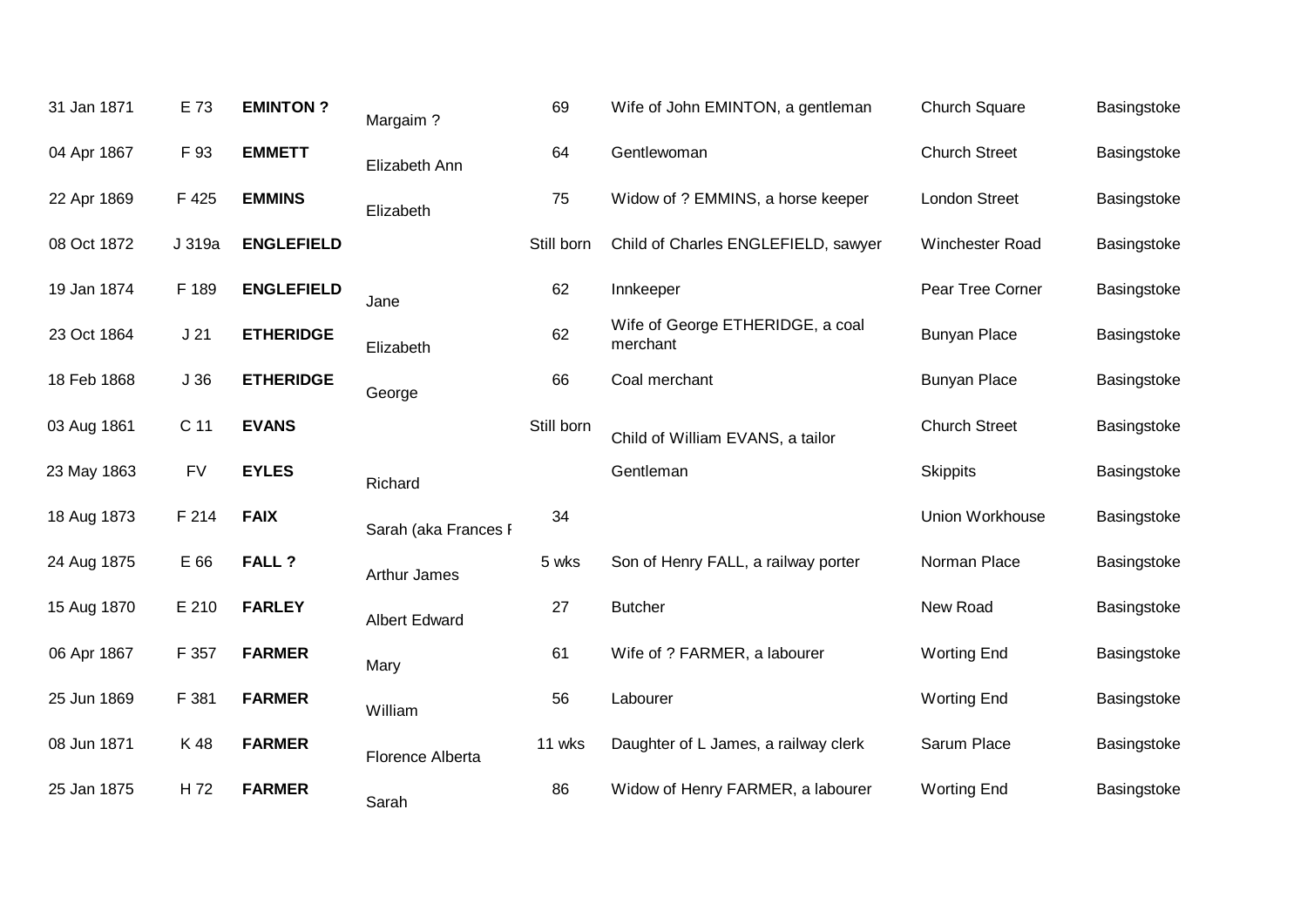| 24 Jul 1875 | F 381          | <b>FARMER</b>   |                    | Still born     | Child of Henry FARMER, a labourer                  | <b>Worting End</b>       | Basingstoke |
|-------------|----------------|-----------------|--------------------|----------------|----------------------------------------------------|--------------------------|-------------|
| 27 Jul 1873 | K 138          | <b>FELGATE</b>  | Lily Jennie        | 8 mths         | Daughter of James FELGATE, a grocer's<br>assistant | Oat Street               | Basingstoke |
| 11 Jan 1871 | L 124          | <b>FENNELL</b>  | Mary Ann           | 6 mths         | Daughter of John FENNELL, a railway<br>fireman     | Norn Place               | Basingstoke |
| 28 Oct 1875 | F372           | <b>FERN</b>     | William            | 46             | Late farmer                                        | Oat Street               | Basingstoke |
| 08 Feb 1870 | K 216          | <b>FIELD</b>    | Ann                | 83             | Wife of Charles FIELD, a painter                   | <b>Winchester Street</b> | Basingstoke |
| 23 May 1870 | D 69           | <b>FIELD</b>    | Walter             | 11             | Son of William FIELD, a labourer                   | Totterdown               | Basingstoke |
| 10 Jan 1872 | D 69           | <b>FIELD</b>    | Jesse              | 6 days         | Son of Emily FIELD, a domestic servant             | Union Workhouse          | Basingstoke |
| 14 Feb 1873 | E 308          | <b>FIGGINS</b>  | Mary Ann           | 50             | Wife of George FIGGINS, an innkeeper               | <b>Winchester Street</b> | Basingstoke |
| 01 Aug 1863 | F7             | <b>FIGGINS?</b> | <b>Edwin Henry</b> | 4              | Son of George FIGGINS, an innkeeper                | <b>Market Place</b>      | Basingstoke |
| 05 Sep 1863 | F 20           | <b>FIGGINS?</b> | Alfred Mecklah?    | $\,6\,$        | Son of George Figgins, an innkeeper                | <b>Market Place</b>      | Basingstoke |
| 12 Apr 1861 | A 27           | <b>FINDEN?</b>  |                    | Still born     | Child of ? FINDEN, a carpenter                     | <b>Chapel Street</b>     | Basingstoke |
| 21 Mar 1871 | E 237          | <b>FIOLLETT</b> | Ada Jane           | 1              | Daughter of ? FOLLETT, a coach builder             | Sarum Place              | Basingstoke |
| 23 Feb 1863 | E 53           | <b>FISHER</b>   | Susanna            | 14             | Daughter of ? FISHER, a coal dealer                | <b>Bunyan Place</b>      | Basingstoke |
| 30 Jan 1864 | E <sub>3</sub> | <b>FISHER</b>   | William            | $\overline{2}$ | Wife of William CRANSTONE, a builder               | <b>Chapel Street</b>     | Basingstoke |
| 04 Jun 1865 | K <sub>3</sub> | <b>FISHER</b>   | Harriett           | 28             | Wife of Edwin W FISHER, a painter                  | <b>Chapel Street</b>     | Basingstoke |
| 14 May 1867 | E 3            | <b>FISHER</b>   | Mary Jane          | 14 mths        | Daughter of James FISHER, a labourer               | <b>Chapel Street</b>     | Basingstoke |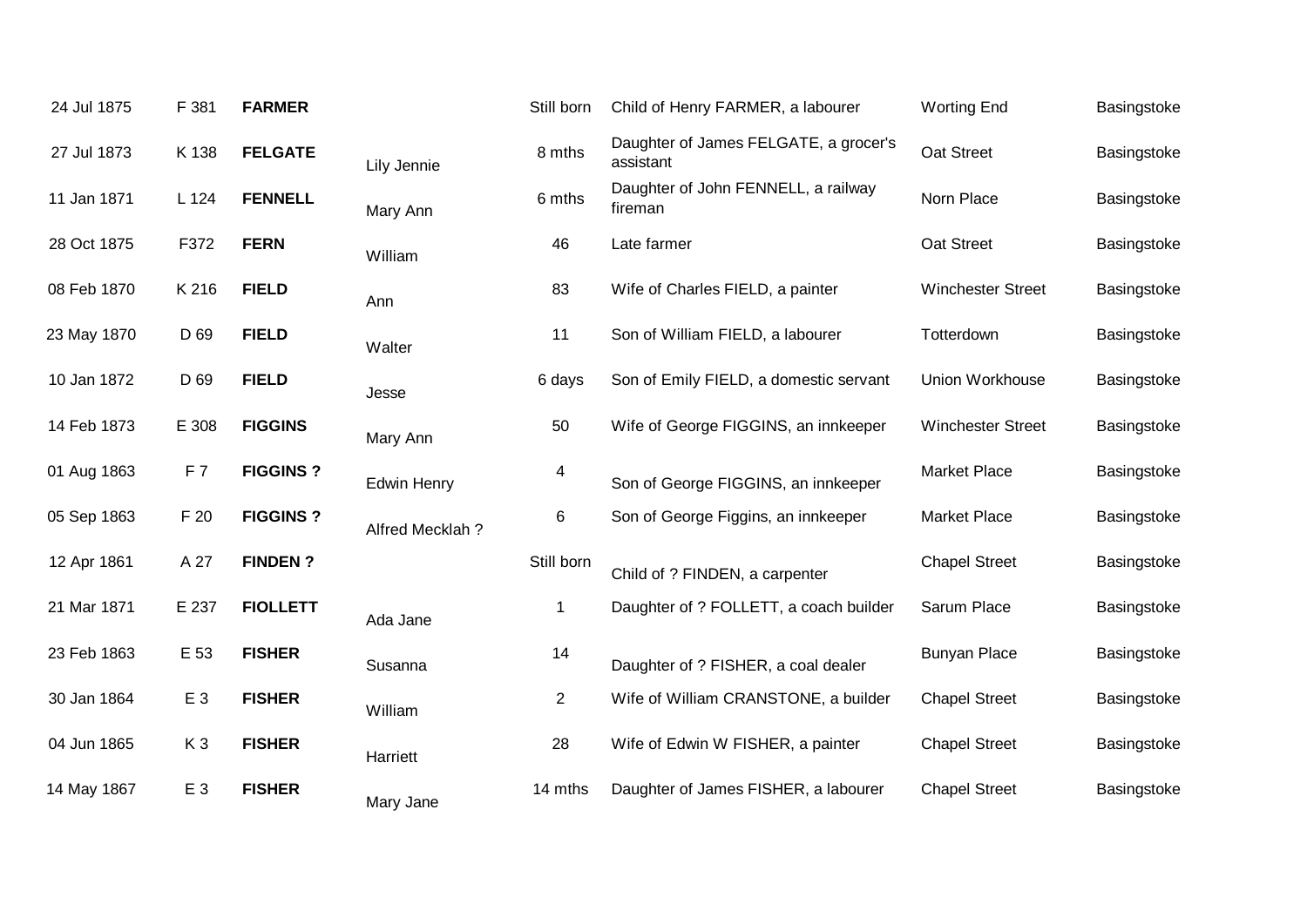| 06 Jul 1869 | F 419b | <b>FITZGERALD</b> | Percy Augustus      | 11         | Son of John FITZGERALD, a tailor         | <b>Winchester Street</b> | Basingstoke |
|-------------|--------|-------------------|---------------------|------------|------------------------------------------|--------------------------|-------------|
| 18 Apr 1864 | K 74   | <b>FLEETWOOD</b>  | William             | 34         | Railway surveyor (LSWR)                  | New Road                 | Basingstoke |
| 21 Sep 1870 | D 187  | <b>FLETCHER</b>   |                     | Still born | Child of William FLETCHER, a groom       | Potters Lane             | Basingstoke |
| 16 Oct 1870 | E 168  | <b>FLETCHER</b>   | Eliza               | 22         | Wife of William FLETCHER, a groom        | Potters Lane             | Basingstoke |
| 21 Jul 1874 | D 145  | <b>FLETCHER</b>   | George              | 2 hours    | Son of George FLETCHER, a groom          | West Ham                 | Basingstoke |
| 09 Mar 1860 | D 76   | <b>FLOWER</b>     | Sarah Ann           | 14         | Daughter of ? GLOVER, a labourer         | Gas House Row            | Basingstoke |
| 06 Oct 1860 | D 59   | <b>FLOWER</b>     | Dinah               | 47         | Wife of Henry FLOWERS, a labourer        | Gas House Row            | Basingstoke |
| 12 Jan 1874 | D 146  | <b>FLOWER</b>     | Henry               | 80         | Labourer                                 | Union Workhouse          | Basing      |
| 05 Feb 1863 | D 106  | <b>FLYNN</b>      | Julia               | 16 mths    | Daughter of Denis Flynn, a labourer      | Northbrook Street        | Basingstoke |
| 29 Jun 1865 | D 104  | <b>FLYNN</b>      | Ellen               | 9          | Daughter of Dennis FLYNN, a labourer     | Northbrook Street        | Basingstoke |
| 29 Nov 1871 | F 227  | <b>FOOTE</b>      | <b>Agnes Marie?</b> | 17 mths    | Daughter of Henry POOLE, a coachman      | <b>Church Street</b>     | Basingstoke |
| 29 Jul 1865 | L66    | <b>FORD</b>       | John                | 72         | Late bricklayer                          | <b>Worting End</b>       | Basingstoke |
| 08 Aug 1865 | L 51   | <b>FORD</b>       | James               | 9 wks      | Son of Harriett POND, a domestic servant | Reading Road             | Basingstoke |
| 30 Jun 1872 | C 96   | <b>FORD</b>       | William             | 56         | <b>Barber</b>                            | Goat Lane                | Basingstoke |
| 09 Nov 1873 | L 72   | <b>FORDER</b>     | Miriam              | 3 wks      | Daughter of George FORDER, a baker       | <b>Church Street</b>     | Basingstoke |
| 06 Dec 1873 | G 172  | <b>FORDER</b>     | Emma Barron         | 34         | Gentlewoman                              | 60 South Street          | Reading     |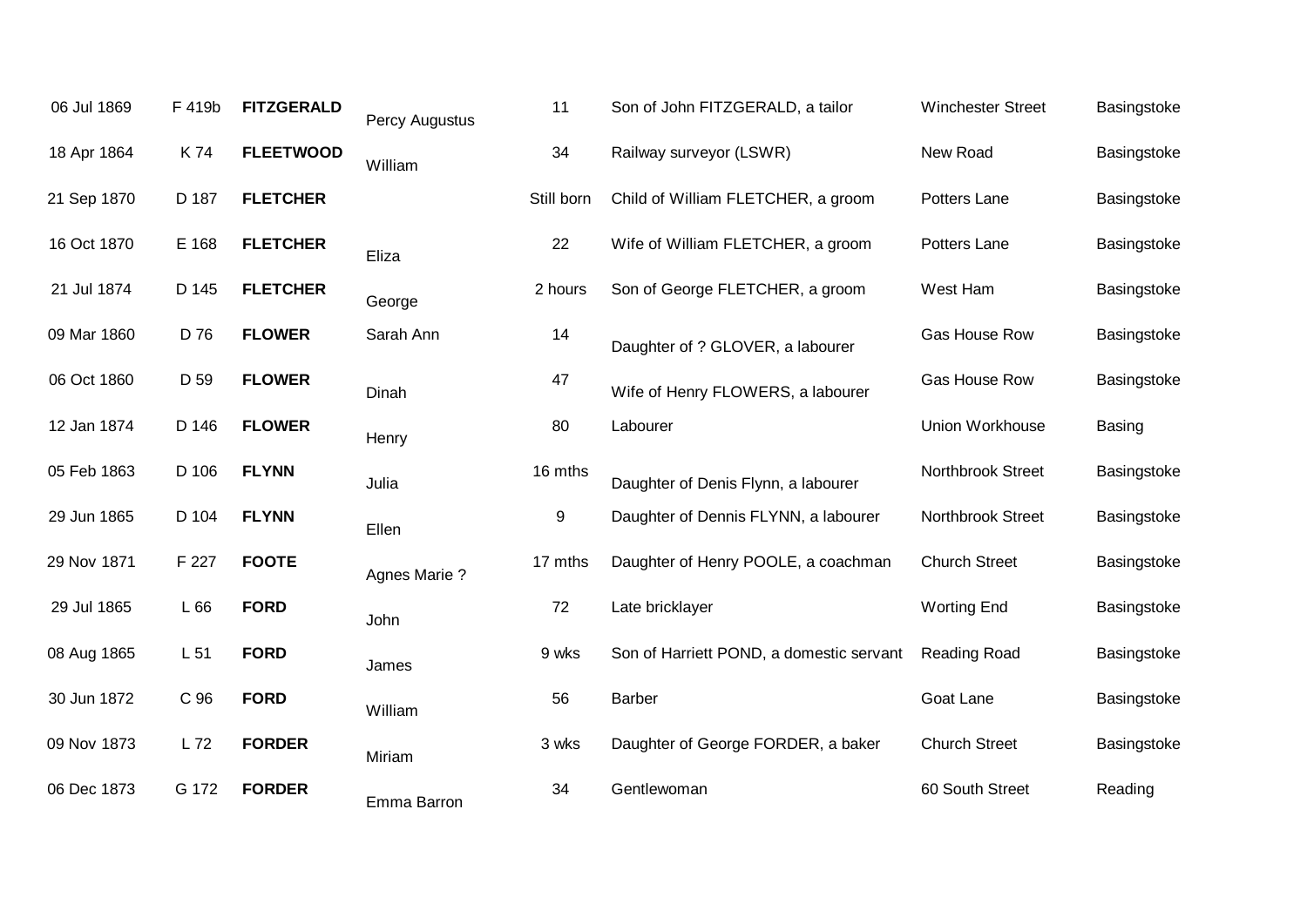| 28 Nov 1864 | F 328     | <b>FOREMAN</b>  | Sarah                  | 54             | Wife of ? FOREMAN, a gardener                | Beaurepierre             | Basingstoke |
|-------------|-----------|-----------------|------------------------|----------------|----------------------------------------------|--------------------------|-------------|
| 09 May 1871 | J265      | <b>FOSTER</b>   |                        | Still born     | Child of Charles FOSTER, a labourer          | <b>Chapel Street</b>     | Basingstoke |
| 08 Jan 1875 | J201      | <b>FOSTER</b>   | Elizabeth Kent         | $\mathbf 1$    | Daughter of Henry FOSTER, a sawyer           | Newtown                  | Basingstoke |
| 27 Sep 1875 | D 333     | <b>FOSTER</b>   | George                 | 62             | <b>Baker</b>                                 | Cornells Place ?????     | Basingstoke |
| 12 Apr 1860 | <b>FV</b> | <b>FRANCIS</b>  | Harriet                | 60             | Domestic servant                             | <b>Church Street</b>     | Basingstoke |
| 11 Jun 1871 | K78       | <b>FRANCIS</b>  | <b>William Charles</b> | 29             | Innkeeper                                    | <b>Winchester Street</b> | Basingstoke |
| 13 Dec 1874 | H 26      | <b>FRANCIS</b>  | Henry Thomas           | 38             | Carpenter                                    | <b>Bedford Row</b>       | Basingstoke |
| 04 Aug 1859 | C 122     | <b>FRANKLIN</b> | Frances Jane           | 11             | Daughter of Charles FRANKLIN, a<br>carpenter | <b>Bunyan Place</b>      | Basingstoke |
| 02 Oct 1859 | C 30      | <b>FRANKLIN</b> | John                   | 61             | Labourer                                     | Hackwood Road            | Basingstoke |
| 17 Dec 1862 | C 50      | <b>FRANKLIN</b> | Sarah                  | $\overline{2}$ | Daughter of George FRANKLIN, a labourer      | Totterdown               | Basingstoke |
| 14 Mar 1863 | G 229     | <b>FRANKLIN</b> | <b>Gilbert Reuben</b>  | 24             | Law clerk                                    | <b>Chapel Street</b>     | Basingstoke |
| 06 Jun 1863 | G 229     | <b>FRANKLIN</b> | Mary                   | $\mathbf 1$    | Daughter of George FRANKLIN, a law clerk     | <b>Chapel Street</b>     | Basingstoke |
| 20 Jan 1864 | D 106     | <b>FRANKLIN</b> |                        | Still born     | Child of ? FRANKLIN, a labourer              | Totterdown               | Basingstoke |
| 31 Oct 1864 | H 39      | <b>FRANKLIN</b> |                        | Still born     | Child of George FRANKLIN, a labourer         | <b>Bedford Place</b>     | Basingstoke |
| 21 Feb 1865 | H 60      | <b>FRANKLIN</b> | Eliza                  | 45             | Wife of George FRANKLIN, a labourer          | <b>Bedford Place</b>     | Basingstoke |
| 10 Jan 1867 | G 28      | <b>FRANKLIN</b> | Ann                    | 59             | Widow of ? FRANKLIN, a labourer              | Malshanger               | Basingstoke |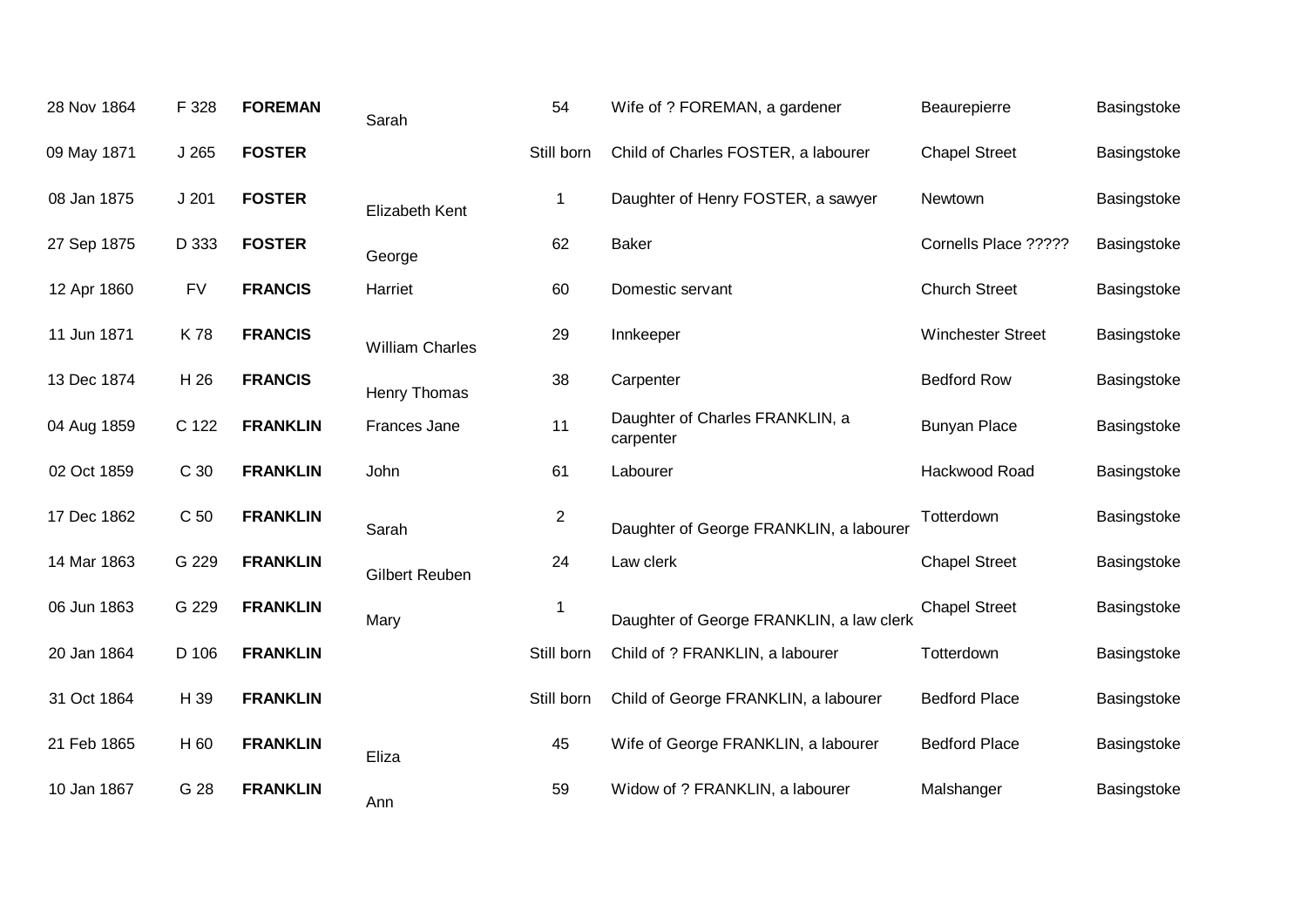| 13 Sep 1867 | C 54  | <b>FRANKLIN</b> | Adelaide Elizabeth | 4 mths      | Daughter of Elizabeth R FRANKLIN, a<br>dress maker              | <b>Church Street</b> | Basingstoke   |
|-------------|-------|-----------------|--------------------|-------------|-----------------------------------------------------------------|----------------------|---------------|
| 02 Dec 1867 | D 93  | <b>FRANKLIN</b> | William            | 10 mths     | Son of Ann FRANKLIN, a charwoman                                | Totterdown           | Basingstoke   |
| 25 Mar 1869 | G 122 | <b>FRANKLIN</b> | Joseph             | 79          | Labourer                                                        | <b>Bunyan Place</b>  | Basingstoke   |
| 21 Jun 1869 | B 128 | <b>FRANKLIN</b> |                    | Still born  | Child of ? FRANKLIN, a domestic servant                         | Flexpool             | Basingstoke   |
| 01 Oct 1869 | D 133 | <b>FRANKLIN</b> | George             | 46          | Labourer                                                        | Totterdown           | Basingstoke   |
| 11 Feb 1870 | G 101 | <b>FRANKLIN</b> | Sarah              | 74          | Widow of John FRANKLIN, a a labourer                            | <b>Bunyan Place</b>  | Basingstoke   |
| 13 Oct 1870 | D 103 | <b>FRANKLIN</b> | Rose               | $\mathbf 1$ | Daughter of George FRANKLIN, a labourer                         | Union Workhouse      | <b>Basing</b> |
| 27 Jul 1871 | G 52  | <b>FRANKLIN</b> | Sarah              | 66          | Widow of Stephen FRANKLIN, a (late)<br>superintendant of police | London Street        | Basingstoke   |
| 28 Sep 1871 | K 347 | <b>FRANKLIN</b> | Frederick          | 24          | Grocer                                                          | <b>Church Street</b> | Basingstoke   |
| 08 Nov 1872 | G 219 | <b>FRANKLIN</b> | Thomas             | 76          | Army pensioner                                                  | <b>Church Street</b> | Basingstoke   |
| 02 Jan 1873 | F 252 | <b>FRANKLIN</b> | William            | 84          | Labourer                                                        | Union Workhouse      | Basing        |
| 05 Aug 1873 | D 129 | <b>FRANKLIN</b> | Jane               | 48          | Domestic servant                                                | Union Workhouse      | Basingstoke   |
| 29 Sep 1873 | D 120 | <b>FRANKLIN</b> | Emma               | 20          | Domestic servant                                                | <b>New Street</b>    | Basingstoke   |
| 08 Sep 1874 | K 326 | <b>FRANKLIN</b> | George             | 63          | Grocer                                                          | <b>Church Street</b> | Basingstoke   |
| 22 Feb 1876 | F 195 | <b>FRANKLIN</b> | Charles            | 62          | Carpenter                                                       | <b>Church Street</b> | Basingstoke   |
| 22 Nov 1869 | E 351 | <b>FRASER</b>   |                    | Still born  | Child of S J G FRASER, a Clerk in Holy<br>Orders                | <b>Bramblys</b>      | Basingstoke   |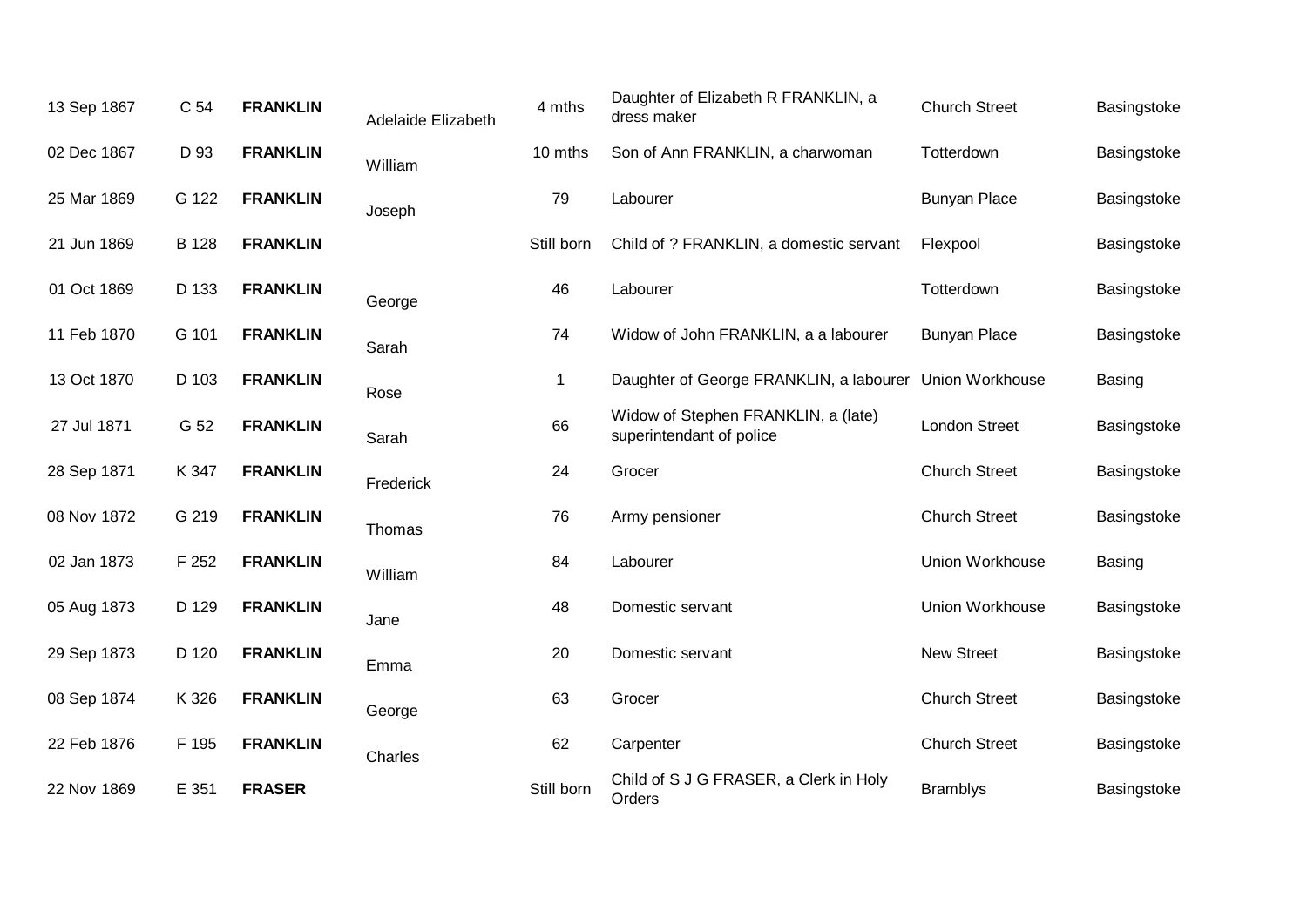| 03 Dec 1869 | E 358           | <b>FRASER</b>     | <b>Marion Morsley?</b> | 28                       | Wife of S J G FRASER, a Clerk in Holy<br>Orders | <b>Bramblys</b>          | Basingstoke |
|-------------|-----------------|-------------------|------------------------|--------------------------|-------------------------------------------------|--------------------------|-------------|
| 09 Oct 1862 | <b>B</b> 11     | <b>FRAZIER</b>    | Ellen Elizabeth        | $\overline{\phantom{a}}$ | Daughter of ? FRAZIER, a labourer               | <b>Worting End</b>       | Basingstoke |
| 25 Nov 1867 | <b>B</b> 108    | <b>FRAZIER</b>    | <b>William Thomas</b>  | 5 mths                   | Son of Elizabeth FRAZIER, a laundress           | Victoria Street          | Basingstoke |
| 27 May 1869 | <b>B77</b>      | <b>FRAZIER</b>    | Sarah                  | 34                       | Widow of John FRAZIER, a labourer               | Victoria Street          | Basingstoke |
| 14 May 1870 | J <sub>31</sub> | <b>FRAZIER</b>    | Fanny                  | 6                        | Daughter of John FRAZIER, a labourer            | Sarum Place              | Basingstoke |
| 28 Apr 1873 | <b>B</b> 47     | <b>FRAZIER</b>    | Ruth                   | 14                       | Daughter of John FRAZIER, a labourer            | Union Workhouse          | Basing      |
| 30 Sep 1859 | K 21            | <b>FREEMANTLE</b> | George                 | 12                       | Son of George FREEMANTLE, a timber ?            | <b>Basing Road</b>       | Basingstoke |
| 27 Jun 1874 | D 486           | <b>FRY</b>        | Edward                 | 69                       | Labourer                                        | Reading Road             | Basingstoke |
| 19 Feb 1874 | C 48            | <b>FRYER</b>      | Moulden                | 42                       | Gentleman                                       | New Road                 | Eastrop     |
| 28 Feb 1874 | E 358a          | <b>FRYER</b>      | William Henry          | 49                       | Gentleman                                       | The Shrubbery            | Basingstoke |
| 24 Nov 1871 | D 312           | <b>GAINES</b>     | Mary                   | 12 days                  | Daughter of John GAINES, a labourer             | Totterdown               | Basingstoke |
| 03 Sep 1868 | E 258           | <b>GALE</b>       | Amy                    | 64                       | Domestic servant                                | <b>Winchester Street</b> | Basingstoke |
| 08 Dec 1875 | D 320           | <b>GANDY</b>      | Henry                  | 75                       | Gardener                                        | Hackwood Road            | Basingstoke |
| 23 Dec 1863 | E 264           | <b>GARDENER</b>   | Mary Jane              | 4                        | Daughter of William GARDENER, an<br>innkeeper   | Hackwood Road            | Basingstoke |
| 06 Jun 1861 | E 241           | <b>GARDINER</b>   | James                  | 36                       | Groom                                           | Hackwood Road            | Basingstoke |
| 11 Jul 1865 | <b>B</b> 54     | <b>GARDNER</b>    | <b>Edith Fanny</b>     | 13 mths                  | Daughter of ? GARDNER, a merchants<br>clerk     | <b>Bunyan Place</b>      | Basingstoke |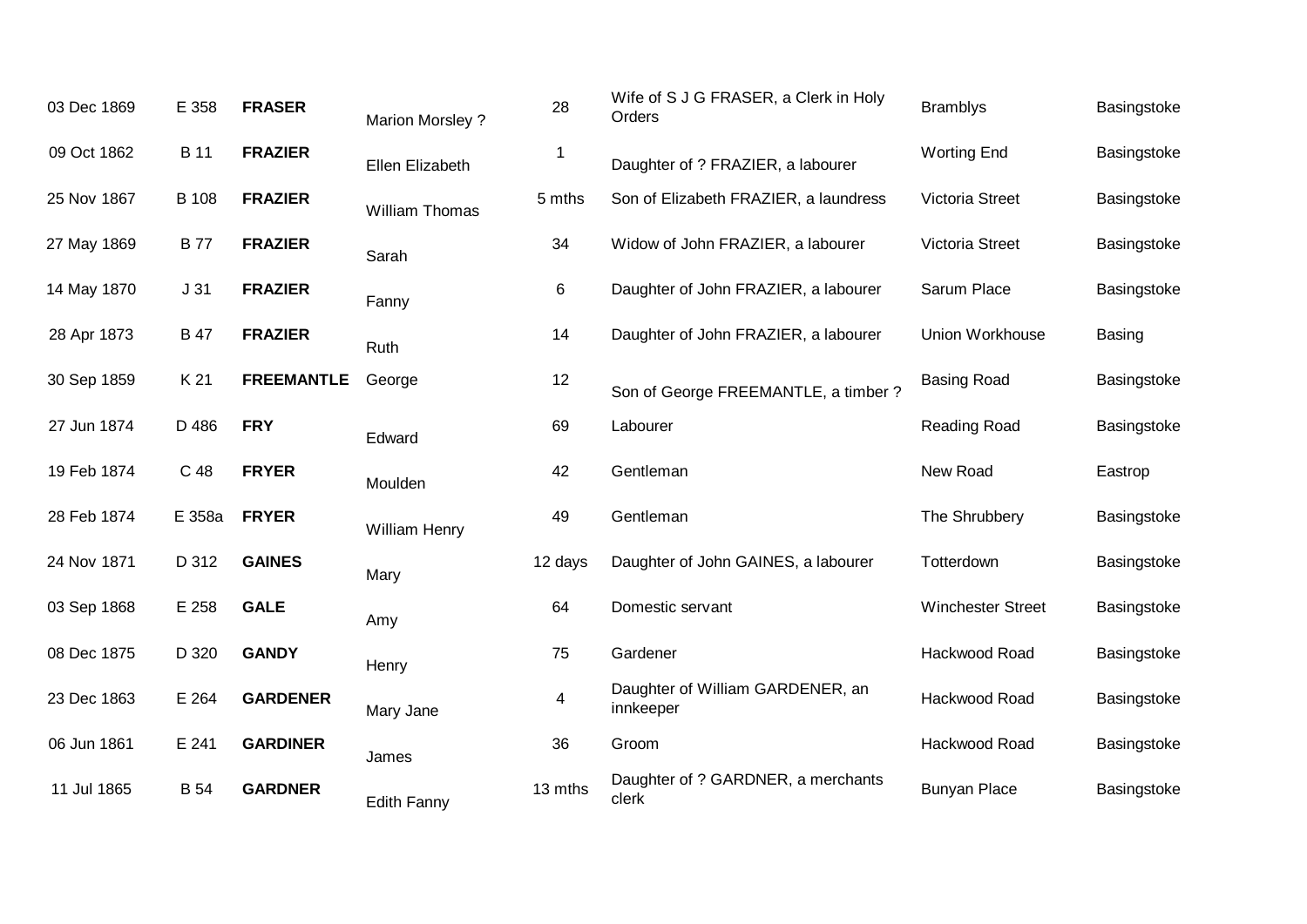| Basingstoke<br>Basingstoke |
|----------------------------|
|                            |
|                            |
| Basingstoke                |
| St Francis                 |
| Basingstoke                |
| Basingstoke                |
| Basingstoke                |
| Basingstoke                |
| Cliddesden                 |
| Basing                     |
| Basingstoke                |
| Basingstoke                |
| Basingstoke                |
| Basingstoke                |
| Basingstoke                |
|                            |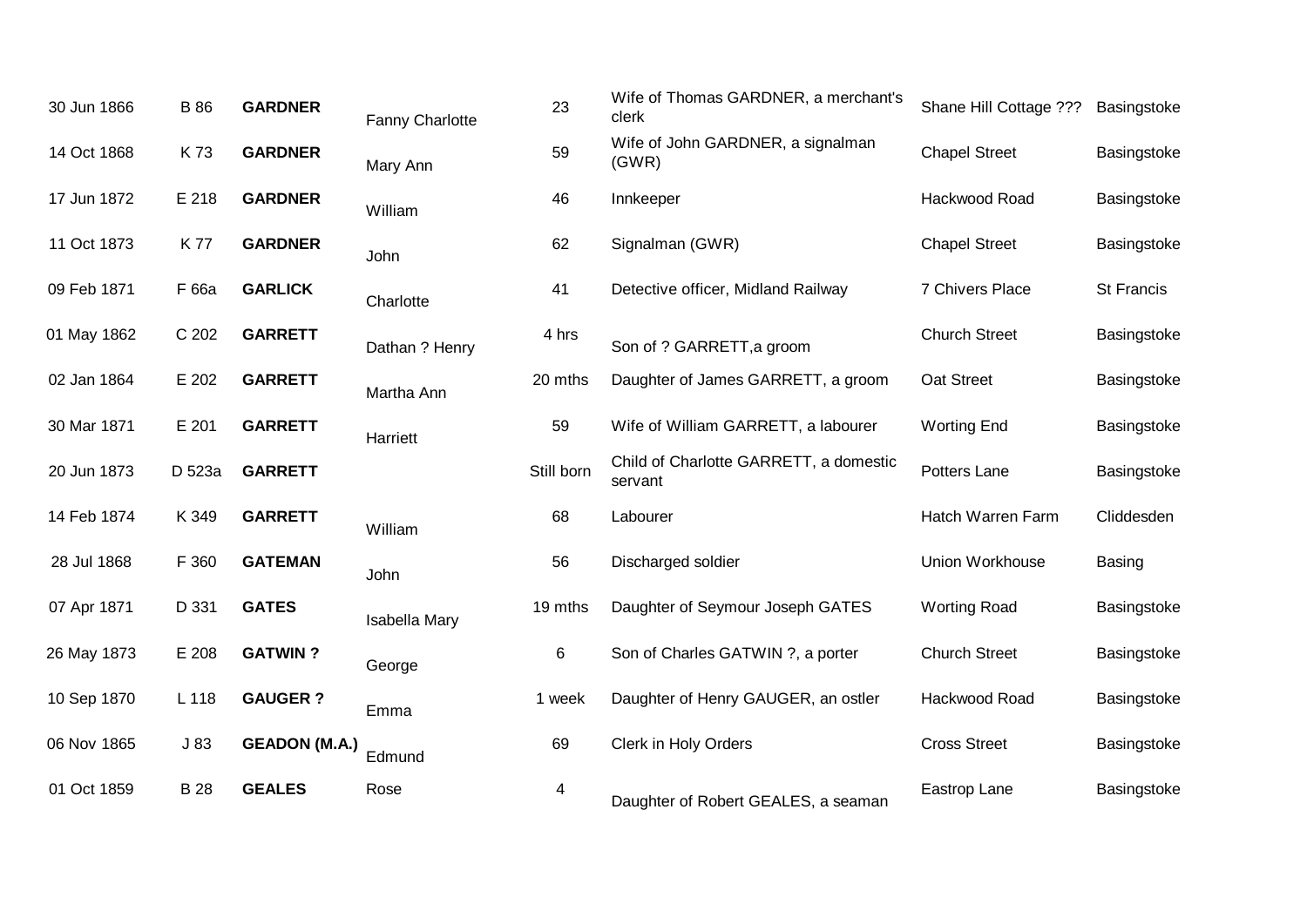| 21 Feb 1876 | E 75           | <b>GIBBENS</b> | Jane                | 20         | Domestic servant                                      | Union Workhouse      | <b>Basing</b> |
|-------------|----------------|----------------|---------------------|------------|-------------------------------------------------------|----------------------|---------------|
| 17 Dec 1860 | D 58           | <b>GIBBERD</b> |                     | Still born | Child of John GIBBERD, a baker                        | Oat Street           | Basingstoke   |
| 17 Aug 1869 | D 15           | <b>GIBBINS</b> | Daniel              | 62         | Labourer                                              | <b>Basing Road</b>   | Basingstoke   |
| 29 Jan 1863 | D 71 ?         | <b>GIBBONS</b> | Charles             | 6 mths     | Son of James GIBBONS, a labourer                      | Totterdown           | Basingstoke   |
| 20 Aug 1874 | D 145          | <b>GIBBONS</b> |                     | Still born | Child of Eliza GIBBONS, a domestic<br>servant         | <b>Basing Road</b>   | Basingstoke   |
| 17 Feb 1860 | G 112          | <b>GIBBS</b>   | John                | 6          | Son of George GIBBS, a grocer                         | Market Place         | Basingstoke   |
| 03 Oct 1867 | G 92           | <b>GIBBS</b>   | George              | 61         | Grocer                                                | <b>Market Place</b>  | Basingstoke   |
| 05 Jan 1872 | D 154          | <b>GIBBS</b>   | Charles Lefrank?    | 59         | Widow of George GIBBS, a grocer                       | <b>Market Place</b>  | Basingstoke   |
| 04 Feb 1873 | G 92           | <b>GIBBS</b>   | Richard             | 25         | Grocer                                                | <b>London Street</b> | Basingstoke   |
| 22 Jan 1875 | J355           | <b>GILBERT</b> | Mary                | 59         | Wife of William GILBERT, a baker & grocer Basing Road |                      | Basingstoke   |
| 18 Feb 1873 | F 398          | <b>GILKES</b>  | Mary                | 72         | Gentlewoman                                           | Oat Street           | Basingstoke   |
| 17 Sep 1870 | F 446          | <b>GILKS</b>   |                     | Still born | Child of John GILKS, an engineer                      | <b>Bath Terrace</b>  | Basingstoke   |
| 23 Jun 1870 | L <sub>9</sub> | <b>GILLAM</b>  | John                | 71         | Labourer                                              | Union Workhouse      | Basing        |
| 15 Nov 1870 | D 113          | <b>GILLHAM</b> | Samuel              | 69         | <b>Baker</b>                                          | Union Workhouse      | Basingstoke   |
| 13 Aug 1868 | J 148          | <b>GLASS</b>   | Fanny May           | 14 wks     | Daughter of Norman GLASS, a dissenting<br>minister    | <b>Church Street</b> | Basingstoke   |
| 26 Jul 1867 | K 185          | <b>GLOVER</b>  | <b>Hubert James</b> | 10 mths    | Son of George GLOVER, a labourer                      | Oat Street           | Basingstoke   |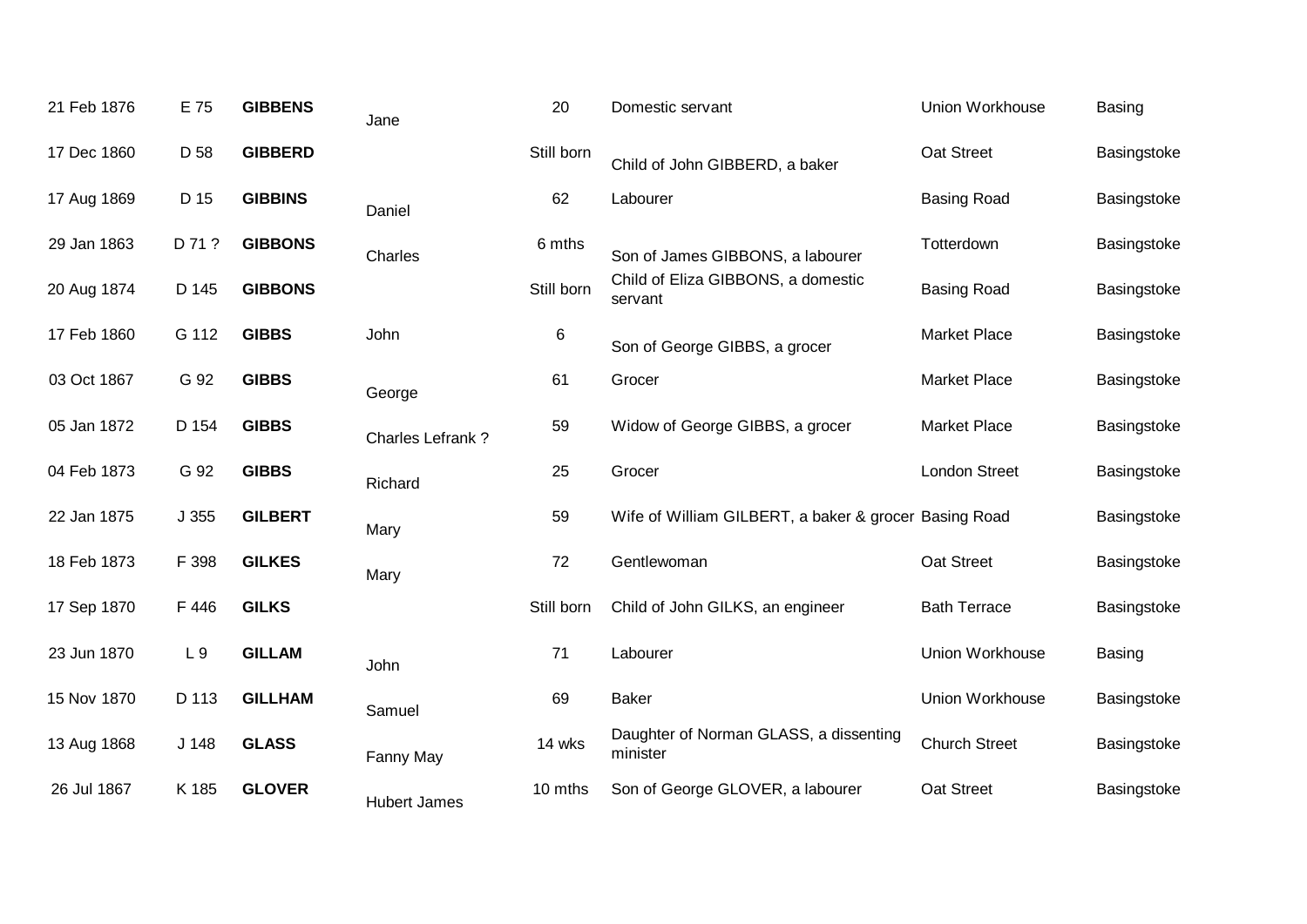| 18 Jul 1859 | <b>B</b> 6  | <b>GODDARD</b>    | Sarah Ann      | 3              | Daughter of James GODDARD, a<br>blacksmith               | <b>Basing Road</b>   | Basingstoke |
|-------------|-------------|-------------------|----------------|----------------|----------------------------------------------------------|----------------------|-------------|
| 13 Jun 1864 | F 242       | <b>GODDARD</b>    | Susan          | 82             | Widow of Stephen GODDARD, a labourer                     | <b>Chapel Street</b> | Basingstoke |
| 19 Mar 1872 | G 61        | <b>GODDEN</b>     | Charles        | 47             | Gentleman                                                | Craven Lodge         | Basingstoke |
| 09 Jul 1874 | D 332       | <b>GODDEN</b>     | Emily          | $\overline{2}$ | Daughter of John GODDEN, a carpenter                     | Southern Road        | Basingstoke |
| 01 Feb 1861 | <b>FV</b>   | <b>GODFREY</b>    | Charles        | 3 mths         | Son of Susan GODFREY, a domestic<br>servant              | <b>Bedford Place</b> | Basingstoke |
| 24 Nov 1866 | D 17        | <b>GODFREY</b>    | John Edwin     | 18             | Waiter ???                                               | Totterdown           | Basingstoke |
| 11 May 1873 | B 122       | <b>GODFREY</b>    | Charlotte      | 60             | Widow of John GODFREY, a stage<br>coachman               | Newtown              | Basingstoke |
| 03 Nov 1863 | K 28        | <b>GOFFE</b>      |                | Still born     | Child of James GOFFE, a shoemaker                        | <b>Church Street</b> | Basingstoke |
| 10 Aug 1865 | G 43        | <b>GOLDING</b>    | Walter         | 8 mths         | Son of George GOLDING, a labourer                        | <b>Worting End</b>   | Basingstoke |
| 01 Mar 1861 | D 89        | <b>GOODALL</b>    | Samuel         | 3              | Son of ? GOODALL, a domestic servant                     | <b>Worting End</b>   | Basingstoke |
| 06 Feb 1867 | <b>B76</b>  | <b>GOODALL</b>    | William George | 1 mth          | Soon of George GOODALL, a labourer                       | <b>Worting End</b>   | Basingstoke |
| 05 Aug 1870 | <b>B</b> 38 | <b>GOODFELLOW</b> |                | Still born     | Child of ? GOODFELLOW, a domestic<br>servant             | The Grove            | Basingstoke |
| 10 Nov 1860 | D 54        | <b>GOODYER</b>    | Annie          | 5 mths         | Daughter of William GOODYER, a labourer                  | Church Square        | Basingstoke |
| 25 Jul 1865 | K 192       | <b>GOSLING</b>    | Emma           | 4              | Daughter of Henry GOSLING, a whitesmith Pear Tree Corner |                      | Basingstoke |
| 16 Jan 1874 | J 295       | <b>GOSLING</b>    | George Thomas  | 34             | <b>Bricklayer</b>                                        | <b>Brook Street</b>  | Basingstoke |
| 26 Mar 1861 | D 124a      | <b>GOULD</b>      | Emma           | $\overline{7}$ | Daughter of Lucy PIGDEN, a domestic<br>servant           | Hackwood Road        | Basingstoke |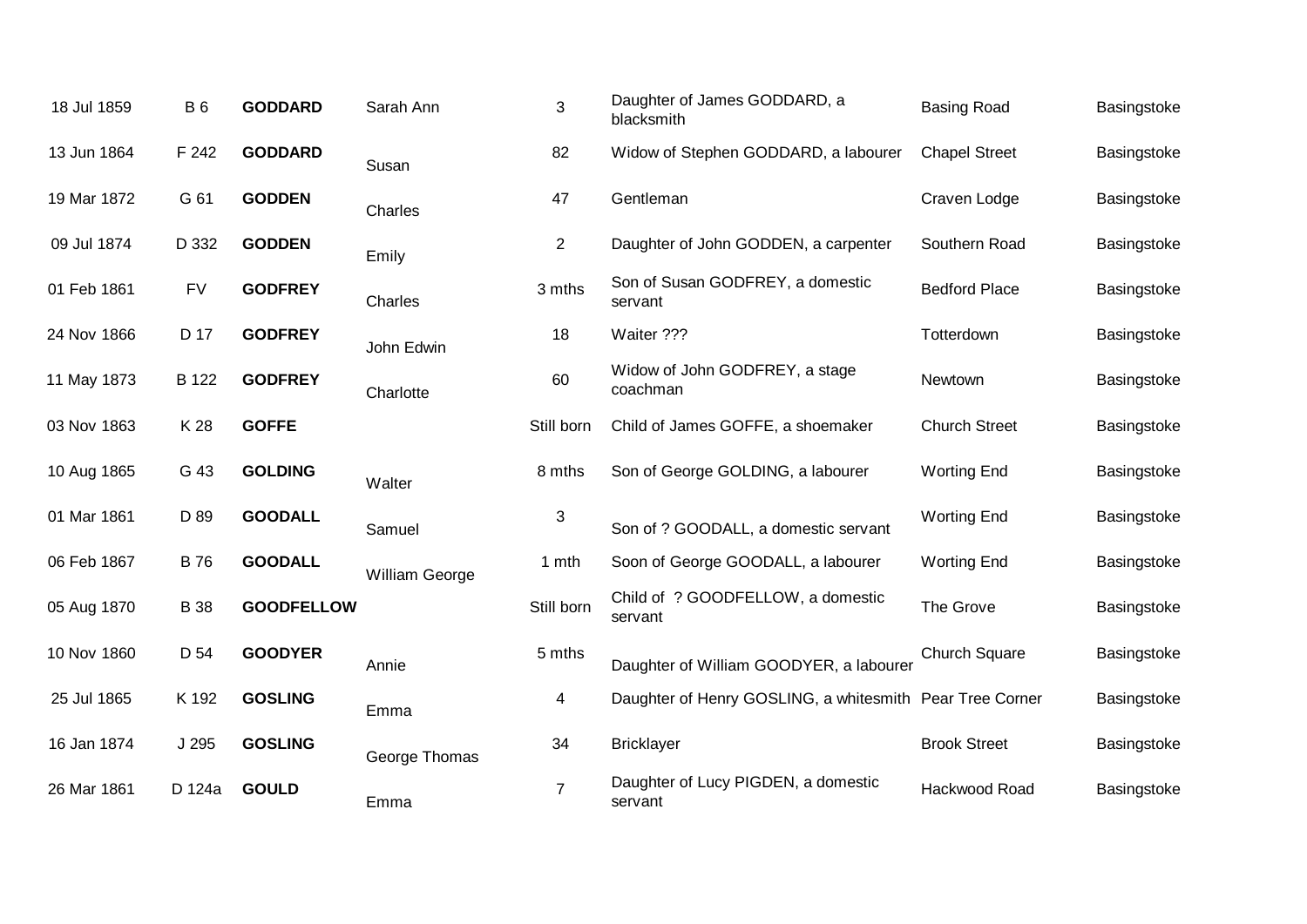| 14 Dec 1863 | A 14        | <b>GOULD</b>   | <b>Alfred George</b> | 6          | Son of Sarah GOULD, a domestic servant              | Hackwood Road            | Basingstoke |
|-------------|-------------|----------------|----------------------|------------|-----------------------------------------------------|--------------------------|-------------|
| 21 Aug 1866 | D 158       | <b>GOULD</b>   | Mary                 | 75         | Widow of John GOULD, a labourer                     | Hackwood Road            | Basingstoke |
| 25 May 1860 | G 234       | <b>GRADDEN</b> | James                | 16 mths    | Son of John GRADDEN, a bricklayer                   | Hackwood Road            | Basingstoke |
| 19 Oct 1863 | G 153       | <b>GRADDEN</b> | Eliza                | 10         | Daughter of ? GRADDEN, a bricklayer                 | Hackwood Road            | Basingstoke |
| 09 Jun 1869 | G 53        | <b>GRADDEN</b> | Mary                 | 4 mths     | Daughter of C GRADDEN, a bricklayer                 | <b>Back Lane</b>         | Basingstoke |
| 26 Aug 1870 | G 33        | <b>GRADDEN</b> |                      | Still born | Child of Charles GRADDEN, a bricklayer              | <b>Back Lane</b>         | Basingstoke |
| 28 Aug 1870 | <b>B</b> 16 | <b>GRADDEN</b> | William              | 36         | Discharged soldier                                  | Sherborne Road           | Basingstoke |
| 01 Jan 1873 | F 272       | <b>GRADDEN</b> |                      | Still born | Child of William GRADDEN, a stonemason Station Hill |                          | Basingstoke |
| 08 Oct 1873 | G 33        | <b>GRADDEN</b> |                      | Still born | Child of Charles GRADDEN, a bricklayer              | Hackwood Road            | Basingstoke |
| 23 May 1865 | G 49        | <b>GRADDEN</b> | John                 | 64         | <b>Bricklayer</b>                                   | Hackwood Road            | Basingstoke |
| 12 Jul 1864 | K 68        | <b>GRAY</b>    | William              | 3          | Son of William GRAY, a railway inspector            | <b>Church Street</b>     | Basingstoke |
| 23 Apr 1860 | D 9         | <b>GREEN</b>   | Edward               | 8 mths     | Son of Joseph GREEN, a law clerk                    | <b>Winchester Street</b> | Basingstoke |
| 23 Apr 1860 | H 16        | <b>GREEN</b>   | Hubert               | $\sqrt{3}$ | Son of Joseph GREEN, a law clerk                    | <b>Winchester Street</b> | Basingstoke |
| 17 Jan 1863 | C 58        | <b>GREEN</b>   | Mary                 | 71         | Widow of ? GREEN, a law clerk                       | <b>Chapel Street</b>     | Basingstoke |
| 20 Jun 1863 | G 218       | <b>GREEN</b>   | Richard              | 33         | Accountant                                          | New Street               | Basingstoke |
| 27 Jul 1865 | C 92        | <b>GREEN</b>   | <b>Edward Henry</b>  | 51         | Tailor                                              | <b>Chapel Street</b>     | Basingstoke |
|             |             |                |                      |            |                                                     |                          |             |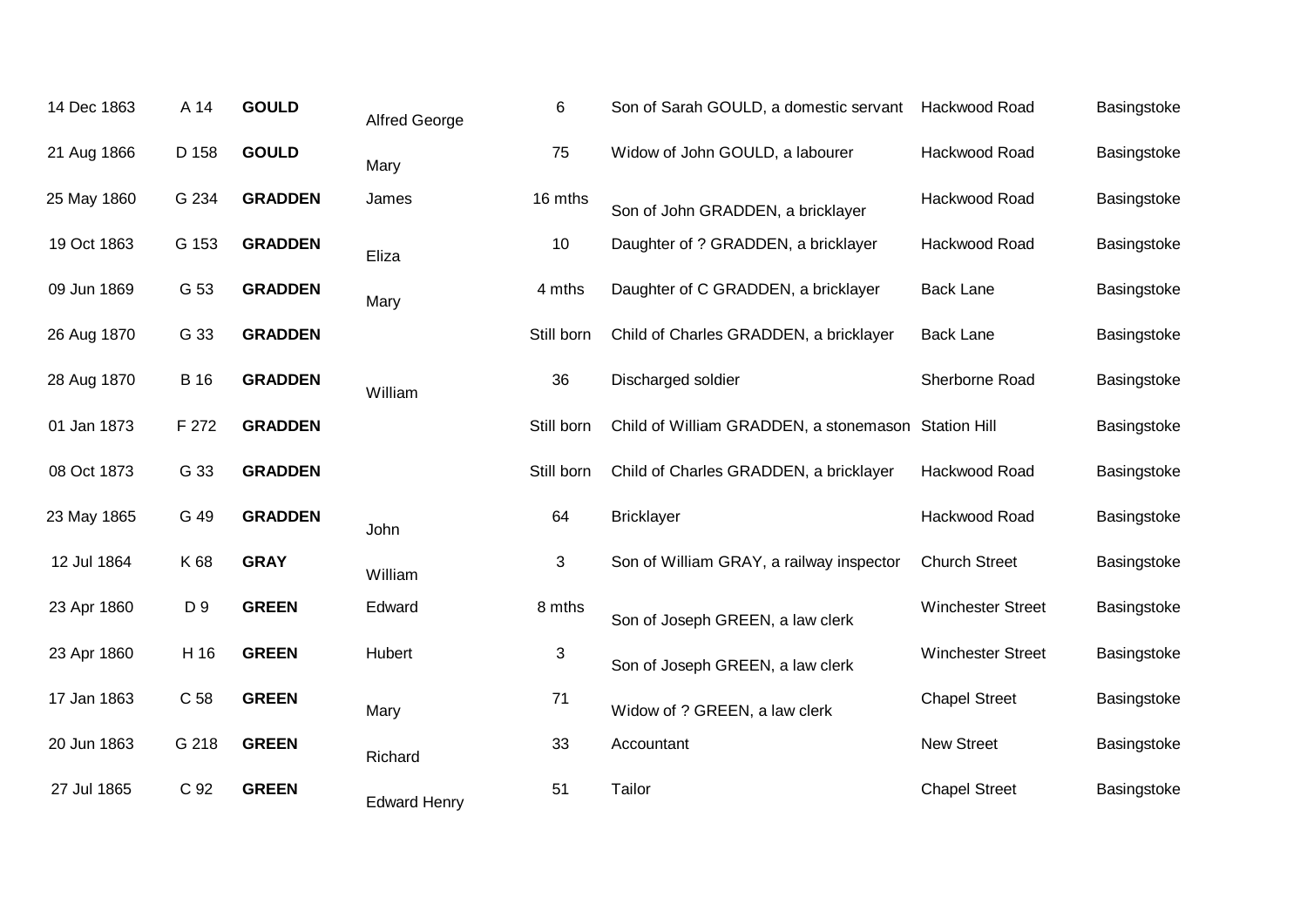| 12 Apr 1871 | F 399           | <b>GREEN</b>     | Alice Grace Ellen     | $\overline{7}$ | Daughter of William GREEN, a chimney<br>sweep             | Union Workhouse          | Basing      |
|-------------|-----------------|------------------|-----------------------|----------------|-----------------------------------------------------------|--------------------------|-------------|
| 09 May 1871 | E 180           | <b>GREEN</b>     | Emma                  | 37             | Wife of James Green, a hire carter                        | Flexpool                 | Basingstoke |
| 14 Feb 1873 | F 398           | <b>GREEN</b>     | Olive                 | 26             | Domestic servant                                          | Mark Lane?               | Basingstoke |
| 16 Oct 1873 | F 410           | <b>GREENAWAY</b> | Elizabeth             | 78             | Widow of John GREENAWAY, a labourer                       | <b>Basing Road</b>       | Basingstoke |
| 12 Jun 1860 | J <sub>14</sub> | <b>GREGORY</b>   | William               | 62             | Silversmith                                               | <b>Winchester Street</b> | Basingstoke |
| 10 Dec 1861 | G 151           | <b>GREGORY</b>   | James                 | 4 days         | Son of William GREGORY, a silversmith                     | <b>Winchester Street</b> | Basingstoke |
| 12 Feb 1864 | L62             | <b>GREGORY</b>   | Charlotte             | 3              | Daughter of James GREGORY, a groom                        | Gas House Row            | Basingstoke |
| 24 Mar 1866 | G 151           | <b>GREGORY</b>   | Charles               | 10 days        | Son of William GREGORY, a silversmith                     | <b>Winchester Street</b> | Basingstoke |
| 22 Jun 1867 | G 157           | <b>GREGORY</b>   | <b>Thomas Skinner</b> | 4              | Son of William GREGORY, a silversmith                     | <b>Winchester Street</b> | Basingstoke |
| 12 Dec 1870 | G 151           | <b>GREGORY</b>   | William               | 41             | Silversmith                                               | <b>Winchester Street</b> | Basingstoke |
| 19 Mar 1859 | E 316           | <b>GREIGG</b>    | George                | 40             | Innkeeper                                                 | Sherborne Road           | Basingstoke |
| 19 Apr 1859 | E 316           | <b>GREIGG</b>    | Elisa                 | 14 mths        | Daughter of George GREIGG, innkeeper of<br>Sherborne Road | Sherborne Road           | Basingstoke |
| 03 Jul 1868 | F 376           | <b>GREYSMARK</b> | Mary Ann              | 47             | Schoolmistress                                            | Winchester Road          | Basingstoke |
| 11 Nov 1864 | E 301           | <b>GRIEGG</b>    | Mary Ann              | 20             | Domestic servant                                          | Sherborne Road           | Basingstoke |
| 27 Feb 1865 | F 442           | <b>GRIEGG</b>    | George                | 3              | Son of George GRIEGG, a sawyer                            | <b>Chapel Street</b>     | Basingstoke |
| 20 Nov 1866 | B 102           | <b>GRIEGG</b>    | John                  | 79             | Sawyer                                                    | <b>Chapel Street</b>     | Basingstoke |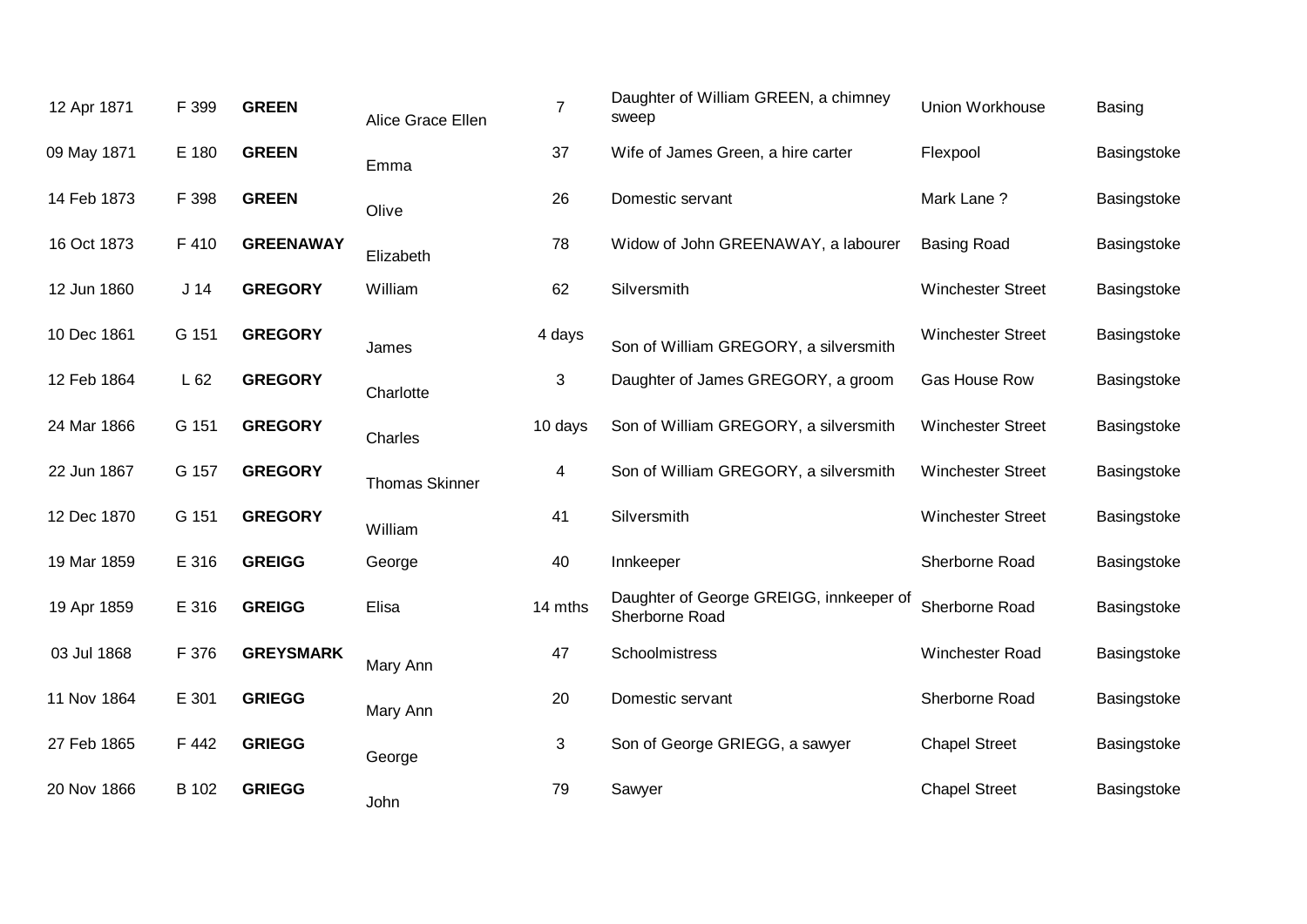| 14 Nov 1867 | E 285          | <b>GRIEGG</b>     | Elizabeth          | 55         | Widow of George GRIEGG, an innkeeper                   | Sherborne Road           | Basingstoke          |
|-------------|----------------|-------------------|--------------------|------------|--------------------------------------------------------|--------------------------|----------------------|
| 11 Apr 1870 | E 263          | <b>GRIEGG</b>     | Charles            | 6 mths     | Son of C GRIEGG, a sawyer                              | <b>Hadleigh Terrace</b>  | Basingstoke          |
| 30 May 1870 | E 240          | <b>GRIEGG</b>     | Eli                | 27         | Machine fitter                                         | <b>Bunyan Place</b>      | Basingstoke          |
| 03 Sep 1870 | E 262          | <b>GRIEGG</b>     | Charlotte Ann      | 31         | Wife of Charles GRIEGG, a sawyer                       | <b>Hadleigh Terrace</b>  | Basingstoke          |
| 14 Apr 1874 | E 368a         | <b>GRIFFIN</b>    | Edward             | 20         | Draper's assistant                                     | <b>Cross Street</b>      | Basingstoke          |
| 06 Dec 1867 | F 347          | <b>GUILLEM</b>    | William            | 43         | Stonemason                                             | Victoria Street          | Basingstoke          |
| 27 Feb 1874 | L <sub>2</sub> | <b>GUILLEM</b>    | Louisa             | 57         | Widow of William GUILLEM, a stonemason Union Workhouse |                          | <b>Basing</b>        |
| 03 May 1867 | M 110          | <b>GUILLORS</b>   | Denis Rene Leonard | 35         |                                                        | St Julian sur Sarthe     | Montague             |
| 20 Apr 1867 | K 240          | <b>GUNN</b>       | Matilda Tice       | 45         | Solicitor                                              | 11 Southampton Bldgs     | <b>Chancery Lane</b> |
| 01 Aug 1874 | D 145          | <b>GUTHERIDGE</b> |                    | Still born | Child of Eizabeth GUHERIDGE, a domestic<br>servant     | <b>Rock Cottage</b>      | Basingstoke          |
| 03 Feb 1860 | A 11           | H?LEY             | Emma & Eliza       | 5 hrs      | Daughter of H?LEY, a labourer                          | <b>Chapel Street</b>     | Basingstoke          |
| 19 Apr 1867 | C <sub>2</sub> | HACE ??           | Mathias            | 70         | LLD (Minister of Religion?)                            | <b>Winchester Street</b> | Basingstoke          |
| 25 Apr 1859 | G 238          | <b>HACKER</b>     | Jane               | 87         | Widow of William HACKER, a gardener                    | <b>London Street</b>     | Basingstoke          |
| 23 Jul 1869 | F 419a         | <b>HACKER</b>     | John               | 92         | Late town crier                                        | <b>London Street</b>     | Basingstoke          |
| 02 Oct 1869 | D 103          | <b>HACKER</b>     | Martha             | 11 wks     | Daughter of ? HACKER, a labourer                       | Sherborne Road           | Basingstoke          |
| 03 Sep 1870 | F 407          | <b>HACKER</b>     | Sarah              | 88         | Widow of John Hacker, a town crier                     | <b>London Street</b>     | Basingstoke          |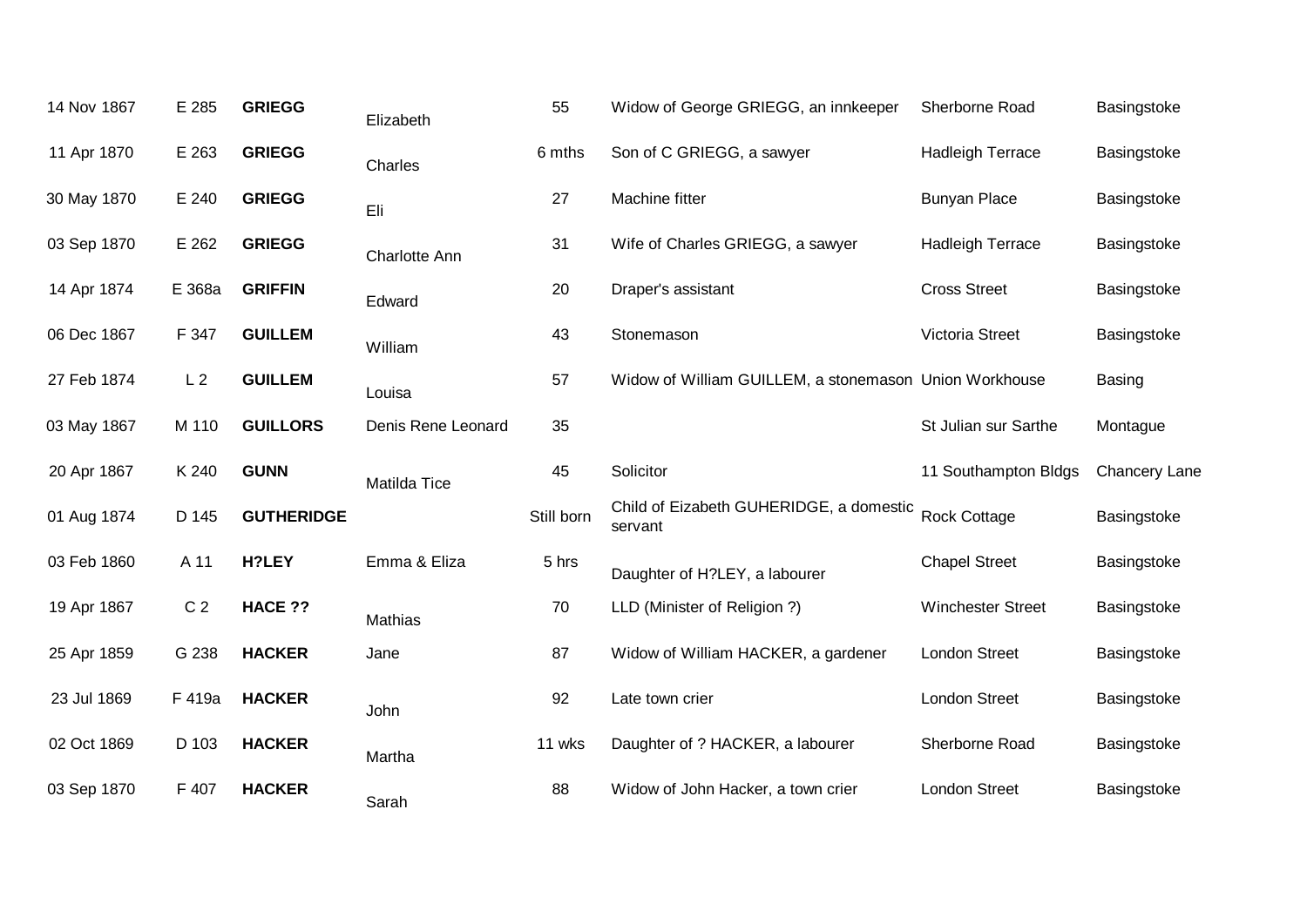| 04 Feb 1871 | D 174           | <b>HACKER</b>   | Anna Maria             | 37          | Wife of Henry HACKER, a labourer                        | Sherborne Road       | Basingstoke   |
|-------------|-----------------|-----------------|------------------------|-------------|---------------------------------------------------------|----------------------|---------------|
| 06 Nov 1873 | F 419c          | <b>HACKER</b>   | Hannah                 | 69          |                                                         | Cliddesden Road      | Basingstoke   |
| 05 Jan 1867 | J <sub>11</sub> | <b>HAILSTON</b> | Sarah ????             | 4 mths      | Daughter of Charles HAILSTON, a<br>machinist            | New Road             | Eastrop       |
| 30 Sep 1868 | F 366           | <b>HAIN</b>     | Arthur William         | 6 wks       | Son of Henry HAIN, a printer                            | <b>New Street</b>    | Basingstoke   |
| 03 Jul 1862 | G 157           | <b>HALL</b>     | <b>Harriett Martha</b> | 5           | Daughter of Robert HALL, a cabinet maker                | <b>Bedford Place</b> | Basingstoke   |
| 21 Jul 1862 | C 12            | <b>HALL</b>     | Alfred                 | $\mathbf 1$ | Son of John HALL, an iron founder                       | <b>Church Street</b> | Basingstoke   |
| 20 Oct 1866 | F 340           | <b>HALL</b>     | James                  | 25          | <b>Bricklayer</b>                                       | <b>Chapel Street</b> | Basingstoke   |
| 24 May 1867 | D 156           | <b>HALL</b>     | George                 | 48          | Labourer                                                | Noah Island          | Basingstoke   |
| 09 Feb 1868 | J 130           | <b>HALL</b>     | Frank George           | $\mathbf 1$ | Son of Edward HALL, a labourer                          | Flexpool             | Basingstoke   |
| 29 Jul 1869 | <b>B</b> 92     | <b>HALL</b>     | Thomas                 | 63          | Labourer                                                | Gas House Row        | Basingstoke   |
| 05 Jan 1870 | F 402           | <b>HALL</b>     | John                   | 78          | Labourer                                                | Union Workhouse      | <b>Basing</b> |
| 14 Apr 1871 | D 188           | <b>HALL</b>     | Elizabeth              | 74          | Widow of ? HALL, a horse keeper                         | Flexpool             | Basingstoke   |
| 31 Mar 1862 | G 159           | <b>HALL?</b>    | Sarah                  | 82          | Domestic servant                                        | <b>Worting End</b>   | Basingstoke   |
| 22 Jan 1876 | F 389           | HAM?            | <b>Agnes Florence</b>  | 8 days      | Daughter of Henry HAM ?, a punter ?                     | <b>New Street</b>    | Basingstoke   |
| 10 Apr 1860 | D 23            | <b>HANKIN</b>   | Walter                 | 10 mths     | Son of Jane HANKIN, a domestic servant                  | Oat Street           | Basingstoke   |
| 15 Apr 1868 | E 308           | <b>HANKIN</b>   | Frances Lydia          | -1          | Daughter of William HANKIN, a railway<br>porter, (LSWR) | Flexpool             | Basingstoke   |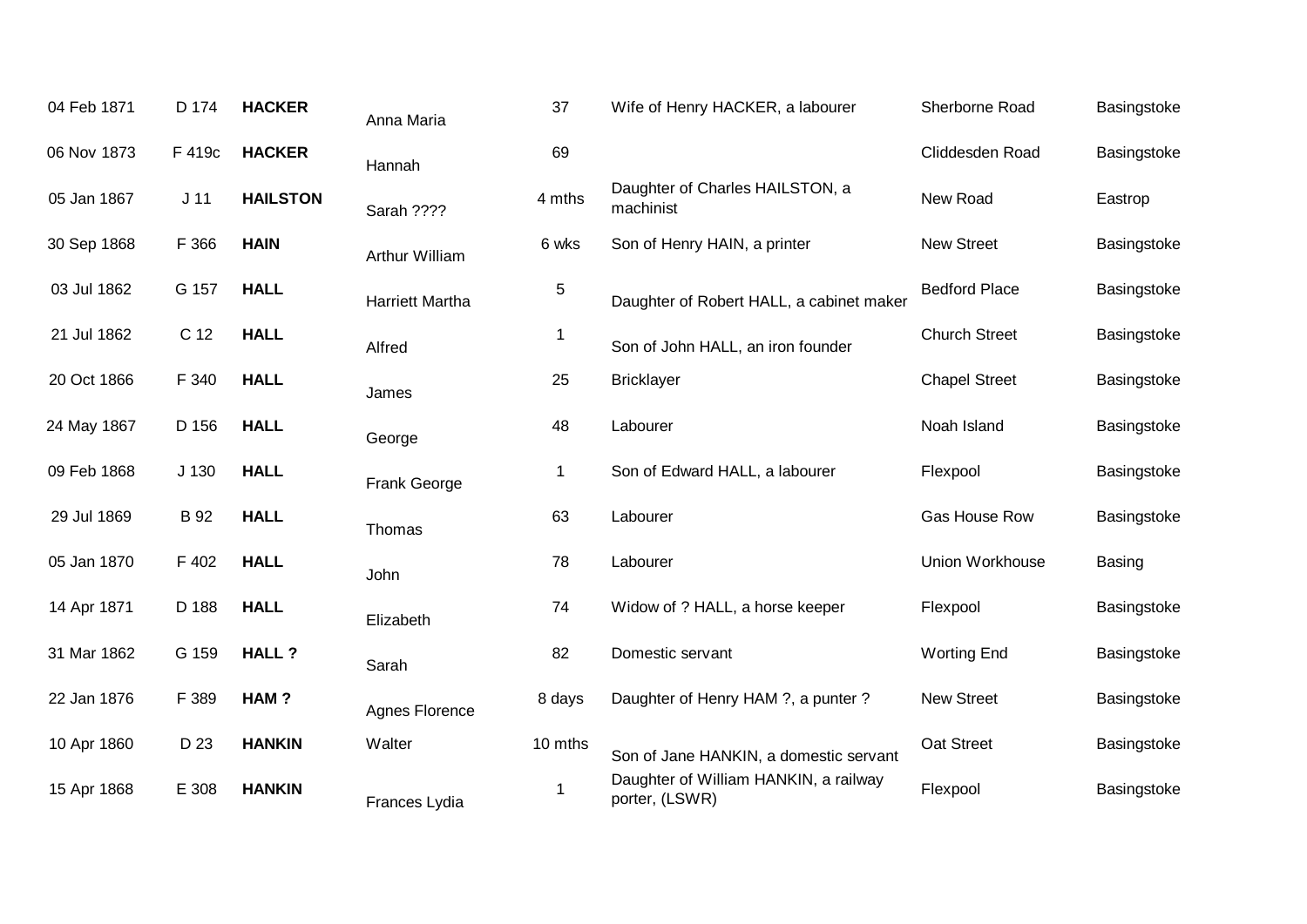| 11 Feb 1873  | F33            | <b>HANKIN</b>            | <b>Charles William</b> | 12 days    | Son of William HANKIN, a railway porter                   | Oat Street               | Basingstoke |
|--------------|----------------|--------------------------|------------------------|------------|-----------------------------------------------------------|--------------------------|-------------|
| 05 Mar 1861  | G 107          | <b>HANNINGTON</b>        | Elizabeth              | 49         | Widow of ? HANNINGTON, a stone mason                      | <b>New Street</b>        | Basingstoke |
| 06 Jan 1865  | C 134          | <b>HANSBY</b>            | Ann                    | 76         | Widow of James THORNE, a harness<br>maker                 | <b>Winchester Street</b> | Basingstoke |
| 19 Jul 1870  | L 86           | <b>HARDEN?</b>           | Henry Harding          | 13 mths    | Son of George W HARDEN, a draper's<br>assistant           | <b>Church Street</b>     | Basingstoke |
| 02 May 1875  | J301           | <b>HARDIMAN</b>          | Mary Ann               | 45         | Wife of Thomas HARDIMAN, an innkeeper Market Place        |                          | Basingstoke |
| 01 Sep 1865  | G 130          | <b>HARDING</b>           | William                | 75         | <b>Bricklayer</b>                                         | Hackwood Road            | Basingstoke |
| 14 Sep 1859  | G 235          | <b>HARDWICKE</b>         |                        | Still born | Child of Mary Ann HARDWICKE, a milliner Winchester Street |                          | Basingstoke |
| 03 Dec 1874  | D 453          | <b>HARDY</b>             | Elizabeth              | 28         | Wife of Charles HARDY, a labourer                         | <b>Reading Road</b>      | Basingstoke |
| 08 Nov 1858  | A 19           | <b>HARDYMAN</b>          | Ruth                   | 58         | Wife of James HARDYMAN, a labourer                        | <b>Basing Road</b>       | Basingstoke |
| 26 Oct 1861  | E 119          | <b>HARDYMAN</b>          | Emma                   | 1 mth      | Daughter of William HARDYMAN, a<br>labourer               | Northbrook Street        | Basingstoke |
| 12 Apr 1862  | A 15           | <b>HARDYMAN</b>          | James                  | 61         | Labourer                                                  | <b>Basing Road</b>       | Basingstoke |
| 23 Dec 1865  | F 420a         | <b>HARDYMAN</b>          | Maria                  | 59         | Wife of ? HARDYMAN, a labourer                            | <b>Basing Road</b>       | Basingstoke |
| 05 Jun 1871  | <b>B</b> 60    | <b>HARFIELD?</b>         | George                 | 5 days     | Son of George HARFIELD, a labourer                        | Church Square            | Basingstoke |
| 25 Apr 1874  | <b>B</b> 57    | <b>HARFIELD?</b>         | <b>Charles William</b> | 7 wks      | Son of Fanny HARFIELD, a domestic<br>servant              | Hackwood Road            | Basingstoke |
| 20 Aug 1864] | K 49           | <b>HARMAN</b>            | Mary                   | 58         | Widow of William HARMEN, a bargeman                       | Gas House Row            | Basingstoke |
| 13 Jul 1858  | A <sub>4</sub> | <b>HARMSWORTH Alfred</b> |                        | 35         | Railway clerk                                             | New Road                 | Basingstoke |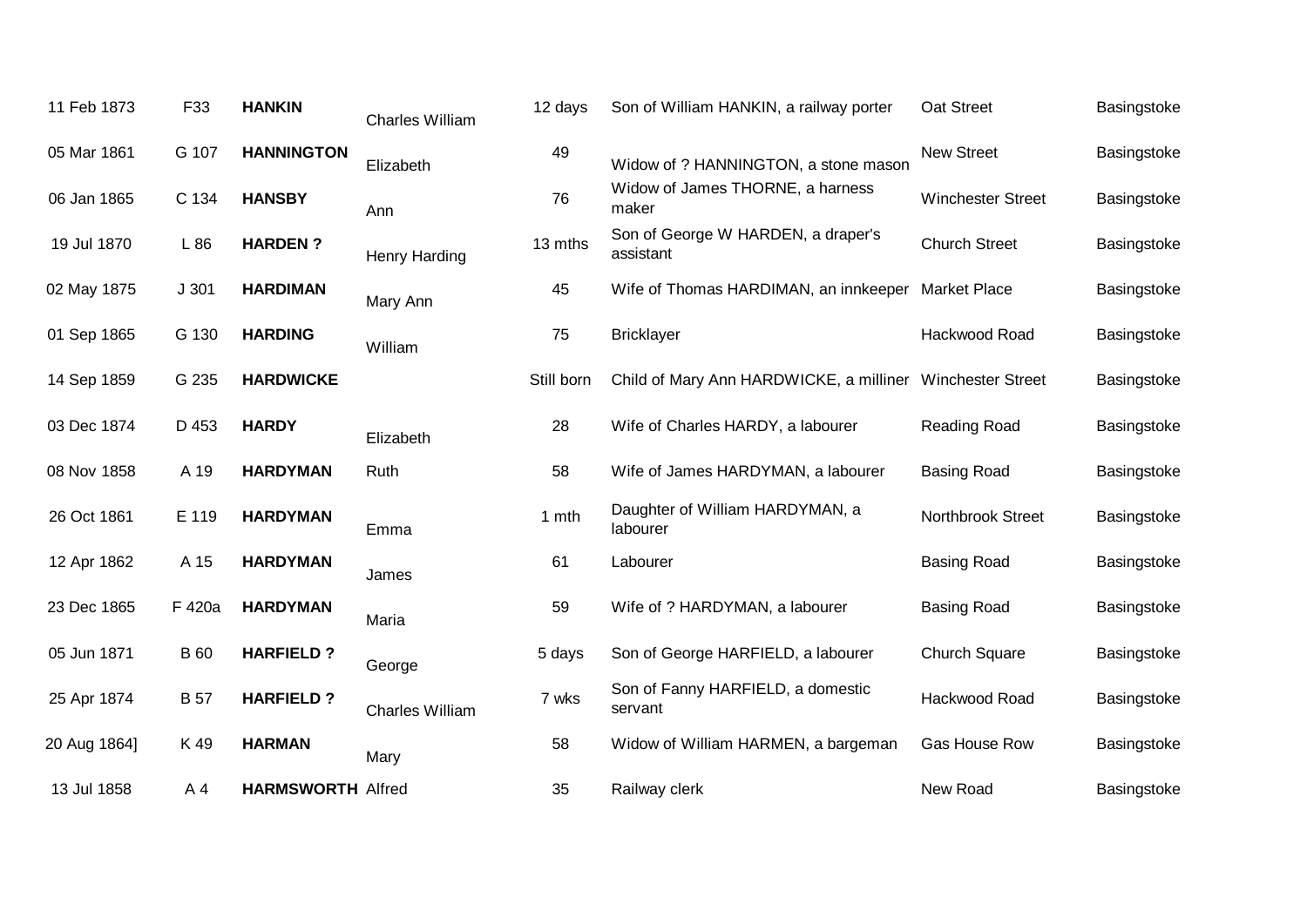|                              |                      |                                                                                                                                                                                                                                  | <b>Clerk</b>                                    |                          | Basingstoke   |
|------------------------------|----------------------|----------------------------------------------------------------------------------------------------------------------------------------------------------------------------------------------------------------------------------|-------------------------------------------------|--------------------------|---------------|
| C <sub>5</sub>               | Sarah                | 69                                                                                                                                                                                                                               | Widow of Charles HARMSWORTH, a<br>bricklayer    | Gas House Row            | Basingstoke   |
| <b>B</b> 31                  | Charlotte            | 1                                                                                                                                                                                                                                | Daughter of ? HARMSWORTH, a<br>shoemaker        | Hackwood Road            | Basingstoke   |
| J 120a                       | Sarah                | 20 mths                                                                                                                                                                                                                          | Daughter of Benjamin HARMSWORTH, a<br>shoemaker | Hackwood Road            | Basingstoke   |
| D 51                         | John                 | 81                                                                                                                                                                                                                               | <b>Builder</b>                                  | Sarum Place              | Basingstoke   |
| F 447a                       | George               | 1 mth                                                                                                                                                                                                                            | Son of ? HARMSWORTH, a labourer                 | Hackwood Road            | Basingstoke   |
| F 445                        | Elizabeth            | 4                                                                                                                                                                                                                                | Daughter of ? HARMSWORTH, a labourer            | Hackwood Road            | Basingstoke   |
| F 231                        | Isaac                | 61                                                                                                                                                                                                                               | Labourer                                        | Union Workhouse          | <b>Basing</b> |
| G 61                         |                      | Still born                                                                                                                                                                                                                       | Child of Thomas HARMSWORTH, a<br>labourer       | Potters Lane             | Basingstoke   |
| E 205                        | Edwin James          | 5 hrs                                                                                                                                                                                                                            | Son of Thomas HARMSWORTH, a<br>labourer         | <b>Bedford Place</b>     | Basingstoke   |
| E 305                        |                      | Still born                                                                                                                                                                                                                       | Child of Thomas HARMSWORTH, a<br>labourer       | <b>Bedford Place</b>     | Basingstoke   |
| L 91                         | John                 | 3                                                                                                                                                                                                                                | Son of Owen Harries, a draper                   | Hackwood Road            | Basingstoke   |
| D 26<br><b>HARRIS</b>        | John                 | 80                                                                                                                                                                                                                               | Gentleman                                       | <b>Winchester Street</b> | Basingstoke   |
| B 104<br><b>HARRIS</b>       | <b>Albert Arthur</b> | 22 mths                                                                                                                                                                                                                          | Son of Thomas HARRIS, a farmer                  | <b>Church Street</b>     | Basingstoke   |
| K 311<br><b>HARRIS</b>       | Charles              | 62                                                                                                                                                                                                                               | Grocer's porter                                 | <b>Winchester Street</b> | Basingstoke   |
| <b>HARRIS</b><br><b>B</b> 90 | Alfred Joseph        | 19 mths                                                                                                                                                                                                                          | Son of Henry HARRIS, a blacksmith               | Noah Island              | Basingstoke   |
|                              |                      | <b>HARMSWORTH</b><br><b>HARMSWORTH</b><br><b>HARMSWORTH</b><br><b>HARMSWORTH</b><br><b>HARMSWORTH</b><br><b>HARMSWORTH</b><br><b>HARMSWORTH</b><br><b>HARMSWORTH</b><br><b>HARMSWORTH</b><br><b>HARMSWORTH</b><br><b>HARRIES</b> |                                                 |                          |               |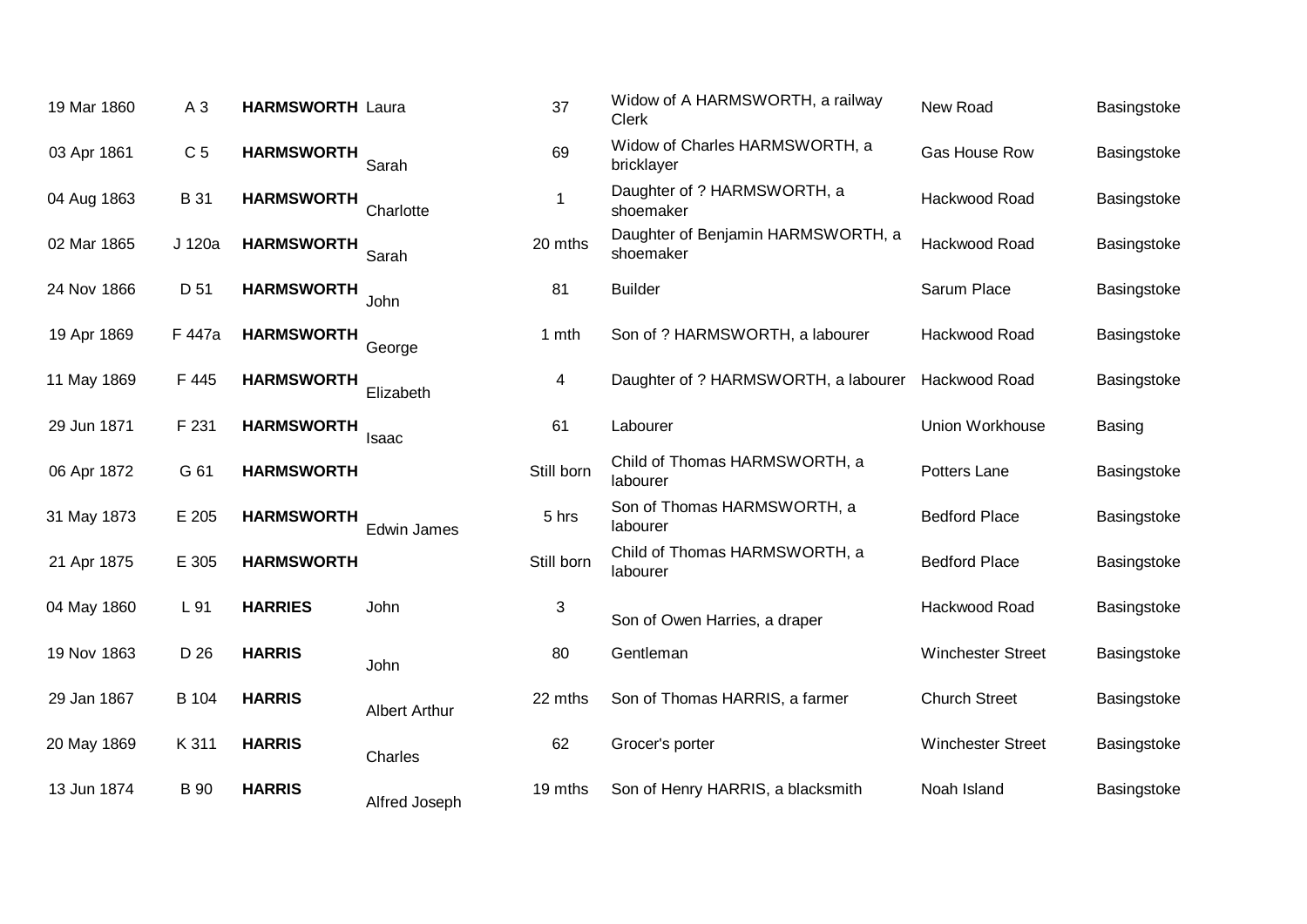| 11 Sep 1874 | E 215       | <b>HARRIS</b>   | Frank William     | 18             | Merchant's clerk                       | May Place                | Basingstoke   |
|-------------|-------------|-----------------|-------------------|----------------|----------------------------------------|--------------------------|---------------|
| 15 Mar 1876 | F 128       | <b>HARRIS</b>   | Henry             | 46             | Pensioner                              | Union Workhouse          | <b>Basing</b> |
| 22 Dec 1862 | G 128       | <b>HARRISON</b> | Charles           | 10             | Son of ? HARRISON, a labourer          | <b>Worting End</b>       | Basingstoke   |
| 05 Nov 1864 | G 87        | <b>HART</b>     | James             | 84             | Groom                                  | <b>New Street</b>        | Basingstoke   |
| 16 Sep 1865 | F 288       | <b>HART</b>     | George William    | 8              | Son of Charles HART, a farmer          | <b>Church Street</b>     | Basingstoke   |
| 18 Oct 1872 | G 36        | <b>HART</b>     | Elizabeth         | 83             | Widow of James HART, a grocer          | New Road                 | Basingstoke   |
| 10 Oct 1861 | D 60        | <b>HARVEY</b>   | Martha            | 74             | Wife of Thomas HARVEY, a whip maker    | Union Workhouse          | <b>Basing</b> |
| 11 Sep 1865 | G 130       | <b>HARVEY</b>   |                   | Still born     | Child of Henry HARVEY, an ironmonger   | Oat Street               | Basingstoke   |
| 10 Dec 1865 | L 131       | <b>HARVEY</b>   | William           | 63             | Labourer                               | Totterdown               | Basingstoke   |
| 30 Sep 1869 | G 169       | <b>HAWKINS</b>  |                   | Still born     | Child of Walter HAWKINS, a carpenter   | <b>Church Street</b>     | Basingstoke   |
| 13 May 1870 | <b>B</b> 77 | <b>HAWKINS</b>  | Sarah             | 68             | Wife of Thomas HAWKINS, a labourer     | <b>Winchester Street</b> | Basingstoke   |
| 28 Jun 1875 | K 118       | <b>HAWKINS</b>  | Adelaide Amelia   | 3              | Daughter of Henry HAWKINS, a carpenter | 47 Beresford Street      | Walworth      |
| 10 Jul 1866 | D 171       | <b>HAY</b>      | Susan Ann         | $\overline{2}$ | Daughter of Charles HAY, an innkeeper  | Church Place             | Basingstoke   |
| 13 May 1866 | G 32        | <b>HAYDEN</b>   | Richard           | 74             | Stonemason                             | <b>Church Street</b>     | Basingstoke   |
| 18 Mar 1876 | D 316       | <b>HAYDEN</b>   | <b>Emily Jane</b> | $\overline{2}$ | Daughter of John HAYDEN, a blacksmith  | New Road                 | Basingstoke   |
| 09 Jun 1860 | D 10        | <b>HAYWARD</b>  | George            | 55             | Labourer                               | <b>Brook Street</b>      | Basingstoke   |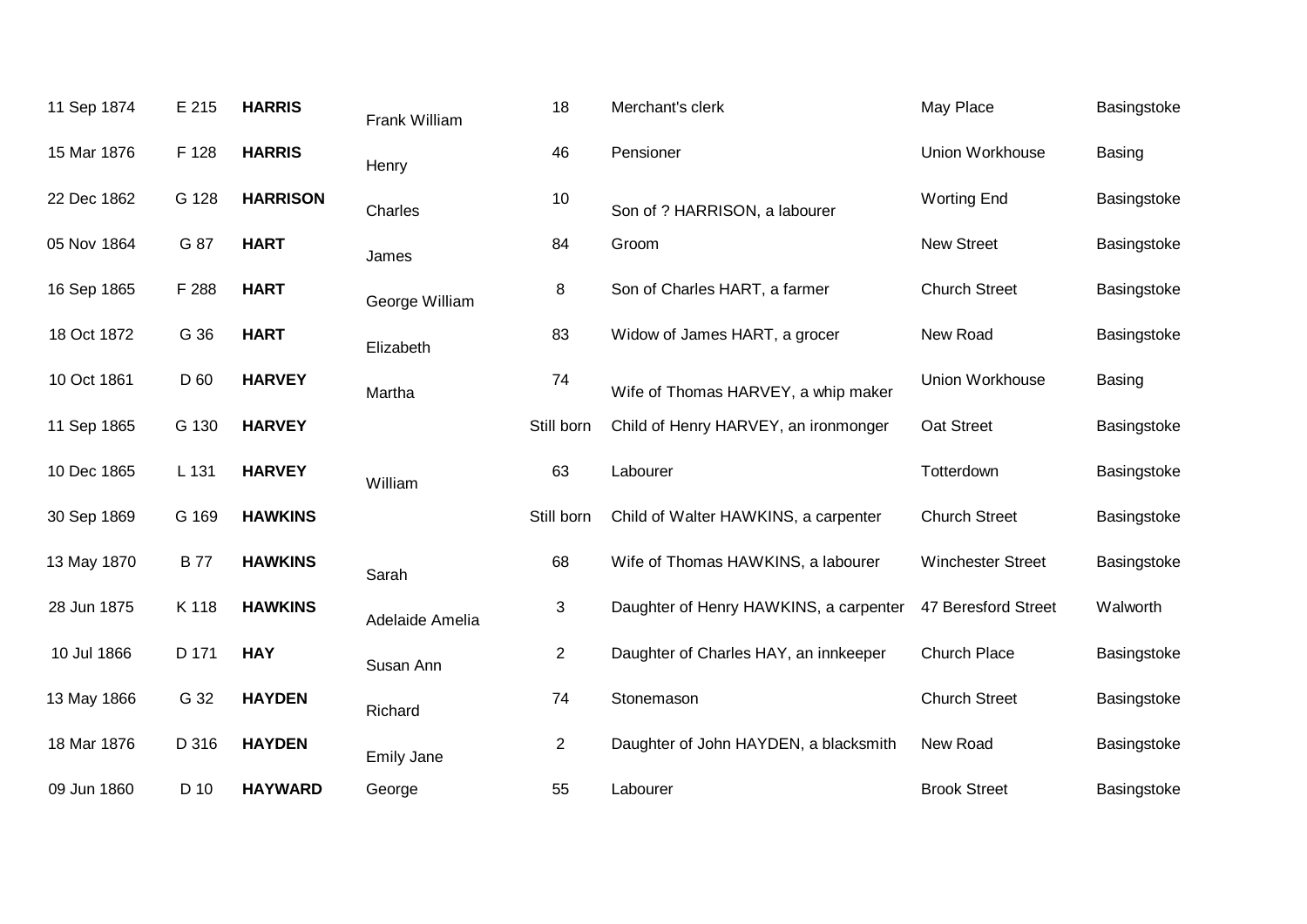| 30 Jul 1861 | D 82           | <b>HAYWARD</b>   | Richard        | 1       | Son of George HAYWARD, a groom             | Pear Tree Corner      | Basingstoke |
|-------------|----------------|------------------|----------------|---------|--------------------------------------------|-----------------------|-------------|
| 20 Oct 1862 | D 29           | <b>HAYWARD</b>   | Thomas         | 30      | <b>Bricklayer</b>                          | <b>Brook Street</b>   | Basingstoke |
| 12 Jul 1867 | D 47           | <b>HAYWARD</b>   | James          | 22      | Coach trimmer                              | Oat Street            | Basingstoke |
| 29 Aug 1865 | E 28           | <b>HAZEL</b>     | Jane Elizabeth | 19 mths | Daughter of William HAZEL, a shoemaker     | Totterdown            | Basingstoke |
| 17 Dec 1865 | F 336          | <b>HAZEL</b>     | James          | 72      | Labourer                                   | <b>Bunyan Place</b>   | Basingstoke |
| 20 Dec 1858 | D <sub>3</sub> | <b>HAZELL</b>    | Ezrin          | 67      | Labourer                                   | <b>Brook Street</b>   | Basingstoke |
| 05 May 1860 | D 77           | <b>HAZELL</b>    | Octavius       | 6       | Son of James Hazell, a labourer            | <b>Basing Road</b>    | Basingstoke |
| 19 Dec 1875 | L 145          | <b>HAZELL</b>    | Charlotte      | 79      | Widow of James HAZELL, a labourer          | <b>Bunyan Place</b>   | Basingstoke |
| 13 Nov 1871 | C 121          | <b>HEAD</b>      | Mary           | 75      | Widow of Joseph HEAD, a carpenter          | <b>Chapel Street</b>  | Basingstoke |
| 25 Jan 1872 | <b>FV</b>      | <b>HEADEACH</b>  | Charles        | 76      | Gentleman                                  | Oat Street            | Basingstoke |
| 29 Dec 1873 | <b>FV</b>      | <b>HEADEACH</b>  | Mary Sophia    | 69      | Widow of George HEADEACH, a<br>gentleman   | 125 Landgate Road     | Folkstone   |
| 28 Jun 1875 | <b>B</b> 65    | <b>HEDGER</b>    | <b>Ezekiel</b> | 50      | Labourer                                   | Hackwood Road         | Basingstoke |
| 05 Feb 1862 | <b>B22</b>     | <b>HEDGER?</b>   | Harriet        | 10 mths | Daughter of Geirge HEDGER, a labourer      | Hackwood Road         | Basingstoke |
| 07 Jul 1865 | F 16           | <b>HEDGES</b>    | Thomas         | 78      | Late farmer                                | <b>Adbury College</b> | Basingstoke |
| 09 Frb 1865 | J 75a          | <b>HEFSANDER</b> | Amy            | 16 mths | Daughter of James HEFSANDER, a<br>labourer | Victoria Street       | Basingstoke |
| 19 May 1865 | F 441a         | <b>HEFSENGER</b> | Martha         | 73      | Widow of ? HEFSENGER, a labourer           | <b>Basing Road</b>    | Basingstoke |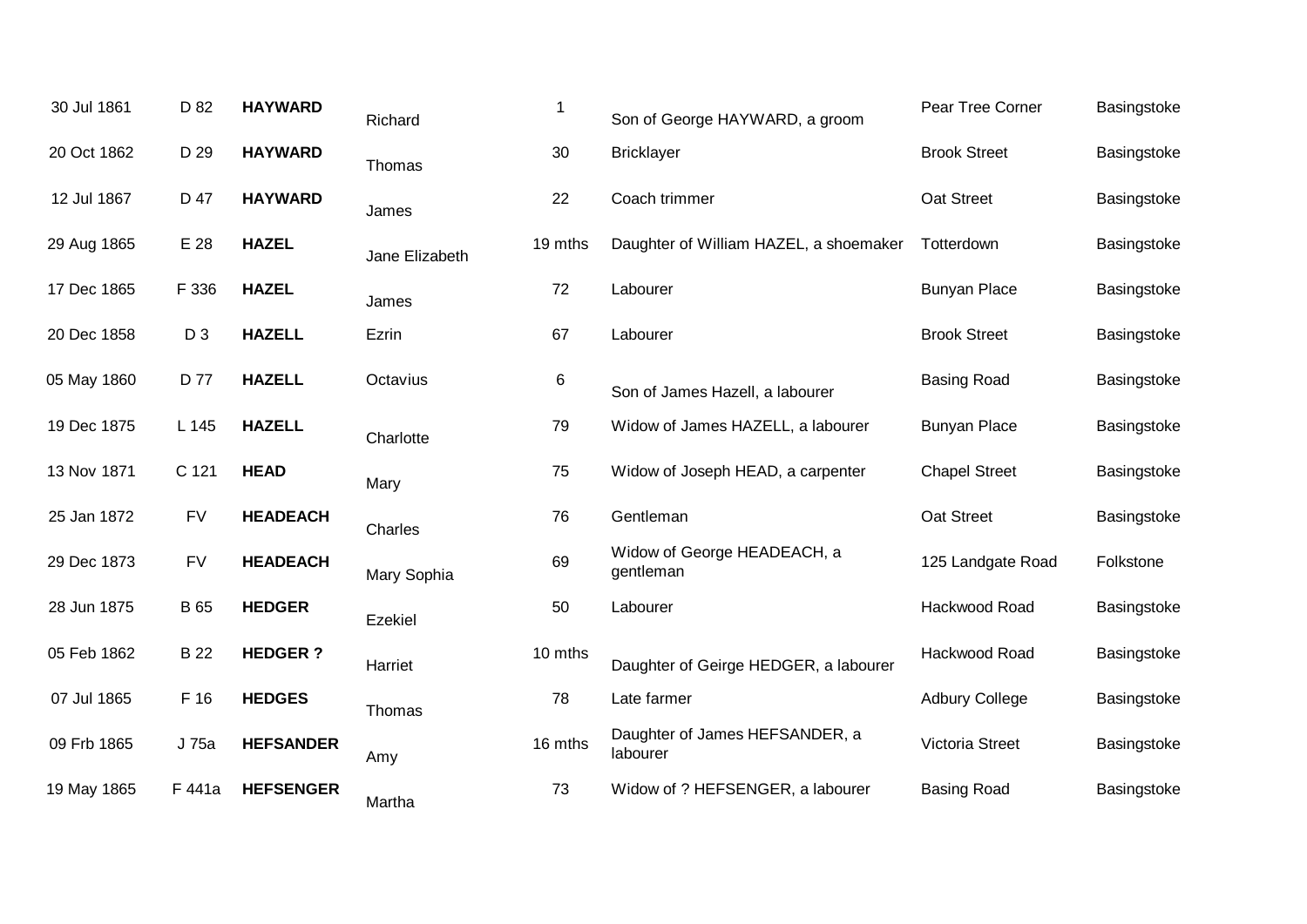| 25 Aug 1869 | F 430           | <b>HEFSENGER</b> | Jeremiah              | 52             | Labourer                                             | <b>Chapel Street</b> | Basingstoke |
|-------------|-----------------|------------------|-----------------------|----------------|------------------------------------------------------|----------------------|-------------|
| 28 Apr 1860 | C <sub>20</sub> | <b>HEIKLE</b>    | Letitia               | 15 mths        | Daughter of Robert MEIKLE, an innkeeper              | <b>Brook Street</b>  | Basingstoke |
| 21 Feb 1876 | G 62            | <b>HELLES?</b>   | Mary Ann              | 50             | Domestic servant                                     | Flexpool             | Basingstoke |
| 23 Jan 1860 | G 209           | <b>HENNESS</b>   | Louisa Sarah          | 17             | Daughter of the late George HENNESS, an<br>innkeeper | <b>London Street</b> | Basingstoke |
| 06 Sep 1858 | A a 32          | <b>HENWOOD</b>   | Richard               | 3              | Son of James HENWOOD, a labourer                     | Northbrook Street    | Basingstoke |
| 09 Nov 1859 | K 15            | <b>HENWOOD</b>   | Louisa                | 11             | Daughter of Henry HENWOOD, a miller                  | <b>Basing Road</b>   | Basingstoke |
| 23 Sep 1861 | C 103           | <b>HENWOOD</b>   | Walter                | 1              | Son of James HENWOOD, a fireman                      | Hackwood Road        | Basingstoke |
| 21 Nov 1865 | F 320           | <b>HENWOOD</b>   | Ann                   | 66             | Wife of William HENWOOD, a labourer                  | Flexpool             | Basingstoke |
| 05 Nov 1866 | F 342           | <b>HENWOOD</b>   | William               | 73             | Labourer                                             | Flexpool             | Basingstoke |
| 01 Mar 1867 | K 14            | <b>HENWOOD</b>   | William               | 47             | miller                                               | <b>Basing Road</b>   | Basingstoke |
| 19 Apr 1872 | D 320           | <b>HENWOOD</b>   | George                | 22             | Labourer                                             | Flexpool             | Basingstoke |
| 13 Dec 1875 | D 335           | <b>HENWOOD</b>   | James                 | 46             | Labourer                                             | Flexpool             | Basingstoke |
| 15 Dec 1869 | E <sub>6</sub>  | <b>HERBERT</b>   | <b>Edward Charles</b> | $\overline{2}$ | Son of Edward HERBERT, a grocer &<br>baker           | <b>Church Street</b> | Basingstoke |
| 21 Apr 1873 | C 113           | <b>HERBERT</b>   | Elizabeth             | 78             | Widow of Thomas HERBERT, a grocer                    | Union Workhouse      | Basing      |
| 14 May 1875 | E 318           | <b>HERD</b>      | <b>Edward Henry</b>   | 31             | Gentlewoman                                          | Church Square        | Basingstoke |
| 04 Apr 1863 | B 123           | <b>HEWITT</b>    | Mary                  | 85             | Widow of Richard HEWITT, a gardener                  | <b>London Street</b> | Basingstoke |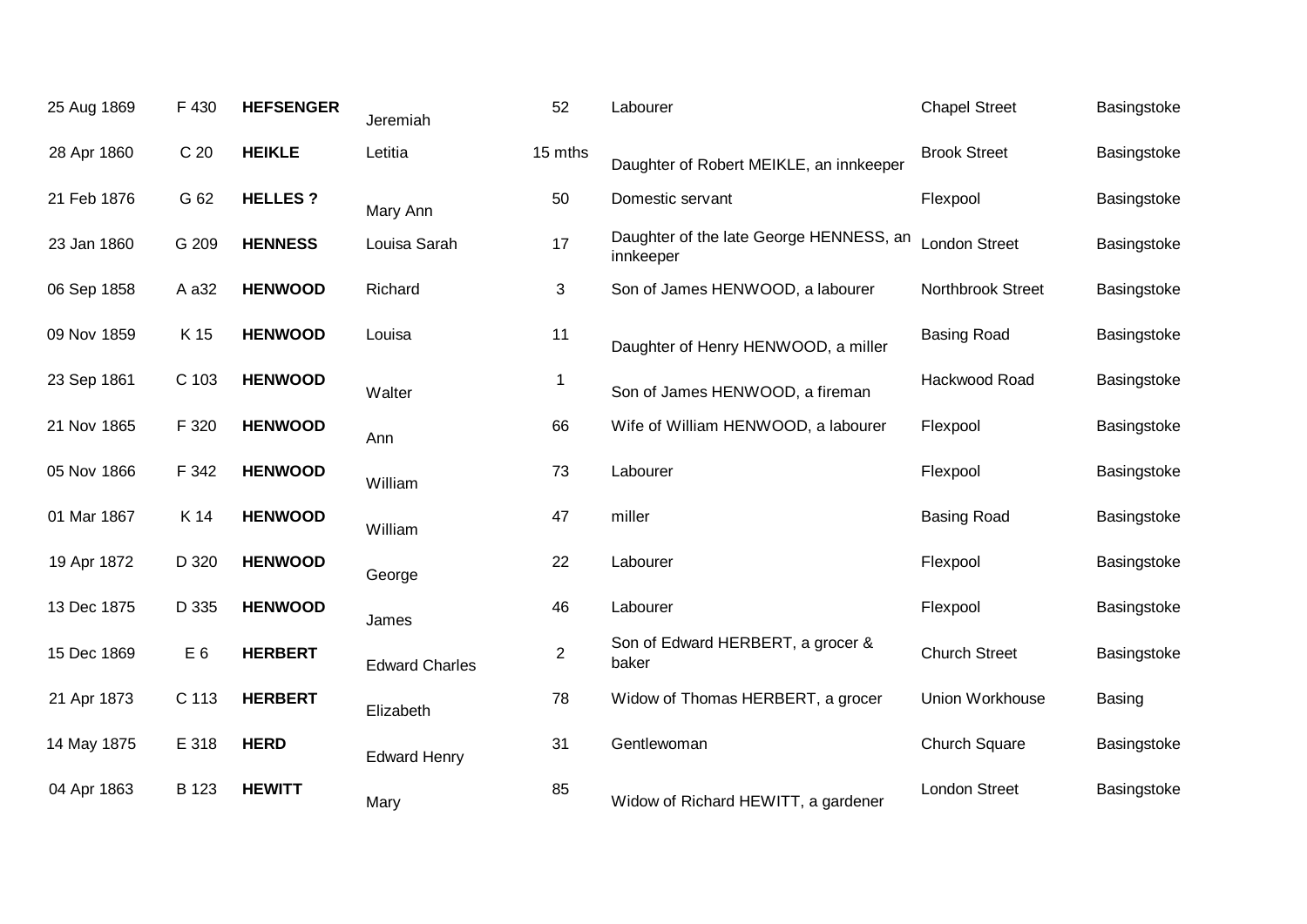| 20 Sep 1863 | J <sub>6</sub>  | <b>HEWITT</b>  | Charlotte                 | 74             | Widow of James HEWITT, a turner                  | <b>Bunyan Place</b>  | Basingstoke |
|-------------|-----------------|----------------|---------------------------|----------------|--------------------------------------------------|----------------------|-------------|
| 29 Jan 1865 | J <sub>22</sub> | <b>HEWITT</b>  | Rachel                    | 35             | Wife of George HEWITT, a railway carrier         | <b>Bunyan Place</b>  | Basingstoke |
| 16 Apr 1859 | K 20            | <b>HIBBERD</b> | Jane                      | $\overline{7}$ | Daughter of ? HIBBERD, a blacksmith              | <b>Church Street</b> | Basingstoke |
| 28 Apr 1859 | K 24            | <b>HIBBERD</b> | George                    | $\overline{2}$ | Son of Thomas HIBBERD, a blacksmith              | <b>Church Street</b> | Basingstoke |
| 30 Jul 1870 | <b>B</b> 38     | <b>HIBBERD</b> | <b>Henry George</b>       | 6 wks          | Son of George HIBBERD, a painter                 | Hackwood Road        | Basingstoke |
| 07 Apr 1862 | E 55            | <b>HICK</b>    | Rose                      | 1 mth          | Daughter of John HICK ?, an examiner<br>(GWR)    | <b>Ivy Cottage</b>   | Basingstoke |
| 20 Jul 1858 | A 28            | <b>HIDDY</b>   | Martha                    | 81             | Widow of James HIDDY                             | <b>Chapel Street</b> | Basingstoke |
| 06 Jan 1870 | <b>FV</b>       | <b>HIDE</b>    | Ann                       | 65             | Widow of Francis HIDE, a farmer                  | St Cross             | Winchester  |
| 29 Jul 1859 | J 15A           | <b>HIDSER</b>  | John Frederic             | $\sqrt{3}$     | Son of John HIDSER, a gardener                   | Sarum Place          | Basingstoke |
| 18 Nov 1858 | G 242           | <b>HIFSEY</b>  | George                    | 32             | Labourer                                         | <b>Church Street</b> | Basingstoke |
| 06 Mar 1869 | G 77            | <b>HIGGENS</b> | <b>Harriett Elizabeth</b> | 33             | Wife of James HIGGENS, a writing clerk           | <b>Water Works</b>   | Basingstoke |
| 07 Feb 1863 | K 92a           | <b>HIGGINS</b> | Thomas                    | 1 day          | Son of Henry WIGGINS, a labourer                 | <b>Bunyan Place</b>  | Basingstoke |
| 24 Apr 1872 | E 209           | <b>HIGGINS</b> | Ann                       | 42             | Wife of Frederick HIGGINS, a baker               | Wake's Buildings     | Crookham    |
| 10 Oct 1870 | K 146           | <b>HILL</b>    | Amelia Jane               | 3 wks          | Daughter of William HILL, provisions<br>merchant | Oat Street           | Basingstoke |
| 06 Apr 1872 | G 61            | <b>HILL</b>    |                           | Still born     | Child of John B HILL, a draper                   | South View           | Basingstoke |
| 06 Mar 1875 | G 46            | <b>HILLES?</b> | George                    | 79             | Carpenter                                        | <b>Chapel Street</b> | Basingstoke |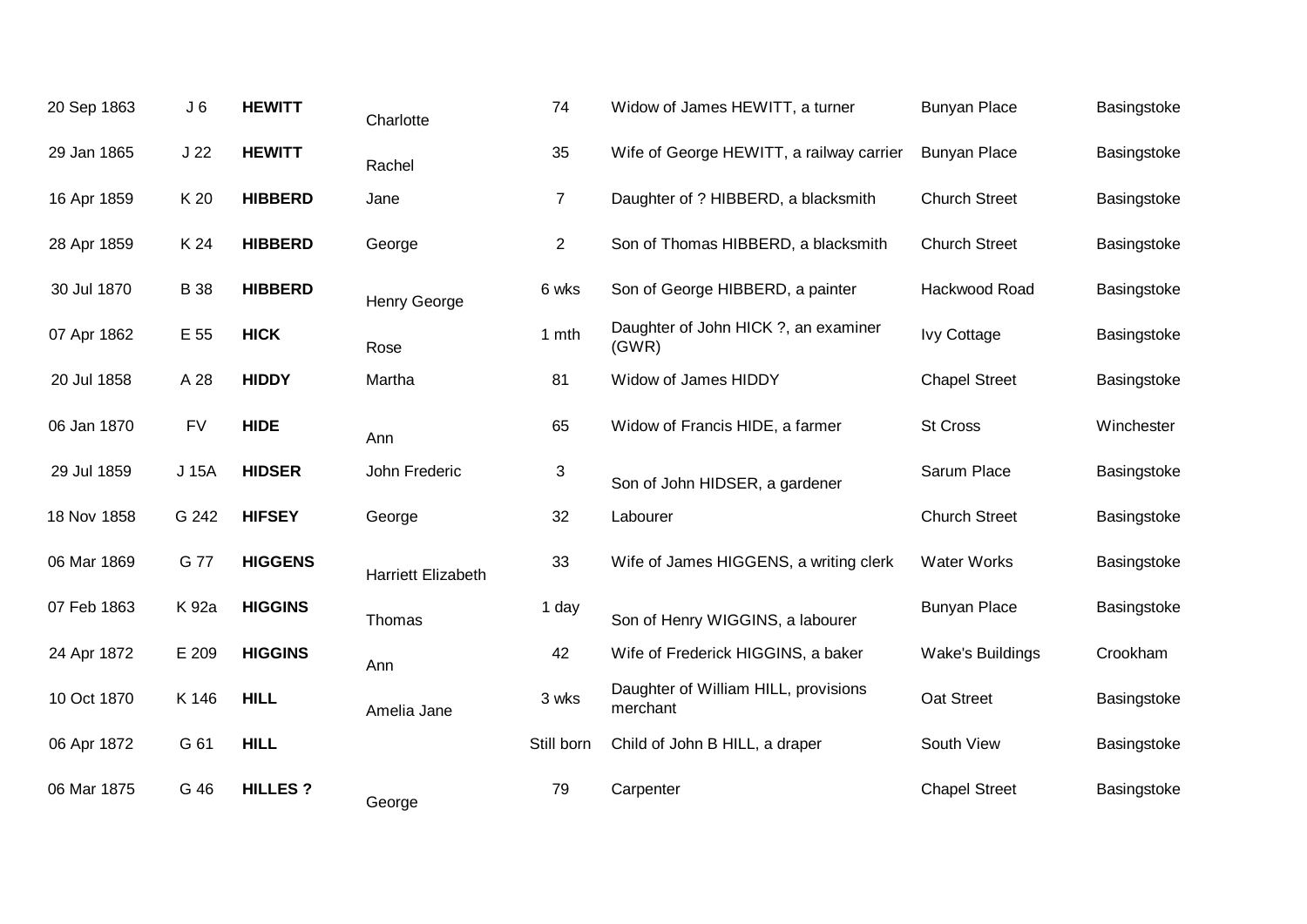| 05 Jun 1874 | H 79  | <b>HILLIER</b>   | Helena             | 38          | Dressmaker                                             | <b>Winchester Street</b> | Basingstoke   |
|-------------|-------|------------------|--------------------|-------------|--------------------------------------------------------|--------------------------|---------------|
| 16 Nov 1863 | J 340 | <b>HILLYEAR</b>  | Eliza Jane         | $\mathbf 1$ | Daughter of James HILLYEAR, a railway<br>porter (LSWR) | Goat Lane                | Basingstoke   |
| 25 Jun 1862 | G 225 | <b>HILLYER</b>   | William            | 59          | Whitesmith                                             | Sarum Place              | Basingstoke   |
| 16 Nov 1867 | G 195 | <b>HILLYER</b>   | Tom                | 17          | Linen draper's assistant                               | Sarum Place              | Basingstoke   |
| 29 Mar 1869 | K 118 | <b>HILLYER</b>   | <b>Emily Edith</b> | 8 mths      | Daughter of John B HILL, a draper's<br>assistant       | Sarum Place              | Basingstoke   |
| 25 Sep 1869 | G169  | <b>HILLYER</b>   | William            | 27          | Linen draper's assistant                               | Sarum Place              | Basingstoke   |
| 26 Feb 1870 | G 144 | <b>HILLYER</b>   | Sarah Ann          | 49          | Widow of William HILLYER, a whitesmith                 | Sarum Place              | Basingstoke   |
| 20 Jul 1860 | G 290 | <b>HINDES</b>    | Jane Frances       | 55          | Wife of Henry HINDES, a brewer                         | Pear Tree Corner         | Basingstoke   |
| 14 Mar 1865 | G 240 | <b>HINDES</b>    | Henry              | 64          | <b>Brewer</b>                                          | Pear Tree Corner         | Basingstoke   |
| 03 Jul 1869 | F 436 | <b>HINE</b>      |                    | Still born  | Child of Ann HINE, a domestic servant                  | Reading Road             | Basingstoke   |
| 20 Jan 1872 | D 177 | <b>HINSLER?</b>  | George Alfred      | 10 mths     | Son of William HINSTER ?, a painter                    | Potters Lane             | Basingstoke   |
| 17 Apr 1860 | C 22  | <b>HISCOX</b>    | Elizabeth          | 50          | Gentlewoman                                            | <b>Church Square</b>     | Basingstoke   |
| 04 Apr 1870 | D 405 | <b>HITCHCOCK</b> | Fanny              | 28          | Wife of John HITCHCOCK, a factor                       | Flexpool                 | Basingstoke   |
| 21 Apr 1864 | C 49  | <b>HOAR</b>      | James              | 48          | Innkeeper                                              | <b>London Street</b>     | Basingstoke   |
| 22 Aug 1864 | G 210 | <b>HOAR</b>      | John               | 68          | Labourer                                               | Gas House Row            | Basingstoke   |
| 24 Feb 1874 | F 392 | <b>HOCKLEY</b>   | Sarah              | 70          | Wife of George HOCKLEY, a labourer                     | Union Workhouse          | <b>Basing</b> |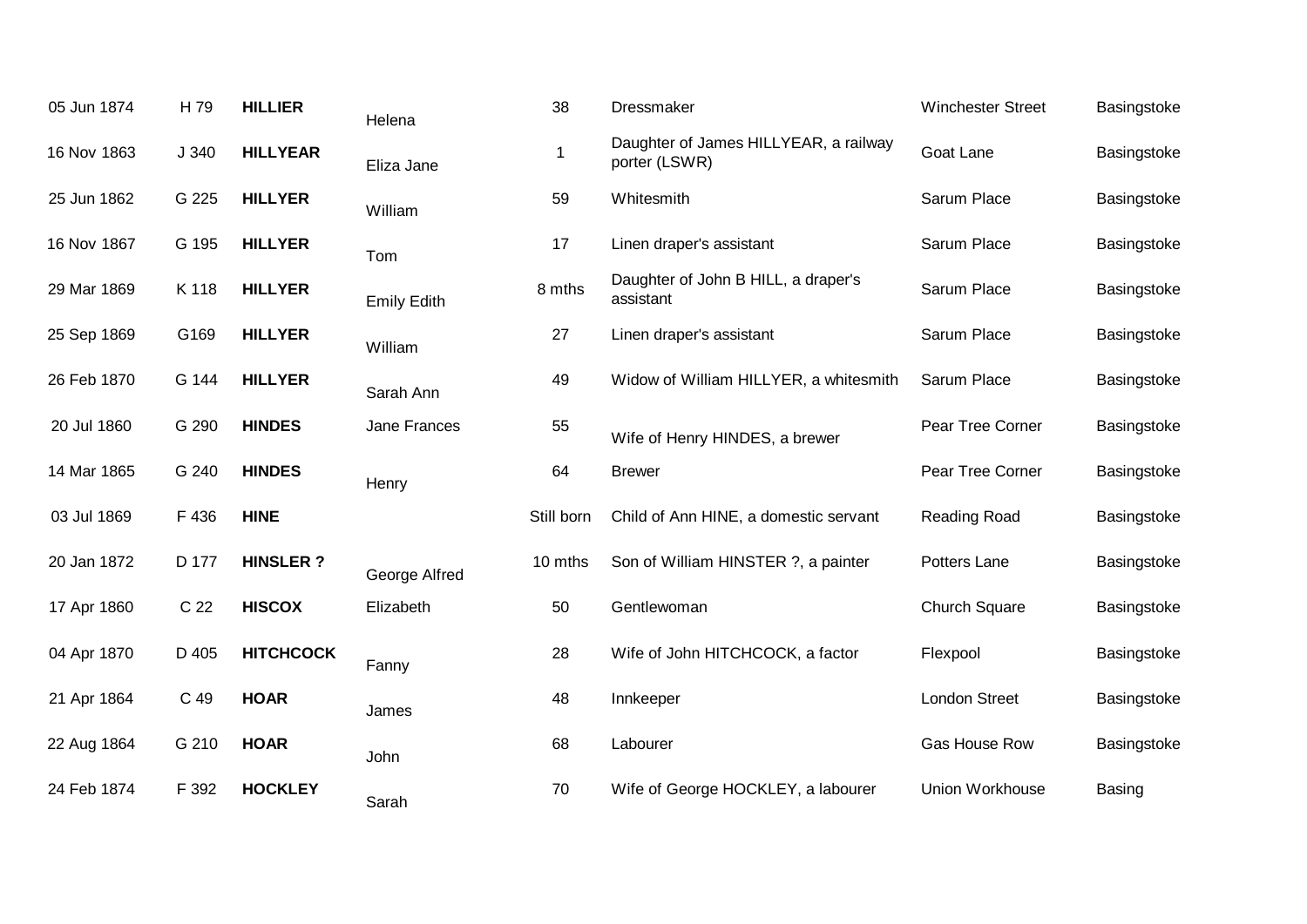| 07 Jul 1875 | F 170  | <b>HODGES</b>      | <b>Beatrice</b> | 16 days | Daughter of ? HODGES, an engineer                            | <b>Basing Road</b>   | Basingstoke |
|-------------|--------|--------------------|-----------------|---------|--------------------------------------------------------------|----------------------|-------------|
| 21 Jan 1867 | D 121  | <b>HOHUSTAFEN?</b> | George          | 16 mths | Son of George HOHUSTAFEN, a painter                          | Hackwood Road        | Basingstoke |
| 29 Jan 1867 | D 121  | <b>HOHUSTAFEN?</b> | William         | 3 mths  | Son of George HOHUSTAFEN, a painter                          | Hackwood Road        | Basingstoke |
| 03 Aug 1866 | D 130  | <b>HOLDAWAY</b>    | Elizabeth       | 49      | Widow of ? HOLDAWAY, a maltster                              | Ford's Buildings     | Basingstoke |
| 14 Jul 1873 | D 236a | <b>HOLDAWAY</b>    | Ellen           | 34      | Wife of George HOLDAWAY, a painter                           | Hackwood Road        | Basingstoke |
| 10 Mar 1870 | D 144  | <b>HOLDER</b>      | Charles William | 4 mths  | Son of Richard HOLDER, a wheelwright                         | Flexpool             | Basingstoke |
| 16 Jan 1871 | D 160  | <b>HOLDER</b>      | George          | 5 wks   | Son of Richard HOLDER, a wheelwright                         | Flexpool             | Basingstoke |
| 22 May 1874 | D 176  | <b>HOLDER</b>      | Lizzie          | 10 mths | Daughter of Richard ? Holder, an innkeeper Winchester Street |                      | Basingstoke |
| 27 Jul 1864 | G 174  | <b>HOLDICH</b>     | Mary Louisa     | 1       | Daughter of William HOLDICH, a gardener Victoria Street      |                      | Basingstoke |
| 21 Oct 1867 | H 61   | <b>HOLE</b>        | William         | 11 mths | Son of Arthur HOLE, a grocer                                 | Reading Road         | Basingstoke |
| 07 Sep 1871 | F 87   | <b>HOLE</b>        | Arthur          | 11      | Son of Alfred ? HOLE, a baker                                | <b>Basing Road</b>   | Basingstoke |
| 12 Sep 1871 | F 73   | <b>HOLE</b>        | Flora Maria     | 3       | Daughter of ? HOLE, a baker                                  | Reading Road         | Basingstoke |
| 21 Nov 1871 | D 101  | <b>HOLE</b>        | Harry Hayne     | 10      | Son of Joseph HOLE, a baker                                  | Reading Road         | Basingstoke |
| 16 May 1869 | K 87   | <b>HOLLAND</b>     | Thomas          | 32      | <b>Broker</b>                                                | <b>Church Street</b> | Basingstoke |
| 27 Sep 1872 | G 30   | <b>HOLLIS</b>      | Ann             | 77      | Wife of George HOLLIS, a carpenter                           | <b>Chapel Street</b> | Basingstoke |
| 06 May 1863 | K 36   | <b>HOLLOWAY</b>    | Edward          | 20      | Labourer                                                     | New Road             | Basingstoke |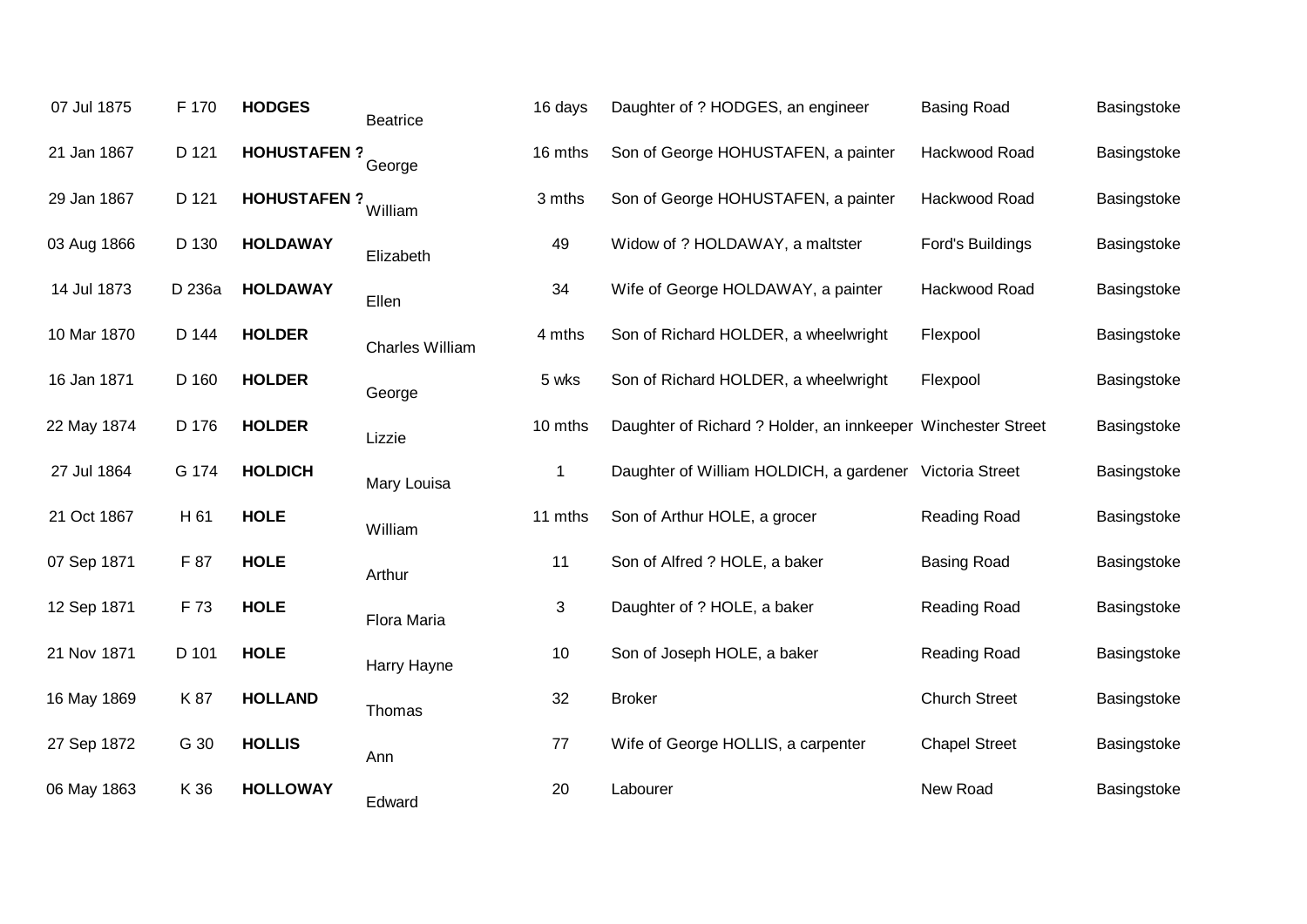| 15 Dec 1863 | G 167   | <b>HOLMES</b>  | Ann               | $\,6$          | Daughter of Henry HOLMES, a labourer    | <b>Bunyan Place</b>  | Basingstoke |
|-------------|---------|----------------|-------------------|----------------|-----------------------------------------|----------------------|-------------|
| 15 Dec 1863 | G 167   | <b>HOLMES</b>  | Elizabeth         | 8              | Daughter of Henry HOLMES, a labourer    | <b>Bunyan Place</b>  | Basingstoke |
| 21 Dec 1863 | G 142   | <b>HOLMES</b>  | Sidney            | 8 mths         | Son of Henry HOLMES                     | <b>Bunyan Place</b>  | Basingstoke |
| 15 Jan 1866 | G 119   | <b>HOLMES</b>  | Charles           | 6              | Son of Henry HOLMES, a labourer         | <b>Bunyan Place</b>  | Basingstoke |
| 31 Oct 1870 | G 80    | <b>HOLMES</b>  | Frederick John    | 18             | Waiter                                  | Viables Lane         | Basingstoke |
| 23 Dec 1870 | G 143   | <b>HOLMES</b>  | Sidney            | 40             | Innkeeper                               | <b>Church Street</b> | Basingstoke |
| 06 Jan 1871 | G 189   | <b>HOLMES</b>  | William Alfred    | $\overline{2}$ | Son of Sidney HILMES, an innkeeper      | <b>Church Street</b> | Basingstoke |
| 04 Apr 1860 | G 211   | <b>HOPGOOD</b> | Mary              | 82             | Widow of James HOPGOOD, a labourer      | <b>Worting End</b>   | Basingstoke |
| 17 Dec 1870 | E 70    | <b>HOPKINS</b> | John              | $\overline{2}$ | Son of George HOPKINS, a railway porter | Cambridge Terrace    | Basingstoke |
| 11 Oct 1875 | D 455   | <b>HOPKINS</b> | Fanny S           | $\overline{7}$ | Daughter of George HOPKINS, a labourer  | Cranborne Lodge      | Basingstoke |
| 08 Jul 1873 | K 71    | <b>HORLEY</b>  | Sarah             | 47             | Wife of George HORLEY, a labourer       | <b>New Street</b>    | Basingstoke |
| 08 Nov 1864 | E 93    | <b>HORNE</b>   | Lucy              | 68             | Domestic servant                        | <b>Bunyan Place</b>  | Basingstoke |
| 21 Sep 1861 | G 105   | <b>HORNSBY</b> | George            | 51             | Town serjeant                           | Potters Lane         | Basingstoke |
| 19 Apr 1864 | $J$ 101 | <b>HOWAT</b>   | John Stewart      | 17 mths        | Son of James HOWAT, a draper            | Oat Street           | Basingstoke |
| 07 Mar 1865 | $J$ 101 | <b>HOWAT</b>   | Elizabeth Mary    | 5 mths         | Daughter of James HOWAT, a draper       | Oat Street           | Basingstoke |
| 30 Jan 1871 | K 97    | <b>HOWAT</b>   | <b>Emily Jane</b> | $\mathbf 1$    | Daughter of John HOWAT, a draper        | Oat Street           | Basingstoke |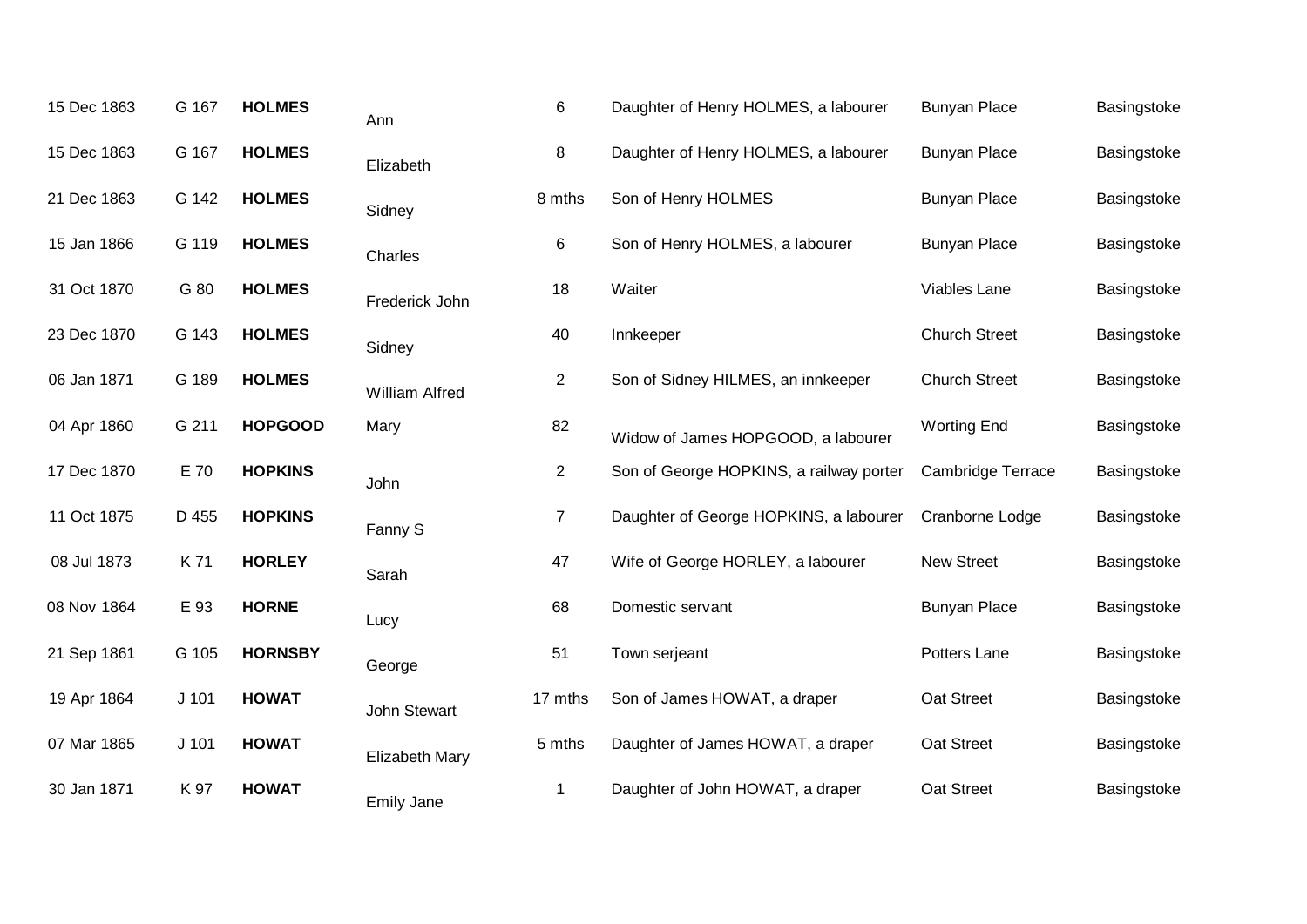| 07 Oct 1867 | C 70   | <b>HOWLINGS ?</b> | <b>Frances Mary</b>  | 49         | Gentlewoman                                    | <b>London Street</b>     | Basingstoke   |
|-------------|--------|-------------------|----------------------|------------|------------------------------------------------|--------------------------|---------------|
| 09 Apr 1860 | C 29   | <b>HOYLES</b>     | ? Csater             | 37         | Watchmaker                                     | <b>Winchester Street</b> | Basingstoke   |
| 05 Jul 1862 | D 126  | <b>HUGHES</b>     | Sarah                | 61         | Wife of William HUGHES, a labourer             | Cliddesden Road          | Basingstoke   |
| 18 Aug 1866 | D 143  | <b>HUGHES</b>     | William              | 42         | Chimney sweep                                  | Totterdown               | Basingstoke   |
| 16 Feb 1870 | F 434  | <b>HUGHES</b>     | Charlotte            | 2 mths     | Daughter of Mary HUGHES, a domestic<br>servant | <b>Bedford Place</b>     | Basingstoke   |
| 30 Nov 1870 | D 187  | <b>HUGHES</b>     |                      | Still born | Child of James HUGHES, a labourer              | Victoria Street          | Basingstoke   |
| 15 Jun 1871 | D 127  | <b>HUGHES</b>     | Rose                 | 14         | Domestic servant                               | Union Workhouse          | <b>Basing</b> |
| 09 Oct 1858 | A 22   | <b>HULTON</b>     | Sarah                | 28         | Wife ? HULTON, a sweep                         | Hackwood Road            | Basingstoke   |
| 21 Nov 1859 | C 129  | <b>HUNT</b>       | <b>Arthur Stuart</b> | 10 mths    | Son of Matthew ? HUNT                          | <b>Church Street</b>     | Basingstoke   |
| 18 Mar 1861 | H 11   | <b>HUNT</b>       | Mary Ann             | 61         | Wife of Joseph HUNT, a butcher and<br>grocer   | <b>Church Street</b>     | Basingstoke   |
| 28 May 1863 | H 40   | <b>HUNT</b>       | John                 |            | Tailor                                         | <b>Worting End</b>       | Basingstoke   |
| 09 Apr 1866 | G 119a | <b>HUNT</b>       | Henry                | 9 mths     | Son of Charles HUNT, a labourer                | <b>Worting End</b>       | Basingstoke   |
| 06 Sep 1866 | C 59   | <b>HUNT</b>       | Mary                 | 72         | Schoolmistress                                 | New Road                 | Basingstoke   |
| 26 Sep 1867 | D 137  | <b>HUNT</b>       | Henry                | 59         | Labourer                                       | Potters Lane             | Basingstoke   |
| 04 Dec 1867 | F 347  | <b>HUNT</b>       | William              | 60         | Labourer                                       | <b>Church Street</b>     | Basingstoke   |
| 21 Apr 1870 | F 379  | <b>HUNT</b>       | William              | 64         | Labourer                                       | Totterdown               | Basingstoke   |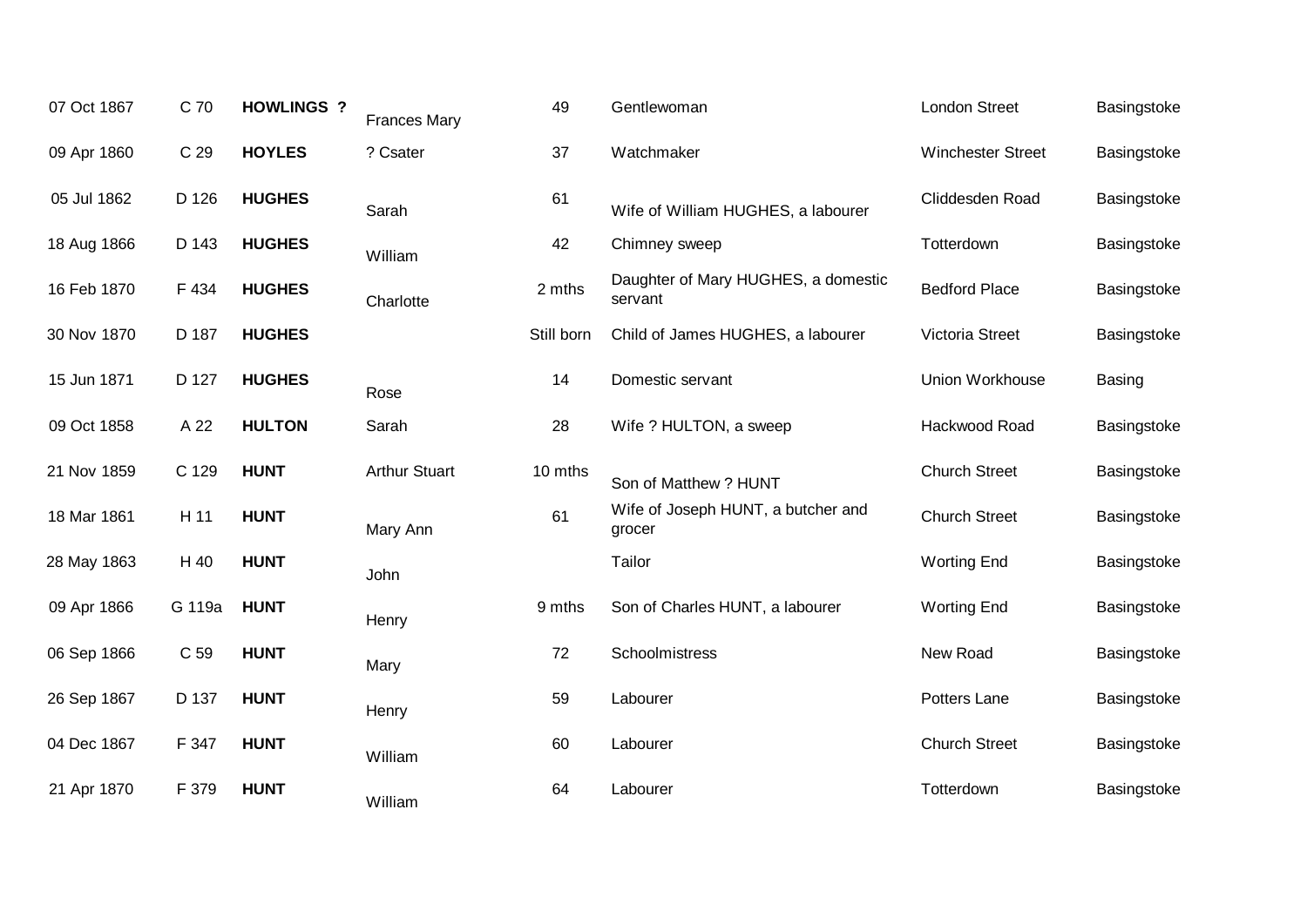| 31 Jan1872  | G 228          | <b>HUNT</b>       | Dinah     | 68         | Wife of James HUNT, a labourer             | <b>Reading Road</b>      | Basingstoke |
|-------------|----------------|-------------------|-----------|------------|--------------------------------------------|--------------------------|-------------|
| 09 Apr 1873 | <b>B</b> 13    | <b>HUNT</b>       | John      | 65         | Labourer                                   | <b>Chapel Street</b>     | Basingstoke |
| 19 Feb 1874 | F 409b         | <b>HUNT</b>       | Henry     | 59         | Labourer                                   | Union Workhouse          | Basing      |
| 23 Jun 1875 | J 387          | <b>HUNT</b>       | Elizabeth | 50         | Domestic servant                           | Church Square            | Basingstoke |
| 07 Jun 1873 | F 220          | <b>HUSSEY?</b>    | Emma      | 65         | Gentlewoman                                | <b>Worting Road</b>      | Basingstoke |
| 25 Feb 1862 | D 36           | <b>HUTCHENCE?</b> | Charlotte | 78         | Widow of Thomas HUTCHENCE, a<br>blacksmith | <b>Winchester Street</b> | Basingstoke |
| 03 Feb 1871 | D 174          | <b>HUTCHENS</b>   |           | Still born | Child of John HITCHENS, a tailor           | <b>Elbow Corner</b>      | Basingstoke |
| 11 Mar 1868 | E 25           | <b>HYATT</b>      | Edwin     | 11 mths    | Son of James HYATT, a labourer             | Herriard                 | Herriard    |
| 16 Jul 1862 | H 12           | <b>IFOULD</b>     | Fred      | 16         | Labourer                                   | Hackwood Road            | Basingstoke |
| 23 Dec 1864 | H 33           | <b>IFOULD</b>     | Job       | 51         | Beer House keeper                          | Hackwood Road            | Basingstoke |
| 19 Dec 1866 | C 99           | <b>ILFORD?</b>    | John      | 60         | Auctioneer                                 | <b>New Street</b>        | Basingstoke |
| 06 Feb 1874 | J 334          | <b>ILFORD?</b>    | Lydia     | 71         | Widow of Thomas ILFORD, a cooper           | Hackwood Road            | Basingstoke |
| 12 Frb 1865 | H <sub>7</sub> | <b>ILSLEY</b>     | Hannah    | 56         | Wife of Thomas ILSLEY, a labourer          | <b>Basing Road</b>       | Basingstoke |
| 13 Dec 1865 | L 158          | <b>ILSLEY</b>     | Sarah     | 17         | Domestic servant                           | <b>Chapel Street</b>     | Basingstoke |
| 27 Aug 1868 | F 371          | <b>ILSLEY</b>     | Harriett  | 68         | Wife of Daniel ILSLEY, a labourer          | West Ham                 | Basingstoke |
| 03 Dec 1870 | E 87           | <b>ILSLEY</b>     | John      | 35         | Labourer                                   | Noah Island              | Basingstoke |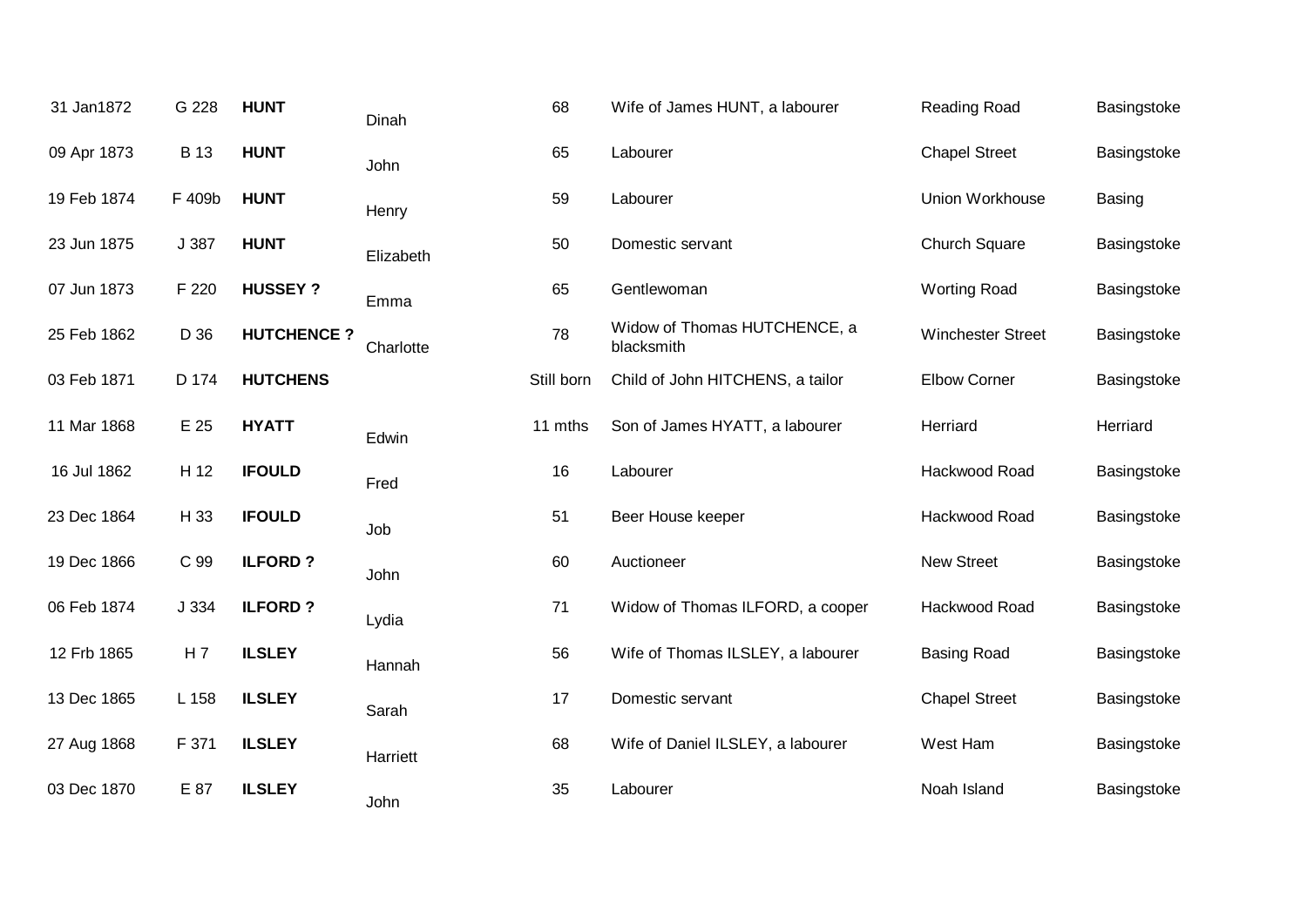| 24 Aug 1874 | F 310          | <b>ILSLEY</b>  | <b>Charles George</b>  | 4 mths         | Son of William ILSLEY, a labourer                       | <b>Winchester Street</b> | Basingstoke |
|-------------|----------------|----------------|------------------------|----------------|---------------------------------------------------------|--------------------------|-------------|
| 05 Oct 1858 | K <sub>1</sub> | <b>INSHELL</b> | Thomas                 | 81             | Labourer                                                | <b>Chapel Street</b>     | Basingstoke |
| 28 Mar 1866 | K <sub>3</sub> | <b>INSHELL</b> | Harriett               | 67             | Widow of Thomas INSHELL, a labourer                     | <b>Chapel Street</b>     | Basingstoke |
| 04 Nov 1869 | F 294          | <b>INWARD?</b> | William                | 76             | Labourer                                                | Union Workhouse          | Basing      |
| 01 May 1875 | D 456          | <b>IVATT</b>   | Kate Elizabeth         | 4 mths         | Daughter of Henry IVATT, a carpenter                    | <b>Cambridge Terrace</b> | Basingstoke |
| 15 Aug 1860 | A 31           | <b>IZZARD</b>  | Edward                 | 3 mths         | Son of ? IZZARD, a labourer                             | <b>Worting End</b>       | Basingstoke |
| 14 Aug 1863 | C 119          | <b>JACKLY?</b> | <b>Alfred James</b>    | 2 days         | Son of Alfred JACKLY, a blacksmith                      | New Road                 | Basingstoke |
| 29 Jan 1871 | J86            | <b>JACKSON</b> | John                   | 6 wks          | Son of James JACKSON, a rag dealer                      | Totterdown               | Basingstoke |
| 27 Oct 1858 | D 55           | <b>JACOBS</b>  | Alice Alma             | 3              | Daughter of C JACOBS, a carpenter                       | Victoria Street          | Basingstoke |
| 16 Mar 1859 | D 38           | <b>JACOBS</b>  | Agnes                  | 4              | Daughter of Alfred JACOBS, a tailor                     | Victoria Street          | Basingstoke |
| 16 Jul 1859 | D 56           | <b>JACOBS</b>  | Elizabeth              | $70\,$         | Widow of Thomas JACOBS, a labourer                      | Victoria Street          | Basingstoke |
| 20 Jan 1862 | D 12           | <b>JACOBS</b>  | Hannah                 | 32             | Wife of Alfred JACOBS, a tailor                         | Victoria Street          | Basingstoke |
| 09 Dec 1862 | G 174          | <b>JACOBS</b>  | Charles                | 76             | Harness maker                                           | London Street            | Basingstoke |
| 07 Nov 1863 | J208           | <b>JACOBS</b>  | <b>Charles Francis</b> | 15             | Cooper                                                  | Victoria Street          | Basingstoke |
| 24 Nov 1863 | J223           | <b>JACOBS</b>  | Caleb                  | $\overline{7}$ | Son of Charles JACOBS, a carpenter                      | Victoria Street          | Basingstoke |
| 21 Dec 1863 | J 193          | <b>JACOBS</b>  | Jane Elizabeth         | 13             | Daughter of Charles JACOBS, a carpenter Victoria Street |                          | Basingstoke |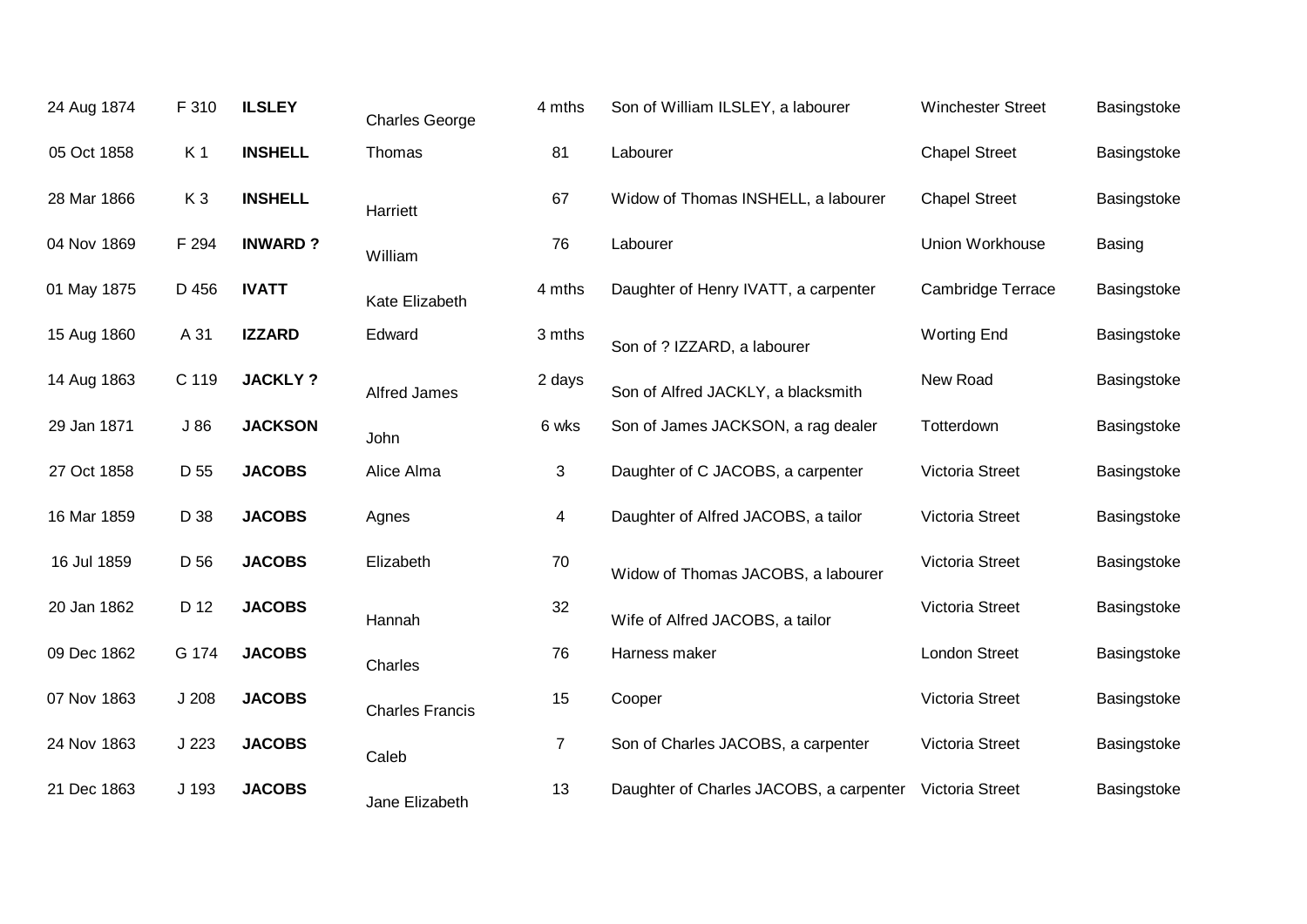| 30 Jan 1868 | G 149           | <b>JACOBS</b>   | Ann                  | 72          | Widow of Charles JACOBS, a harness<br>maker      | <b>London Street</b>   | Basingstoke   |
|-------------|-----------------|-----------------|----------------------|-------------|--------------------------------------------------|------------------------|---------------|
| 22 Jul 1868 | D 30            | <b>JACOBS</b>   | Alfred               | 43          | Tailor                                           | Victoria Street        | Basingstoke   |
| 06 Aug 1868 | G 126           | <b>JACOBS</b>   | William              | 19          | Wheelwright                                      | <b>London Street</b>   | Basingstoke   |
| 29 Oct 1869 | G 34            | <b>JACOBS</b>   | Charles              | 3           | Son of Ann JACOBS, a needlewoman                 | Cliddesden Road        | Basingstoke   |
| 15 Mar 1870 | F 414           | <b>JACOBS</b>   | Thomas               | 8 mths      | Son of Thomas JACOBS, a hawker                   | Pear Tree Corner       | Basingstoke   |
| 06 Jul 1871 | G 35            | <b>JACOBS</b>   | Ann                  | 41          | Widow of Joseph JACOBS, a carpenter              | <b>Union Workhouse</b> | Basing        |
| 04 Oct 1871 | F <sub>5</sub>  | <b>JACOBS</b>   | Jane                 | 3 mths      | Daughter of John JACOBS                          | Union Workhouse        | <b>Basing</b> |
| 04 Nov 1864 | K 60            | <b>JAMES</b>    | Caroline Louisa      | 15 wks      | Daughter of James LOVESON ?, a railway<br>clerk  | <b>Henry Place</b>     | Basingstoke   |
| 21 Oct 1865 | K 60            | <b>JAMES</b>    | Caroline Louisa      | 1 wk        | Daughter of ? JAMES, a railway clerk<br>(LSWR)   | Henry Place            | Basingstoke   |
| 25 Sep 1866 | F 313           | <b>JAMES</b>    | Samuel               | 85          | <b>Bricklayer</b>                                | Union Workhouse        | Basingstoke   |
| 23 Apr 1869 | K 56            | <b>JAMES</b>    | John Lewis ??        | 4 mths      | Son of L James, a railway clerk                  | Sarum Place            | Basingstoke   |
| 26 Aug 1870 | K 56            | <b>JAMES</b>    | Amy Florence         | 6 mths      | Daughter of J L JAMES, a railway clerk<br>(LSWR) | <b>Willow Place</b>    | Basingstoke   |
| 24 Mar 1875 | G 1             | <b>JEFFERES</b> | <b>Florence Lucy</b> | 3           | Daughter of C JEFFERES, a pensioner              | Gas House Row          | Basingstoke   |
| 23 Jul 1875 | G 2             | <b>JEFFRES</b>  | Mary Landell         | 1           | Daughter of C JEFFRES, a pensioner               | Gas House Row          | Basingstoke   |
| 15 Apr 1869 | G <sub>1a</sub> | <b>JEFFREY</b>  | Alfred               | $\mathbf 1$ | Son of Charles JEFFREY, a pensioner              | Gas House Row          | Basingstoke   |
| 12 Jun 1871 | G 102           | <b>JEFFREYS</b> | Sarah                | 12          | Wife of James JEFFREYS                           | Pear Tree Corner       | Basingstoke   |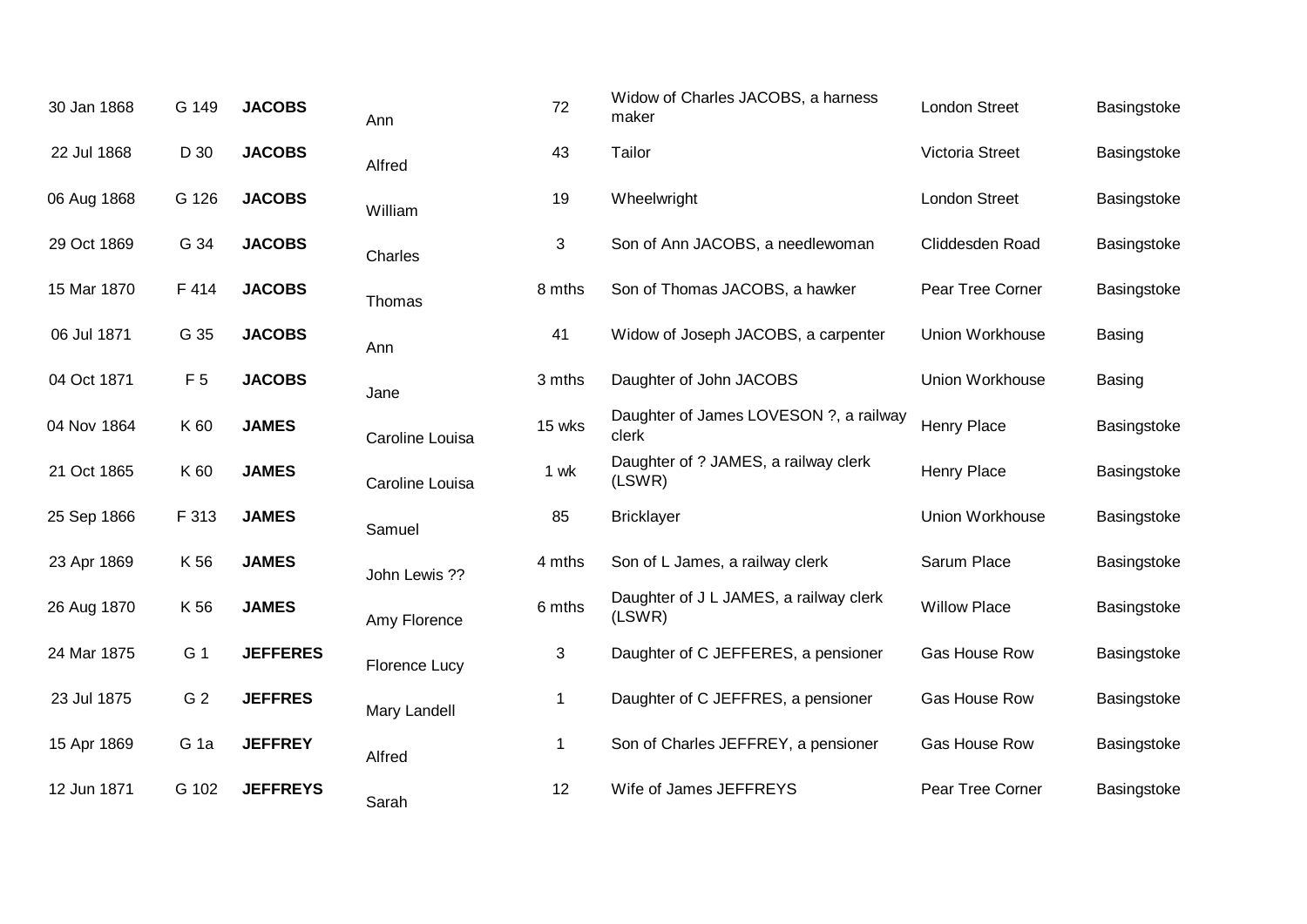| 13 Dec 1866 | G <sub>1a</sub> | <b>JEFFRIES</b>  | Susan               | 9 mths     | Daughter of Charles HJEFFRIES, a<br>pensioner                             | Gas House Row            | Basingstoke |
|-------------|-----------------|------------------|---------------------|------------|---------------------------------------------------------------------------|--------------------------|-------------|
| 03 Oct 1862 | G 139a          | <b>JEFSE?</b>    | Henry               | 41         | Corn Merchant                                                             | <b>Church Street</b>     | Basingstoke |
| 12 Oct 1863 | D 89            | <b>JENKINS</b>   |                     | Still born | Child of Edward JENKINS, an ironmonger                                    | <b>Victoria Street</b>   | Basingstoke |
| 01 Jul 1863 | J314            | <b>JENNINGS</b>  | Sarah Ann           | 6 mths     | Daughter of George JENNINGS, a<br>carpenter                               | Oat Street               | Basingstoke |
| 02 Nov 1863 | <b>B</b> 25     | <b>JENNINGS</b>  | Jane                | 9 mths     | Daughter of Elizabeth JENNINGS, a<br>domestic servant                     | Northbrook Street        | Basingstoke |
| 04 Feb 1865 | D 519           | <b>JENNINGS</b>  | Charles             | 9 mths     | Son of John JENNINGS, a labourer                                          | Ford's Buildings         | Basingstoke |
| 05 Sep 1867 | F 411           | <b>JENNINGS</b>  | GeorgE              | 43         | Labourer                                                                  | <b>Chapel Street</b>     | Basingstoke |
| 24 Jul 1870 | <b>B</b> 58     | <b>JENNINGS</b>  | Annie               | 9          | Daughter of ? JENNINGS, a carpenter                                       | Hackwood Road            | Basingstoke |
| 17 Sep 1870 | D 187           | <b>JENNINGS</b>  | William             | 2 mths     | Son of ? JENNINGS, a tin worker                                           | <b>Winchester Street</b> | Basingstoke |
| 24 Jun 1863 | C 44            | <b>JENNINGS?</b> | Edith               | 10 mths    | Daughter of James JENNINGS, a labourer                                    | Ford's Buildings         | Basingstoke |
| 22 Aug 1872 | F 202           | <b>JESSE?</b>    | <b>Edith Marian</b> | 10 mths    | Daughter of James JESSE, a corn dealer                                    | <b>Church Street</b>     | Basingstoke |
| 17 Sep 1871 | E 287           | <b>JEWELL</b>    | Charles             | 71         | Labourer                                                                  | Goat Lane                | Basingstoke |
| 16 Oct 1860 | D 43            | <b>JOHNSON</b>   | Esther              | 33         | Wife of Thomas JOHNSON, a labourer                                        | Pear Tree Corner         | Basingstoke |
| 18 Apr 1868 | G 70            | <b>JOHNSON</b>   | Russell             | 27         | Tailor                                                                    |                          | Wimbleton   |
| 01 Oct 1869 | F 419           | <b>JOHNSTON</b>  | David               | 70         | Groom                                                                     | <b>Bedford Place</b>     | Basingstoke |
| 16 Apr 1873 | K 81            | <b>JOHNSTON</b>  | George Collingwood  | 4 mths     | Son of Charles Johnston, a Private in the<br><b>Royal Horse Artillery</b> | <b>Basing Road</b>       | Basingstoke |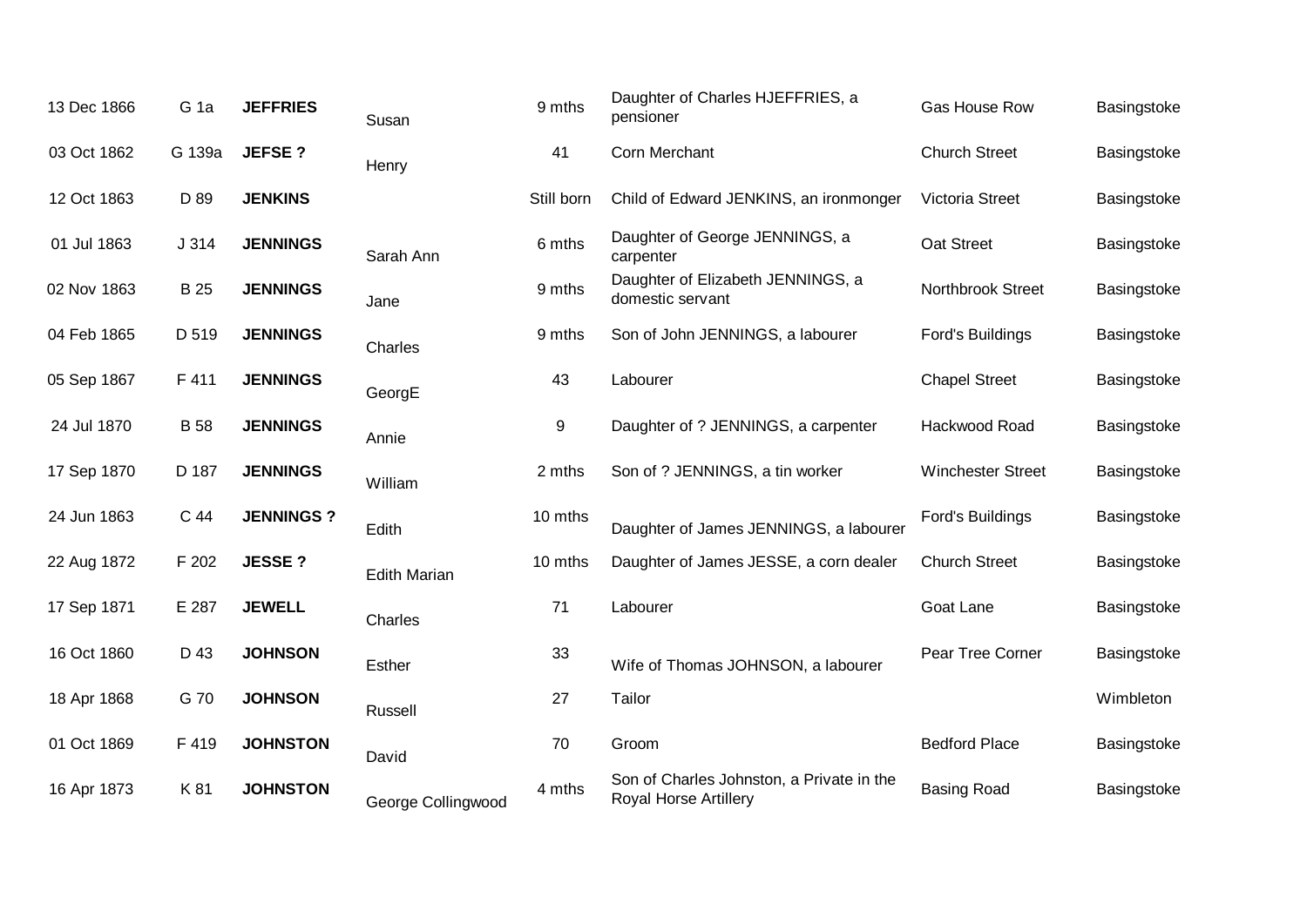| 28 Nov 1874 | F 499           | <b>JOHNSTON</b>  | Charles              | 47      | Moulder                                     | New Road             | Basingstoke |
|-------------|-----------------|------------------|----------------------|---------|---------------------------------------------|----------------------|-------------|
| 29 Feb 1864 | F 121           | <b>JOHNSTONE</b> | Louisa Caroline Swee | 42      | Daughter of Bateman JOHNSTONE, a<br>dentist | <b>New Street</b>    | Basingstoke |
| 30 Dec 1865 | F 107           | <b>JOHNSTONE</b> | Baynton              | 43      | Dentist                                     | <b>New Street</b>    | Basingstoke |
| 02 Nov 1875 | F 406           | <b>JOHNSTONE</b> | Elizabeth            | 72      | Widow of D JOHNSTONE, a groom               | Totterdown           | Basingstoke |
| 11 Jan 1859 | H 20            | <b>JONES</b>     | Lydia                | 58      | Widow of Geoge JONES, a gardener            | Hackwood Lane        | Basingstoke |
| 24 Jul 1861 | G 106           | <b>JONES</b>     | <b>Henry Biggs</b>   | 33      | Town serjeant                               | <b>Church Street</b> | Basingstoke |
| 31 Dec 1870 | J313            | <b>JONES</b>     | Charles              | 9 mths  | Son of Charles JONES, a railway clerk       | <b>Bath Terrace</b>  | Basingstoke |
| 12 Feb 1864 | K 354           | <b>JOYCE</b>     | Nathaniel            | 32      | <b>Butcher</b>                              | <b>Brook Street</b>  | Basingstoke |
| 16 May 1864 | K 333           | <b>JOYCE</b>     | Sarah                | 44      | Domestic servant                            | <b>Brook Street</b>  | Basingstoke |
| 24 Mar 1873 | K 272           | <b>JOYCE</b>     | George               | 72      | Turner                                      | <b>Church Street</b> | Basingstoke |
| 26 May 1860 | G 234           | <b>KELLY</b>     | Martin               | 13 mths | Son of Timothy KELLY, a labourer            | Goat Lane            | Basingstoke |
| 01 Feb 1862 | G 197           | <b>KELLY</b>     | James                | 18 mths | Son of Timothy KELLY, a labourer            | St Michaels          | Yeovil      |
| 04 Dec 1868 | G 19            | <b>KEMP</b>      | Walter               | 2 days  | Son of David KEMP, a labourer               | <b>Worting End</b>   | Basingstoke |
| 16 Jan 1870 | G 64            | <b>KEMPSTER</b>  | Joseph               | 14      | Tailor                                      | Victoria Street      | Basingstoke |
| 21 Feb 1862 | C 69            | <b>KENWOOD</b>   | <b>Edward Smith</b>  | 3       | Son of James KENWOOD ?, a fireman           | Gas House Row        | Basingstoke |
| 05 May 1875 | C <sub>66</sub> | <b>KERSLEY</b>   | Fanny                | 64      | Gentlewoman                                 | ??town Place         | Basingstoke |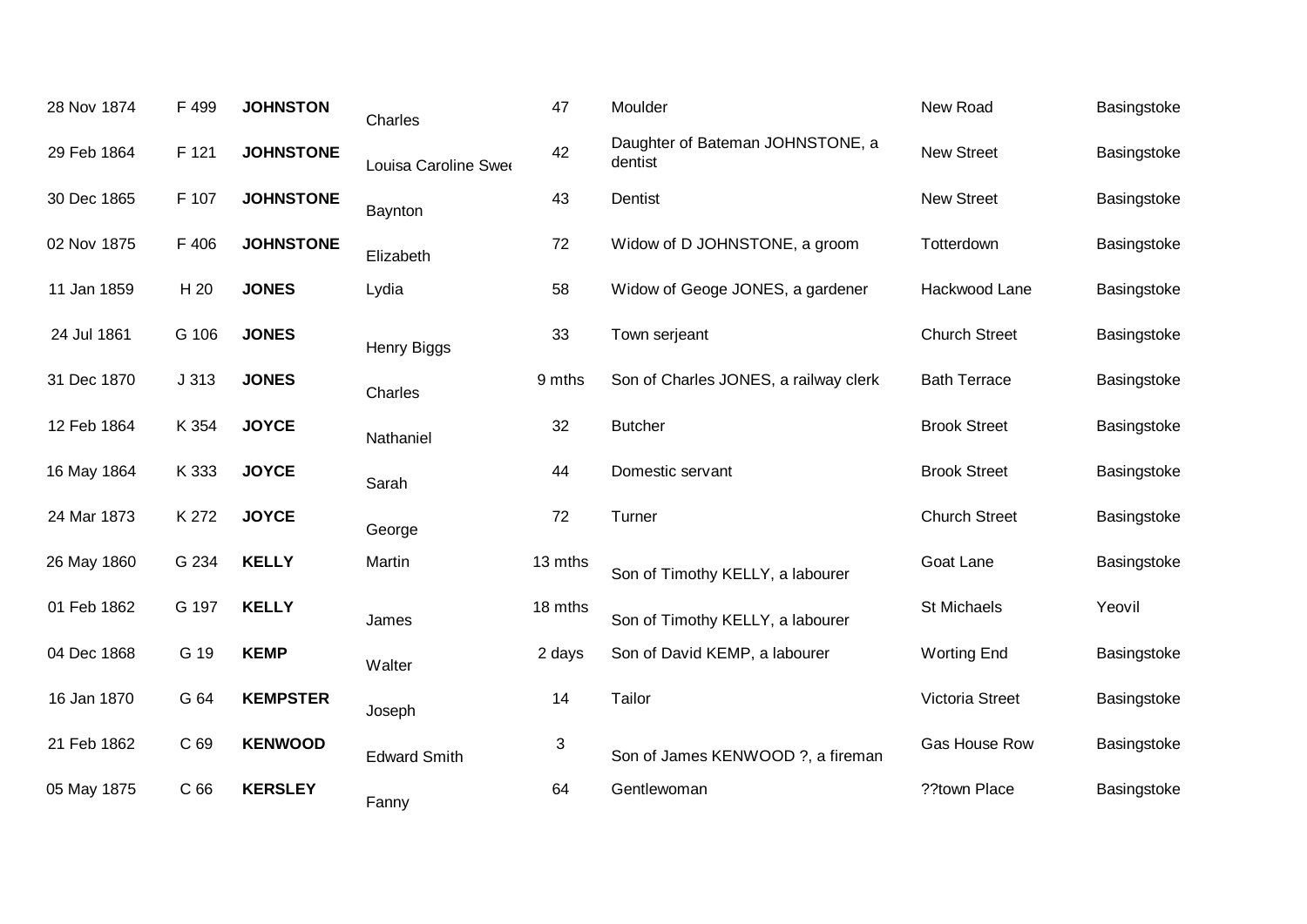| 30 Mar 1861 | D 57             | <b>KERSLEY?</b> | William              | 50             | Labourer                                       | Union Workhouse        | <b>Basing</b> |
|-------------|------------------|-----------------|----------------------|----------------|------------------------------------------------|------------------------|---------------|
| 11 Oct 1861 | J 354            | <b>KERSLEY?</b> | Emma                 | $\overline{2}$ | Daughter of Robert KERSLEY, a<br>wheelwright   | <b>Bunyan Place</b>    | Basingstoke   |
| 20 Nov 1871 | F 238,258 KETTLE |                 | Susanna              | 47             | Wife of Charles KETTLE, an engineer            | <b>Western Terrace</b> | Basingstoke   |
| 16 Feb 1866 | K 45             | <b>KEVERN</b>   | Charlotte            | 58             | Wife of James KEVERN, a tailor                 | <b>Basing Road</b>     | Basingstoke   |
| 08 Jun 1867 | L 105            | <b>KEW</b>      | William              | 21 mths        | Son of Charles KEW, a labourer                 | Potters Lane           | Basingstoke   |
| 12 Dec 1871 | G 4              | <b>KICK</b>     |                      | Still born     | Child of John KICK, an examiner (GWR)          | Fry ? College          | Basingstoke   |
| 13 Oct 1873 | E 105            | <b>KICK</b>     | Rhoda                | 42             | Wife of John KICK, a ? (GWR)                   | <b>Clifton Terrace</b> | Basingstoke   |
| 08 Apr 1869 | C 80             | <b>KICK ???</b> | William Walter       | 15             | Son of John KICK, an examiner (GWR)            | <b>Ivy Cottage</b>     | Basingstoke   |
| 08 May 1872 | <b>B</b> 74      | <b>KIDGELL</b>  | Elizabeth            | $\overline{2}$ | Daughter of Edward RIDGELL, a railway<br>guard | Cambridge Terrace      | Basingstoke   |
| 01 Feb 1873 | E 231            | <b>KIDGELL</b>  | Edward               | 30             | Late station master (LBR)                      | Cambridge Terrace      | Basingstoke   |
| 26 Jan 1870 | E 231            | <b>KIMBER</b>   | Anthony              | 4              | Son of Anthony KIMBER, a labourer              | New Road               | Basingstoke   |
| 15 Sep 1866 | D 62             | <b>KINCHEN</b>  | John                 | 76             | Shoemaker                                      | Pear Tree Corner       | Basingstoke   |
| 30 Oct 1862 | C 27             | <b>KINGSTON</b> | Thomas               | 63             | Innkeeper                                      | <b>London Street</b>   | Basingstoke   |
| 04 Oct 1864 | <b>FV</b>        | <b>KLITZ</b>    | Mary                 | 58             | Widdow of William KLITZ, an innkeeper          | <b>Church Street</b>   | Basingstoke   |
| 08 Dec 1858 | K8               | <b>KNIGHT</b>   | Thomas William       | $\overline{4}$ | Son of William Knight, a machine fitter        | Victoria Street        | Basingstoke   |
| 01 Mar 1859 | K 12             | <b>KNIGHT</b>   | <b>Charles Henry</b> | 6              | Son of William KNIGHT, a machine fitter        | <b>Victoria Street</b> | Basingstoke   |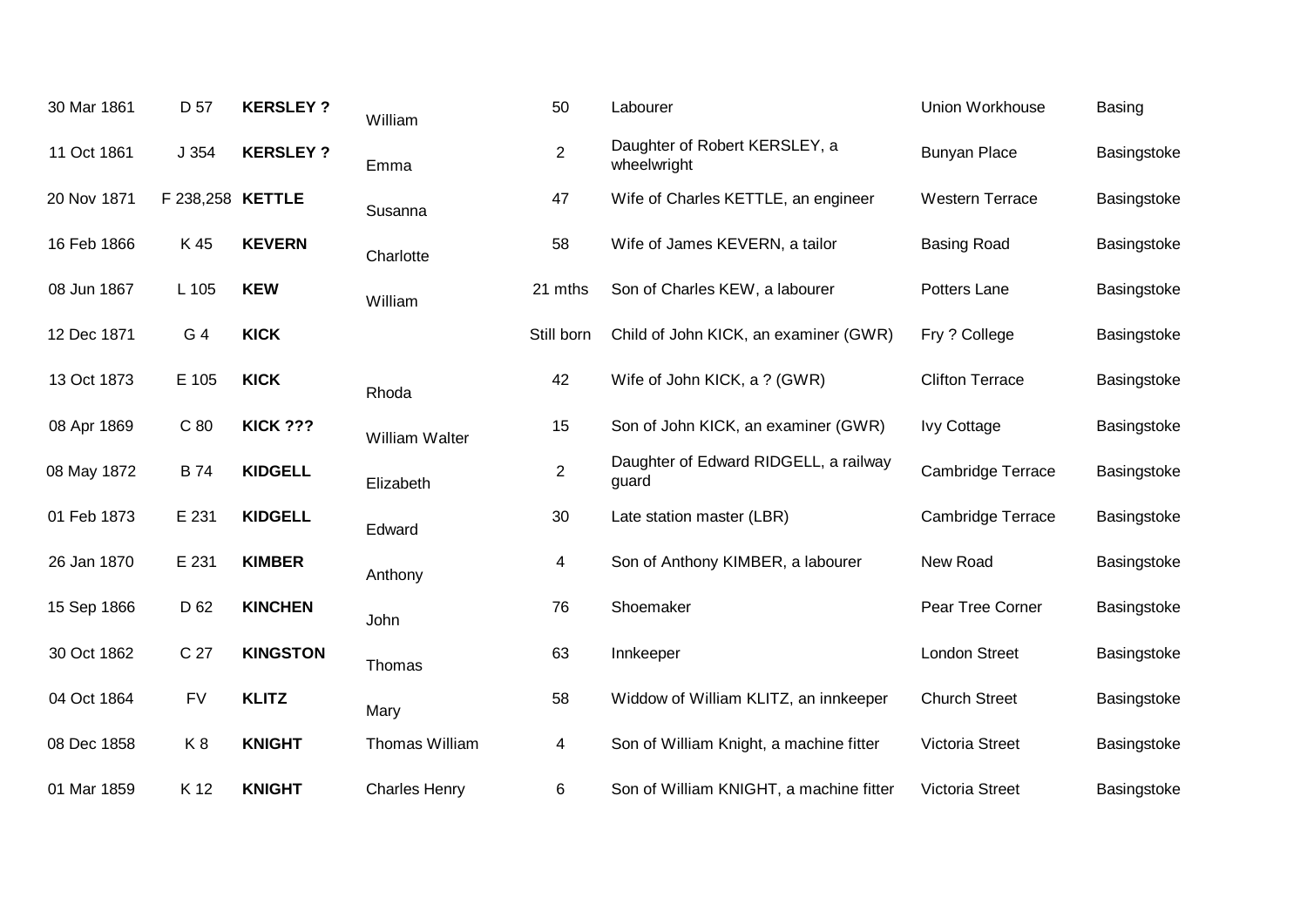| 18 Jan 1860 | A 36   | <b>KNIGHT</b>   | Montague                | 9 mths      | Son of Fanny KNIGHT, a domestic servant          | Totterdown               | Basingstoke |
|-------------|--------|-----------------|-------------------------|-------------|--------------------------------------------------|--------------------------|-------------|
| 11 Jun 1862 | A 38   | <b>KNIGHT</b>   | Charlotte               | 53          | Wife of George KNIGHT, a labourer                | Totterdown               | Basingstoke |
| 29 Dec 1863 | A 39   | <b>KNIGHT</b>   | <b>Charles Thumwood</b> | $\mathbf 1$ | Son of Fanny KNIGHT, a domestic servant Flexpool |                          | Basingstoke |
| 30 Jun 1864 | G 214  | <b>KNIGHT</b>   | George                  | 74          | Innkeeper                                        | <b>Church Street</b>     | Basingstoke |
| 08 Jan 1865 | K 11   | <b>KNIGHT</b>   | Herbert                 | 7 mths      | Son of William KNIGHT, a machine fitter          | Victoria Street          | Basingstoke |
| 28 Feb 1865 | G 214  | <b>KNIGHT</b>   | Eliza                   | 61          | Widow of George KNIGHT, an innkeeper             | <b>Church Street</b>     | Basingstoke |
| 20 Apr 1865 | E 52   | <b>KNIGHT</b>   | Thomas                  | 53          | Labourer                                         | Hackwood Road            | Basingstoke |
| 23 Jul 1867 | L 143  | <b>KNIGHT</b>   | Carrie                  | 18          | Dress maker                                      | Porchester               | Portsmouth  |
| 01 Aug 1867 | K 312  | <b>KNIGHT</b>   | William                 | 79          | Late farmer                                      | <b>Basing Road</b>       | Basingstoke |
| 24 Apr 1870 | G 125  | <b>KNIGHT</b>   | Charles                 | 82          | Waiter                                           | Cliddesden Road          | Basingstoke |
| 05 Aug 1859 | D 74   | <b>KNOWLES</b>  | Thomas                  | $\sqrt{5}$  | Son of James KNOWLES, a railway porter           | <b>Basing Road</b>       | Basingstoke |
| 25 Oct 1863 | L 110  | <b>LAGROVE</b>  | <b>Charlotte Kate</b>   | 4           | Daughter of Thomas LAGROVE, a miller             | New Hill Cottage         | Basingstoke |
| 10 Mar 1865 | F 441  | <b>LAMBDEN</b>  | Sarah                   | 70          | Wife of William LAMBDEN, a shoemaker             | <b>Church Street</b>     | Basingstoke |
| 06 Apr 1873 | F 445b | <b>LAMBDEN</b>  | William                 | 83          | Shoemaker                                        | <b>Church Street</b>     | Basingstoke |
| 03 Dec 1874 | D 350  | <b>LANCY?</b>   | George                  | 40          | Labourer                                         | <b>Chapel Street</b>     | Basingstoke |
| 09 Jul 1858 | A a14  | <b>LAURENCE</b> | David                   | 14 mths     | Son of D LAURENCE, a boiler maker                | <b>Winchester Street</b> | Basingstoke |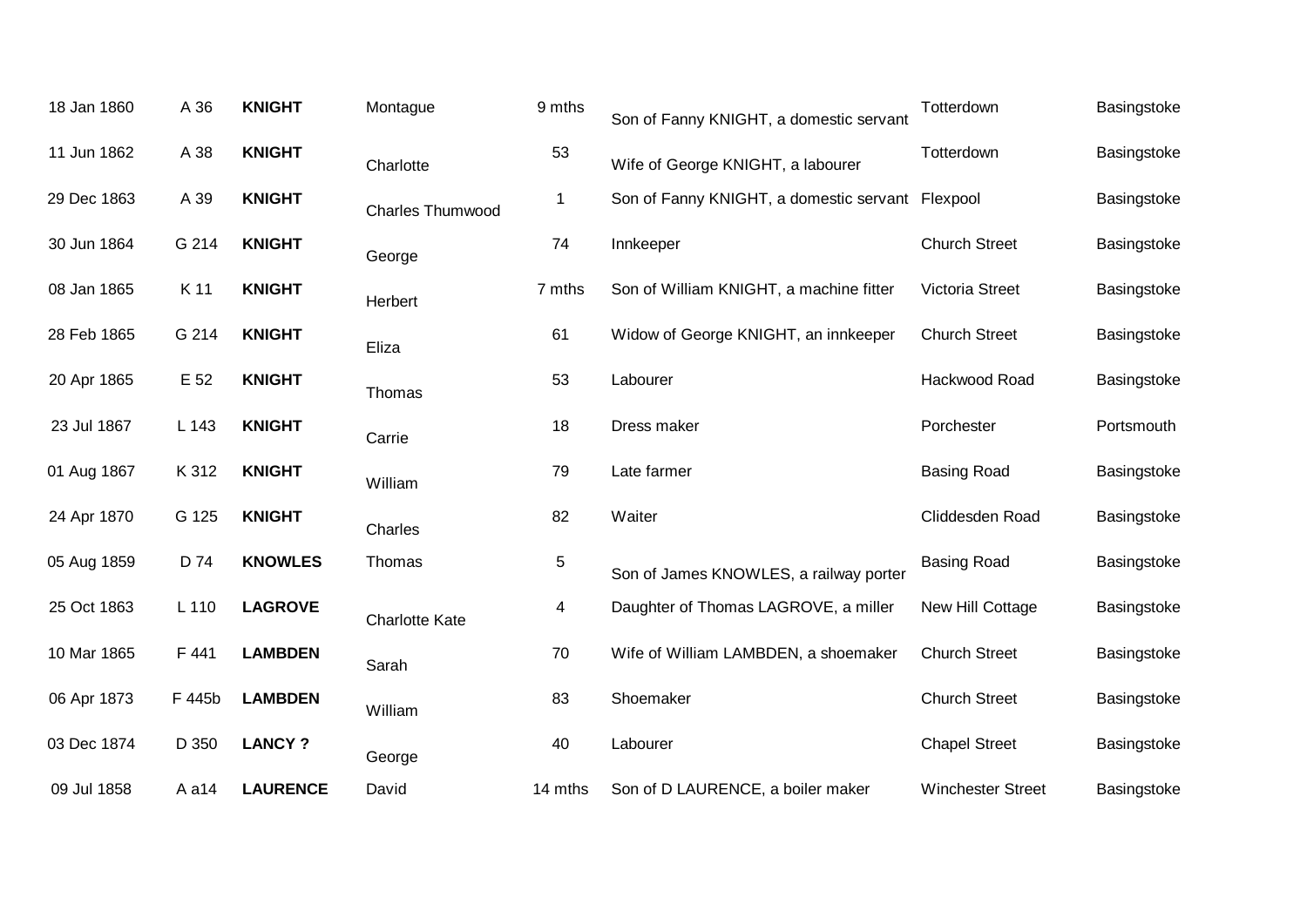| 05 Aug 1875 | F 164           | <b>LAVER</b>    | Thomas Henry         | 78         | Carpenter                                         | Union Workhouse        | Basingstoke |
|-------------|-----------------|-----------------|----------------------|------------|---------------------------------------------------|------------------------|-------------|
| 14 Oct 1858 | A b35           | <b>LAVEY</b>    | (Stillborn Child)    | 0          | Stillborn child of Thomas LAVEY, a lawyer         | Gas House Lane         | Basingstoke |
| 17 Aug 1865 | C 73            | <b>LAVEY</b>    | John                 | 80         | Sawyer                                            | Flexpool               | Basingstoke |
| 08 Dec 1866 | G 190           | <b>LAVEY</b>    |                      | Still born | Daughter of William LAVEY, a carpenter            | Sherborne Road         | Basingstoke |
| 11 Nov 1870 | D 336           | <b>LAVEY</b>    | Thomas               | 76         | Sawyer                                            | Reading Road           | Basingstoke |
| 02 Dec 1862 | C <sub>21</sub> | <b>LAWES</b>    | William              | 66         | Carpenter                                         | London Street          | Basingstoke |
| 30 Apr 1866 | G 109           | <b>LAWES</b>    | Henry Hooper         | 15 wks     | Son of Margaret LAWES, a domestic<br>servant      | Cliddesden Road        | Basingstoke |
| 30 Aug 1867 | G 84            | <b>LAWES</b>    | Mary Ann             | 27         | Domestic servant                                  | Hackwood Road          | Basingstoke |
| 09 Mar 1872 | E 371           | <b>LAWES</b>    | Arthur               | 4 days     | Son of Seth LAWES, a painter                      | New Road               | Basingstoke |
| 17 Mar 1874 | E 366           | <b>LAWES</b>    | Henry                | 65         | <b>General Dealer</b>                             | Hackwood Road          | Basingstoke |
| 09 Jan 1875 | G 9             | <b>LAWES</b>    | Walter               | 37         | Labourer                                          | Flexpool               | Basingstoke |
| 13 May 1875 | M 14            | <b>LAWES</b>    | Mary                 | 71         | Widow of Noah Lawes, a butcher                    | Millway Road           | Basingstoke |
| 06 Oct 1875 | F 378           | <b>LAWES</b>    | Esther               | 36         | Wife of Seth LAWES, a painter                     | New Road               | Basingstoke |
| 12 Aug 1863 | C 119           | <b>LAWRENCE</b> | Alice                | 3 wks      | Daughter of Eliza LAWRENCE, a domestic<br>servant | <b>Basing Road</b>     | Basingstoke |
| 14 Jan 1864 | C 86            | <b>LAWRENCE</b> | George               | 45         | Labourer                                          | Hackwood Road          | Basingstoke |
| 09 Jan 1873 | F 252           | <b>LAWRENCE</b> | <b>Arthur Albert</b> | 3 days     | Son of Fanny LAWRENCE, a domestic<br>servant      | <b>Western Terrace</b> | Basingstoke |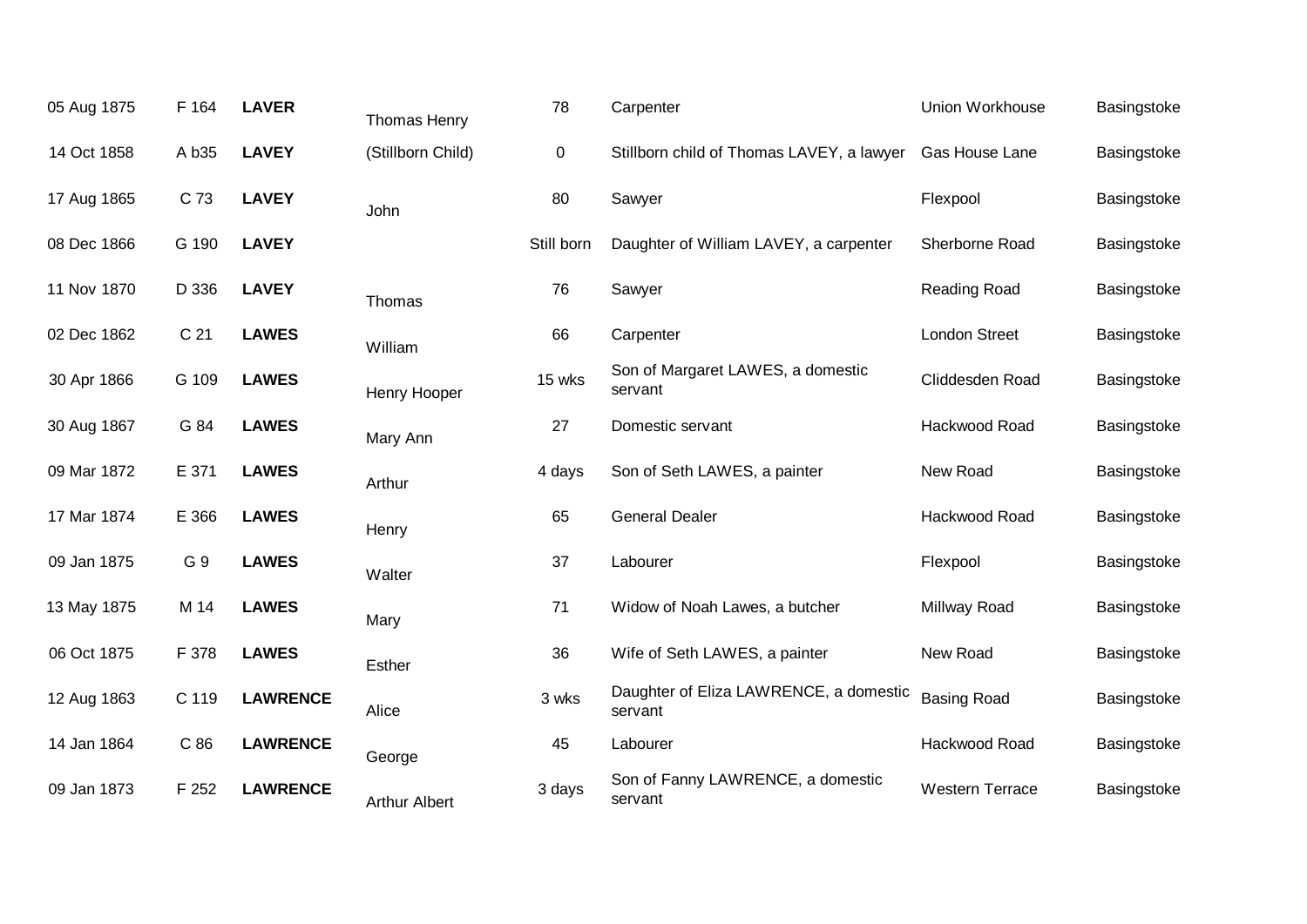| 04 Feb 1873 | D 68  | <b>LAWRENCE</b>   |                            | Still born     | Child of James Lawrence, a sawyer                       | <b>Chapel Street</b> | Basingstoke |
|-------------|-------|-------------------|----------------------------|----------------|---------------------------------------------------------|----------------------|-------------|
| 02 Jun 1873 | F 352 | <b>LAWRENCE</b>   | Jane                       | 15             | Domestic servant                                        | <b>Chapel Street</b> | Basingstoke |
| 06 Mar 1870 | J312  | <b>LAWSON</b>     | <b>Frederick Blackhall</b> | 18             | Booking Clerk, (LSWR)                                   | <b>Basing Road</b>   | Basingstoke |
| 28 May 1874 | K 295 | <b>LAWSON</b>     | Matilda                    | 53             | Wife of John Lawson, a ticket collector                 | <b>Basing Road</b>   | Basingstoke |
| 07 Jun 1863 | L 63  | <b>LAYCOCK</b>    | Arthur                     | 1              | Daughter of Thomas LAYCOCK, a<br>carpenter              | <b>New Street</b>    | Basingstoke |
| 19 Oct 1858 | C 32  | <b>LAZENBY</b>    | William                    | 54             | Tailor                                                  | London Street        | Basingstoke |
| 12 Jan 1865 | C 32  | <b>LAZENBY</b>    | Emma Maria                 | 60             | Widow of William LAZENBY, a tailor                      | <b>London Street</b> | Basingstoke |
| 12 Jun 1875 | F 156 | <b>LEAVER</b>     | Amelia                     | 1 day          | Daughter of ? LEAVER, a railway clerk                   | <b>Station Hill</b>  | Basingstoke |
| 09 Jun 1873 | C 107 | <b>LEAVEY</b>     | Hannah Gertrude            | 73             | Widow of John LEAVEY, a sawyer                          | Flexpool             | Basingstoke |
| 27 Jan 1860 | G 205 | <b>LEE</b>        | Maria                      | 48             | Wife of William LEE, a bricklayer                       | Hackwood Road        | Basingstoke |
| 20 Feb 1860 | G 178 | <b>LEE</b>        | William                    | 49             | <b>Bricklayer</b>                                       | Hackwood Road        | Basingstoke |
| 02 Nov 1865 | L 64  | <b>LEWCOCK</b>    | John Albert                | 3 mths         | Son of Thomas LEWCOCK, a carpenter                      | Winchester Road      | Basingstoke |
| 07 Nov 1867 | E 11  | <b>LEWIS</b>      | Helen                      | $\overline{2}$ | Daughter of W LEWIS, a labourer                         | Flexpool             | Basingstoke |
| 21 Jan 1869 | E 212 | <b>LILLEY</b>     | <b>Emily Charlotte</b>     | $\overline{7}$ | Daughter of Henty E LILLEY, a linen draper Market Place |                      | Basingstoke |
| 14 Dec 1868 | G 88  | <b>LITCHFIELD</b> | Sarah                      | 63             | Wife of John LITCHFIELD, a carpenter                    | Flexpool             | Basingstoke |
| 06 Nov 1873 | F 418 | <b>LITCHFIELD</b> | John                       | 69             | Carpenter                                               | Flexpool             | Basingstoke |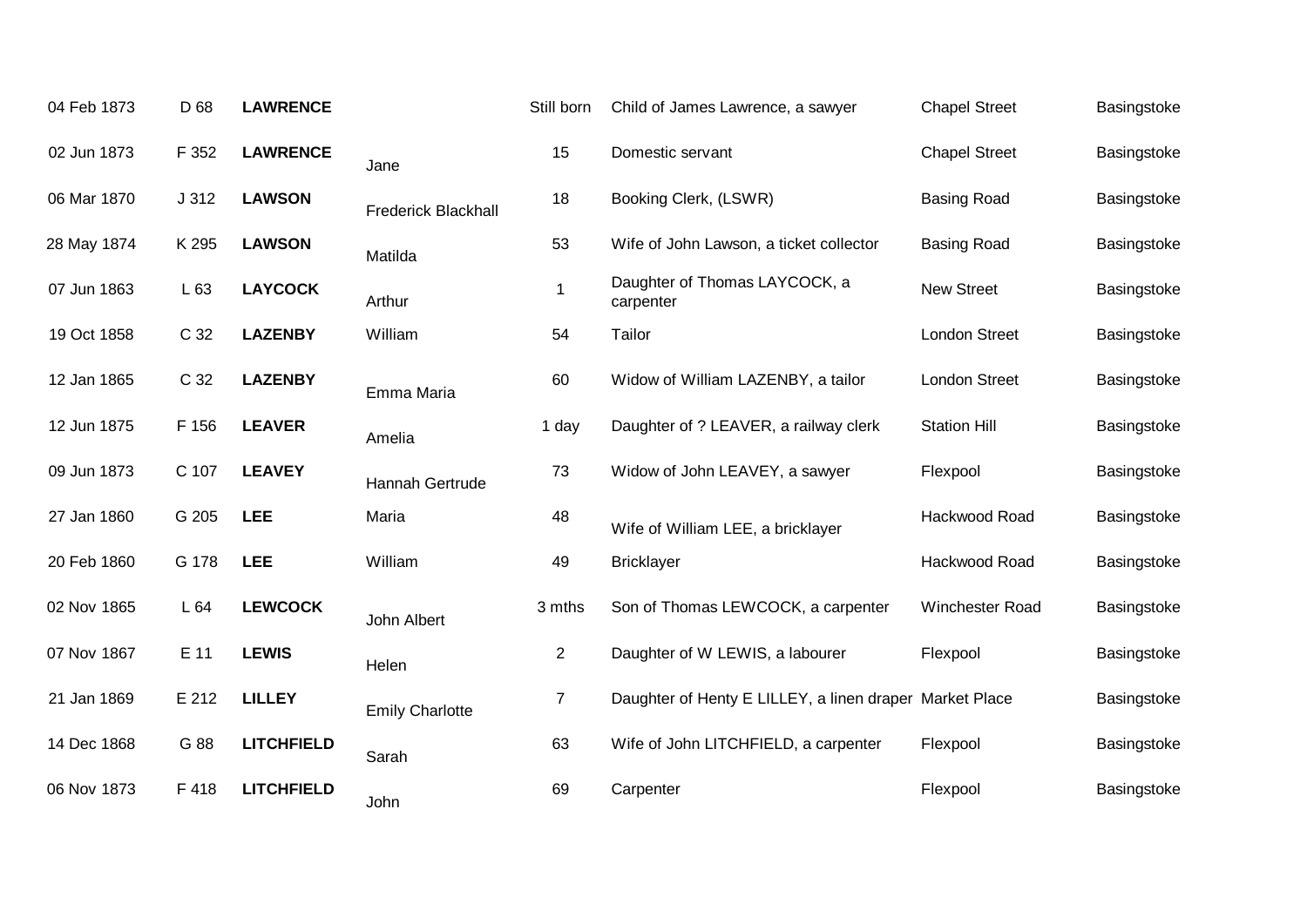| 17 Dec 1858 | <b>FV</b>      | <b>LOADER</b>    | Clarissa   | 76         | Widow of A LOADER, a woolstapler &<br>draper              | London Road,<br>Kingsland | West Hackney |
|-------------|----------------|------------------|------------|------------|-----------------------------------------------------------|---------------------------|--------------|
| 10 Dec 1860 | <b>FV</b>      | <b>LOADER</b>    | Elizabeth  | 77         | Widow of James LOADER, a gentleman                        | <b>Pusses Field</b>       | Frome        |
| 14 Mar 1864 | C 100          | <b>LODDER</b>    | Elizabeth  | 46         | Wife of William LODDER, an innkeeper                      | <b>Market Place</b>       | Basingstoke  |
| 16 May 1867 | C 45           | <b>LODDER</b>    |            | Still born | Child of Frederick LODDER, a watchmaker Winchester Street |                           | Basingstoke  |
| 02 Apr 1868 | C 133          | <b>LODDER</b>    | Edwin      | 34         | Grocer                                                    | <b>Winchester Street</b>  | Basingstoke  |
| 20 Apr 1869 | C 100          | <b>LODDER</b>    | William    | 69         | Innkeeper                                                 | <b>Church Street</b>      | Basingstoke  |
| 03 Nov 1862 | <b>FV</b>      | <b>LODWIDGE</b>  |            | 10 mths    | Son of J W LODWIDGE, an ironmonger                        | <b>Market Place</b>       | Basingstoke  |
| 05 Jan 1876 | K 177          | <b>LOFTING?</b>  | Mary Ellen | 30 mins    | Daughter of M J ? LOFTING, a telegraph<br>clerk           | Flexpool                  | Basingstoke  |
| 16 Apr 1861 | B 101          | <b>LONG</b>      | Thomas     | 37         | Upholsterer                                               | <b>Church Street</b>      | Basingstoke  |
| 18 Jul 1867 | D 47           | <b>LONG</b>      |            | Still born | Child of Caroline LONG, a domestic<br>servant             | <b>Northbrook Street</b>  | Basingstoke  |
| 20 Mar 1875 | G 148          | <b>LONG</b>      |            | Still born | Child of James LONG, a labourer                           | Goat Lane                 | Basingstoke  |
| 30 Jun 1863 | G 97           | <b>LOOKER</b>    | Lucy       | 43         | Wife of William LOOKER, a labourer                        | Totterdown                | Basingstoke  |
| 21 Apr 1859 | H 4            | <b>LOVEGROVE</b> | James      | 5 mths     | Son of James LOVEGROVE, a blacksmith                      | <b>Winchester Street</b>  | Basingstoke  |
| 28 Jan 1861 | H <sub>4</sub> | <b>LOVEGROVE</b> | Ellen      | 5 wks      | Daughter of John LOVEGROVE, a<br>bricklayer               | <b>Winchester Street</b>  | Basingstoke  |
| 19 Mar 1874 | F 369          | <b>LOVERIDGE</b> | Emily      | 44         | Umbrella maker                                            | Oat Street                | Basingstoke  |
| 16 Apr 1860 | <b>B</b> 99    | <b>LOWE</b>      | Jane       | 5          | Daughter of Henry LOWE, a coachbuilder                    | Hackwood Road             | Basingstoke  |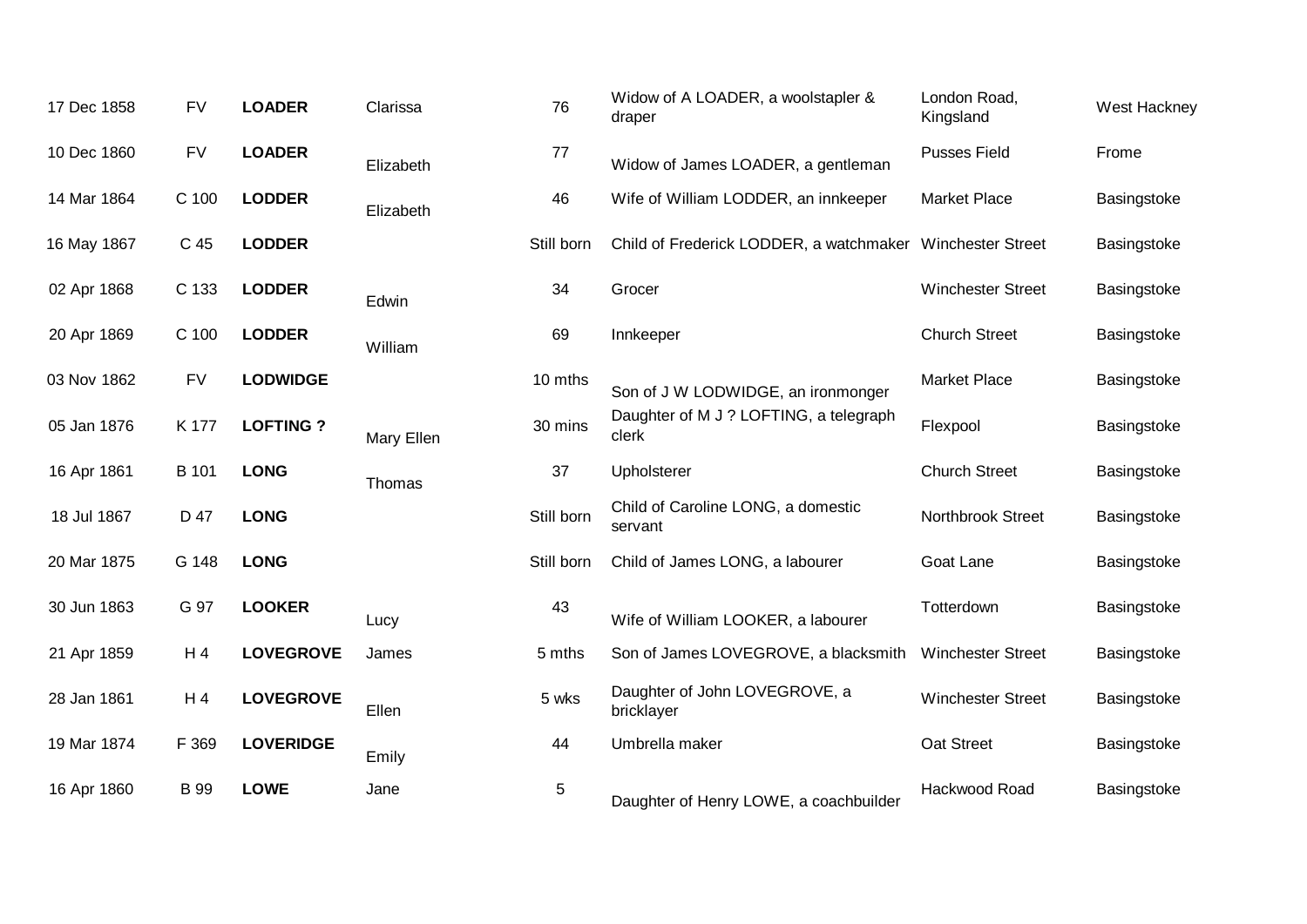| 24 Mar 1859 | K 96a           | <b>LUCAS</b>    | Alice            | 2 dys          | Daughter of George BONE, a labourer            | <b>Brook Street</b>  | Basingstoke |
|-------------|-----------------|-----------------|------------------|----------------|------------------------------------------------|----------------------|-------------|
| 23 Sep 1862 | K 96            | <b>LUCAS</b>    | Thomas           | 45             | Painter                                        | <b>Brook Street</b>  | Basingstoke |
| 03 Mar 1864 | K 94            | <b>LUCAS</b>    | Thomas George    | $\overline{2}$ | Son of Thomas LUCAS, a painter                 | Goat Lane            | Basingstoke |
| 17 Jun 1865 | G 189a          | <b>LUCAS</b>    | Selina           | $\overline{2}$ | Daughter of Thomas LUCAS, a painter            | Goat Lane            | Basingstoke |
| 23 Mar 1867 | K 100           | <b>LUCAS</b>    | Rachel           | 56             | Widow of Thomas LUCAS, a painter               | Gas House Row        | Basingstoke |
| 20 Sep 1873 | F 375           | <b>LUCAS</b>    | Charles          | 40             | Gardener                                       | Hackwood Road        | Basingstoke |
| 05 Jun 1863 | G 135           | <b>LUDMAN</b>   | Sarah            | 73             | Widow of James LUDMAN, a watchmaker            | <b>London Street</b> | Basingstoke |
| 08 Sep 1873 | F 408           | <b>LUDWIDGE</b> | Henry William    | 22             | Son of George LUDWIDGE, a late farmer          | <b>London Street</b> | Basingstoke |
| 30 Apr 1860 | J 45a           | <b>LUMBREY</b>  | Louisa Elizabeth | 7 wks          | Daughter of Henry LUMBREY, a railway<br>porter | New Road             | Basingstoke |
| 10 May 1862 | L 60a           | <b>LUMBREY</b>  | Elizabeth Mary   | 8 mths         | Daughter of ? LUMBREY, a porter                | New Road             | Basingstoke |
| 10 Aug 1861 | $J$ 45          | <b>LUMBREY?</b> | Magnus           | 39             | Porter                                         | New Road             | Basingstoke |
| 28 Jan 1869 | C <sub>24</sub> | <b>LUMM</b>     | Jane             | 64             | Gentlewoman                                    | Sarum Place          | Basingstoke |
| 07 Sep 1858 | C 24            | <b>LUNN</b>     | Elizabeth        | 62             | Gentlewoman                                    | Sarum Place          | Basingstoke |
| 04 Oct 1871 | G 35            | <b>LUNN</b>     | Mary             | 47             | Wife of Henry LUNN, a carpenter                | Oat Street           | Basingstoke |
| 21 Jan 1861 | G 241           | <b>LUSH</b>     | William          | 67             | Plasterer                                      | Hackwood Road        | Basingstoke |
| 21 Nov 1860 | G 185           | <b>LYCETT</b>   | Celia Ann        | 79             | Widow of William LYCETT, a bricklayer          | Hackwood Road        | Basingstoke |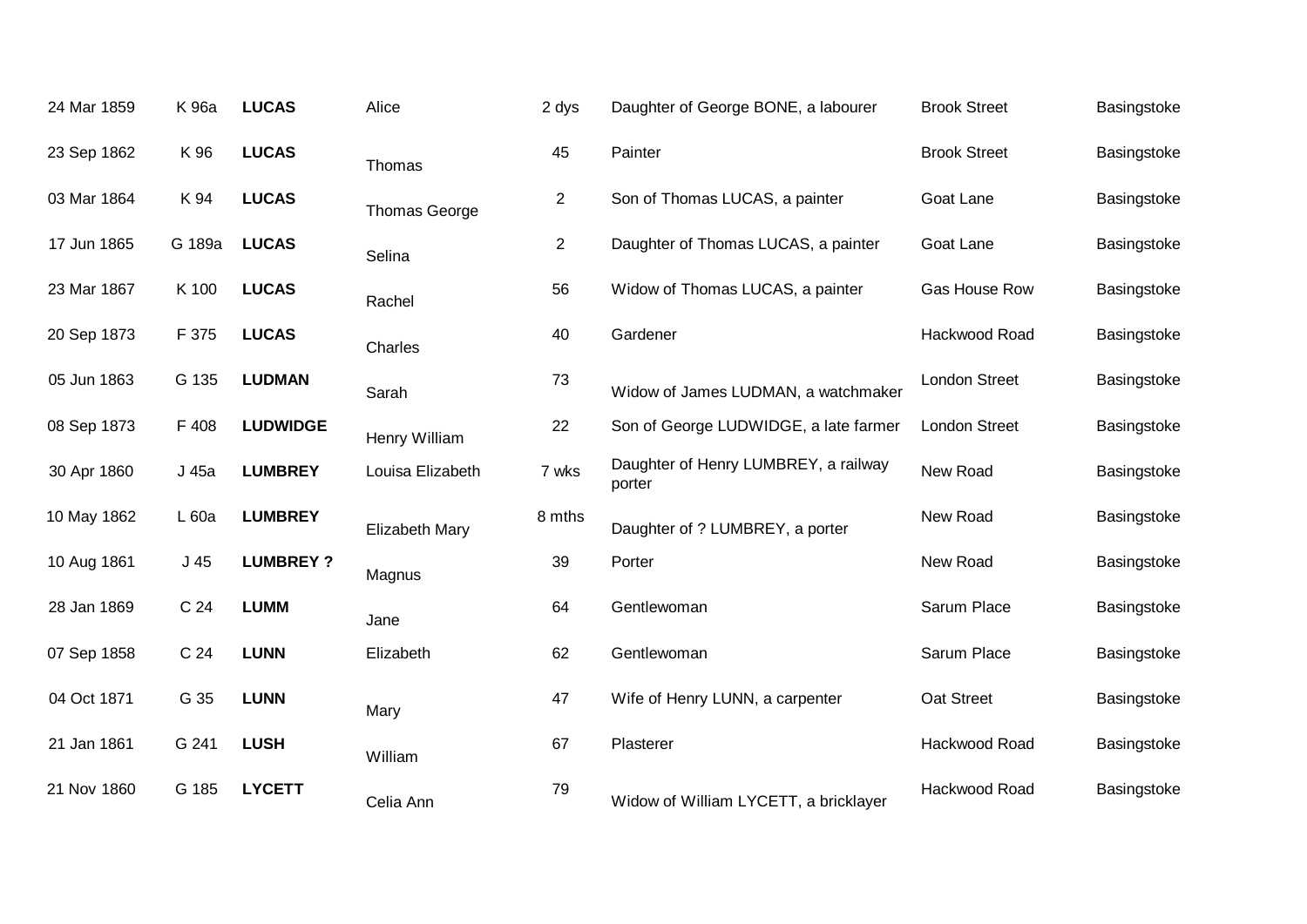| 03 Aug 1859 | <b>FV</b>       | <b>LYFORD</b>      | Charles             | 81             | Surgeon                                                   | 15 Grosvenor Place       | <b>Bath</b> |
|-------------|-----------------|--------------------|---------------------|----------------|-----------------------------------------------------------|--------------------------|-------------|
| 29 Jul 1871 | G 98a           | <b>MACKINTOSH</b>  |                     | Still born     | Child of Charles MACKINTOSH, a civil<br>engineer          | <b>London Street</b>     | Basingstoke |
| 05 Oct 1874 | G 98a           | <b>MACKINTOSH</b>  | James E             | 10 wks         | Son of Edward ? Mackintosh, a civil<br>engineer           | May Cottage, St Mary's   | Southampton |
| 17 May 1860 | L 92            | <b>MAJOR</b>       | Fanny Sarah         | -1             | Daughter of George Major, a tailor                        | <b>Church Street</b>     | Basingstoke |
| 23 Jul 1863 | L 78            | <b>MAJOR</b>       | <b>Sidney Louis</b> | $\overline{7}$ | Son of George MAJOR, a tailor                             | <b>Winchester Street</b> | Basingstoke |
| 13 Jul 1865 | J <sub>43</sub> | <b>MANN</b>        | Jesse               | 8 mths         | Son of James MANN, a labourer                             | <b>Bunyan Place</b>      | Basingstoke |
| 25 Jan 1868 | A 34 ?          | <b>MANN</b>        | Samuel              | 1 hour         | Son of George MANN, a labourer                            | Gas House Row            | Basingstoke |
| 22 Feb 1869 | G 77            | <b>MANN</b>        | Sarah               | 70             | Wife of Samuel ? MANN, a labourer                         | <b>Basing Road</b>       | Basingstoke |
| 03 Jul 1869 | F 436           | <b>MANN</b>        | Samuel              | 75             | Labourer                                                  | Union Workhouse          | Basing      |
| 24 Apr 1875 | F 212           | <b>MANN</b>        | Amelia Ann          | 14             | Domestic servant                                          | Gas House Row            | Basingstoke |
| 06 May 1869 | F 315           | <b>MANSBRIDGE</b>  | Harriett            | 29             | Wife of Thomas MANSBRIDGE, a labourer Winchester Street   |                          | Basingstoke |
| 30 Apr 1872 | F 293           | <b>MANSBRIDGE</b>  | Charles             | 74             | Labourer                                                  | Cliddesden Road          | Basingstoke |
| 15 Feb 1876 | F 314           | <b>MANSBRIDGE</b>  | Thomas              | 51             | Pensioner                                                 | Hackwood Road            | Basingstoke |
| 21 Feb 1876 | D 136           | <b>MANSBRIDGE</b>  | Sarah               | 80             | Widow of Charles MANSBRIDGE, a<br>labourer                | Hackwood Road            | Basingstoke |
| 04 Nov 1868 | F 444           | <b>MARLING ???</b> | Sarah               | 35             | Wife of Alfred MARLING ?, an engine fitter Hollands Grove |                          | Basingstoke |
| 04 Nov 1858 | A a37           | <b>MARLOW</b>      | John                | 3              | Son of David MARLOW, a labourer                           | Cranbourne Lodge         | Basingstoke |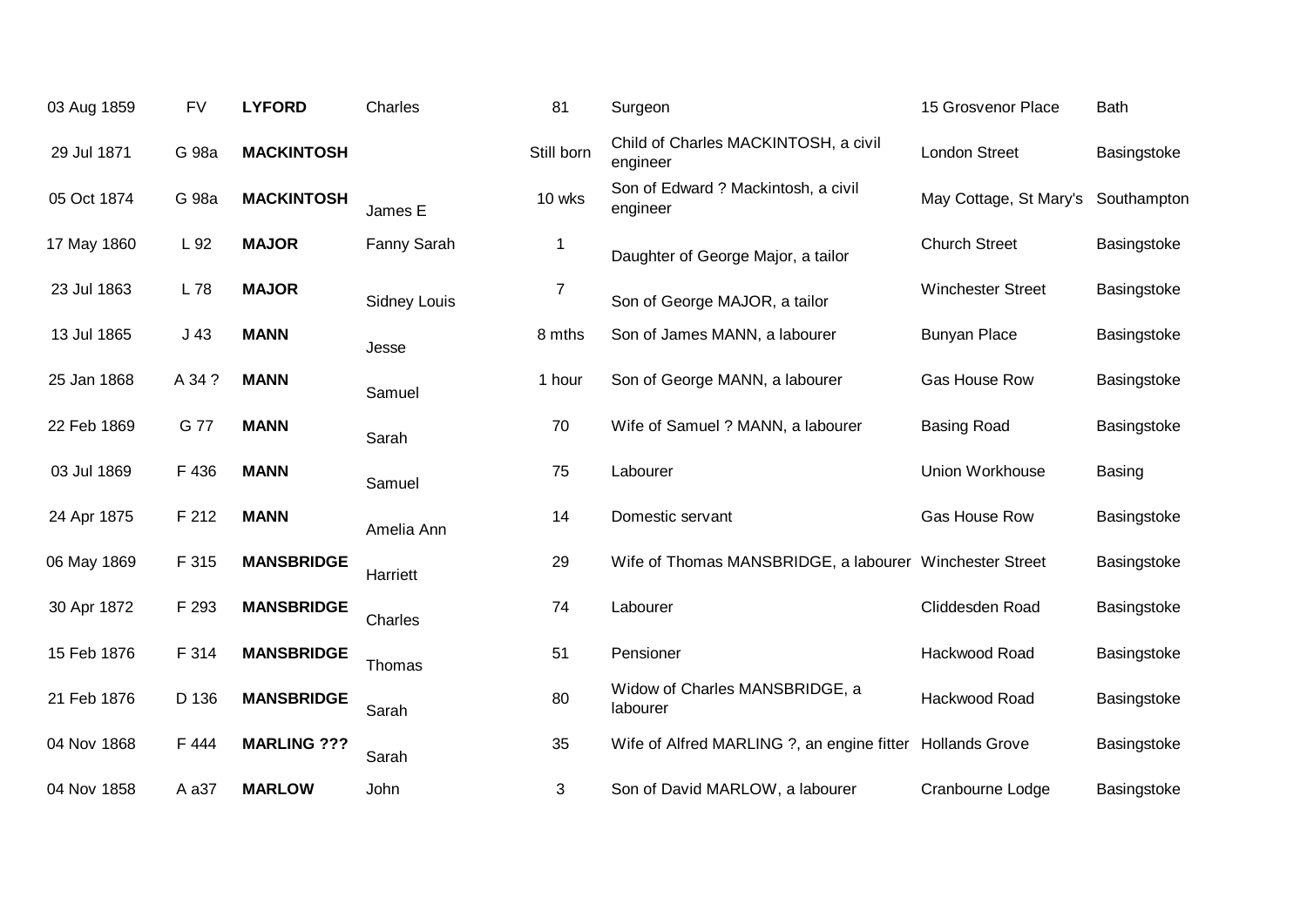| 29 Dec 1859 | A 37  | <b>MARLOW</b>   | Janice               | 79         | Labourer                                        | Hackwood Road        | Basingstoke |
|-------------|-------|-----------------|----------------------|------------|-------------------------------------------------|----------------------|-------------|
| 22 Apr 1864 | A 40  | <b>MARLOW</b>   | Anna                 | 6 mths     | Daughter of ? MARLOW, a labourer                | West Ham             | Basingstoke |
| 24 Feb 1866 | A 43a | <b>MARLOW</b>   | Joseph               | 14 mths    | Son of John MARLOW, a labourer                  | <b>Basing Road</b>   | Basingstoke |
| 30 Jul 1866 | G 109 | <b>MARLOW</b>   |                      | Still born | Child of John MARLOW, a labourer                | <b>Basing Road</b>   | Basingstoke |
| 22 Jun 1870 | A 45  | <b>MARLOW</b>   | William              | 36         | Labourer                                        | Hackwood Road        | Basingstoke |
| 15 Jul 1871 | D 190 | <b>MARLOW</b>   | <b>Kate Harriett</b> | 3          | Daughter of ? MARLOW, a labourer                | <b>Church Square</b> | Basingstoke |
| 26 Sep 1868 | F 433 | <b>MARSHALL</b> | Sarah                | 84         | Domestic servant                                | <b>Bedford Place</b> | Basingstoke |
| 26 Jan 1876 | K 255 | <b>MARSHALL</b> | Mary                 | 74         | Widow of Joseph MARSHALL, a draper              | <b>London Street</b> | Basingstoke |
| 07 Oct 1871 | E 195 | <b>MARTIN</b>   | Sarah                | 68         | Widow of ? MARTIN                               | Victoria Street      | Basingstoke |
| 05 Jul 1858 | C 125 | <b>MASKELL</b>  | James                | 53         | Vetinerary Surgeon                              | <b>Market Place</b>  | Wokingham   |
| 09 Dec 1858 | C 91  | <b>MASKELL</b>  | Mary Ann             | 63         | Widow of James MASKELL, a veterinary<br>surgeon | <b>Market Place</b>  | Wokingham   |
| 17 Sep 1863 | E 151 | <b>MASLIN</b>   | Elizabeth            | 6 wks      | Daughter of Ann HASLIN, a domestic<br>servant   | Cliddesden Road      | Basingstoke |
| 23 Mar 1865 | E 145 | <b>MASLIN</b>   | Maria                | 23         | Domestic servant                                | St George's Hospital | London      |
| 24 Jul 1866 | E 170 | <b>MASLIN</b>   | Daniel               | 70         | Gardener                                        | Victoria Street      | Basingstoke |
| 18 Sep 1874 | F 35  | <b>MASLIN</b>   |                      | Still born | Child of Emma MASLIN, a domestic<br>servant     | Potters Lane         | Basingstoke |
| 19 Dec 1859 | G 243 | <b>MATTHEWS</b> | Emily                | 41         | Widow of Henry MATTHEWS, a butcher              | <b>Church Street</b> | Basingstoke |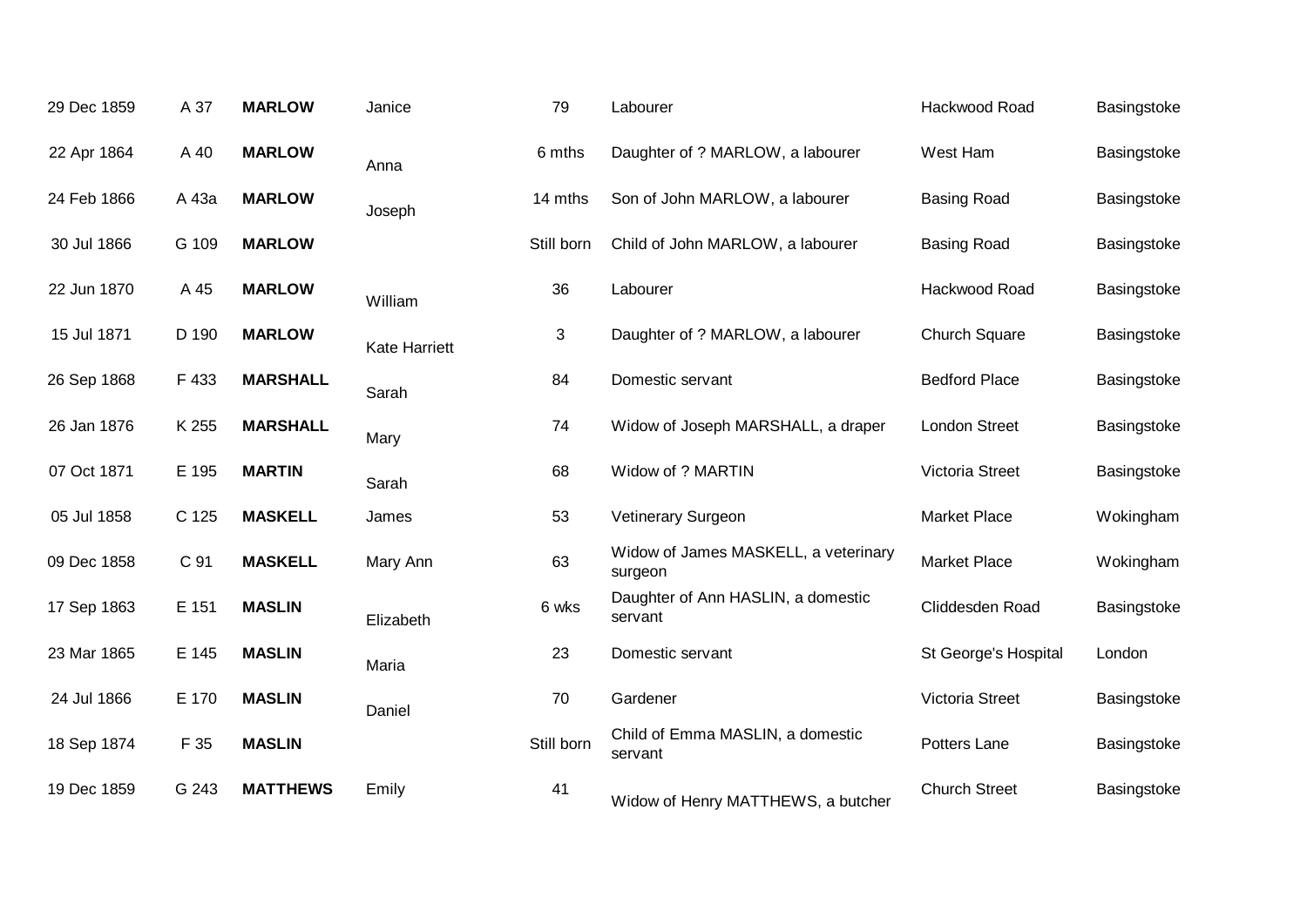| 12 Jun 1864 | L 50           | <b>MATTHEWS</b> | William      | 25         | <b>Butcher</b>                                    | Hackwood Road           | Basingstoke |
|-------------|----------------|-----------------|--------------|------------|---------------------------------------------------|-------------------------|-------------|
| 10 Jul 1864 | L 61           | <b>MATTHEWS</b> | George       | 22         | Shoemaker                                         | Union Workhouse         | Basingstoke |
| 16 Apr 1865 | F 437          | <b>MATTHEWS</b> | Mary Ann     | 65         | Widow of John MATTHEWS, a carpenter               | Victoria Street         | Basingstoke |
| 06 Aug 1866 | C <sub>4</sub> | <b>MATTHEWS</b> | mary         | 66         | Wife of John MARRHEWS, a innkeeper                | Totterdown              | Basingstoke |
| 15 Mar 1867 | F 271          | <b>MATTHEWS</b> | Sarah        | 72         | Domestic servant                                  | Pear Tree Corner        | Basingstoke |
| 14 Dec 1868 | L 50           | <b>MATTHEWS</b> | Emma Ellen   | 4 mths     | Daughter of Henry MATTHEWS, a butcher Worting End |                         | Basingstoke |
| 20 Jan 1870 | F 440          | <b>MATTHEWS</b> | Henry George | 33         | <b>Butcher</b>                                    | <b>Willow Place</b>     | Basingstoke |
| 08 Oct 1874 | L 103          | <b>MATTHEWS</b> | Charles      | 2 wks      | Son of ? MATTHEWS, a gocer's porter               | <b>Willow Place</b>     | Basingstoke |
| 21 Jan 1870 | E 238          | <b>MAY</b>      | Thomas       | 40         | <b>Brewer</b>                                     | <b>Western Street</b>   | Odiham      |
| 02 Jul 1870 | F 253          | <b>MAY</b>      | Edward       | 34         | Labourer                                          | Union Workhouse         | Basingstoke |
| 20 Nov 1870 | D 170          | <b>MAY</b>      | Charles      | 38         | <b>Bricklayer</b>                                 | Hackwood Road           | Basingstoke |
| 23 Jan 1871 | D 311          | <b>MAY</b>      | Agnes        | 9 days     | Daughter of Charles MAY, a draper's<br>assistant  | Reading Road            | Basingstoke |
| 05 Jan 1872 | F 23           | <b>MAY</b>      | Elizabeth    | 35         | Widow of Charles May, a bricklayer                | Hackwood Road           | Basingstoke |
| 22 May 1873 | E 283          | <b>MAY</b>      | Thomas       | 13         | Son of the late Thomas MAY, a brewer              | <b>Waverley Terrace</b> | Portsea     |
| 30 Aug 1873 | E 261          | <b>MAY</b>      | Mary         | 69         | Widow of Charles MAY, a brewer                    | The Brewery             | Basingstoke |
| 01 Jan 1874 | E 319a         | <b>MAY</b>      |              | Still born | Child of John MAY, a barman                       | <b>Station Hill</b>     | Basingstoke |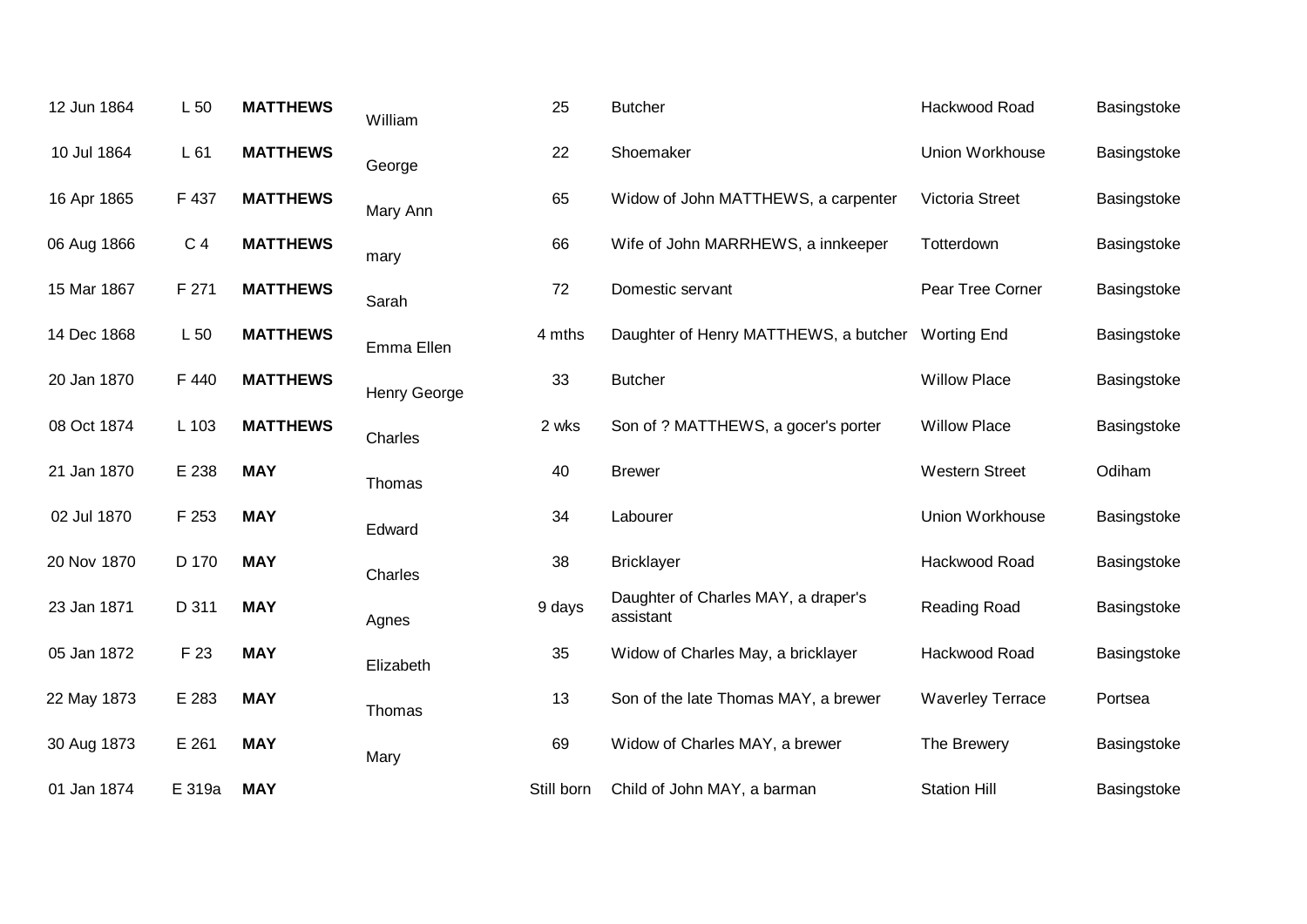| 23 Sep 1874 | E 283           | <b>MAY</b>          | <b>Charles Richard</b> | 13         | Son of Thomas MAY, a brewer                         | Broadlands, St John  | Ryde        |
|-------------|-----------------|---------------------|------------------------|------------|-----------------------------------------------------|----------------------|-------------|
| 18 Feb 1876 | K 292           | <b>MAYERS</b>       | William                | 6 days     | Son of William MAYERS, a labourer                   | Hackwood Road        | Basingstoke |
| 04 Mar 1873 | H 40            | <b>MEIR</b>         | <b>Charles Henry</b>   | 4 mths     | Son of Louisa MEIR, a domestic servant              | <b>Chapel Street</b> | Basingstoke |
| 26 Jul 1867 | <b>B</b> 42     | <b>MENIOTT ????</b> | Margaret               | 66         | Wife of Sam MENIOTT ???, a pensioner                | Reading Road         | Basingstoke |
| 12 Jun 1860 | G 176           | <b>MERCER</b>       | Henry                  | 52         | Labourer                                            | <b>Bunyan Place</b>  | Basingstoke |
| 01 Jan 1865 | H 33            | <b>MERCER</b>       |                        | Still born | Child of Henry MERCER, an examiner<br>(LSWR)        | Gas House Row        | Basingstoke |
| 12 Jan 1867 | J <sub>28</sub> | <b>MERCER</b>       | <b>Walter Henry</b>    | 11 mths    | Son of Thomas MERCER, a railway porter              | <b>Bunyan Place</b>  | Basingstoke |
| 23 Jun 1867 | <b>FV</b>       | <b>MERCER</b>       | Thomas                 | 31         | Railway porter (GWR)                                | <b>Bunyan Place</b>  | Basingstoke |
| 15 Apr 1875 | J 99            | <b>MERCER</b>       | Anne Marie             | 42         | School mistress                                     | <b>Bedford Place</b> | Basingstoke |
| 07 Feb 1871 | H 51            | <b>MERRETT</b>      | Sarah                  | 70         | Widow of William MURRELL, a blacksmith Worting End  |                      | Basingstoke |
| 03 Oct 1863 | G 129           | <b>MEZROFF?</b>     | Kate                   | 3          | Daughter of Emma MEZROFF, a domestic<br>servant     | Hackwood Road        | Basingstoke |
| 05 Oct 1859 | E 76            | <b>MIDDLETON</b>    | James Charles          | 6          | Son of Henry MIDDLETON, a labourer                  | <b>Bunyan Place</b>  | Basingstoke |
| 09 Jan 1862 | E 17            | <b>MIDDLETON</b>    | William                | 47         | Labourer                                            | <b>Bunyan Place</b>  | Basingstoke |
| 23 Feb 1867 | E 70            | <b>MIDDLETON</b>    | Mary Ann               | 53         | Widow of William MIDDLETON, a labourer Bunyan Place |                      | Basingstoke |
| 19 Aug 1870 | E 146           | <b>MILAM</b>        | Sarah Annie            | -1         | Daughter of ? MILAM, a platelayer                   | New Town             | Basingstoke |
| 25 Aug 1868 | F439            | <b>MILDENHALL</b>   | William                | 50         | Carpenter                                           | <b>Basing Road</b>   | Basingstoke |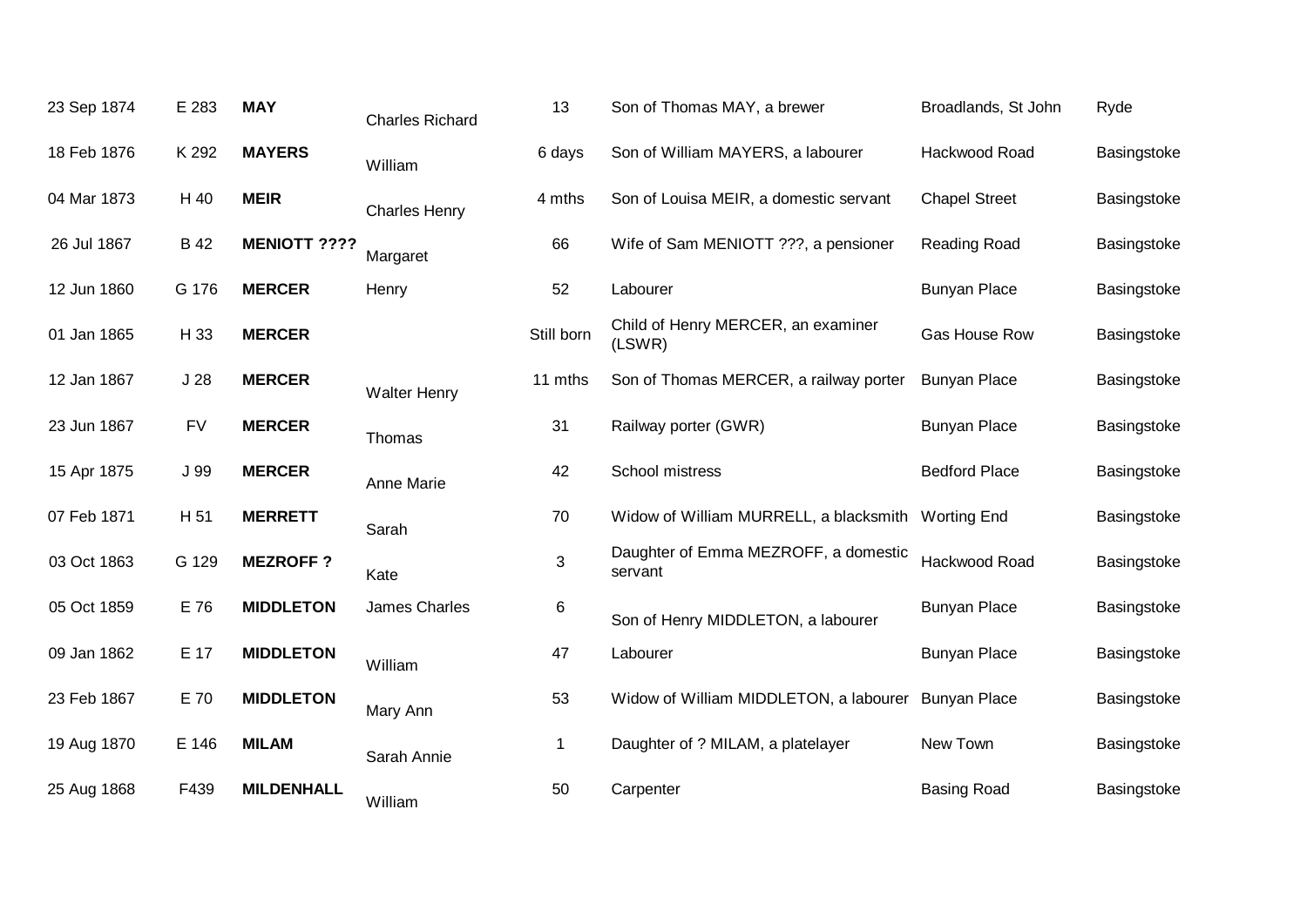| 27 Jul 1863 | E 97            | <b>MILEHAM</b>  | Alfred                | $\overline{2}$ | Son of Charles MILEHAM, a railway porter<br>(LSWR)      | <b>Bedford Place</b>   | Basingstoke   |
|-------------|-----------------|-----------------|-----------------------|----------------|---------------------------------------------------------|------------------------|---------------|
| 30 Jan 1869 | <b>FV</b>       | <b>MILES</b>    | Mary Ann              | 65             | Widow of William MILES, a provision<br>merchant         | Freemantle, Millbrook  | Southampton   |
| 16 Sep 1867 | E 122           | <b>MILHAM</b>   | Frederick             | 3 wks          | Son of Charles MILHAM, a railway porter<br>(LSWR)       | Victoria Street        | Basingstoke   |
| 20 Sep 1869 | E 147           | <b>MILHAM</b>   | Jane                  | 40             | Wife of Charles MILHAM, a railway porter<br>(LSWR)      | Victoria Street        | Basingstoke   |
| 07 Oct 1869 | E 147           | <b>MILHAM</b>   | Emily                 | 10 mths        | Daughter of Charles MILHAM, a railway<br>porter (LSWR)  | Victoria Street        | Basingstoke   |
| 12 Apr 1870 | E 172           | <b>MILHAM</b>   | Charles               | 41             | Railway porter (LSWR)                                   | <b>Worting End</b>     | Basingstoke   |
| 28 Jan 1875 | E 171           | <b>MILHAM</b>   | John                  | 25             | Railway porter                                          | <b>Worting End</b>     | Basingstoke   |
| 02 Apr 1870 | E 309           | <b>MILLARD</b>  | Theodora Elwin        | 16 days        | Daughter of J E MILLARD, a Clerk in Holy<br>Orders      | Vicarage               | Basingstoke   |
| 31 Jan 1863 | E 249           | <b>MILLER</b>   | Amelia                | 6 mths         | Daughter of James MILLER, an examiner<br>(LSWR)         | <b>Bunyan Place</b>    | Basingstoke   |
| 12 Aug 1875 | E 226           | <b>MILLER</b>   | Elizabeth             | 20             | Domestic servant                                        | <b>Union Workhouse</b> | <b>Basing</b> |
| 16 Oct 1863 | J <sub>12</sub> | <b>MILSOM</b>   | Robert Silcomt?       | 3              | Son of Charles MILSOM, a whitesmith                     | Sydenham Place         | Basingstoke   |
| 26 Oct 1863 | L <sub>27</sub> | <b>MILSOM</b>   | <b>Charles George</b> | 16             | Son of Charles MILSOM, a whitesmith                     | Sydenham Place         | Basingstoke   |
| 30 Nov 1863 | J <sub>42</sub> | <b>MILSOM</b>   | Herbert               | 9              | Son of Charles MILSOM, a whitesmith                     | Sydenham Place         | Basingstoke   |
| 22 Jul 1865 | J <sub>43</sub> | <b>MILSOM</b>   | George                | 4 days         | Son of William MILSOM, a painter                        | Hackwood Road          | Basingstoke   |
| 10 Jul 1866 | $L_{52a}$       | <b>MITCHELL</b> |                       | Still born     | Child of Albert MITCHELL, a railway<br>signalman (LSWR) | <b>Hollands Grove</b>  | Basingstoke   |
| 18 Aug 1864 | D 60            | <b>MOFFAT</b>   | Mary Ann              | 75             | Wife of John MOFFAT, a shoemaker                        | Hackwood Road          | Basingstoke   |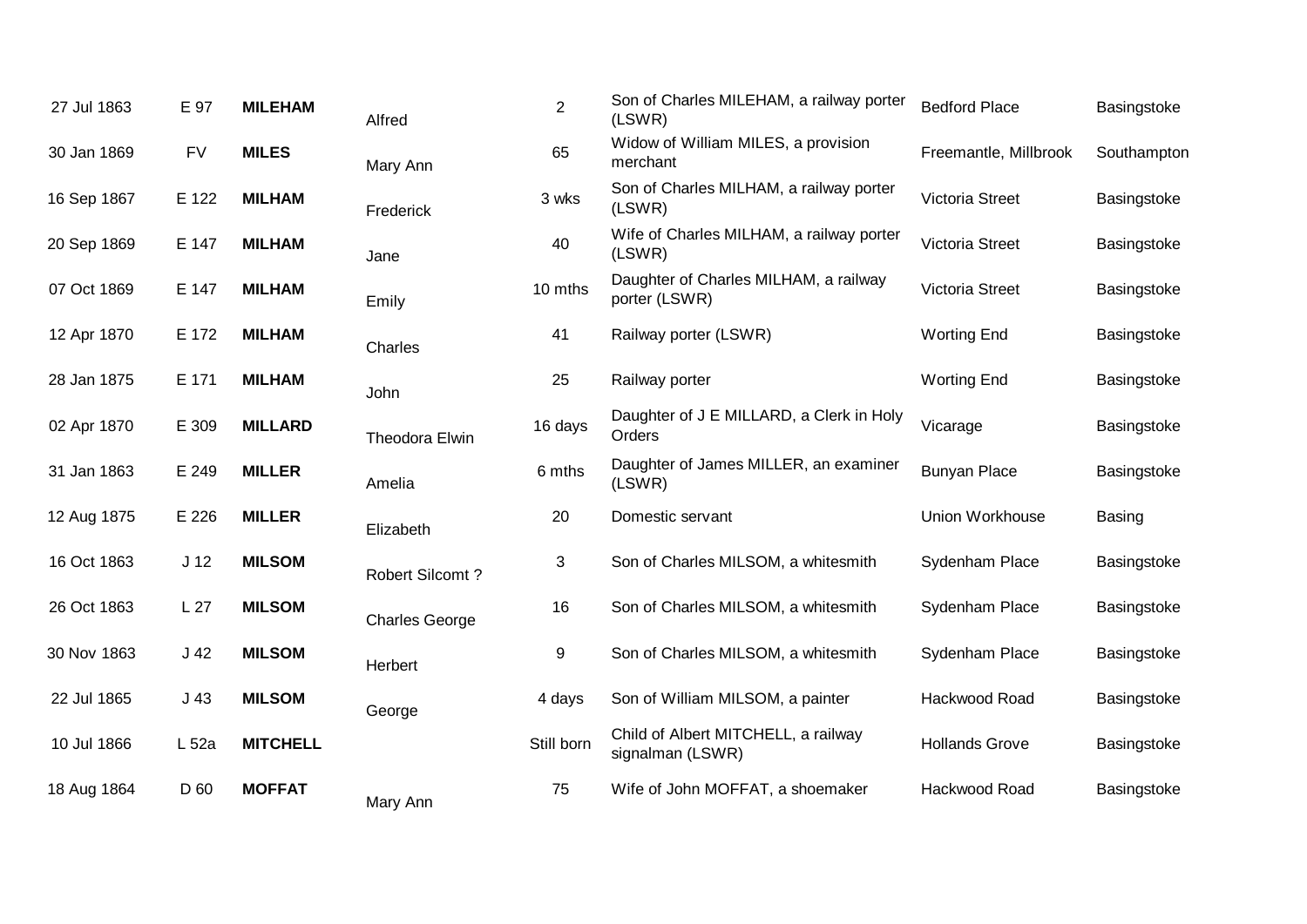| 15 Oct 1865 | D 104          | <b>MOFFAT</b> | John             | 67             | Shoemaker                                   | Hackwood Road            | Basingstoke |
|-------------|----------------|---------------|------------------|----------------|---------------------------------------------|--------------------------|-------------|
| 24 Dec 1859 | <b>FV</b>      | <b>MOODY</b>  | George Frederick | $\mathbf 1$    | Son of James MOODY, an upholsterer          | <b>London Street</b>     | Basingstoke |
| 13 Apr 1860 | D 24           | <b>MOODY</b>  | Mary             | 3              | Daughter of Charles MOODY, a labourer       | Goat Lane                | Basingstoke |
| 20 Jun 1860 | A 29           | <b>MOODY</b>  | Charlotte        | 62             | Wife of James MOODY, a labourer             | Ford's Buildings         | Basingstoke |
| 02 Feb 1861 | D72            | <b>MOODY</b>  | Florence Evelyn  | 10 mths        | Daughter of John ? MOODY, an<br>upholsterer | <b>London Street</b>     | Basingstoke |
| 14 Dec 1861 | F <sub>2</sub> | <b>MOODY</b>  | Kate Ellen       | 7 mths         | Daughter of James MOODY, an upholsterer     | <b>London Street</b>     | Basingstoke |
| 07 Apr 1862 | F 333          | <b>MOODY</b>  | Charlotte        | 88             | Milliner                                    | <b>London Street</b>     | Basingstoke |
| 03 Nov 1864 | F 15           | <b>MOODY</b>  | Emma             | 34             | Wife of James MOODY, an upholsterer         | <b>London Street</b>     | Basingstoke |
| 05 Oct 1868 | F 364          | <b>MOODY</b>  | Elizabeth        | 64             | Wife of William MOODY, a cabinet maker      | <b>Church Street</b>     | Basingstoke |
| 11 Jan 1875 | C 57           | <b>MOODY</b>  | Harriett         | 80             | Wife of ? MOODY, a confectioner             | <b>Winchester Street</b> | Basingstoke |
| 16 Jul 1860 | C 19           | <b>MOORE</b>  | John?            | 1 mth          | Son of John MOORE, a labourer               | <b>Bunyan Place</b>      | Basingstoke |
| 12 Feb 1866 | F 334          | <b>MOORE</b>  | George           | 28             | Labourer                                    | Cranbourne Lodge         | Basingstoke |
| 27 Mar 1873 | C <sub>1</sub> | <b>MOORE</b>  | Harriett         | 50             | Wife of Robert MOORE, a labourer            | Goat Lane                | Basingstoke |
| 29 Aug 1873 | F 311          | <b>MOORE</b>  | Henry            | $\overline{2}$ | Son of Henry MOORE, a labourer              | <b>Winchester Street</b> | Basingstoke |
| 14 Feb 1874 | E 224          | <b>MOORE</b>  | Walter           | 21             | Labourer                                    | Reading Road             | Basingstoke |
| 11 Mar 1875 | F 311          | <b>MOORE</b>  | Sarah Jane       | 10 wks         | Daughter of Henry MOORE, a labourer         | <b>Winchester Street</b> | Basingstoke |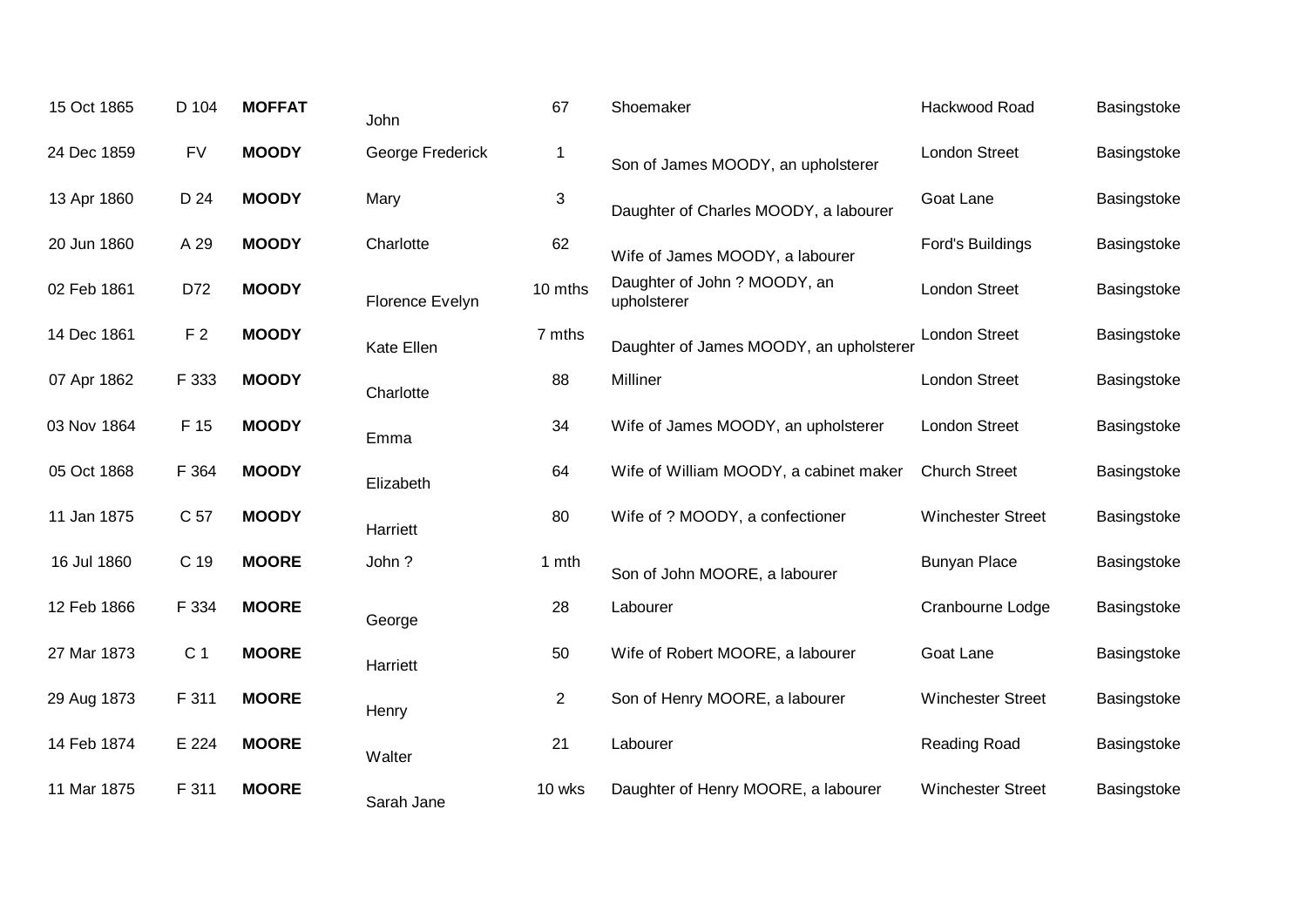| 04 Dec 1865                | C 53  | <b>MORE</b>   |
|----------------------------|-------|---------------|
| 19 Sep 1871                | K 131 | <b>MORLEY</b> |
| 10 Feb 1874 K 130          |       | <b>MORLEY</b> |
| 12 May 1868   D 172   MOSS |       |               |
| 11 Mar 1861                | D 46  | <b>MOTH</b>   |
| 23 Dec 1861 D 60           |       | <b>MOTH</b>   |
| 21 Aug 1863                | F 206 | <b>MOTH</b>   |
| 21 Aug 1863 F 206          |       | <b>MOTH</b>   |
| 25 Jan 1865 F 224 MOTH     |       |               |
| 23 Mar 1866                | F 188 | <b>MOTH</b>   |
| 25 Jun 1867                | F 171 | <b>MOTH</b>   |
| 21 Oct 1867                | F 101 | <b>MOTH</b>   |
| 30 Jan 1868                | F 224 | <b>MOTH</b>   |
| 12 May 1868 F 155          |       | <b>MOTH</b>   |
| 25 May 1868 F 285          |       | <b>MOTH</b>   |
| 28 Jan 1869 F 432          |       | <b>MOTH</b>   |

John

Sarah Ann

William

William

William

Alfred

Francis

John

**Catherine** 

Elizabeth

**Henry** 

Ann

Francis William

Charles Porter

Frank Henry

Frederick Albert

| 38      | Labourer                              | <b>Bunyan Place</b>  | Basingstoke |
|---------|---------------------------------------|----------------------|-------------|
| 24      | Domestic servant                      | Oat Street           | Basingstoke |
| 64      | Shoemaker                             | Oat Street           | Basingstoke |
| 51      | Labourer                              | <b>Church Street</b> | Basingstoke |
| 56      | Carpenter                             | Flexpool             | Basingstoke |
| 20 mins | Son of Francis MOTH, a bricklayer     | Flexpool             | Basingstoke |
| 5       | Son of Francis MOTH, a bricklayer     | Pear Tree Corner     | Basingstoke |
| 3       | Son of Francis MOTH, a bricklayer     | Pear Tree Corner     | Basingstoke |
| 56      | Baker & grocer                        | Pear Tree Corner     | Basingstoke |
| 8 mths  | Son of Francis MOTH, a bricklayer     | Pear Tree Corner     | Basingstoke |
| 5 mths  | Son of Francis MOTH, a bricklayer     | Flexpool             | Basingstoke |
| 75      | Wheelwright                           | Pear Tree Corner     | Basingstoke |
| 47      | Widow of Francis MOTH, Baker & grocer | Pear Tree Corner     | Basingstoke |
| 5 wks   | Daughter of ? MOTH, a bricklayer      | Flexfield            | Basingstoke |
| 42      | Labourer                              | Pear Tree Corner     | Basingstoke |
| 69      | Widow of John MOTH, a wheelwright     | Pear Tree Corner     | Basingstoke |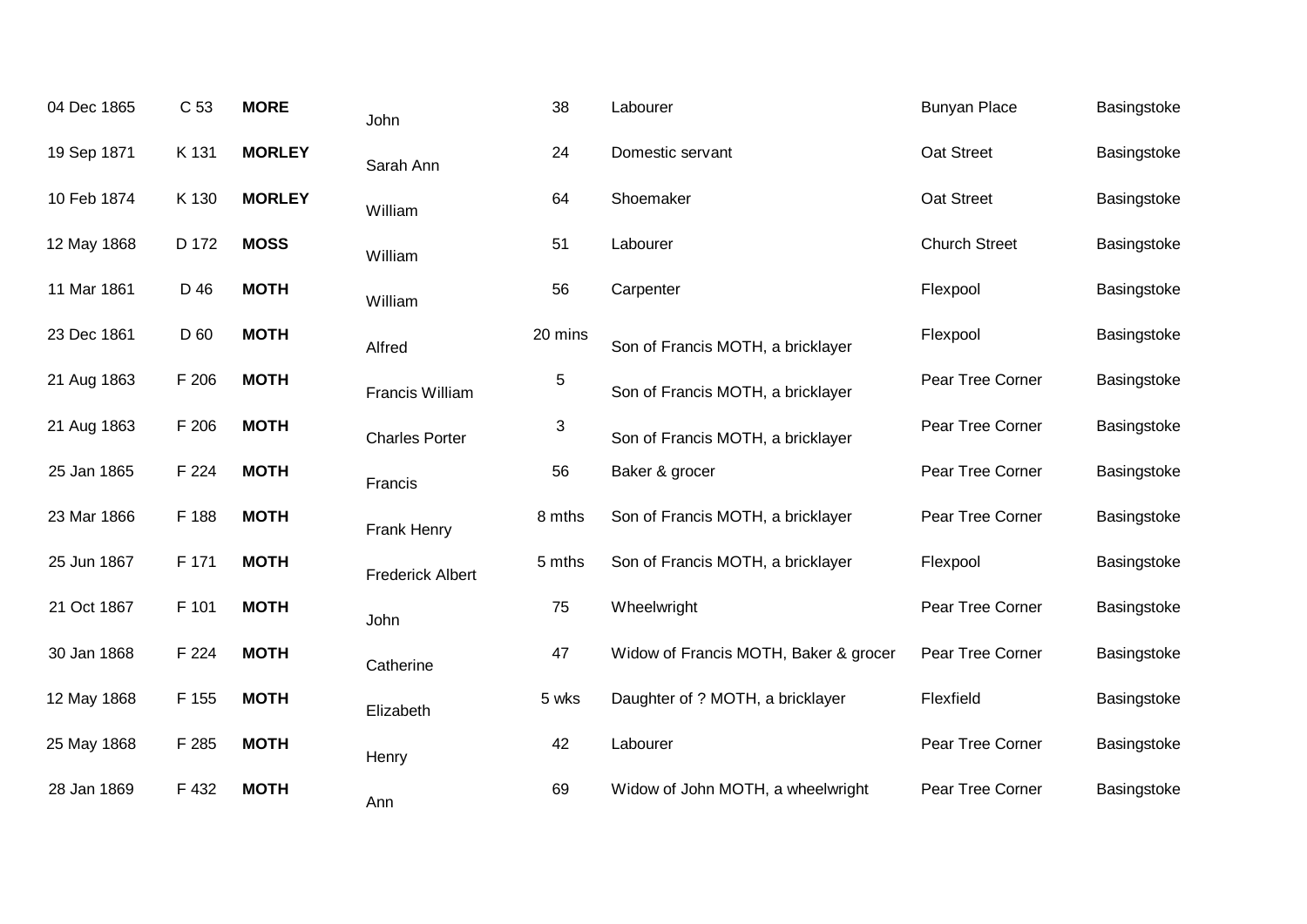| 19 May 1870 | F 426           | <b>MOTH</b>     | William         | 52             | Carpenter                             | Union Workhouse          | <b>Basing</b> |
|-------------|-----------------|-----------------|-----------------|----------------|---------------------------------------|--------------------------|---------------|
| 12 Sep 1870 | D 64            | <b>MOTH</b>     | Jane            | 64             | Widow of William MOTH, a carpenter    | Flexpool                 | Basingstoke   |
| 12 Sep 1872 | D 28            | <b>MOTH</b>     | Alice Mary Jane | 27             | Needlewoman                           | Cliddesden Road          | Basingstoke   |
| 31 Aug 1868 | F 424           | <b>MOULE</b>    | Jane            | 86             | Wife of Edward MOULE, a land measurer | <b>London Street</b>     | Basingstoke   |
| 23 Oct 1868 | G <sub>6</sub>  | <b>MOULE</b>    | Henry           | 7 wks          | Son of Charles MOULE, a tailor        | <b>Church Street</b>     | Basingstoke   |
| 01 Jun 1859 | D 18            | <b>MUNDAY</b>   | Charlotte       | 37             | Wife of Richard MUNDAY, a carpenter   | <b>Winchester Street</b> | Basingstoke   |
| 03 Mar 1861 | H 19            | <b>MUNDAY</b>   | Hannah          | 11             | Daughter of ? MUNDAY, a pensioner     | Pear Tree Corner         | Basingstoke   |
| 09 Nov 1867 | F 338           | <b>MUNDAY</b>   | Sarah Rose      | $\overline{2}$ | Daughter of Henry MUNDAY, a labourer  | Pear Tree Corner         | Basingstoke   |
| 13 Feb 1868 | D 94            | <b>MUNDAY</b>   | David           | 37             | <b>Bricklayer</b>                     | Pear Tree Corner         | Basingstoke   |
| 12 Aug 1871 | F 231           | <b>MUNDAY</b>   | James           | 5 days         | Son of Robert MUNDAY, a labourer      | Sherborne Road           | Basingstoke   |
| 15 Oct 1872 | K 198           | <b>MUNDAY</b>   | Clara           | 15             | Domestic servant                      | Hackwood Road            | Basingstoke   |
| 05 Apr 1865 | F 437           | <b>MUNGEAN?</b> | Lydia           | 56             | Domestic servant                      | <b>Church Street</b>     | Basingstoke   |
| 20 Sep 1864 | C 63            | <b>MURRELL</b>  | Charles         | 71             | Cab driver                            | Oat Street               | Basingstoke   |
| 05 Dec 1867 | <b>B</b> 98     | <b>MURRELL</b>  |                 | Still born     | Child of ? MURRELL, a labourer        | Hackwood Road            | Basingstoke   |
| 05 Nov 1868 | J <sub>97</sub> | <b>MURRELL</b>  | Hannah          | 44             | Wife of Thamas MURRELL, a labourer    | Hackwood Road            | Basingstoke   |
| 23 Feb 1871 | C 97            | <b>MURRELL</b>  | Charles         | 45             | Cab driver                            | Goat Lane                | Basingstoke   |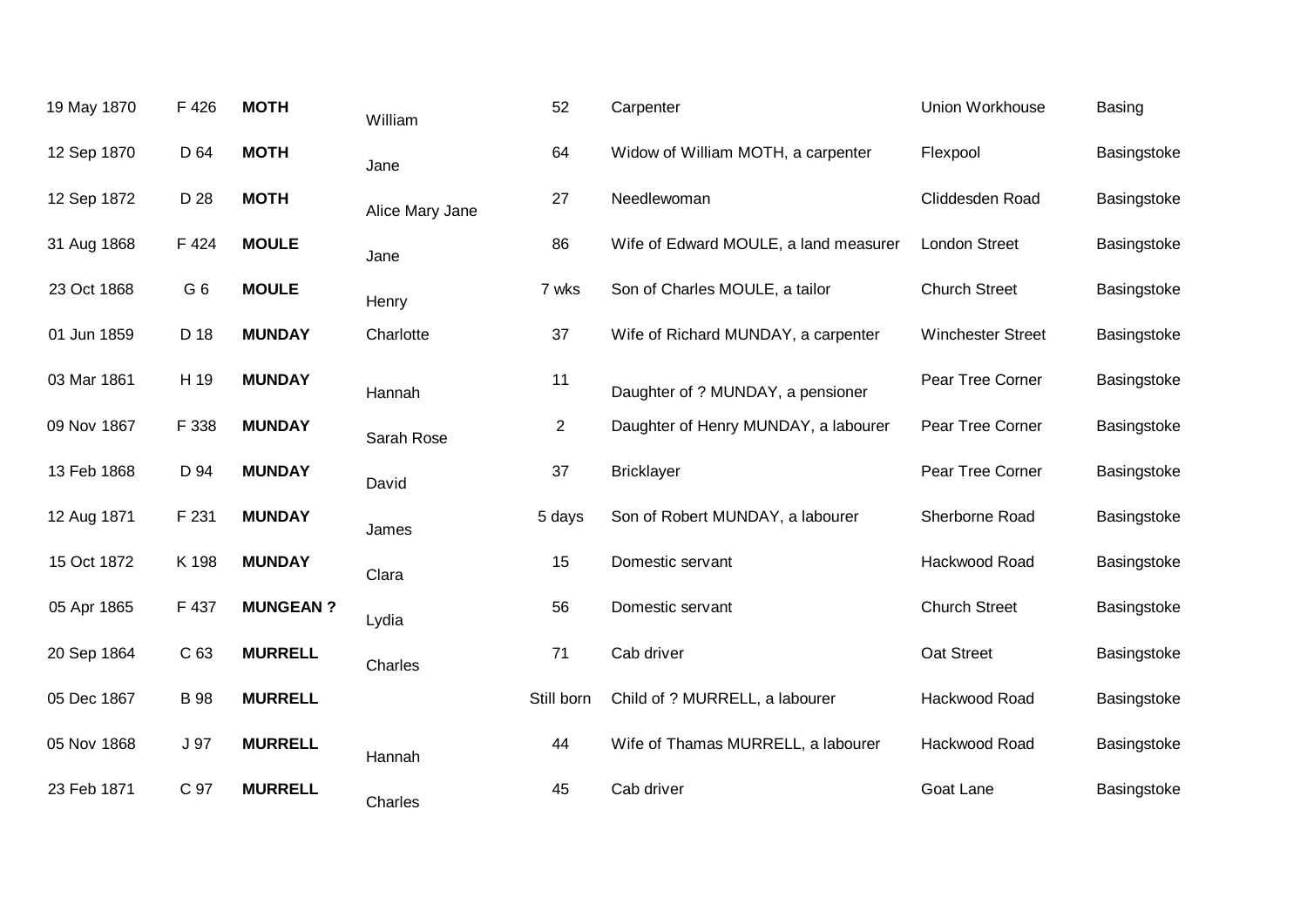| 09 May 1872 | F 254            | <b>MURRELL</b>       | Samuel         | 70         | Pensioner                                              | Reading Road             | Basingstoke   |
|-------------|------------------|----------------------|----------------|------------|--------------------------------------------------------|--------------------------|---------------|
| 22 Jan 1875 | F 180            | <b>MURRELL</b>       | William        | 76         | Labourer                                               | Union Workhouse          | <b>Basing</b> |
| 15 Aug 1864 | F 21             | <b>MURRELL</b>       |                | Still born | Child of Thomas MURRELL, a labourer                    | Hackwood Road            | Basingstoke   |
| 18 Oct 1861 | D 60             | <b>MURRELL?</b>      |                | Still born | Child of Thomas MURRELL, a labourer                    | Hackwood Road            | Basingstoke   |
| 06 Jan 1862 | D 72             | <b>MURRELL?</b>      | Edwin          | 2 mths     | Son of Jane MURRELL, a domestic servant                | Totterdown               | Basingstoke   |
| 28 Oct 1862 | D 60             | <b>MURRELL?</b>      |                | Still born | Child of Thomas MURRELL, a labourer                    | Hackwood Road            | Basingstoke   |
| 15 May 1868 | F 443            | <b>MURRELL aka J</b> | Jane           | 27         |                                                        | Hackwood Road            | Basingstoke   |
| 13 Jun 1871 | J 196            | <b>MUSSELLWHITE</b>  | Jane           | 68         | Wife of John MUSSELLWHITE, a builder                   | <b>Cross Street</b>      | Basingstoke   |
| 11 Sep 1871 | J <sub>181</sub> | <b>MUSSELLWHITE</b>  | Kate           | 1 day      | Daughter of C MUSSELLWHITE, a builder                  | <b>Cross Street</b>      | Basingstoke   |
| 28 Oct 1874 | J211             | <b>MUSSELLWHITE</b>  | George Bennett | 49         | Architect & sawyer                                     | <b>New Street</b>        | Basingstoke   |
| 25 Nov 1862 | G 236a           | <b>MYLAM</b>         |                | Still born | Child of William MYLAM, a labourer                     | <b>Worting End</b>       | Basingstoke   |
| 23 Dec 1862 | G 139            | <b>MYLAM</b>         | Thomas         | 5          | Son of Henry MYLAM, a labourer                         | <b>Worting End</b>       | Basingstoke   |
| 17 Jul 1869 | F 419b           | <b>MYLAM</b>         |                | Still born | Child of Henry MYLAM, a labourer                       | <b>Worting End</b>       | Basingstoke   |
| 15 Apr 1869 | K 91             | <b>MYLAND</b>        | George         | 19         | Ironfounder                                            | <b>Winchester Street</b> | Basingstoke   |
| 18 Apr 1873 | F 269            | <b>MYLAND</b>        | Charles        | 8 mths     | Son of George MYLAND, a labourer                       | Worting                  | Basingstoke   |
| 27 Dec 1873 | E 69             | <b>MYLAND</b>        | Arthur         | 5 wks      | Son of George Henry MYLAND, a railway<br>porter (LSWR) | <b>Bunyan Place</b>      | Basingstoke   |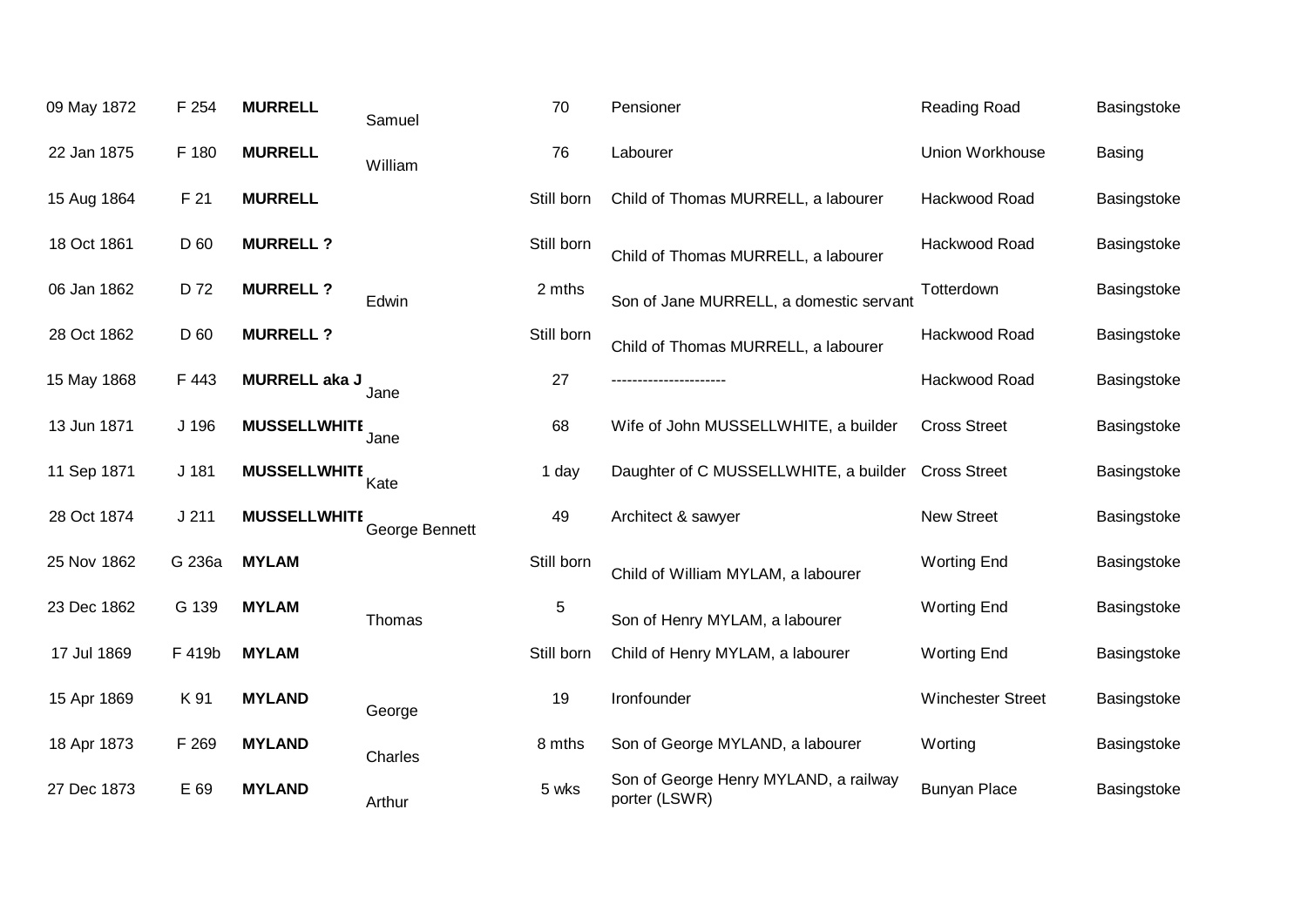| F 197          | <b>MYLAND</b>  |                | Still born | Child of George MYLAND, a railway porter           | <b>Bunyan Place</b>      | Basingstoke                                                                                                 |
|----------------|----------------|----------------|------------|----------------------------------------------------|--------------------------|-------------------------------------------------------------------------------------------------------------|
| K 129          | <b>MYLES</b>   |                | Still born |                                                    |                          | Basingstoke                                                                                                 |
| G 94           | <b>NESBET</b>  | Mary & Rebecca | 3 wks      | Daughter of William NESBET, an imperial<br>marine? | St Thomas Green          | Haverfordwest                                                                                               |
| G 36           | <b>NEVILLE</b> | James          | 56         | Groom                                              | <b>Back Lane</b>         | Basingstoke                                                                                                 |
| D 142          | <b>NEVILLE</b> | Harriett       | 19         | Domestic servant                                   | Totterdown               | Basingstoke                                                                                                 |
| J353           | <b>NEVILLE</b> | Charles        | 7 mths     | Son of William NEVILLE, a sawyer                   | Gas House Row            | Basingstoke                                                                                                 |
| G 57           | <b>NEVILLE</b> | Mary           | 64         | Widow of Hjames NEVILLE, a groom                   | Southern Road            | Basingstoke                                                                                                 |
| A a3           | <b>NEWLAND</b> |                | Still born | Child of ? NEWLAND, a labourer                     | <b>Winchester Street</b> | Basingstoke                                                                                                 |
| $A_3$          | <b>NEWLAND</b> | Ellen          | 9          | Daughter of ? NEWLAND, a labourer                  | <b>Winchester Street</b> | Basingstoke                                                                                                 |
| C 71           | <b>NEWLAND</b> | Israel         | 66         | Grocer's assistant                                 | <b>Winchester Street</b> | Basingstoke                                                                                                 |
| A <sub>6</sub> | <b>NEWMAN</b>  | Joshua         | 5          | Son of William NEWMAN, alabourer                   | Gas House Row            | Basingstoke                                                                                                 |
| K 133          | <b>NEWMAN</b>  | Elizabeth      | 46         | Wife of William NEWMAN, a labourer                 | Gas House Row            | Basingstoke                                                                                                 |
| G 163          | <b>NEWMAN</b>  |                | Still born |                                                    |                          | Basingstoke                                                                                                 |
| K 149          | <b>NEWMAN</b>  | Martha         | 17         | Domestic servant                                   | Gas House Row            | Basingstoke                                                                                                 |
| G 173          | <b>NEWMAN</b>  | Phebe          | 35         | Wife of Charles NEWMAN, an innkeeper               | <b>Worting End</b>       | Basingstoke                                                                                                 |
| H <sub>5</sub> | <b>NEWMAN</b>  | Alfred         | 4 days     | Son of George NEWMAN, a schoolmaster               | <b>Church Street</b>     | Basingstoke                                                                                                 |
|                |                |                |            |                                                    |                          | Child of George MYLES, a school assistant Worting Road<br>Child of George NEWMAN, a schoolmaster New Street |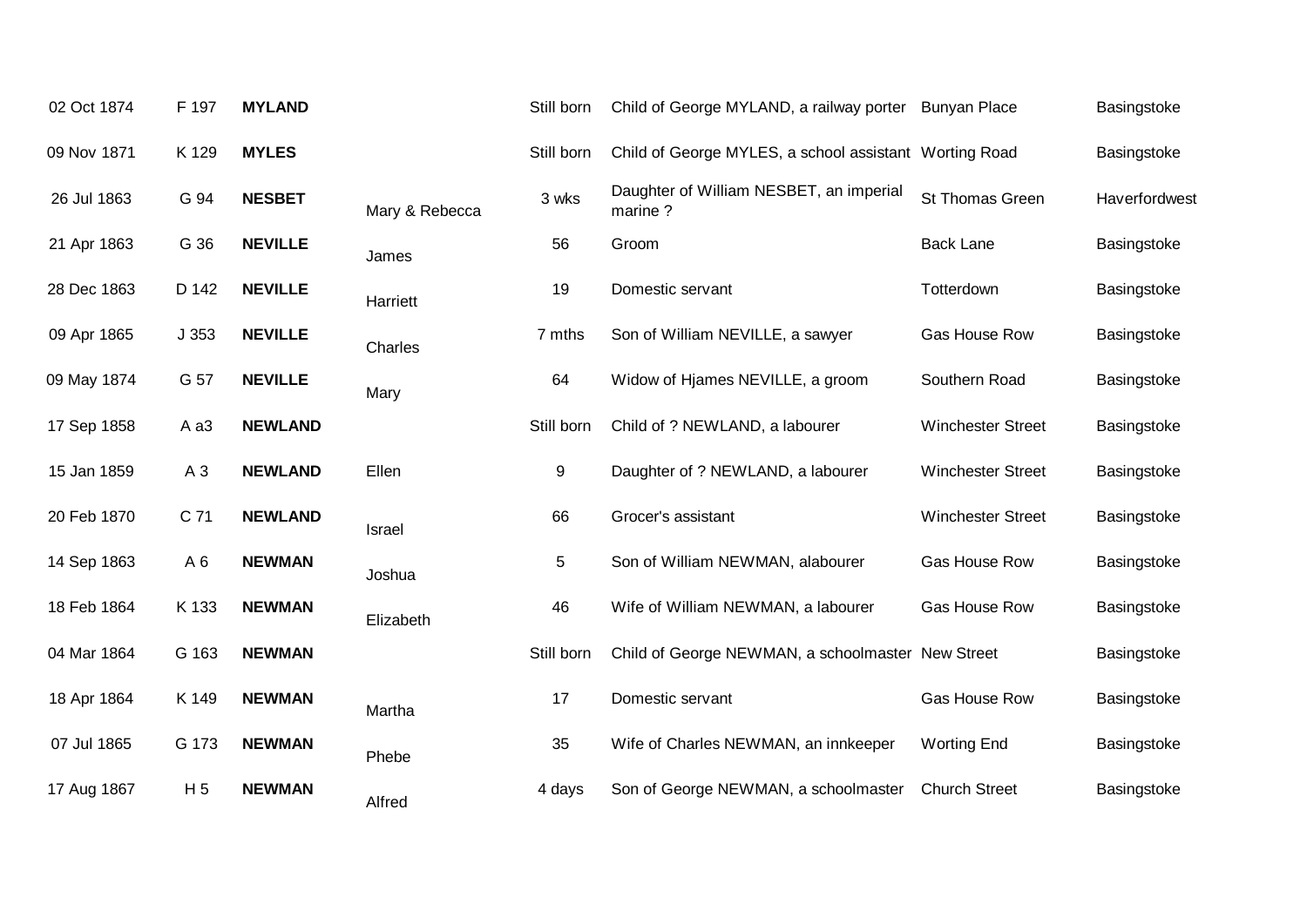| 20 Jan 1871  | H <sub>5</sub>  | <b>NEWMAN</b>  |                       | Still born     | Child of George NEWMAN, a schoolmaster Church Street |                          | Basingstoke |
|--------------|-----------------|----------------|-----------------------|----------------|------------------------------------------------------|--------------------------|-------------|
| 24 Dec 1871  | K 157           | <b>NEWMAN</b>  | Martha                | 18 mths        | Daughter of William NEWMAN, a labourer Totterdown    |                          | Basingstoke |
| 09 Aug 1872  | K 319           | <b>NEWMAN</b>  | Mary Anne             | 61             | Wife of Thomas NEWMAN, a gentleman                   | Winchester Road          | Basingstoke |
| 22 Nov 1872  | F 272           | <b>NEWMAN</b>  |                       | Still born     | Child of George NEWMAN, a schoolmaster Church Street |                          | Basingstoke |
| 08 Sep 1873  | J <sub>51</sub> | <b>NEWMAN</b>  | Sarah                 | $\overline{2}$ | Daughter of John NEWMAN, a labourer                  | Union Workhouse          | Basingstoke |
| 13 Feb 1874  | F 307           | <b>NEWMAN</b>  | Thomas                | 64             | Gentleman                                            | Winchester Road          | Basingstoke |
| 12 Dec 1874  | H 86            | <b>NEWMAN</b>  | Annie                 | 3 mths         | Daughter of Georgev NEWMAN, an<br>accountant         | <b>White House</b>       | Basingstoke |
| 18 Dec 1874  | K 375           | <b>NEWMAN</b>  | Dinah                 | 31             | Gentlewoman                                          | The Mount                | Basingstoke |
| 14 May 1863  | C <sub>10</sub> | <b>NICHOLS</b> | Lunnette ?            | 8              | Daughter of Robert NICHOLS, a builder                | <b>Winchester Street</b> | Basingstoke |
| 25 Jun 1863  | <b>B</b> 26     | <b>NICHOLS</b> | Robert                | 52             | <b>Builder</b>                                       | <b>Winchester Street</b> | Basingstoke |
| 06 Oct 1863  | $L$ 40          | <b>NICHOLS</b> | Hjames                | 71             | Watchmaker                                           | <b>Winchester Street</b> | Basingstoke |
| 21 Mar 1868  | E 153           | <b>OAKLEY</b>  | <b>Grace Newcombe</b> | 21 mths        | Daughter of ? OAKLEY, an ironmonger                  | Sarum Place              | Basingstoke |
| 17 Aug 1864] | H <sub>6</sub>  | <b>OLIVER</b>  | Martha                | 8 mths         | Daughter of James OLIVER, a policeman                | Victoria Street          | Basingstoke |
| 09 Jul 1870  | E 278           | <b>OLIVER</b>  | Isaac                 | 51             | Groom                                                | <b>Bedford Place</b>     | Basingstoke |
| 20 Nov 1871  | J 373           | <b>OLIVER</b>  | <b>Kate Selina</b>    | 14 mths        | Daughter of George OLIVER, a groom                   | <b>Basing Road</b>       | Basingstoke |
| 23 Feb 1875  | F 34            | <b>OLIVER</b>  | Henrietta             | 42             | Wife of James OLIVER, a policeman                    | Victoria Street          | Basingstoke |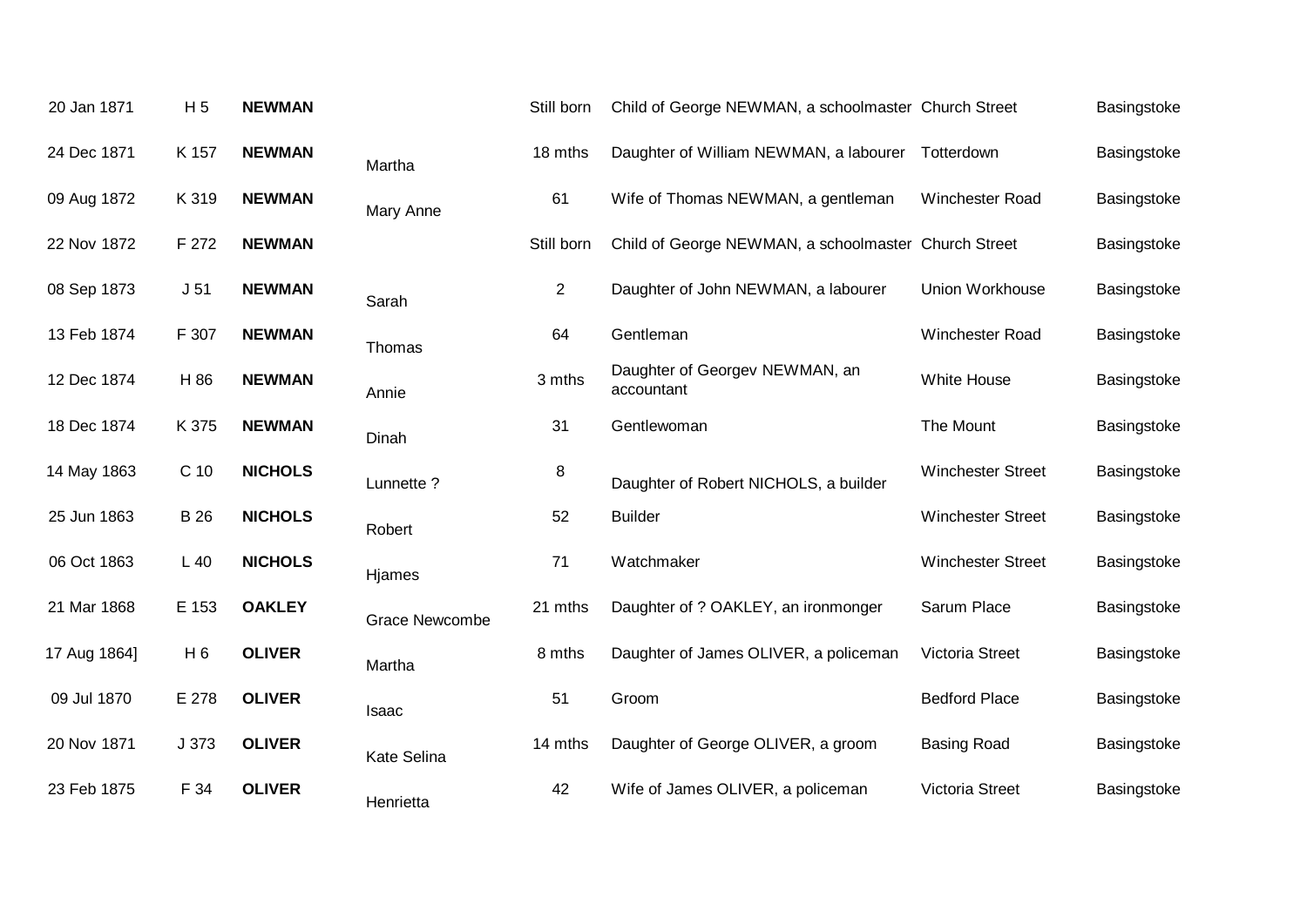| 10 Jan 1874 | D 322      | <b>OMASH?</b>   | Hannah Sarah    | 30             | Domestic servant                       | Vicarage                 | Basingstoke |
|-------------|------------|-----------------|-----------------|----------------|----------------------------------------|--------------------------|-------------|
| 21 Dec 1863 | C 62       | <b>ORCHARD</b>  | Frederick       | 41             | Labourer                               | <b>Church Street</b>     | Basingstoke |
| 20 Sep 1862 | <b>B27</b> | <b>ORFIELD?</b> | Ellen           | $\overline{2}$ | Daughter of George OLFIELD, a labourer | Ford's Buildings         | Basingstoke |
| 10 May 1873 | F 373      | <b>ORFORD</b>   | Charles         | 50             | Innkeeper                              | <b>Brook Street</b>      | Basingstoke |
| 28 Dec 1866 | $H_3$      | <b>OWEN</b>     | Francis         | 13 days        | Daughter of John OWEN, a confectioner  | <b>Winchester Street</b> | Basingstoke |
| 11 Nov 1870 | J 370      | <b>OWEN</b>     | William Goulden | 3 mths         | Son of Charles OWEN, a draper          | <b>London Street</b>     | Basingstoke |
| 24 Feb 1876 | J 370      | <b>OWEN</b>     | Elizabeth       | 30             | Wife of Charles OWEN, a confectioner   | <b>Winchester Street</b> | Basingstoke |
| 21 Mar 1867 | F 365      | <b>PAGE</b>     | Charlotte       | 64             | Wife of Richard PAGE, a cellarman      | Northbrook Street        | Basingstoke |
| 27 Jan 1872 | F 298      | <b>PAGE</b>     | George          | 68             | Labourer                               | Union Workhouse          | Basingstoke |
| 28 Dec 1874 | F 276      | <b>PAGE</b>     | William         | 70             | Late innkeeper                         | <b>Cambridge Terrace</b> | Basingstoke |
| 02 Jan 1875 | F 255      | <b>PAGE</b>     | Elizabeth       | 35             | Domestic servant                       | <b>Brook Street</b>      | Basingstoke |
| 01 Jul 1859 | D 40       | <b>PAICE</b>    | William         | 78             | Labourer                               | Union Workhouse          | Basingstoke |
| 15 Dec 1860 | K 398      | <b>PAICE</b>    | Charles         | 43             | Auctioneer                             | <b>Winchester Street</b> | Basingstoke |
| 09 Dec 1865 | K 398      | <b>PAICE</b>    | Mary            | 71             | Widow of William PAICE, an upholsterer | New Road                 | Basingstoke |
| 13 Aug 1867 | K 377      | <b>PAICE</b>    | William         | 32             | Ironmonger's assistant                 | 64 Newman Street         | Bloomsbury  |
| 05 Nov 1870 | F 287      | <b>PAICE</b>    | William         | 72             | Gentleman                              | <b>New Street</b>        | Basingstoke |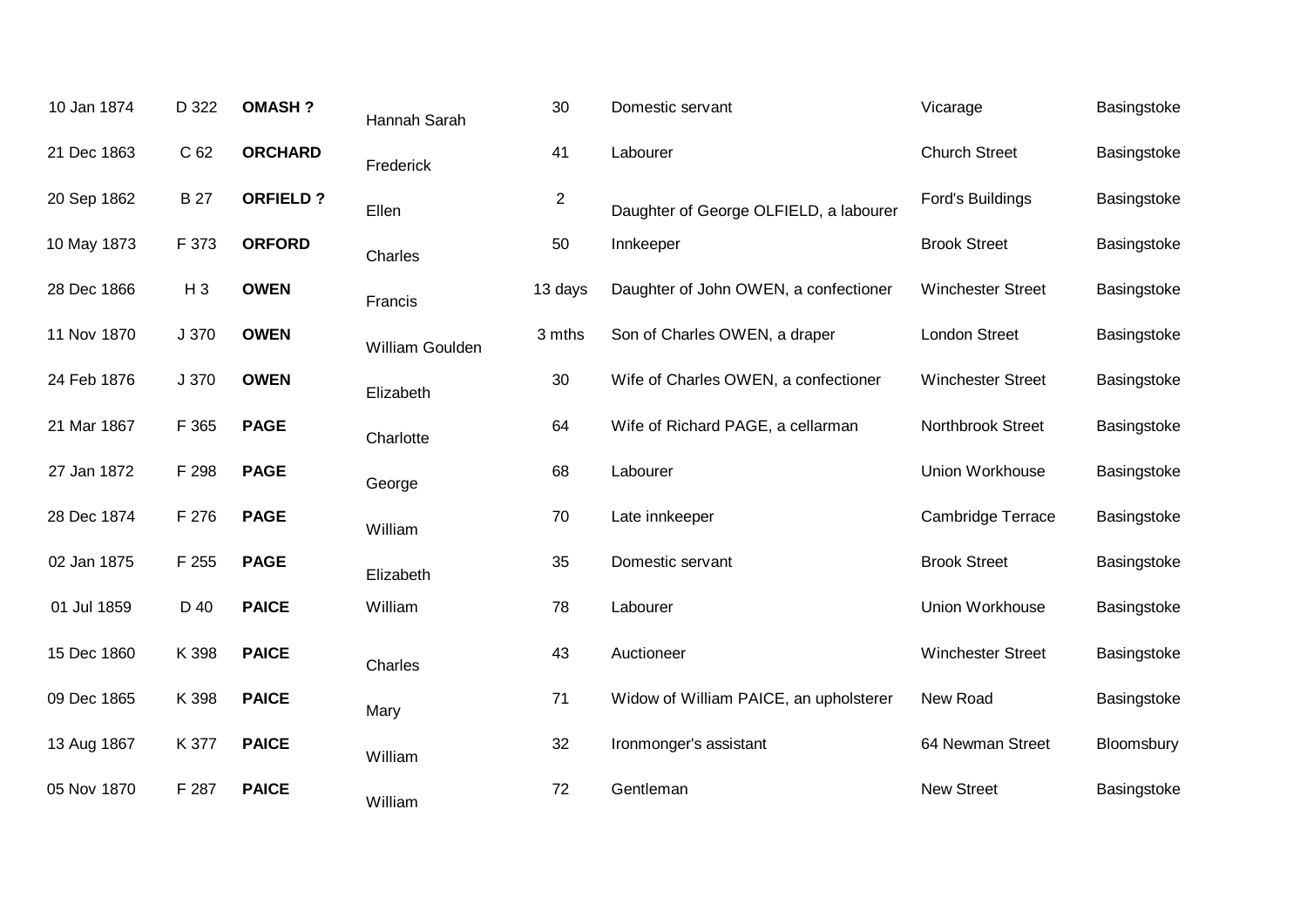| 13 Apr 1864 | D 105           | <b>PAIN</b>     | George               | $\mathbf 1$ | Son of George PAIN, a labourer         | Oat Street               | Basingstoke |
|-------------|-----------------|-----------------|----------------------|-------------|----------------------------------------|--------------------------|-------------|
| 14 Feb 1861 | C 91            | <b>PALMER</b>   | Daniel               | 45          | Groom                                  | <b>Winchester Street</b> | Basingstoke |
| 27 Feb 1864 | C 43            | <b>PALMER</b>   | George               | 58          | Painter                                | <b>Winchester Street</b> | Basingstoke |
| 25 Oct 1867 | C <sub>9</sub>  | <b>PALMER</b>   | <b>Ellen Eliza</b>   | 28          | Millener                               | <b>Winchester Street</b> | Basingstoke |
| 29 Jun 1869 | D 488           | <b>PALMER</b>   | William              | 86          | Painter                                | <b>Church Street</b>     | Basingstoke |
| 21 May 1870 | D 488           | <b>PALMER</b>   | Thomas               | 61          | Painter                                | <b>Church Street</b>     | Basingstoke |
| 20 Jul 1874 | C 43            | <b>PALMER</b>   | Maria                | 64          | Widow of George PALMER, a painter      | <b>Winchester Street</b> | Basingstoke |
| 12 Mar 1875 | C <sub>9</sub>  | <b>PALMER</b>   | <b>Herbert James</b> | 7 wks       | Son of ? PALMER, a draper's assistant  | <b>New Street</b>        | Basingstoke |
| 16 Jul 1859 | J <sub>15</sub> | <b>PARFECT</b>  | William              | 19          | Sawyer                                 | <b>Bunyan Place</b>      | Basingstoke |
| 09 Jun 1865 | G 59            | <b>PARFECT?</b> | Henry                | 21          | Labourer                               | <b>Bunyan Place</b>      | Basingstoke |
| 22 Jul 1867 | J44             | <b>PARFETT</b>  | Emma Jane            | $\mathbf 1$ | Daughter of George PARFETT, a sawyer   | <b>Basing Road</b>       | Basingstoke |
| 17 Mar 1872 | J <sub>15</sub> | <b>PARFETT</b>  | Alice                | 3           | Daughter of George PARFETT, a labourer | <b>Bunyan Place</b>      | Basingstoke |
| 15 Jun 1873 | <b>B</b> 87     | <b>PARFETT</b>  | George               | 5 wks       | Son of George PARFETT, a labourer      | <b>Bunyan Place</b>      | Basingstoke |
| 10 Aug 1868 | K 296           | <b>PARKS</b>    | Samuel John          | 64          | Lodging house keeper                   | New Road                 | Eastrop     |
| 05 May 1859 | G 239           | <b>PARSONS</b>  | Mary                 | 89          | Domestic servant                       | <b>Chapel Street</b>     | Basingstoke |
| 18 Aug 1859 | G 235           | <b>PARSONS</b>  |                      | Still born  | Child of ? PARSONS, a blacksmith       | Hackwood Road            | Basingstoke |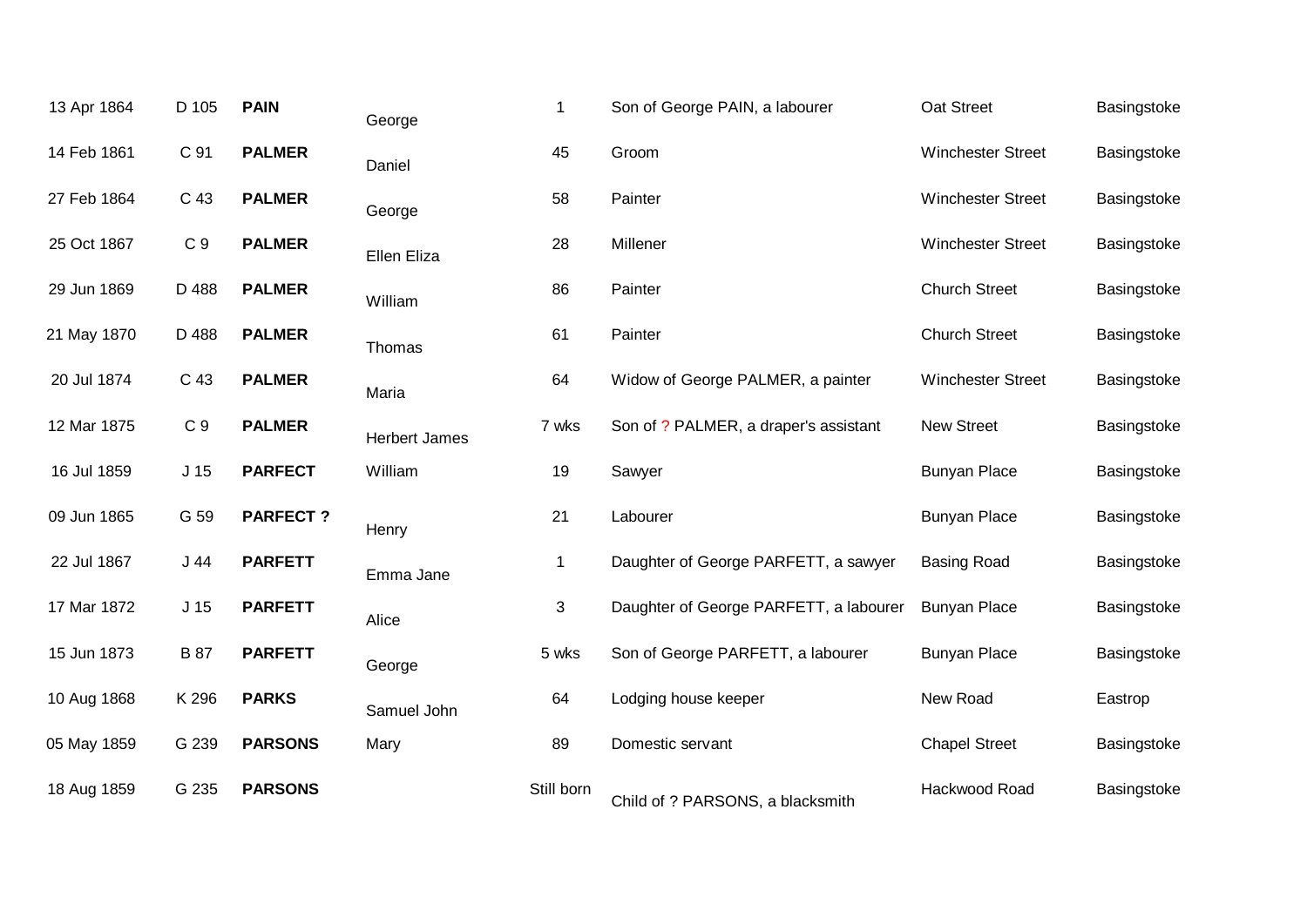| 22 Aug 1870 | G 98        | <b>PARSONS</b>  | Martha                 | $\overline{\mathbf{4}}$ | Daughter of Robert PARSONS, a county<br>policeman | <b>London Street</b>     | Basingstoke |
|-------------|-------------|-----------------|------------------------|-------------------------|---------------------------------------------------|--------------------------|-------------|
| 19 Jun 1871 | <b>B</b> 52 | <b>PARSONS</b>  | Ann                    | 87                      | Widow of Thomas PARSONS, a bricklayer             | <b>London Street</b>     | Basingstoke |
| 25 Apr 1866 | A 41        | <b>PAVEY</b>    | Richard                | 17                      | Son of Stephen PAVEY, a labourer                  | London Street            | Basingstoke |
| 14 Nov 1869 | A 43        | <b>PAVEY</b>    | Stephen                | 45                      | Labourer                                          | New Road                 | Basingstoke |
| 10 Feb 1872 | K 266       | <b>PAVIER</b>   | <b>Francis Herbert</b> | 5 mths                  | Son of James PAVIER, a solicitor's clerk          | Sarum Place              | Basingstoke |
| 11 Dec 1873 | F 286       | <b>PAYNTER</b>  | John                   | 84                      | Labourer                                          | Ford's Buildings         | Basingstoke |
| 05 Jul 1858 | A a25       | <b>PEARCE</b>   |                        | Still born              | Child of John PEARCE, a labourer                  | <b>Chapel Street</b>     | Basingstoke |
| 21 Jul 1862 | A 32        | <b>PEARCE</b>   | Elizabeth              | 9                       | Daughter of ? PEARCE, a labourer                  | <b>Chapel Street</b>     | Basingstoke |
| 07 Mar 1863 | A 32        | <b>PEARCE</b>   | Fanny Sarah            | 9 mths                  | Daughter of Jonathon PEARCE, a labourer           | <b>Chapel Street</b>     | Basingstoke |
| 31 Mar 1873 | F 395       | <b>PEARCE</b>   | <b>Frederick Louis</b> | 28                      | Millwright                                        | <b>Willow Place</b>      | Basingstoke |
| 23 Sep 1874 | F 423       | <b>PEARCE</b>   | William                | 79                      | Late innkeeper                                    | <b>Town Mills</b>        | Basingstoke |
| 24 Mar 1873 | J 196       | <b>PEARMAN?</b> | Charles                | 68                      | Gentleman                                         | <b>New Street</b>        | Basingstoke |
| 12 Feb 1867 | F 270       | <b>PEARSON</b>  | Mary                   | 51                      | Widow of William PEARSON, a labourer              | <b>Winchester Street</b> | Basingstoke |
| 24 Aug 1870 | G 133       | <b>PEAT</b>     | Ellen                  | 3 mths                  | Daughter of Charles PEAT, a coachman              | Hackwood Road            | Basingstoke |
| 08 Apr 1872 | F 12        | <b>PEDDER</b>   |                        | Still born              | Child of Samuel PEDDER, a french<br>polisher      | New Road                 | Basingstoke |
| 10 Apr 1872 | F 12        | <b>PELHAM</b>   | Emma                   | 20 days                 | Daughter of Thomas PELHAM, a builder              | <b>Caston Road</b>       | Basingstoke |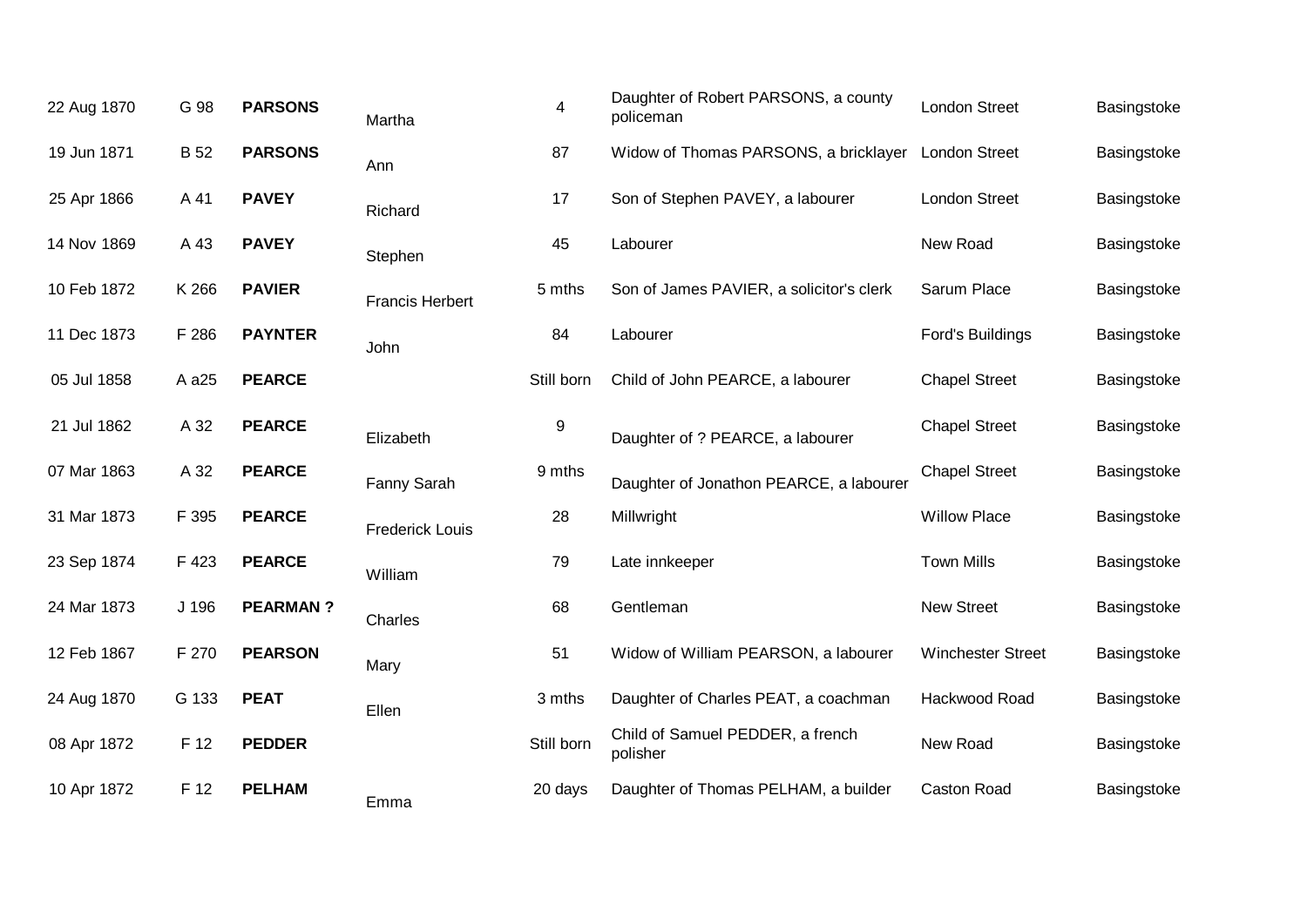| 10 Apr 1872 | G 61        | <b>PELHAM</b>    | Rosalie                | 23 days        | Daughter of Thomas PELHAM, a builder           | <b>Caston Road</b>              | Basingstoke    |
|-------------|-------------|------------------|------------------------|----------------|------------------------------------------------|---------------------------------|----------------|
| 24 Apr 1860 | K 32        | <b>PEMBERTON</b> | Martha                 | 24             | Wife of ? PEMBERTON, a railway guard<br>(LSWR) | <b>Bunyan Place</b>             | Basingstoke    |
| 28 Nov 1862 | E 341       | <b>PEMBERTON</b> | $\overline{?}$         | 26             | Railway Guard (LSWR)                           |                                 | Yeovil         |
| 13 Sep 1865 | G 130       | <b>PENFOLD</b>   |                        | Still born     | Child of James PENFOLD, a labourer             | Victoria Street                 | Basingstoke    |
| 15 Apr 1870 | E 130       | <b>PENFOLD</b>   | William                | 11 mths        | Son of James PENFOLD, a labourer               | Flexpool                        | Basingstoke    |
| 26 Oct 1873 | E 130       | <b>PENFOLD</b>   | Alfred Jeremiah        | 5 wks          | Son of James PENFOLD, a labourer               | Flexpool                        | Basingstoke    |
| 08 Oct 1862 | G 23        | <b>PENN</b>      | Thomas                 | 90             | <b>Butcher</b>                                 | <b>Bunyan Place</b>             | Basingstoke    |
| 22 Jul 1863 | G 11        | <b>PENN</b>      | Mary                   | 62             | Widow of Thomas PENN, a butcher                | <b>Bunyan Place</b>             | Basingstoke    |
| 23 Sep 1865 | L 156       | <b>PENN</b>      | Emily                  | 19             | Millener                                       | <b>Basing Road</b>              | Basingstoke    |
| 15 Sep 1870 | L 157       | <b>PENN</b>      | William                | 68             | <b>Butcher</b>                                 | Union Workhouse                 | <b>Basing</b>  |
| 11 Dec 1866 | G 150       | <b>PENTON</b>    | Sarah Hester           | 74             | Wife of Charles PENTON, a baker                | Sarum Place                     | Basingstoke    |
| 02 Dec 1874 | <b>FV</b>   | <b>PENTON</b>    | George                 | 60             | <b>Brewer</b>                                  | Queen St, Ratcliff Cross ?????? |                |
| 27 Feb 1862 | C 15        | <b>PERCHELL?</b> | George James Bond      | 53             | <b>Brick maker</b>                             | Chineham                        | Monk Sherborne |
| 02 Mar 1863 | C8          | <b>PERKELL ?</b> | George                 | 57             | Harness maker                                  | <b>Market Place</b>             | Basingstoke    |
| 21 Aug 1867 | <b>B</b> 56 | <b>PERKS</b>     | Frederick              | 9 mths         | Son of Thomas PERKS, a butcher                 | Cliddesden Road                 | Basingstoke    |
| 05 Sep 1867 | <b>B</b> 88 | <b>PERKS</b>     | <b>William Anthony</b> | $\overline{c}$ | Son of Thomas PERKS, a butcher                 | Cliddesden Road                 | Basingstoke    |
|             |             |                  |                        |                |                                                |                                 |                |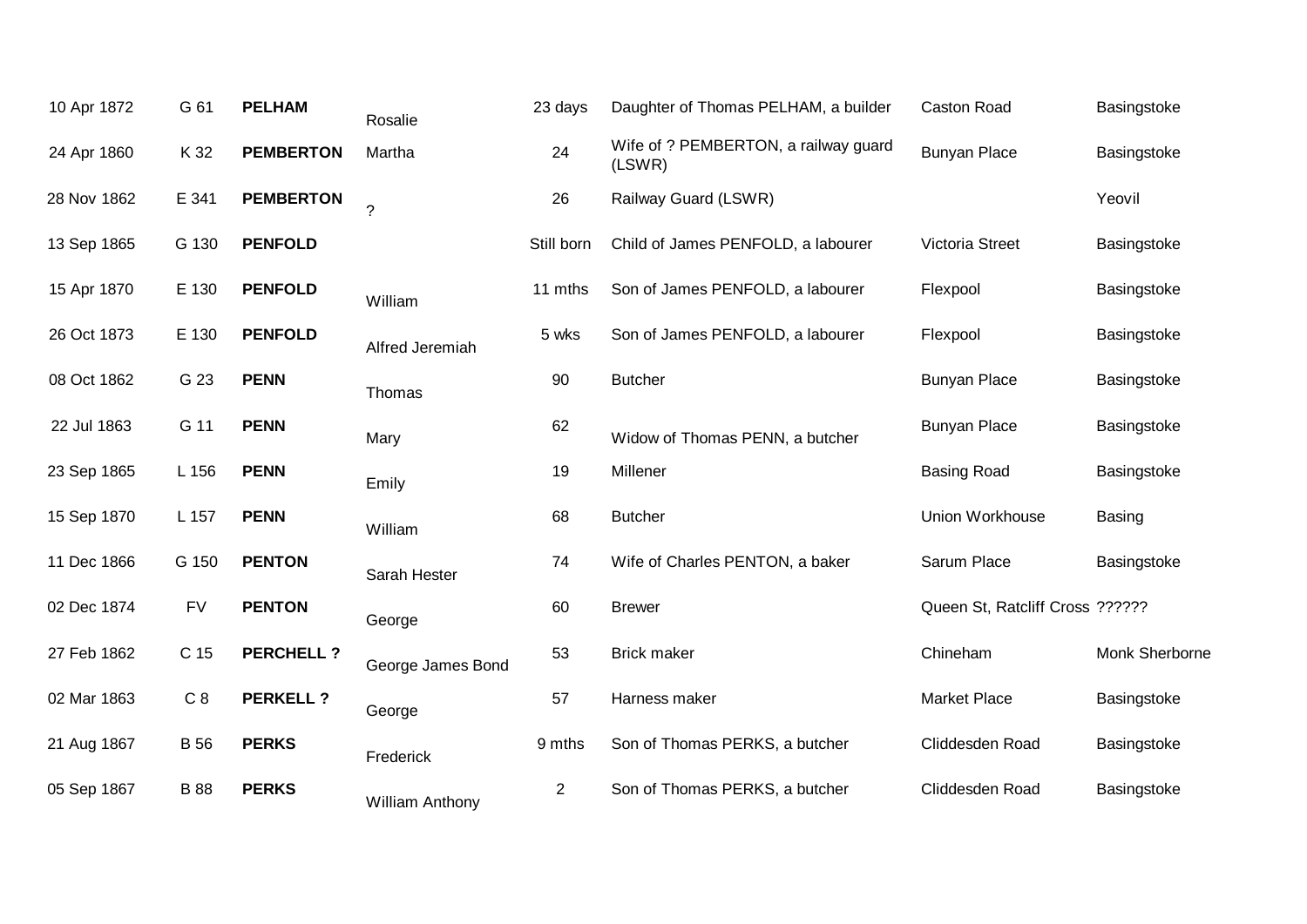| 09 Feb 1867 | B 85   | <b>PETTIT</b>   | Thomas               | 1 day    | Son of Thomas PETTIT, a baker                         | New Road               | Basingstoke |
|-------------|--------|-----------------|----------------------|----------|-------------------------------------------------------|------------------------|-------------|
| 25 Jul 1861 | E 280  | <b>PHILIPS</b>  | Jane Hyde            | 80       | Widow of Thomas PHILIPS, vicar of<br>Waltham, Suffolk | Oat Street             | Basingstoke |
| 24 Aug 1858 | A a1   | <b>PHILLIPS</b> | Fanny                | 7 mths   | Daughter of ? PHILLIPS, a domestic<br>servant         | Totterdown             | Basingstoke |
| 05 May 1862 | G 191  | <b>PHILLIPS</b> | George               | $9\,$    | Son of Henry PHILLIPS, a labourer                     | Gas House Row          | Basingstoke |
| 15 Mar 1876 | D 412  | <b>PHILLIPS</b> | Thomas               | 12 hours | Son of W J PHILLIPS, a labourer                       | <b>Union Workhouse</b> | Basing      |
| 29 Jul 1867 | B 105  | <b>PICKUP</b>   | Emma Chapman         | 22       | Domestic servant                                      | Totterdown             | Basingstoke |
| 20 Mar 1866 | G 40   | <b>PIDGEON</b>  | Henry                | 55       | Carpenter                                             | <b>Chapel Street</b>   | Basingstoke |
| 12 Apr 1869 | F 409  | <b>PIDGEON</b>  | Esau                 | 67       | Labourer                                              | Union Workhouse        | Basingstoke |
| 20 Nov 1858 | A a 35 | <b>PIERCE</b>   | William              | 11       | Son of Jonathon PIERCE, a labourer                    | <b>Church Street</b>   | Basingstoke |
| 29 Aug 1859 | D 108  | <b>PIGDEN</b>   | William              | 5 mths   | Son of Thomas PIGDEN, a labourer                      | Totterdown             | Basingstoke |
| 09 Sep 1863 | D 141  | <b>PIGDEN</b>   | Charlotte            | 72       | Widow of William PIGDEN, a labourer                   | Totterdown             | Basingstoke |
| 02 Feb 1865 | L 27   | <b>PIGDEN</b>   | Elizabeth            | 2        | Daughter of Thomas PIGDEN, a labourer                 | Hackwood Road          | Basingstoke |
| 15 Dec 1869 | J 84   | <b>PIGDEN</b>   | James                | 83       | Labourer                                              | <b>Bedford Place</b>   | Basingstoke |
| 03 Feb 1871 | E 191  | <b>PIGDEN</b>   | Thomas               | 50       | Railway porter (LSWR)                                 | Gas House Row          | Basingstoke |
| 12 Mar 1874 | E 206  | <b>PIKE</b>     | Marga Fox ?          | 16 mths  | Daughter of Alfred PIKE, a carpenter                  | Victoria Street        | Basingstoke |
| 13 Dec 1875 | E 229  | <b>PIKE</b>     | <b>Alfred Thomas</b> | 52       | Carpenter                                             | Victoria Street        | Basingstoke |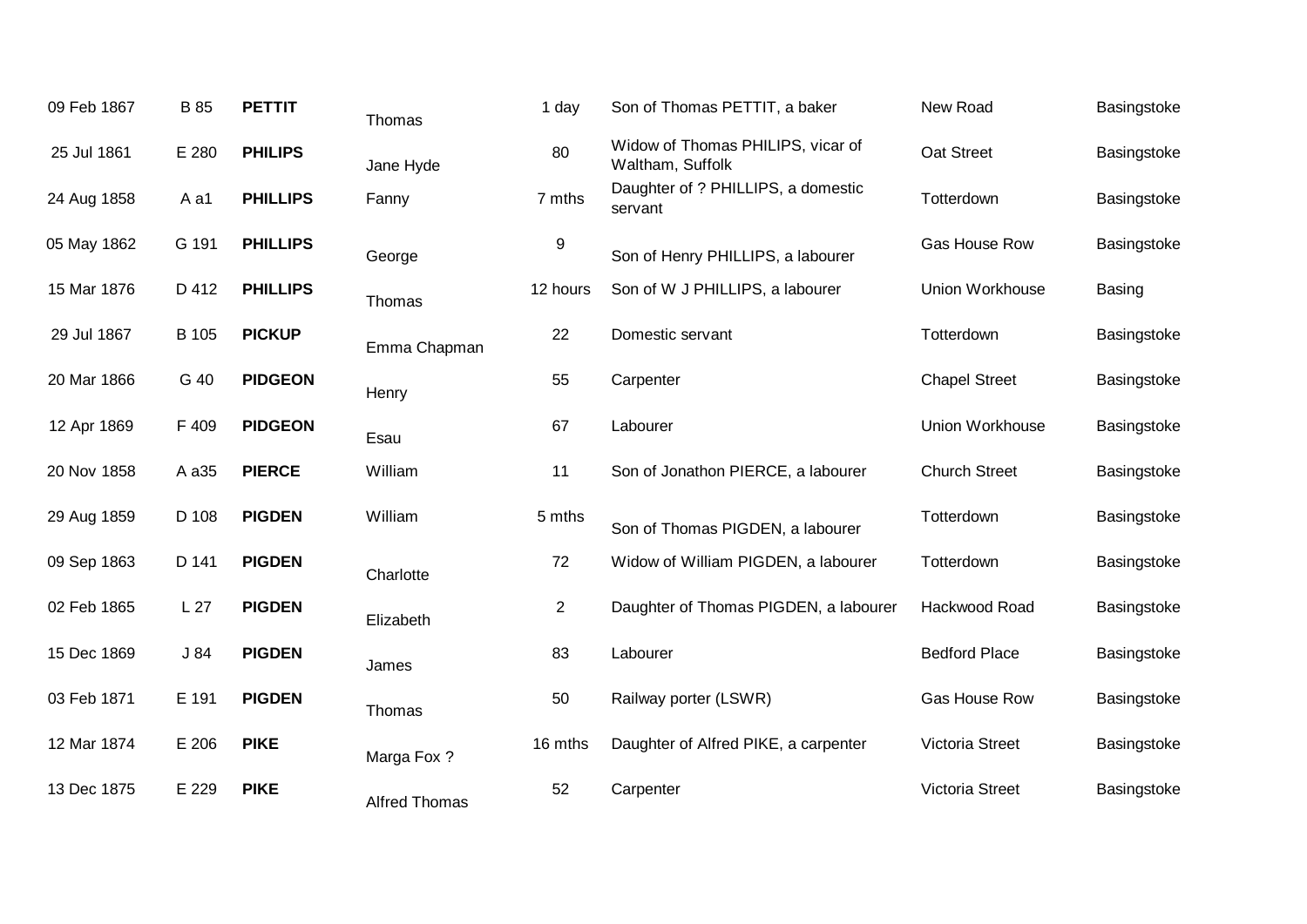| 04 Jan 1859 | G 237 | <b>PIPER</b>   | John                 | 81         | Gardener                                         | Winchester Road      | Basingstoke |
|-------------|-------|----------------|----------------------|------------|--------------------------------------------------|----------------------|-------------|
| 30 Apr 1859 | G 236 | <b>PISTELL</b> |                      | Still born | Child of William PISTELL, a plumber &<br>glazier | <b>Market Place</b>  | Basingstoke |
| 05 May 1859 | G 226 | <b>PISTELL</b> | Mary Matilda         | 31         | Wife of William PISTELL, a plumber &<br>glazier  | <b>Market Place</b>  | Basingstoke |
| 08 Jul 1869 | G 226 | <b>PISTELL</b> | Alethea Eugenie      | 13         | Daughter of M ? PISTELL, a plumbed<br>glazier    | Market Place         | Basingstoke |
| 08 Mar 1861 | A 27  | <b>PITHER</b>  | Walter William       | 1 wk       | Son of Emma PITHER, a domestic servant           | Victoria Street      | Basingstoke |
| 07 Dec 1865 | F 321 | <b>PITHER</b>  | Mary Ann             | 84         | Domestic servant                                 | Pear Tree Corner     | Basingstoke |
| 21 Nov 1868 | E 281 | <b>PITHER</b>  | George               | 61         | Painter                                          | <b>Back Lane</b>     | Basingstoke |
| 03 Jan 1871 | E 259 | <b>PITHER</b>  | Fanny Agnes          | 8 mths     | Daughter of Charles PITHER, a painter            | Hackwood Road        | Basingstoke |
| 13 Nov 1871 | E 236 | <b>PITHER</b>  | Charles              | 27         | Painter                                          | Hackwood Road        | Basingstoke |
| 12 Oct 1872 | E 277 | <b>PITHER</b>  | George               | 32         | <b>Baker</b>                                     | Hackwood Road        | Basingstoke |
| 28 Apr 1871 | E 255 | <b>PITHERS</b> | Rose Ann             | 30         | Wife of George PITHERS, a baker                  | <b>Church Street</b> | Basingstoke |
| 01 Jun 1871 | E 255 | <b>PITHERS</b> | <b>Hubert George</b> | 4          | Son of George PITHERS, a baker                   | <b>Church Street</b> | Basingstoke |
| 19 Nov 1863 | G 111 | <b>PIURSEY</b> | John                 | 77         | Labourer                                         | Cliddesden Road      | Basingstoke |
| 30 Aug 1859 | G 235 | <b>POND</b>    |                      | Still born | Child of John POND, a tailor                     | <b>Basing Road</b>   | Basingstoke |
| 17 Nov 1860 | K 37  | <b>POND</b>    | Lucy                 | 10 wks     | Daughter of Joseph POND, a tailor                | Goat Lane            | Basingstoke |
| 14 Dec 1865 | K 41  | <b>POND</b>    | John                 | 32         | Tailor                                           | Sherborne Road       | Basingstoke |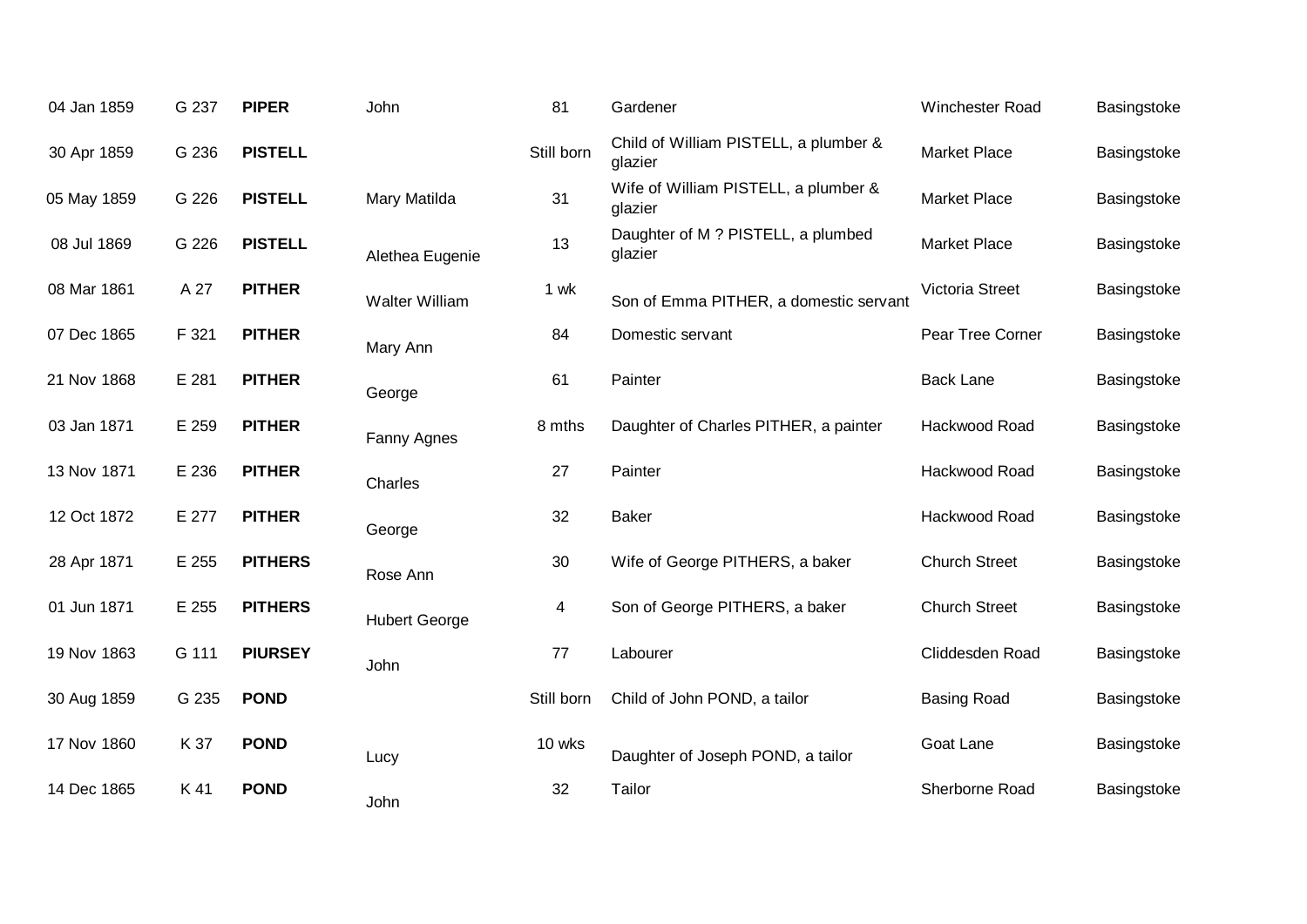| 04 May 1862 | L 104           | <b>POOLE</b>     | Sarah                | 53             | Wife of Charles POOLE, a carpenter                         | Pear Tree Corner     | Basingstoke |
|-------------|-----------------|------------------|----------------------|----------------|------------------------------------------------------------|----------------------|-------------|
| 29 Jun 1862 | L 104           | <b>POOLE</b>     | Robert               | 7 mths         | Son of Charles POOLE, a carpenter                          | Pear Tree Corner     | Basingstoke |
| 26 Nov 1859 | C 101           | <b>PORTER</b>    | Kezia                | $\overline{c}$ | Daughter of Joseph PORTER, a labourer                      | Gas House Row        | Basingstoke |
| 13 Apr 1861 | J <sub>13</sub> | <b>PORTER</b>    |                      | Still born     | Child of Thomas PORTER, a toll gate<br>collector           | Sherborne Road       | Basingstoke |
| 16 Mar 1863 | G 117           | <b>PORTER</b>    | Mary                 | 90             | Widow of George PORTER, a farrier                          | Pest House           | Basingstoke |
| 10 Aug 1863 | E 102           | <b>PORTER</b>    | John                 | 37             | Labourer                                                   | Cliddesden Road      | Basingstoke |
| 06 Oct 1866 | <b>B</b> 69     | <b>PORTER</b>    | Sarah                | 46             | Wife of Thomas PORTER, a renter of ?<br><b>Tools ?????</b> | <b>Chapel Street</b> | Basingstoke |
| 23 Dec 1869 | F 245           | <b>PORTER</b>    | <b>Robert Edward</b> | 36             | Shoemaker                                                  | Flexpool             | Basingstoke |
| 16 Apr 1870 | J265            | <b>PORTER</b>    | Clare Ellen          | 5 wks          | Daughter of C PORTER, a sawyer                             | <b>Chapel Street</b> | Basingstoke |
| 03 Apr 1867 | F 90            | <b>POTTENGER</b> |                      | Still born     | Child of William POTTENGER, a labourer                     | <b>Basing Road</b>   | Basingstoke |
| 30 Nov 1867 | <b>B</b> 108    | <b>POTTENGER</b> |                      | Still born     | Child of William POTTENGER, a labourer                     | <b>Basing Road</b>   | Basingstoke |
| 14 Dec 1868 | F 428           | <b>POTTENGER</b> |                      | Still born     | Child of William POTTENGER, a labourer                     | <b>Basing Road</b>   | Basingstoke |
| 12 Aug 1869 | <b>B</b> 92     | <b>POTTENGER</b> |                      | Still born     | Child of William POTTENGER, a labourer                     | <b>Basing Road</b>   | Basingstoke |
| 12 May 1870 | $J$ 161         | <b>POTTENGER</b> |                      | Still born     | Child of William POTTENGER, a labourer                     | <b>Basing Road</b>   | Basingstoke |
| 24 Dec 1870 | F 448           | <b>POTTENGER</b> |                      | Still born     | Child of William POTTENGER, a labourer                     | <b>Basing Road</b>   | Basingstoke |
| 26 Sep 1871 | F 10            | <b>POTTENGER</b> |                      | Still born     | Child of William POTTENGER, a labourer                     | <b>Basing Road</b>   | Basingstoke |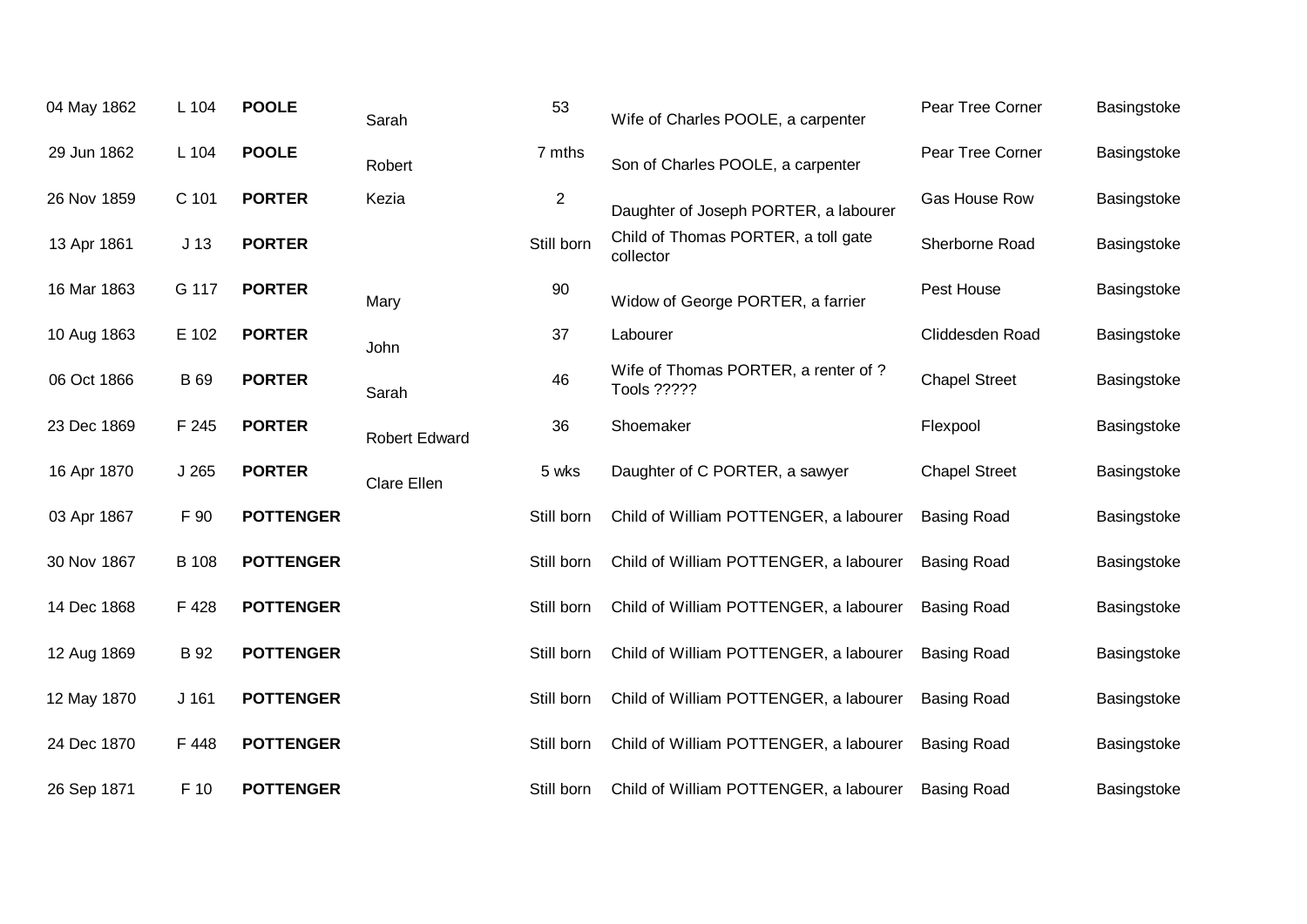| 14 Feb 1873 | F 145           | <b>POTTENGER</b> |                     | Still born | Child of William POTTENGER, a labourer                | Church Lane                  | Basingstoke   |
|-------------|-----------------|------------------|---------------------|------------|-------------------------------------------------------|------------------------------|---------------|
| 28 Oct 1873 | E 130           | <b>POTTENGER</b> |                     | Still born | Child of William POTTENGER, a labourer                | Church Square                | Basingstoke   |
| 21 Oct 1874 | F 197           | <b>POTTENGER</b> |                     | Still born | Child of George Pottenger, a labourer                 | <b>Castle Entry</b>          | Basingstoke   |
| 01 Jan 1863 | F 300           | <b>POULTER</b>   | <b>Robert James</b> | 3          | Son of James POULTER, a mealman?                      | <b>London Street</b>         | Basingstoke   |
| 28 Aug 1862 | E 279           | <b>POUND</b>     | Jane                | 45         | Widow of William POUND, a labourer                    | New Road                     | Basingstoke   |
| 18 Feb 1873 | E 257           | <b>POUND</b>     | Annie               | 25         | Domestic servant                                      | The Laurels                  | Putney        |
| 31 Aug 1861 | F 156,182 POVEY |                  | Edward              | 56         | Surgeon                                               | The Shrubbery                | Basingstoke   |
| 29 Dec 1863 | D 188           | <b>POWELL</b>    | William             | 3          | Son of Thomas POWELL, a labourer                      | Northbrook Street            | Basingstoke   |
| 18 Mar 1871 | F 222           | <b>POWELL</b>    | Sarah               | 36         | Wife of Henry M POWELL, a professor of<br>music       | <b>London Street</b>         | Basingstoke   |
| 15 Feb 1872 | F 204           | <b>POWELL</b>    | Jessie Clara        | 22 mths    | Daughter of Henry M POWELL, a professor<br>of music   | <b>London Street</b>         | Basingstoke   |
| 19 Jun 1875 | D 304           | <b>POWELL</b>    | Sarah Ellenora      | 4 mths     | Daughter of William POWELL, a bricklayer Reading Road |                              | Basingstoke   |
| 20 Nov 1868 | E 373           | <b>PRITCHARD</b> | Henry               | 40         | Carpenter                                             | Oat Street                   | Basingstoke   |
| 18 Oct 1870 | D 206           | <b>PRITCHARD</b> | Rebecca             | 58         | Widow of John PRITCHARD, a labourer                   | Winchester Road              | Basingstoke   |
| 21 Apr 1874 | E 368a          | <b>PRITCHARD</b> | George              | 74         | Carpenter & builder                                   | Oat Street                   | Basingstoke   |
| 06 Nov 1875 | E 363           | <b>PRITCHARD</b> | Benjamin            | 68         | Carpenter                                             | Norne Hill                   | Basingstoke   |
| 24 May 1859 | C 123           | <b>PRIVETT</b>   | Jane                | 31         | Wife of James PRIVETT, a railway porter               | 15 Glos. St, Spring<br>Grove | South Lambeth |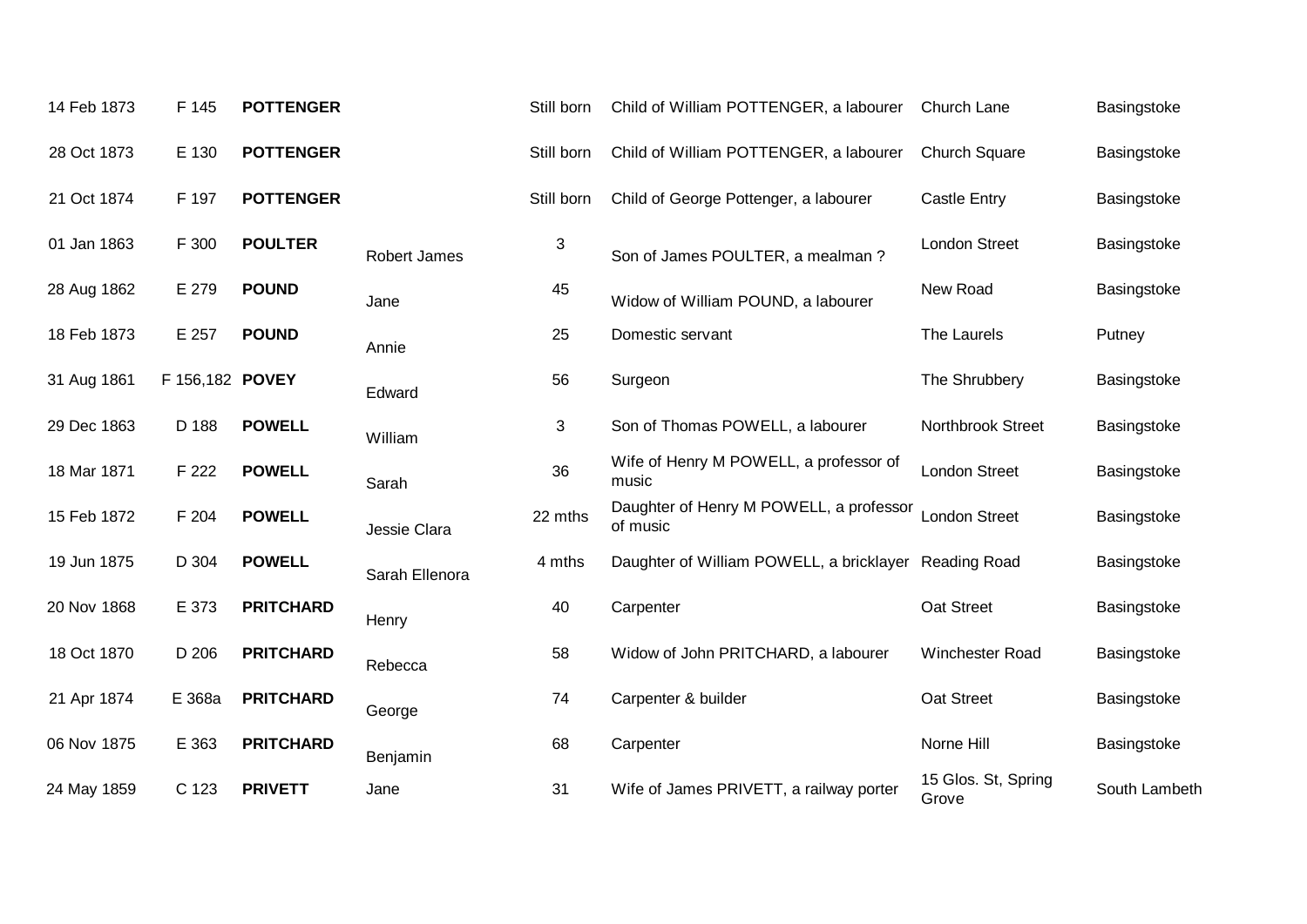| 04 Jul 1875 | F 408f       | <b>PROWTON</b> | Jane               | 41             | Domestic servant                                      | Totterdown               | Basingstoke |
|-------------|--------------|----------------|--------------------|----------------|-------------------------------------------------------|--------------------------|-------------|
| 15 May 1873 | K 83         | <b>PUCKLOE</b> | Eliza              | 70             | Wife of John PUCKLOE, an innkeeper                    | <b>London Street</b>     | Basingstoke |
| 05 May 1874 | K79          | <b>PUCKLOE</b> | James              | 36             | Grocer's assistant                                    | <b>London Street</b>     | Basingstoke |
| 10 Feb 1859 | K 13         | <b>PUIVER</b>  | Miriam             | 70             | Widow of James PURVER, a plumber                      | Victoria Street          | Basingstoke |
| 17 dec 1859 | G 212        | <b>PURDEY</b>  | Lydia              | 76             | Widow of William PURDEY, a pensioner                  | Hackwood Road            | Basingstoke |
| 25 May 1860 | G 227        | <b>PURNELL</b> |                    | Still born     | Child of Abraham PURNELL, a labourer                  | <b>Basing Road</b>       | Basingstoke |
| 13 Jun 1860 | D 92         | <b>PURNELL</b> | Maria              | 40             | Wife of Henry PURNELL, a labourer                     | <b>Basing Road</b>       | Basingstoke |
| 14 Jun 1859 | G 236        | <b>PURNNEL</b> |                    | Still born     | Child of ? PURNELL, a bargeman                        | <b>Bedford Place</b>     | Basingstoke |
| 08 Jan 1867 | E 127        | <b>PURSEY</b>  | Fanny              | -1             | Daughter of ? PURSEY, a bricklayer                    | <b>Winchester Street</b> | Basingstoke |
| 26 Sep 1871 | F 10         | <b>PURVER?</b> | Charlotte          | 69             | Wife of William PURVER, a gardener                    | Southern Road            | Basingstoke |
| 06 Jan 1872 | G 92         | <b>PURVER?</b> | William            | 90             | Gardener                                              | Union Workhouse          | Basingstoke |
| 01 Nov 1874 | F 213        | <b>PURVER?</b> |                    | Still born     | Child of Thomas PURVER, a coach builder Southern Road |                          | Basingstoke |
| 26 Aug 1875 | <b>B</b> 33a | <b>PURVER?</b> |                    | Still born     | Child of Thomas PURVER, a coach builder Southern Road |                          | Basingstoke |
| 04 Jan 1872 | H 25         | <b>PYLE</b>    | William            | 53             | Painter                                               | Sarum Place              | Basingstoke |
| 01 Jan 1870 | D 307        | <b>QUILLY</b>  | Alice              | $\overline{2}$ | Daughter of Thomas QUILLY, a labourer                 | <b>Chapel Street</b>     | Basingstoke |
| 29 Dec 1868 | F 349        | <b>RALPH</b>   | <b>Edward John</b> | 28             | Labourer                                              | <b>Bunyan Place</b>      | Basingstoke |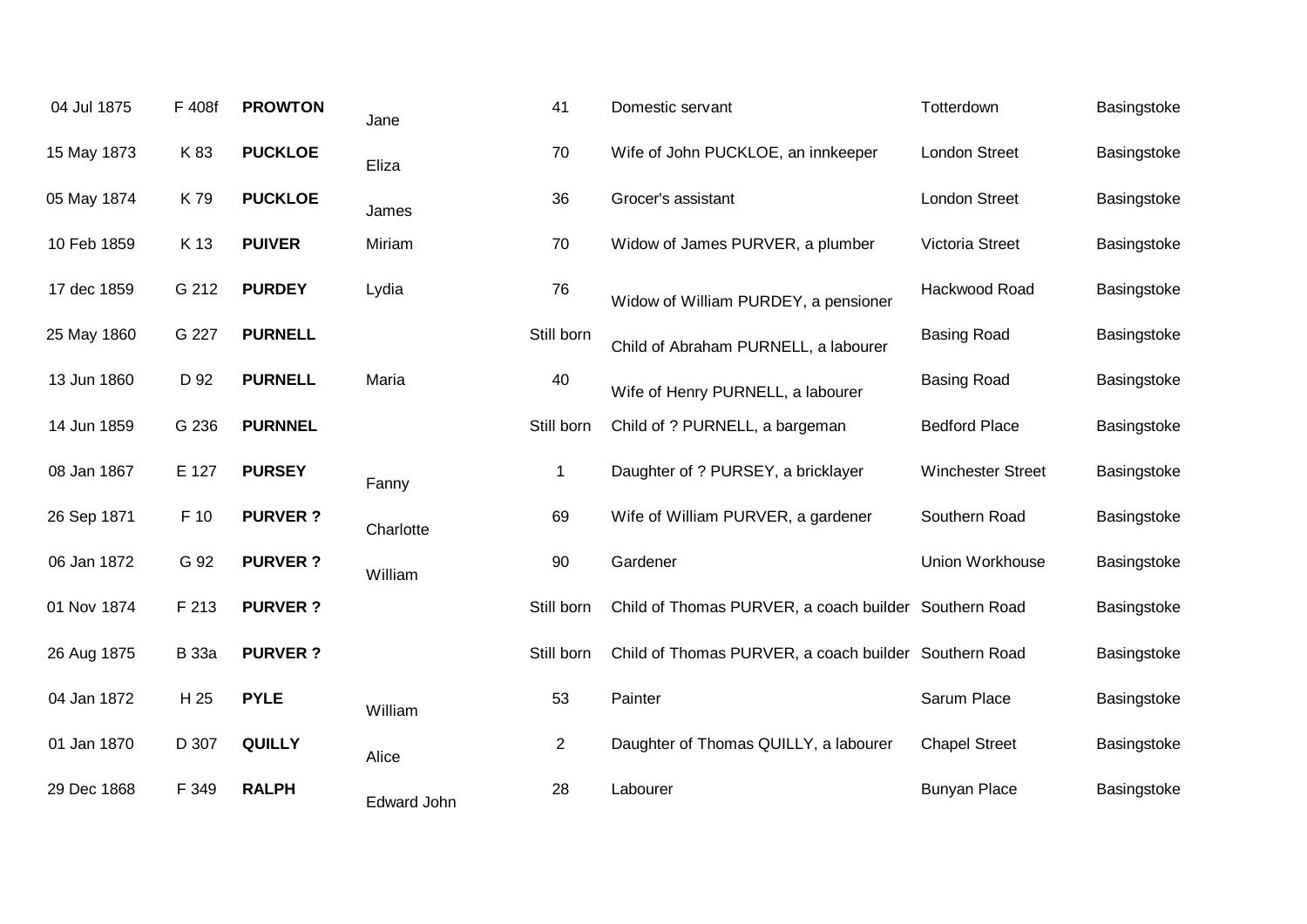| 01 Jul 1859 | D 107          | <b>RAMPTON</b> | John         | $\mathbf{3}$   | Son of Henry RAMPTON, a labourer            | Totterdown           | Basingstoke   |
|-------------|----------------|----------------|--------------|----------------|---------------------------------------------|----------------------|---------------|
| 27 Feb 1875 | K 313          | <b>RAMPTON</b> | Thomas       | 39             | Plumber                                     | Flexpool             | Basingstoke   |
| 01 Apr 1875 | D 91           | <b>RAMPTON</b> | Minnie       | 5              | Daughter of Henry RAMPTON, a labourer       | Castleman Cottage    | Basingstoke   |
| 25 Oct 1875 | J 222          | <b>RAMPTON</b> | Emily        | 22             | Wife of Charles RAMPTON, a sawyer           | <b>Station Hill</b>  | Basingstoke   |
| 16 Jan 1862 | G 223          | <b>RANDALL</b> | Martha       | 6 mths         | Daughter of Thomas RANDALL, a labourer      | <b>Basing Road</b>   | Basingstoke   |
| 10 May 1862 | A 33           | <b>RANDALL</b> |              | Still born     | Child of ? RANDALL, a labourer              | <b>Bunyan Place</b>  | Basingstoke   |
| 19 May 1863 | G 22           | <b>RANDALL</b> | William      |                | Son of ? RANDALL, a labourer                | <b>Basing Road</b>   | Basingstoke   |
| 20 Jan 1864 | G 194          | <b>RANDALL</b> | Thomas       | 26             | Labourer                                    | <b>Basing Road</b>   | Basingstoke   |
| 15 Jan 1875 | D 454          | <b>RANDALL</b> | Lucy         | 78             | Wife of Benjamin RANDALL, a labourer        | Newtown              | Basingstoke   |
| 21 Feb 1871 | F 273          | <b>RANDELL</b> | Thomas       | -1             | Son of Sarah RANDELL, a domestic<br>servanr | Union Workhouse      | <b>Basing</b> |
| 23 Mar 1871 | G 79           | <b>RANDELL</b> | Sarah        | 41             | Widow of Thomas RANDELL, a labourer         | Union Workhouse      | <b>Basing</b> |
| 23 Sep 1858 | <b>B</b> a67   | <b>READWIN</b> |              | Still born     | Child of Charles READWIN, a tailor          | <b>Church Street</b> | Basingstoke   |
| 08 Nov 1858 | A7             | <b>READWIN</b> | William      | 76             | Plasterer                                   | <b>Bedford Place</b> | Basingstoke   |
| 22 Nov 1858 | A <sub>6</sub> | <b>READWIN</b> | Julia        | $\overline{7}$ | Daughter of A READWIN, a labourer           | Hackwood Lane        | Basingstoke   |
| 23 Jun 1861 | H 17           | <b>READWIN</b> | George Henry | $\sqrt{3}$     | Son of John FUSKER ? A wheelwright          | <b>Bedford Place</b> | Basingstoke   |
| 15 Sep 1863 | K 113          | <b>READWIN</b> | Alfred       | 6 mths         | Son of Henry READWIN, a labourer            | Hackwood Road        | Basingstoke   |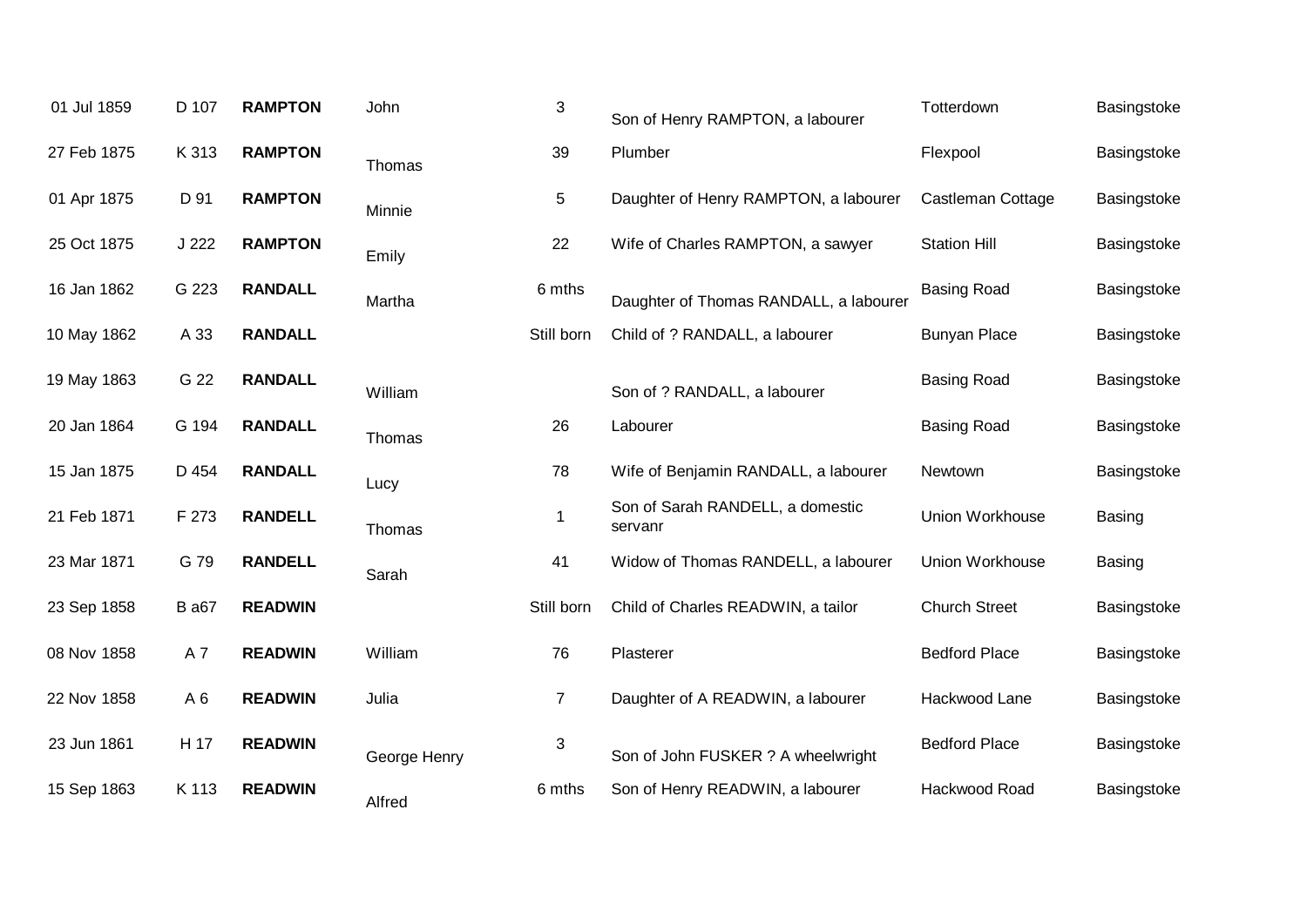| 11 Jul 1871  | H 59         | <b>READWIN</b>  | Kate                 | 11 mths | Daughter of Charles READWIN, a tailor                    | <b>Bedford Place</b> | Basingstoke        |
|--------------|--------------|-----------------|----------------------|---------|----------------------------------------------------------|----------------------|--------------------|
| 25 Nov 1871  | <b>B</b> 98a | <b>READWIN</b>  | Ann                  | 80      | Widow of William READWIN, a plasterer                    | <b>London Street</b> | Basingstoke        |
| 21 May 1866  | G 7          | <b>REDDISH</b>  | George Thomas        | 3 days  | Son of Samuel REDDISH, an engineer                       | <b>Basing Road</b>   | Basingstoke        |
| 31 Oct 1860  | G 55         | <b>REDGROVE</b> | Thomas               | 27      | Painter                                                  | Potters Lane         | Basingstoke        |
| 07 May 1863  | G 39         | <b>REDGROVE</b> | John                 | 68      | Shoemaker                                                | Potters Lane         | Basingstoke        |
| 25 Feb 1865  | M 62         | <b>REDGROVE</b> | James                | 66      | Gentleman                                                | East Oakley          | Wooton St Lawrence |
| 31 vMar 1866 | G 25         | <b>REDGROVE</b> | Ann                  | 67      | Widow of John REDGROVE, a shoemaker                      | Potters Lane         | Basingstoke        |
| 09 Mar 1868  | L 79         | <b>REDGROVE</b> | Esther               | 59      | Wife of ???? REDGROVE, a registrar of<br>births & deaths | Church Place         | Basingstoke        |
| 15 Jan 1869  | G 86         | <b>REDGROVE</b> | Susanna              | 80      | Gentlewoman                                              | Oat Street           | Basingstoke        |
| 28 Jan 1867  | G 158        | <b>REDWIN</b>   | Alfred               | 48      | Labourer                                                 | <b>Basing Road</b>   | Basingstoke        |
| 06 Feb 1868  | <b>B</b> 39  | <b>REDWIN</b>   | ?????                | 19      | Labourer                                                 | Union Workhouse      | Basingstoke        |
| 04 May 1870  | B 104        | <b>REDWIN</b>   | <b>Alfred Thomas</b> | 3 mths  | Son of Elizabeth REDWIN, a domestic<br>servant           | <b>Basing Road</b>   | Basingstoke        |
| 20 May 1864  | G 5          | <b>REED</b>     | Thomas               | 80      | Labourer                                                 | <b>Chapel Street</b> | Basingstoke        |
| 18 Nov 1865  | G 13         | <b>REED</b>     | James                | 50      | Labourer                                                 | <b>Chapel Street</b> | Basingstoke        |
| 26 Feb 1872  | F 343        | <b>REED</b>     | Elizabeth            | 85      | Widow of ? REED, a maltster                              | West Ham             | Basingstoke        |
| 09 Feb 1876  | F 344        | <b>REED</b>     | Helen                | 37      | Domestic servant                                         | <b>Chapel Street</b> | Basingstoke        |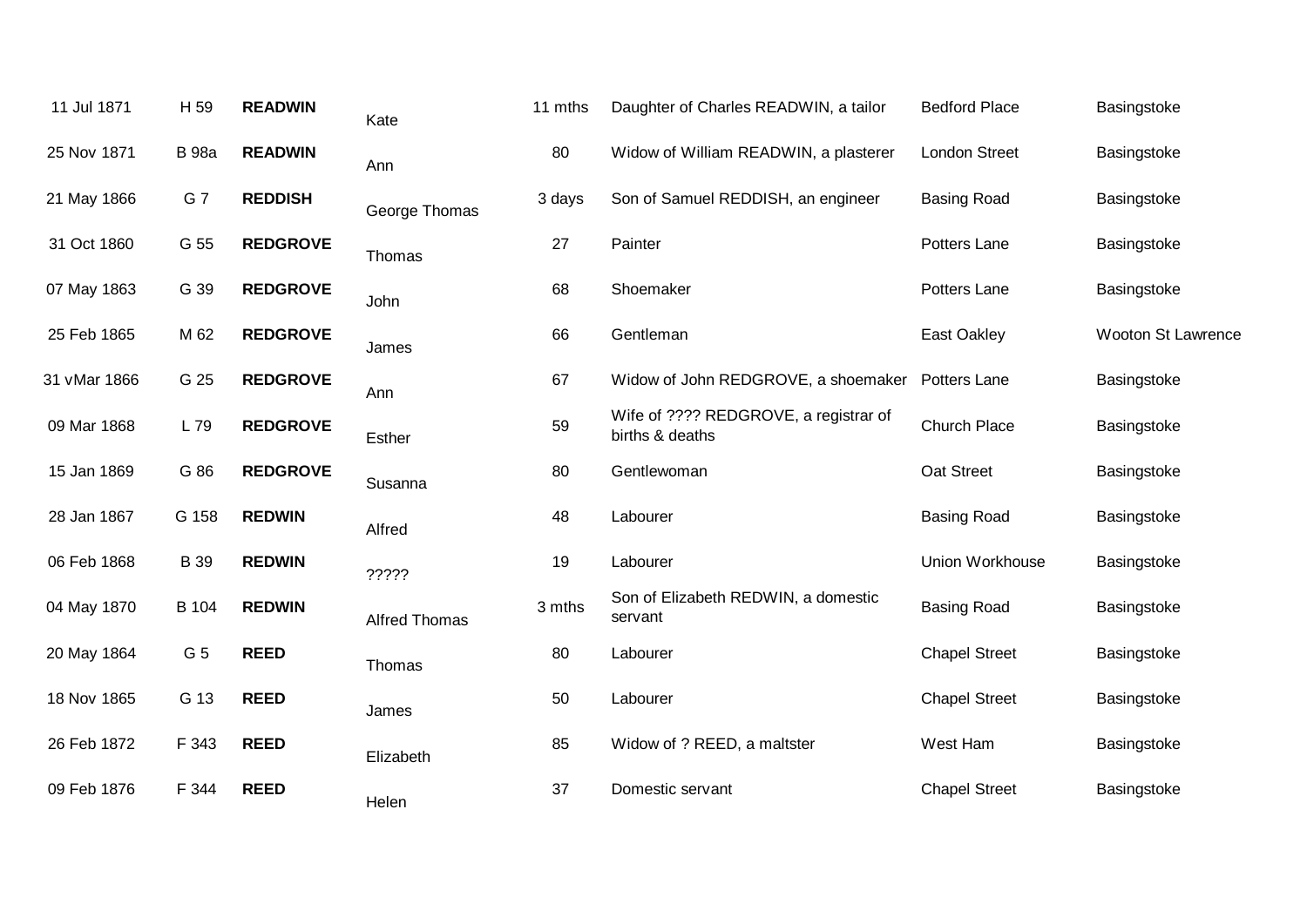| 22 Aug 1865 | F 216           | <b>RENOUF</b>   | John          | 72         | <b>High Constable</b>                                   | Church Lane          | Basingstoke |
|-------------|-----------------|-----------------|---------------|------------|---------------------------------------------------------|----------------------|-------------|
| 26 Jan 1862 | K 268           | <b>REYNOLDS</b> | Stephen       | 49         | Cooper                                                  | Oat Street           | Basingstoke |
| 28 Mar 1873 | K 268           | <b>REYNOLDS</b> | Ann           | 63         | Widow of ? REYNOLDS, a cooper                           | Church Lane          | Basingstoke |
| 16 Sep 1861 | C <sub>28</sub> | <b>RICHARD</b>  | Josiah        | 67         | Fishmonger                                              | Pear Tree Corner     | Basingstoke |
| 26 Sep 1862 | G 138           | <b>RING</b>     | Constance     | 77         | Widow of Robert RING, a labourer                        | <b>Basing Road</b>   | Basingstoke |
| 30 Jun 1866 | D 155           | <b>RIVERS</b>   | George        | 26         | Groom                                                   | <b>London Street</b> | Basingstoke |
| 30 Jul 1868 | F 250           | <b>ROBERTS</b>  | William Henry | 5 mths     | Son of William ROBERTS, a gardener                      | <b>Bramblys</b>      | Basingstoke |
| 27 Aug 1868 | E 72            | <b>ROBERTS</b>  | Edith         | 3          | Daughter of William ROBERTS, a railway<br>porter (LSWR) | New Road             | Basingstoke |
| 31 Dec 1859 | A 11            | <b>ROGERS</b>   | Alfred        | 1 mth      | Son of Henry Trogers, a labourer                        | Winchester Road      | Basingstoke |
| 14 Feb 1862 | G 22            | <b>ROGERS</b>   | William       | 49         | <b>Baker</b>                                            | Totterdown           | Basingstoke |
| 03 May 1864 | K76             | <b>ROGERS</b>   | Harriett      | 21         | Dress maker                                             | New Road             | Basingstoke |
| 24 Nov 1864 | K 119           | <b>ROGERS</b>   | Maria         | 39         | Wife of Frederick ROGERS, a printer                     | <b>New Street</b>    | Basingstoke |
| 30 Mar 1872 | E 334           | <b>ROGERS</b>   | John          | 73         | Postman                                                 | Oat Street           | Basingstoke |
| 18 Nov 1873 | C 322           | <b>ROGERS</b>   | Hannah        | 74         | Widow of John ROGERS, a postman                         | Oat Street           | Basingstoke |
| 14 Feb 1875 | K72             | <b>ROGERS</b>   | George Jacob  | 10         | Son of Frederick ROGERS, a printer                      | <b>New Street</b>    | Basingstoke |
| 18 Feb 1875 | F 61            | <b>ROGERS</b>   |               | Still born | Child of A ROGERS, a butcher                            | Oat Street           | Basingstoke |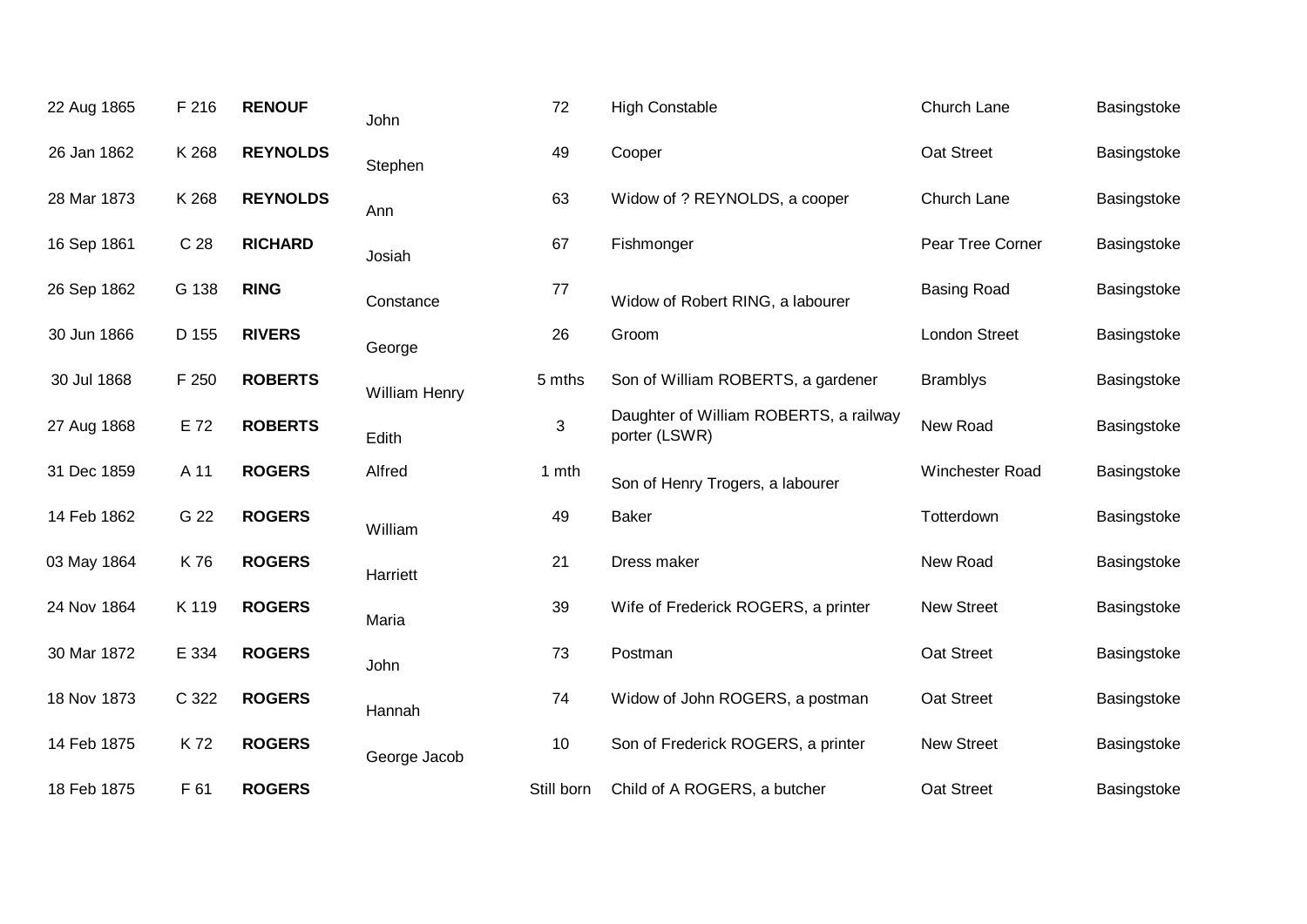| 14 Oct 1873 | J74         | <b>ROLFE</b> | William James | 4 days      | Son of James ROLFE, a stonemason   | <b>Bunyan Place</b>  | Basingstoke |
|-------------|-------------|--------------|---------------|-------------|------------------------------------|----------------------|-------------|
| 20 Apr 1859 | A 28a       | <b>ROSE</b>  |               | Still born  | Child of Henry Rose, a labourer    | Hackwood Road        | Basingstoke |
| 24 Dec 1859 | G 244       | <b>ROSE</b>  | William       | 26          | <b>Bricklayer</b>                  | Pear Tree Corner     | Basingstoke |
| 20 Oct 1860 | A 28a       | <b>ROSE</b>  |               | Still born  | Child of Henry Rose, a labourer    | Cliddesden Road      | Basingstoke |
| 24 Jul 1867 | D 47        | <b>ROSE</b>  |               | Still born  | Child of Henry ROSE, a labourer    | Hackwood Road        | Basingstoke |
| 05 Mar 1870 | F 434       | <b>ROSE</b>  | Harriett      | $\mathbf 1$ | Daughter of Henry ROSE, a labourer | Reading Road         | Basingstoke |
| 05 Mar 1870 | F 434       | <b>ROSE</b>  | Jane          | 9 wks       | Daughter of Henry ROSE, a labourer | Reading Road         | Basingstoke |
| 28 Dec 1870 | L 76        | <b>ROSE</b>  | William       | 64          | Stonemason                         | Pear Tree Corner     | Basingstoke |
| 06 Mar 1871 | F 434       | <b>ROSE</b>  | James         | 3 wks       | Son of Henry ROSE, a labourer      | <b>Worting End</b>   | Basingstoke |
| 12 Oct 1872 | C 95        | <b>ROSE</b>  | John          | 35          | Discharged soldier                 | Pear Tree Corner     | Basingstoke |
| 25 Jul 1873 | F 414       | <b>ROSE</b>  | Alice         | 3 days      | Daughter of Henry ROSE, a labourer | <b>Church Square</b> | Basingstoke |
| 25 Nov 1874 | D 298       | <b>ROSE</b>  | Thomas        | 66          | Labourer                           | Southern Road        | Basingstoke |
| 31 Dec 1874 | F 243       | <b>ROSE</b>  | Thomas        | 77          | Labourer                           | Cliddesden Road      | Basingstoke |
| 02 Jan 1875 | F 223       | <b>ROSE</b>  | Hannah        | 74          | Widow of Thomas ROSE, a labourer   | Cliddesden Road      | Basingstoke |
| 12 Jun 1875 | F 156       | <b>ROSE</b>  |               | Still born  | Child of George ROSE, a labourer   | Hackwood Road        | Basingstoke |
| 19 Dec 1875 | <b>B</b> 48 | <b>ROSE</b>  | Robert        | 27          | Saddler                            | Goat Lane            | Basingstoke |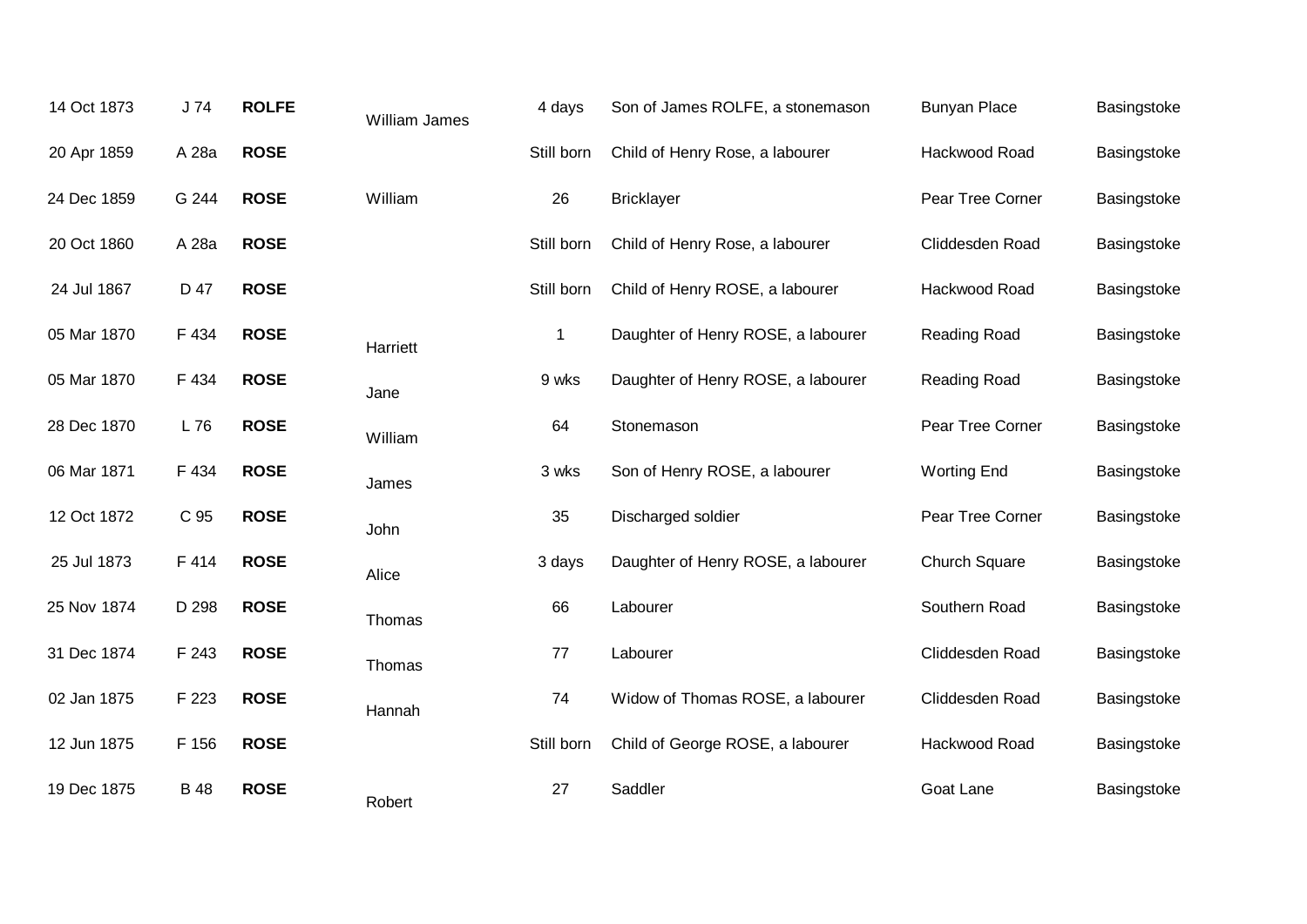| 22 Apr 1864 | A 40            | <b>ROWELL</b>   |                         | Still born     | Child of James ROWELL, a labourer                     | <b>Bunyan Place</b>      | Basingstoke   |
|-------------|-----------------|-----------------|-------------------------|----------------|-------------------------------------------------------|--------------------------|---------------|
| 04 Jun 1867 | J <sub>51</sub> | <b>RUFF</b>     | <b>William Charles</b>  | 4              | Son of Edwin RUSS, a domestic servant                 | <b>Bunyan Place</b>      | Basingstoke   |
| 10 Jul 1869 | F 291           | <b>RUFFALL</b>  | Sarah                   | 68             | Wife of Stephen RUFFALL, a carpenter                  | <b>Union Workhouse</b>   | <b>Basing</b> |
| 15 Feb 1871 | F 293           | <b>RUFFEL</b>   | Stephen                 | 75             | Carpenter                                             | Union Workhouse          | <b>Basing</b> |
| 01 Jun 1874 | D 297           | <b>RUFFELL</b>  | Mary                    | 5              | Daughter of ? RUFFELL, a groom                        | Flexpool                 | Basingstoke   |
| 30 Nov 1872 | K 234           | <b>RUTT?</b>    | Thomas                  | 75             | Late innkeeper                                        | Victoria Street          | Basingstoke   |
| 28 May 1875 | G 172           | <b>RUTTY</b>    | Maria                   | 1 day          | Daughter of A J RUTTY, a Clerk in Holy<br>Orders      | Queens Grammar<br>School | Basingstoke   |
| 21 Nov 1874 | J 323           | <b>SACKLEY?</b> | Ellen                   | 15             | Daughter of A SACKLEY ?, a blacksmith                 | Steam Mill Place         | Basingstoke   |
| 04 Jun 1870 | H 38            | <b>SADLER</b>   | Elizabeth               | 72             | Widow of ? SADLER, a bookbinder                       | Grove Place              | Basingstoke   |
| 27 Dec 1859 | D 75            | <b>SAMUEL</b>   | April                   | $\mathbf{1}$   | Daughter of ??, a railway porter                      | <b>Basing Road</b>       | Basingstoke   |
| 21 Nov 1869 | K 82            | <b>SARGENT</b>  | Harriett                | 29             | Wife of William SARGENT, a merchant's<br>clerk        | <b>Winchester Street</b> | Basingstoke   |
| 04 Apr 1862 | E 16            | <b>SAUNDERS</b> | William                 | 47             | Railway porter (LSWR)                                 | <b>Bunyan Place</b>      | Basingstoke   |
| 20 Dec 1868 | K 178           | <b>SAUNDERS</b> | Eliza Franklin          | 3 wks          | Daughter of George SAUNDERS, a broker Victoria Street |                          | Basingstoke   |
| 03 May 1869 | K 171           | <b>SAUNDERS</b> | <b>Charles Franklin</b> | $\overline{2}$ | Son of George SAUNDERS, a tailor                      | Victoria Street          | Basingstoke   |
| 10 Nov 1871 | E 130           | <b>SAUNDERS</b> | Annie Louisa            | $\overline{2}$ | Daughter of John SAUNDERS, a machinist Willow Place   |                          | Basingstoke   |
| 23 Nov 1873 | K 163           | <b>SAUNDERS</b> | George                  | 43             | Tailor                                                | Victoria Street          | Basingstoke   |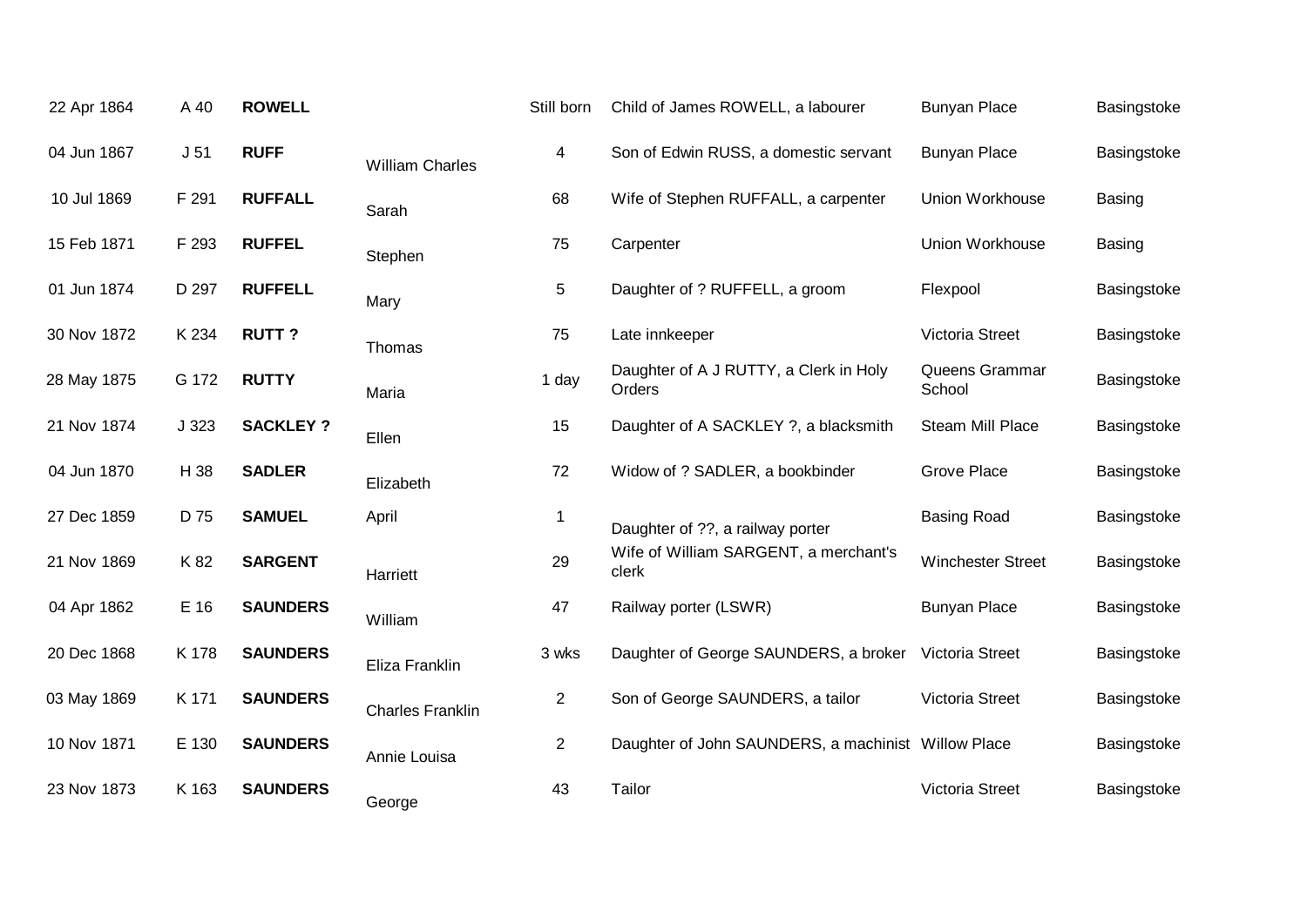| 02 Sep 1863 | H 62           | <b>SAVAGE</b>    | Louisa                 | $\overline{7}$ | Daughter of Henry SAVAGE, a tailor                                        | Oat Street           | Basingstoke     |
|-------------|----------------|------------------|------------------------|----------------|---------------------------------------------------------------------------|----------------------|-----------------|
| 09 Oct 1875 | E 21           | <b>SAVAGE</b>    | Elizabeth              | 9 mths         | Daughter of William SAVAGE, a labourer                                    | Potters Lane         | Basingstoke     |
| 17 Nov 1863 | C 39           | <b>SAVEY</b>     | James                  | 52             | Sawyer                                                                    | <b>Church Street</b> | Basingstoke     |
| 25 Jan 1859 | E 143          | <b>SAYERS</b>    | Catherine              | 56             | Wife of ? SAYERS, a gentleman                                             | <b>London Street</b> | Basingstoke     |
| 08 Dec 1866 | <b>B23</b>     | SCUFFULL ???     | <b>Edwin Albert</b>    | 7 mths         | Son of William SCUFFULL, a fireman                                        | Norn Hill            | Basingstoke     |
| 11 Nov 1873 | F <sub>9</sub> | <b>SCUTTER</b>   | Eliza                  | 71             | Widow of Joseph SCUTTER, a labourer                                       | New Road             | Basingstoke     |
| 08 Oct 1863 | H 71           | <b>SEAL</b>      | Emily                  | 4              | Daughter of Edward SEAL, a fishmonger                                     | <b>East Street</b>   | Basingstoke     |
| 09 Oct 1863 | H 71           | <b>SEAL</b>      | Thomasa                | 14             | Son of Edward SAEAL, a fishmonger                                         | <b>East Street</b>   | Basingstoke     |
| 01 Jan 1876 | F 127          | <b>SEAL</b>      | <b>Charles William</b> | 44             | Late farmer                                                               | <b>Worting Road</b>  | Basingstoke     |
| 06 Jun 1862 | G 196          | <b>SELF</b>      | Jeremiah               | 80             | <b>Butcher</b>                                                            | Reading Road         | Basingstoke     |
| 22 Dec 1872 | J 338          | <b>SELF</b>      | <b>Henry Charles</b>   | 27             | Railway guard (LSWR)                                                      | 9 Bradley Street     | Wandsworth Road |
| 18 Mar 1873 | J 329a         | <b>SELFE</b>     | Sarah Matilda          | -1             | Daughter of Henry SELFE, a railway guard<br>(LSWR)                        | 9 Bradley Street     | Wandsworth Road |
| 14 Jul 1862 | G 170          | <b>SELFE?</b>    | Ann                    | 45             | Widow of Joseph SELFE, a butcher                                          | Reading Road         | Basingstoke     |
| 12 Aug 1867 | F 356          | <b>SERMON ??</b> | Lavinia                | 51             | No officiating ministerNo officiating<br>ministerNo officiating minister- | Totterdown           | Basingstoke     |
| 12 Mar 1868 | G 201          | <b>SERMON ??</b> | William                | 77             | Cabinet maker                                                             | <b>London Street</b> | Basingstoke     |
| 26 Sep 1861 | <b>FV</b>      | <b>SEYMOUR</b>   | Esther                 | 61             | Wife of ? SEYMOUR, a carrier                                              | Oat Street           | Basingstoke     |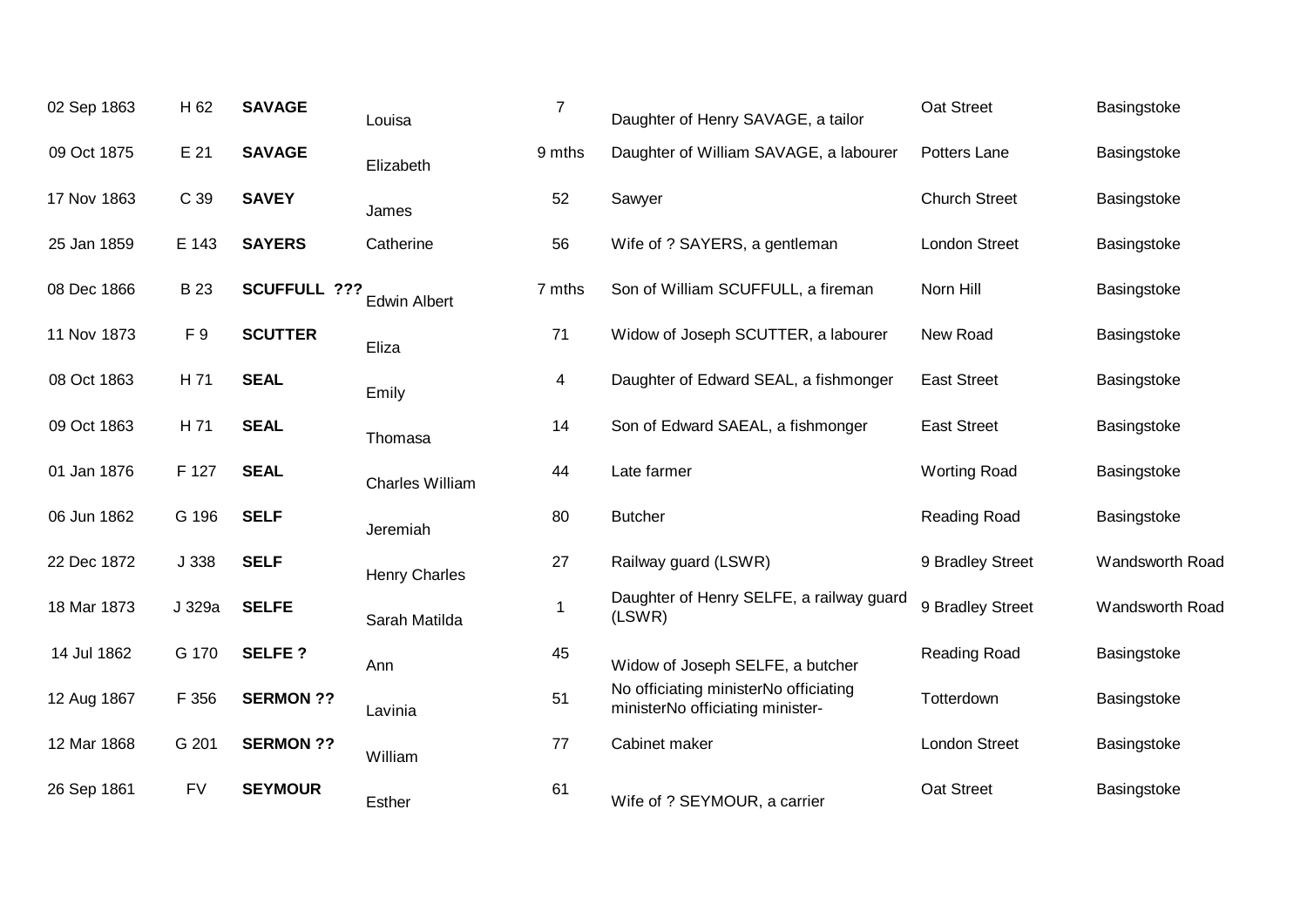| 24 Apr 1863 | <b>FV</b>       | <b>SEYMOUR</b>     | William        | 58         | Carrier                                                  | Oat Street               | Basingstoke   |
|-------------|-----------------|--------------------|----------------|------------|----------------------------------------------------------|--------------------------|---------------|
| 20 Oct 1868 | G 41            | <b>SEYMOUR</b>     | Morgan Martin  | 22         | Ironmonger's assistant                                   | <b>London Street</b>     | Basingstoke   |
| 09 Jan 1868 | K 75            | <b>SHACKLEFORD</b> | Ann            | 94         | Widow of James HACKLEFORD, a<br>labourer                 | Union Workhouse          | <b>Basing</b> |
| 28 Sep 1871 | J 367           | <b>SHACKLEFORD</b> | Sarah          | 63         | Bonnet maker                                             | <b>Winchester Street</b> | Basingstoke   |
| 05 Apr 1860 | F 241           | <b>SHEBBEARE</b>   | Joseph Charles | 71         | Solicitor                                                | <b>Church Street</b>     | Basingstoke   |
| 18 Nov 1869 | F 241           | <b>SHEBBEARE</b>   | Miriam         | 57         | Gentlewoman                                              | <b>Church Street</b>     | Basingstoke   |
| 01 May 1862 | D 44            | <b>SHEET</b>       | John           | 70         | Labourer                                                 | <b>Worting End</b>       | Basingstoke   |
| 04 May 1864 | J <sub>5</sub>  | <b>SHEFFORD</b>    | Sarah          | 15         | Daughter of Robert SHEFFORD, a labourer Basing Road      |                          | Basingstoke   |
| 18 Jan 1866 | A 35            | <b>SHELLARD</b>    |                | Still born | Child of Samuel SHELLARD, a painter                      | Potters Lane             | Basingstoke   |
| 11 Mar 1867 | G 154           | <b>SHELLARD</b>    | Samuel         | 37         | Painter                                                  | Hackwood Road            | Basingstoke   |
| 17 Mar 1863 | G 206           | <b>SHELLER?</b>    | William James  | 21 mths    | Son of S SHELLER ?, a painter                            | Potters Lane             | Basingstoke   |
| 29 Aug 1863 | C <sub>65</sub> | <b>SHEPPARD</b>    | Martha         | 77         | Widow of ? SHEPPARD, a late innkeeper                    | <b>London Street</b>     | Basingstoke   |
| 27 Aug 1868 | C 38            | <b>SHEPPARD</b>    | Frederick      | 22         | Stonemason                                               | <b>Bunyan Place</b>      | Basingstoke   |
| 12 Mar 1863 | G 236a          | <b>SHERBET?</b>    |                | Still born | Child of Henry SHERBET ?, a writing clerk                | <b>London Street</b>     | Basingstoke   |
| 30 Dec 1865 | F 107           | <b>SHERBORN</b>    |                | Still born | Son of Henry Charles SHERBORN, a<br>commercial traveller | <b>London Street</b>     | Basingstoke   |
| 03 Jan 1876 |                 | <b>SHERWOOD</b>    |                | 1 hour     | Daughter of William SHERWOOD, a                          | <b>Station Hill</b>      | Basingstoke   |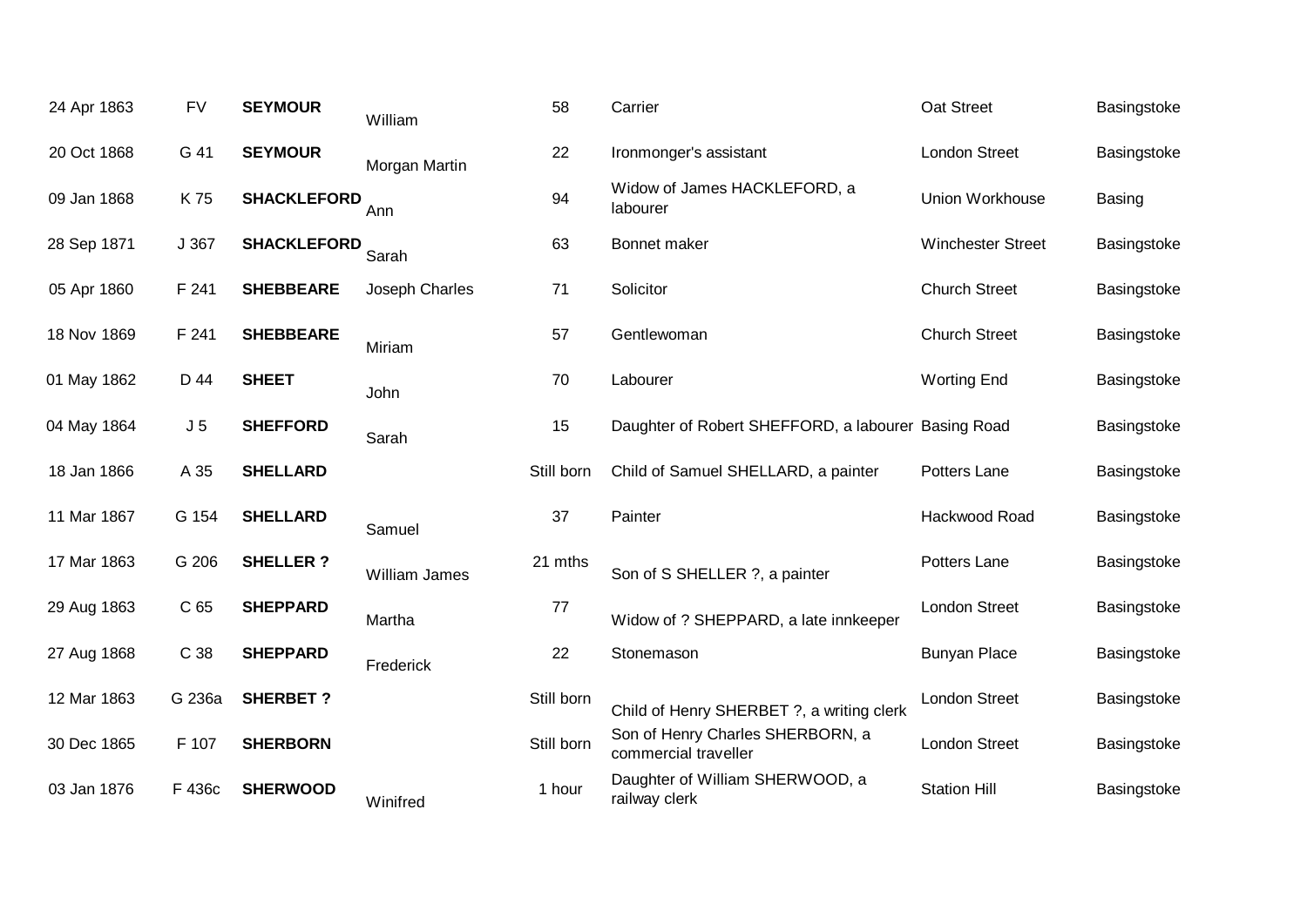| 12 Jan 1861 | G 206          | <b>SHILLER</b>    | William James         | 5          | Son of James SHILLER, a painter                   | Hackwood Road          | Basingstoke |
|-------------|----------------|-------------------|-----------------------|------------|---------------------------------------------------|------------------------|-------------|
| 28 Jun 1873 | L 113          | <b>SHILLING</b>   | <b>Edward William</b> | 1          | Son of William SHILLING, a draper's<br>assistant  | <b>Church Square</b>   | Basingstoke |
| 11 Nov 1875 | K 398          | <b>SHOOLBRAID</b> | Ellen Heading         | 48         | Wife of J W (?) SHOOLBRAID, MD                    | Victoria Road          | Aldershot   |
| 05 Mar 1876 | K 67           | <b>SILVER</b>     | <b>William Albert</b> | 6          | Son of John SILVER, a labourer                    | <b>Hollands Grove?</b> | Basingstoke |
| 16 Apr 1868 | B 107          | <b>SIMMONS</b>    | Charlotte             | 9 mths     | Daughter of Thomas SIMMONS, a lathe<br>cleaver    | Goat Lane              | Basingstoke |
| 22 Nov 1870 | F 186          | <b>SIMMONS</b>    | Elizabeth             | 84         | Widow of Charles SIMMONS, a gentleman Highfield   |                        | Basingstoke |
| 16 Jan 1869 | F 400          | <b>SIMPSON</b>    | Walter                | 26         | Station Agent (LSWR)                              | St David's             | Exeter      |
| 13 May 1869 | E <sub>5</sub> | <b>SIMPSON</b>    |                       | Still born | Child of Walter SIMPSON, a station agent<br>(GWR) | St David's             | Exeter      |
| 16 Dec 1863 | E 27           | <b>SIMS</b>       | William               | 35         | Labourer                                          | Potters Lane           | Basingstoke |
| 22 Apr 1866 | E 4            | <b>SIMS</b>       | George                | 26         | <b>Baker</b>                                      | Carpenter's Buildings  | Basingstoke |
| 17 Dec 1867 | E 54           | <b>SIMS</b>       | Harriett              | 60         | Wife of Jacob SIMS, a labourer                    | Potters Lane           | Basingstoke |
| 05 Dec 1873 | E 332          | <b>SIMS</b>       | Mary                  | 1 day      | Daughter of James SIMS, a ? straw dealer          | Flexpool               | Basingstoke |
| 08 Aug 1868 | E 199          | <b>SKINNER</b>    | Arthur                | 5 wks      | Son of Thomas SKINNER, a revenue<br>officer       | Reading Road           | Basingstoke |
| 22 Aug 1868 | E 223          | <b>SKINNER</b>    | Willie                | 17 mths    | Son of Thomas SKINNER, a revenue<br>officer       | Reading Road           | Basingstoke |
| 18 Oct 1871 | F 377          | <b>SKINNER</b>    | <b>Caroline Mary</b>  | 3 wks      | Daughter of William SKINNER, a<br>schoolmaster    | <b>Cross Street</b>    | Basingstoke |
| 28 Oct 1871 | F 377          | <b>SKINNER</b>    | <b>Arthur Thorpe</b>  | 22 mths    | Son of William SKINNER, a schoolmaster            | <b>Cross Street</b>    | Basingstoke |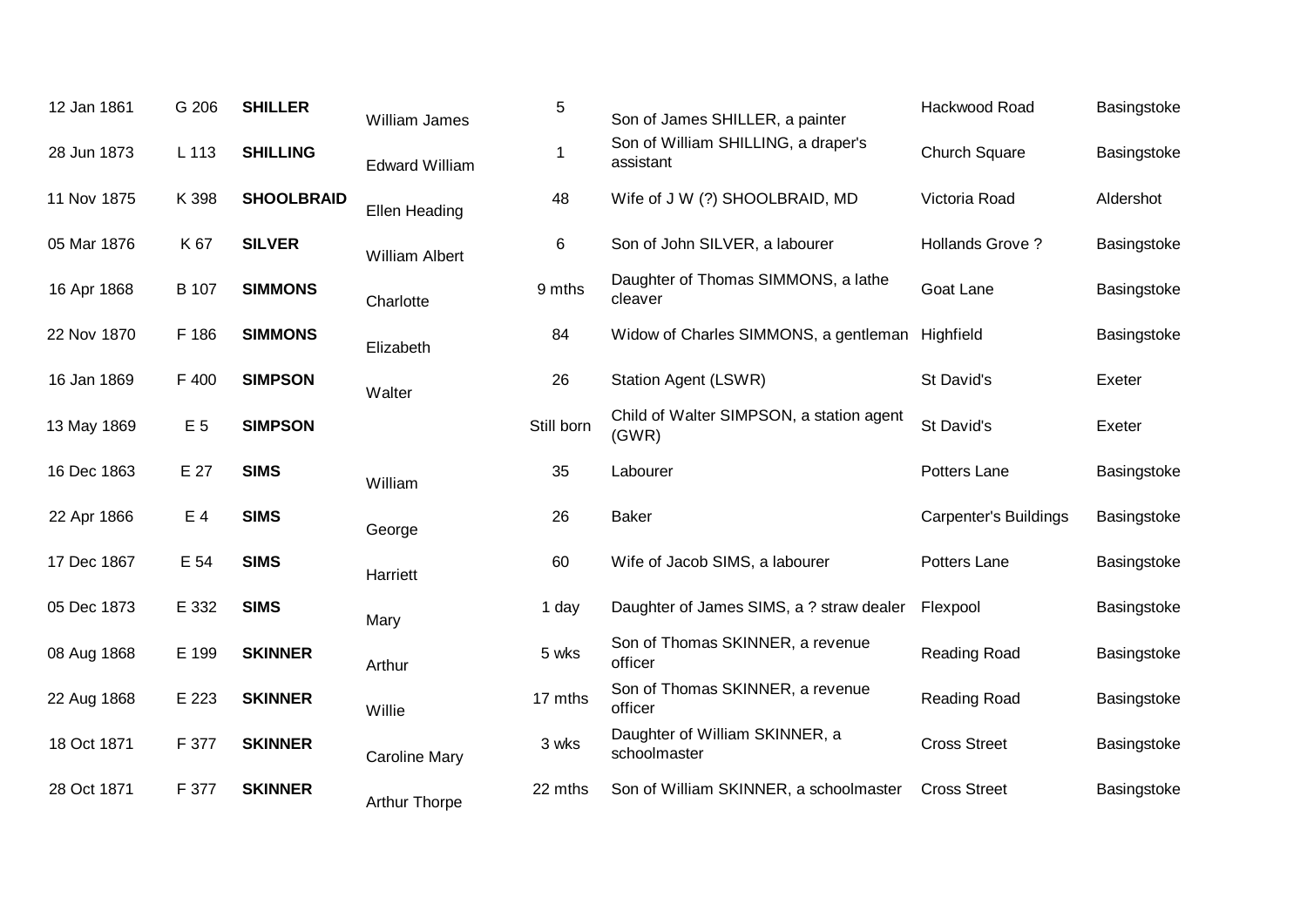| 15 Dec 1873 | F 377          | <b>SKINNER</b> | Elizabeth Ann Rosan | 5 mths     | Daughter of William SKINNER, a<br>schoolmaster     | <b>Cross Street</b>        | Basingstoke   |
|-------------|----------------|----------------|---------------------|------------|----------------------------------------------------|----------------------------|---------------|
| 10 Mar 1874 | E 222          | <b>SKINNER</b> | Florence            | 3          | Daughter of Arhur Skinner, a revenue<br>officer    | <b>Church Square</b>       | Basingstoke   |
| 29 Apr 1874 | D 83           | <b>SKINNER</b> | James               | 9          | Son of John SKINNER, a hawker                      | <b>Church Street</b>       | Basingstoke   |
| 19 Feb 1874 | F 409b         | <b>SLACK</b>   |                     | Still born | Child of John SLACK, a railway porter              | <b>Bunyan Place</b>        | Basingstoke   |
| 19 Mar 1870 | E 71           | <b>SLACK?</b>  | Annie Jane          | 15 mths    | Daughter of John SLACK, a railway porter<br>(LSWR) | <b>Bunyan Place</b>        | Basingstoke   |
| 21 Sep 1871 | F 430b         | <b>SLADE</b>   | Albert              | 5 mths     | Son of Sidney SLADE, a boiler maker                | Flexpool                   | Basingstoke   |
| 17 Apr 1862 | E 275          | <b>SLAN?</b>   | <b>Betsey</b>       | 8 mths     | Daughter of Robert ALLEN, a labourer               | <b>Brook Street</b>        | Basingstoke   |
| 05 Aug 1858 | A 18           | <b>SMITH</b>   | Maria               | 65         | Widow of George SMITH, a labourer                  | Union Workhouse            | <b>Basing</b> |
| 23 Sep 1858 | A <sub>8</sub> | <b>SMITH</b>   | Emelia              | 4          | Daughter of ? SMITH, a labourer                    | <b>Carpenters Building</b> | Basingstoke   |
| 23 Feb 1859 | D 73           | <b>SMITH</b>   | John                | 50         | Labourer                                           | Totterdown                 | Basingstoke   |
| 01 Sep 1859 | D 41           | <b>SMITH</b>   | Hannah              | 74         | Wife of George SMITH, an innkeeper                 | Union Workhouse            | Basing        |
| 29 Dec 1859 | D <sub>8</sub> | <b>SMITH</b>   | Thomas              | 70         | Labourer                                           | <b>Winchester Road</b>     | Basingstoke   |
| 14 Jan 1860 | A 36           | <b>SMITH</b>   | Charles             | 5 wks      | Son of Harriet SMITH, a domestic servant           | <b>Victoria Street</b>     | Basingstoke   |
| 03 Feb 1860 | J 30a          | <b>SMITH</b>   | Frederick           | 10 mths    | Son of Henry SMITH, a labourere                    | Potters Lane               | Basingstoke   |
| 05 Jul 1860 | H 47           | <b>SMITH</b>   | Sarah               | 67         | Wife of Thomas SMITH, a bricklayer                 | Potters Lane               | Basingstoke   |
| 27 Jul 1860 | G 233          | <b>SMITH</b>   |                     | Still born | Child of Charles SMITH, a groom                    | <b>Victoria Street</b>     | Basingstoke   |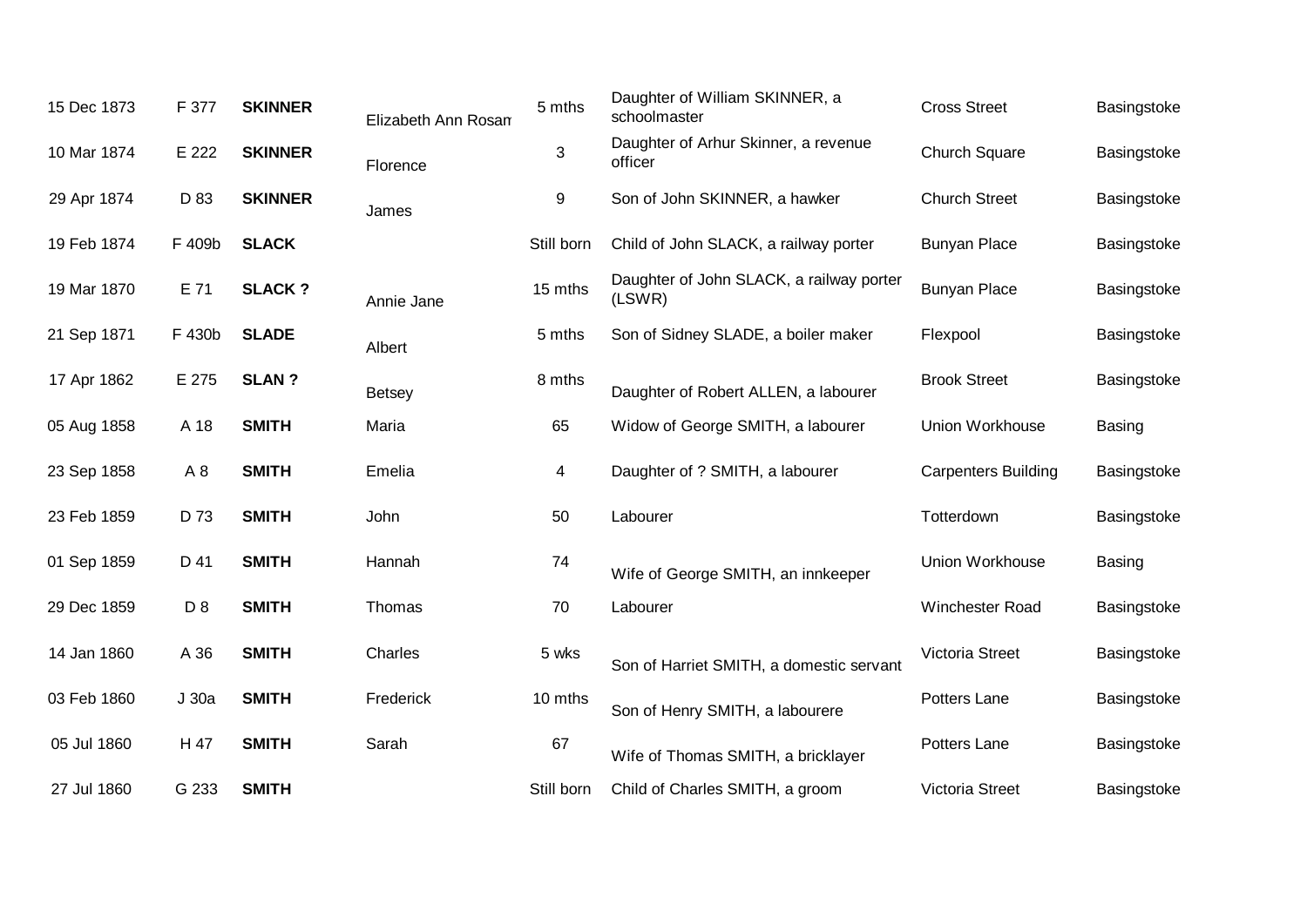| 17 Dec 1860 | D 58            | <b>SMITH</b> | George                | 67         | Late innkeeper                                   | Union Workhouse          | Basingstoke |
|-------------|-----------------|--------------|-----------------------|------------|--------------------------------------------------|--------------------------|-------------|
| 18 Feb 1861 | C 17            | <b>SMITH</b> | Leonard               | 14 mths    | Son of John SMITH, an innkeeper                  | <b>Winchester Street</b> | Basingstoke |
| 04 Apr 1861 | C 11            | <b>SMITH</b> | <b>Thomas Charles</b> | 8 mths     | Son of Caroline SMITH, a domestic servant        | Potters Lane             | Basingstoke |
| 08 Apr 1861 | K 16            | <b>SMITH</b> | Walter                | 4 mths     | Son of Thomas SMITH, a railway clerk<br>(GWR)    | <b>Basing Road</b>       | Basingstoke |
| 15 May 1861 | L 363           | <b>SMITH</b> | <b>Robert William</b> | 21         | Labourer                                         | <b>Basing Road</b>       | Basingstoke |
| 22 Mar 1862 | A 30            | <b>SMITH</b> | Ellen                 |            | Daughter of Henry ? SMITH, a domestic<br>servant | Gas House Row            | Basingstoke |
| 23 Aug 1862 | C <sub>51</sub> | <b>SMITH</b> | Edward                | 5 wks      | Son of John SMITH, an innkeeper                  | <b>Winchester Street</b> | Basingstoke |
| 17 Jan 1863 | J <sub>30</sub> | <b>SMITH</b> | Ann Elizabeth         | 6          | Daughter of Thomas SMITH, a labourer             | Potters Lane             | Basingstoke |
| 07 Mar 1863 | J <sub>59</sub> | <b>SMITH</b> | Peter                 | 36         | Shoemaker                                        | Goat Lane                | Basingstoke |
| 11 Dec 1863 | J <sub>30</sub> | <b>SMITH</b> | Frederick             | 3 wks      | Son of Thomas SMITH, a labourer                  | Potters Lane             | Basingstoke |
| 27 Feb 1864 | G 217           | <b>SMITH</b> | Ann                   | 8          | Daughter of ? SMITH, a labourer                  | Pear Tree Corner         | Basingstoke |
| 16 Mar 1864 | D 70            | <b>SMITH</b> | Harriett              | 9          | Daughter of William SMITH, a labourer            | Hackwood Road            | Basingstoke |
| 04 Jun 1864 | F 449           | <b>SMITH</b> | David                 | 28         | Carpenter                                        | Pear Tree Corner         | Basingstoke |
| 19 Jul 1864 | <b>B</b> 95     | <b>SMITH</b> | Ann                   | 51         | Wife of James SMITH, a labourer                  | Northbrook Street        | Basingstoke |
| 04 Aug 1864 | M 45            | <b>SMITH</b> | George                | 45         | Shoemaker                                        | Potters Lane             | Basingstoke |
| 04 Feb 1865 | <b>B</b> 26     | <b>SMITH</b> |                       | Still born | Child of David SMITH, a labourer                 | Hackwood Road            | Basingstoke |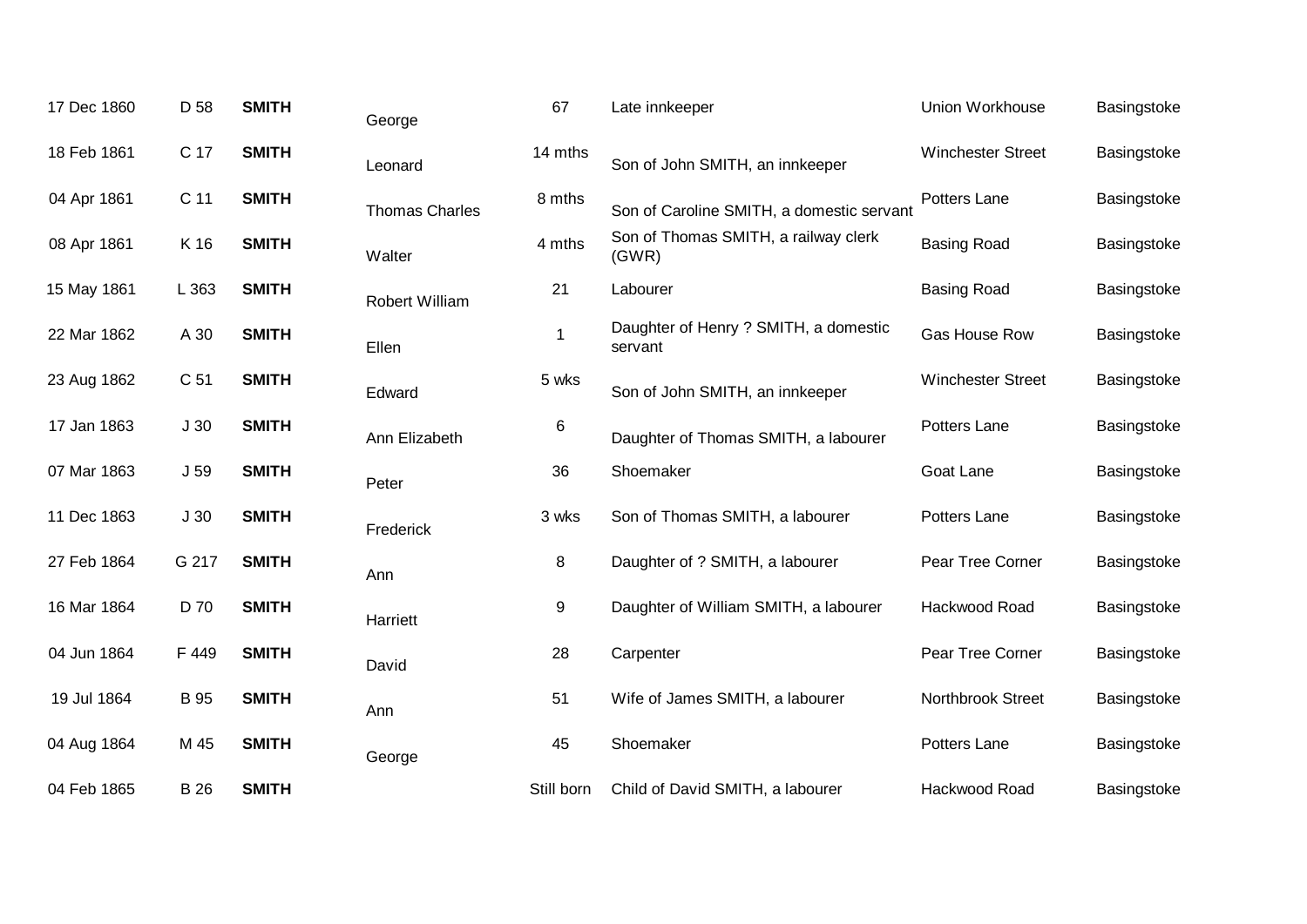| 08 Jun 1865 | F 329           | <b>SMITH</b> | William Henry | 5              | Son of William SMITH, a labourer             | <b>Worting End</b>   | Basingstoke |
|-------------|-----------------|--------------|---------------|----------------|----------------------------------------------|----------------------|-------------|
| 28 Jul 1865 | E 217           | <b>SMITH</b> | Sarah         | 34             | Domestic servant                             | Flexpool             | Basingstoke |
| 07 Oct 1865 | G 83            | <b>SMITH</b> | Ann           | 39             | Wife of David Smith, a labourer              | Hackwood Road        | Basingstoke |
| 14 Nov 1865 | G 103           | <b>SMITH</b> | Ellen         | 11             | Daughter of David SMITH, a labourer          | Hackwood Road        | Basingstoke |
| 25 Nov 1865 | G 124           | <b>SMITH</b> | Fanny         | 8              | Daughter of David SMITH, a labourer          | Hackwood Road        | Basingstoke |
| 07 Jan 1866 | J <sub>29</sub> | <b>SMITH</b> | Charles       | 4              | Son of Thomas SMITH, a labourer              | <b>Church Street</b> | Basingstoke |
| 18 Aug 1866 | <b>B</b> 33     | <b>SMITH</b> | Julia Ann     | $\overline{2}$ | Daughter of Ann SMITH, a domestic<br>servant | Hackwood Road        | Basingstoke |
| 19 Oct 1866 | M 49            | <b>SMITH</b> | Thomas        | 71             | <b>Bricklayer</b>                            | <b>Church Street</b> | Basingstoke |
| 07 Nov 1866 | F 447           | <b>SMITH</b> | Hannah        | 55             | Domestic servant                             | Pear Tree Corner     | Basingstoke |
| 24 Nov 1866 | F 446           | <b>SMITH</b> | Elizabeth     | $\overline{c}$ | Daughter of David SMITH, a labourer          | Pear Tree Corner     | Basingstoke |
| 29 Mar 1867 | B 127           | <b>SMITH</b> | James         | 61             | Labourer                                     | <b>Basing Road</b>   | Basingstoke |
| 10 Jul 1867 | D 34            | <b>SMITH</b> | James         | 4 hrs          | Son of Jane SMITH, a domestic servant        | Gas House Row        | Basingstoke |
| 06 Dec 1867 | L <sub>2</sub>  | <b>SMITH</b> | John          | 85             | Carpenter                                    | Hackwood Road        | Basingstoke |
| 12 Feb 1868 | F 316           | <b>SMITH</b> | Emma          | $\overline{2}$ | Daughter of James SMITH, a labourer          | Totterdown           | Basingstoke |
| 18 Mar 1869 | K 52            | <b>SMITH</b> | Arkis ??      | 14 mths        | Son of Henry SMITH, an engineer              | Sarum Place          | Basingstoke |
| 12 Jun 1869 | B 128           | <b>SMITH</b> | Henry         | 11             | Son of James SMITH, a labourer               | <b>Bunyan Place</b>  | Basingstoke |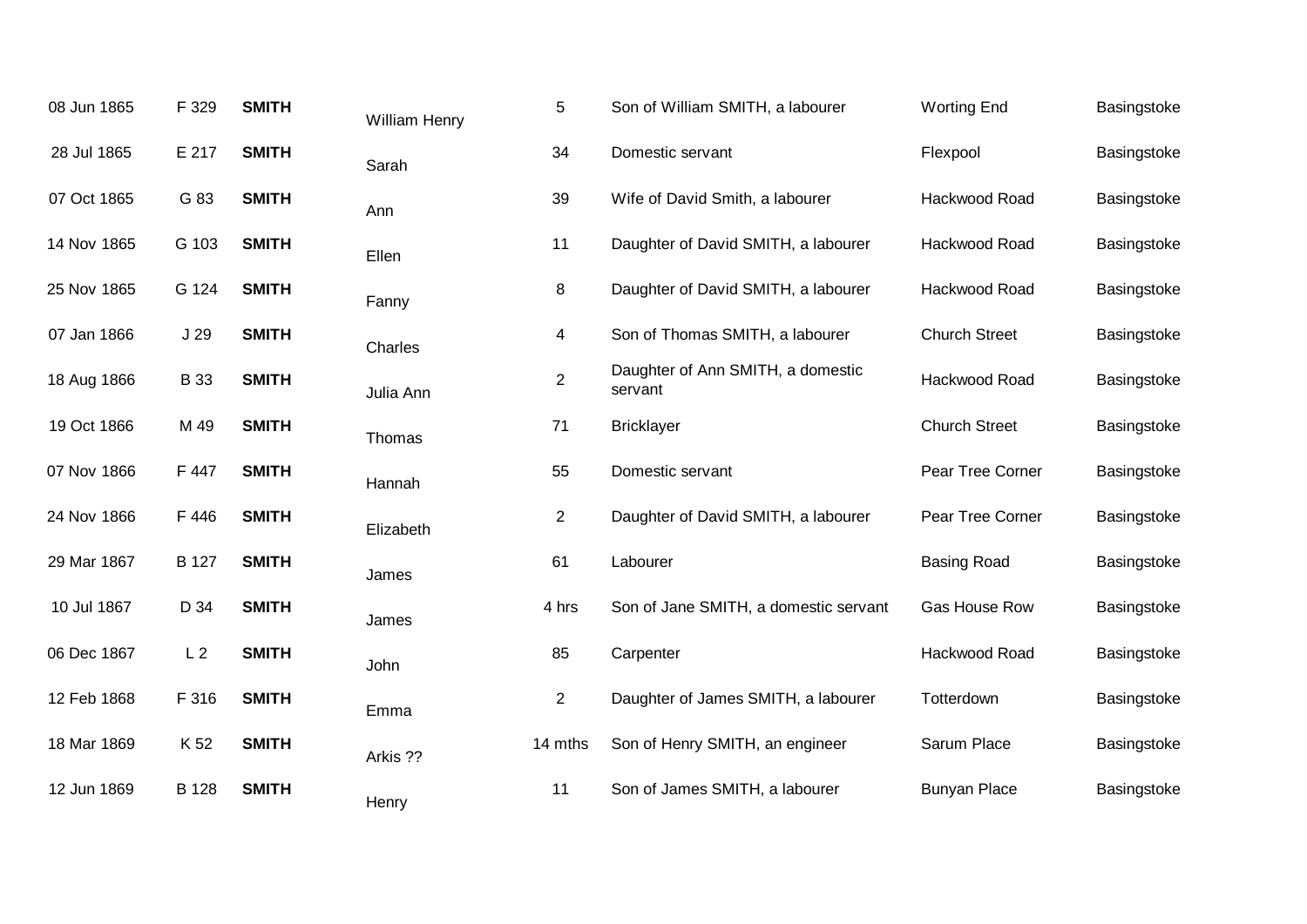| 14 Sep 1869 | K 10        | <b>SMITH</b> | Ann                   | 41             | Wife of Thomas SMITH, a labourer                        | <b>Church Street</b>     | Basingstoke |
|-------------|-------------|--------------|-----------------------|----------------|---------------------------------------------------------|--------------------------|-------------|
| 20 Sep 1869 | K 52        | <b>SMITH</b> |                       | Still born     | Child of Henry SMITH, an engineer                       | Sarum Place              | Basingstoke |
| 22 Nov 1869 | <b>B</b> 33 | <b>SMITH</b> | Frances               | 1              | Daughter of John SMITH, a domestic<br>servant           | Hackwood Road            | Basingstoke |
| 03 Dec 1869 | D 95        | <b>SMITH</b> | Charles               | 64             | Labourer                                                | <b>Basing Road</b>       | Basingstoke |
| 01 Jan 1870 | E 193       | <b>SMITH</b> | George                | 34             | Labourer                                                | Seal                     | Farnham     |
| 12 Jul 1870 | K 10        | <b>SMITH</b> | <b>Albert William</b> | $\overline{2}$ | Son of Thomas SMITH, a labourer                         | <b>Church Street</b>     | Basingstoke |
| 17 Sep 1870 | F 446       | <b>SMITH</b> |                       | Still born     | Child of David SMITH, a labourer                        | Pear Tree Corner         | Basingstoke |
| 03 Oct 1870 | E 194       | <b>SMITH</b> | Ellen                 | 16             | Domestic servant                                        | Flexpool                 | Basingstoke |
| 02 Nov 1870 | J 337       | <b>SMITH</b> | Elizabeth             | 78             | Widow of William SMITH, a bricklayer                    | <b>Basing Road</b>       | Basingstoke |
| 29 Dec 1870 | F 448       | <b>SMITH</b> | Martha                | 80             | Widow of John SMITH, a labourer                         | <b>Reading Road</b>      | Basingstoke |
| 04 Feb 1871 | D 150       | <b>SMITH</b> |                       | Still born     | Child of Mary F SMITH, a domestic servant Hackwood Road |                          | Basingstoke |
| 30 Mar 1871 | K 26        | <b>SMITH</b> | Thomas                | 43             | Labourer                                                | <b>Church Street</b>     | Basingstoke |
| 28 Aug 1871 | <b>B</b> 45 | <b>SMITH</b> |                       | Still born     | Child of David SMITH, a labourer                        | Pear Tree Corner         | Basingstoke |
| 02 Sep 1871 | K 187       | <b>SMITH</b> | John                  | 13             | Son of James SMITH, a rate collector                    | <b>Winchester Street</b> | Basingstoke |
| 19 Sep 1871 | <b>B</b> 14 | <b>SMITH</b> | Ann                   | 5              | Daughter of ? SMITH, an engineer                        | Carpenter's Buildings    | Basingstoke |
| 11 May 1872 | D 180       | <b>SMITH</b> | William               | 52             | Railway porter (GWR)                                    | New Road                 | Basing      |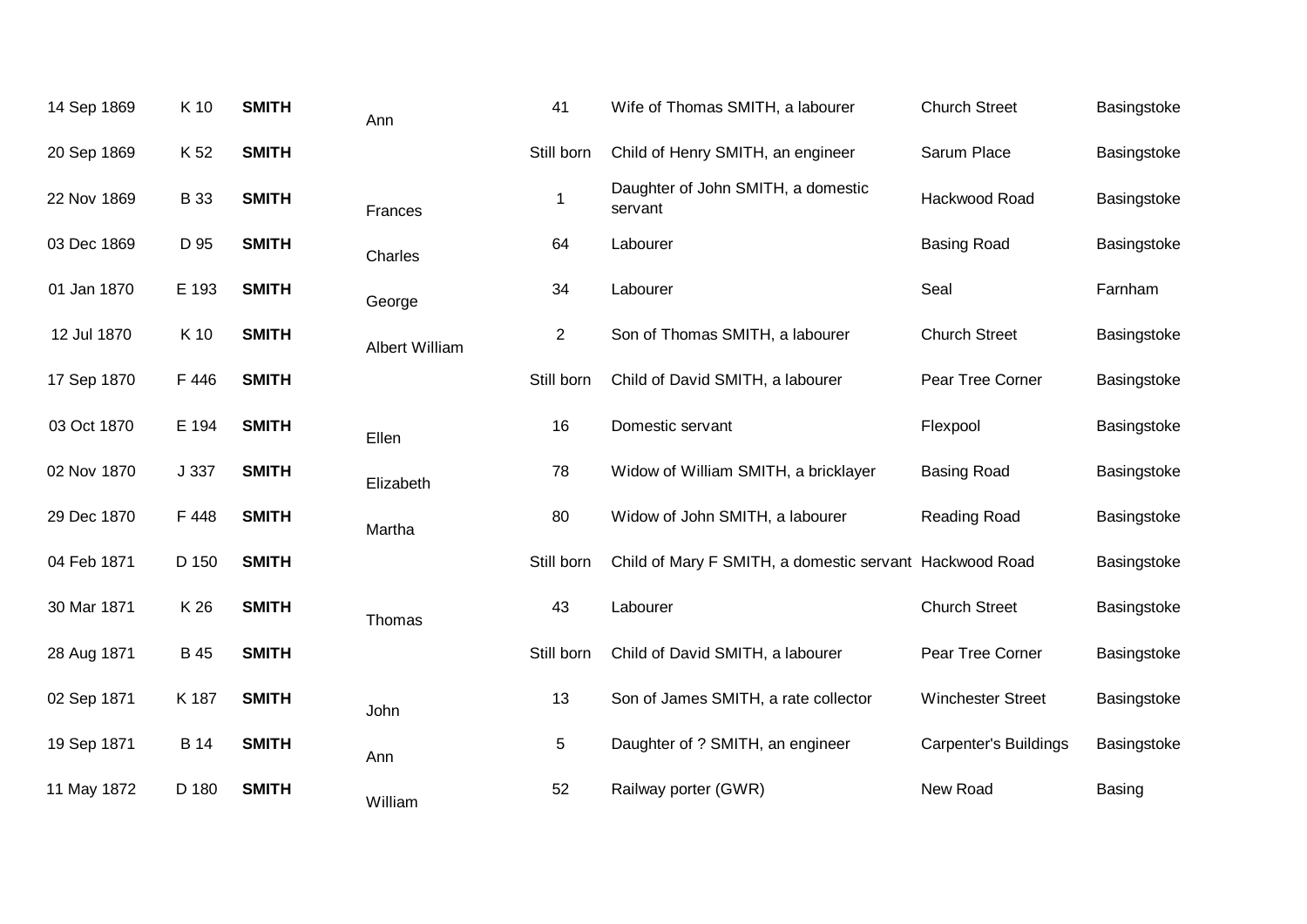| 02 Oct 1872 | J 319a      | <b>SMITH</b>     |                   | Still born     | Child of Henry Smith, an engineer              | station Hill         | Basingstoke   |
|-------------|-------------|------------------|-------------------|----------------|------------------------------------------------|----------------------|---------------|
| 12 Apr 1873 | D 145       | <b>SMITH</b>     | Elias             | 65             | Labourer                                       | <b>Chapel Street</b> | Basingstoke   |
| 07 Nov 1873 | K 166       | <b>SMITH</b>     | William Luder     | 60             | Gentleman                                      | <b>London Street</b> | Basingstoke   |
| 12 Jun 1874 | D 297       | <b>SMITH</b>     |                   | Still born     | Child of John Smith, a labourer                | North Ham            | Basingstoke   |
| 05 Apr 1875 | D 161       | <b>SMITH</b>     | Louisa            | 10 mths        | Daughter of John SMITH, a labourer             | North Ham            | Basingstoke   |
| 23 Aug 1875 | D 396       | <b>SMITH</b>     | John              | 42             | Pensioner                                      | <b>Worting End</b>   | Basingstoke   |
| 28 Apr 1870 | C 132       | <b>SNELGROVE</b> | <b>Alice Mary</b> | 4              | Daughter of William SNELGROVE, a<br>whitesmith | Hackwood Road        | Basingstoke   |
| 03 May 1870 | C 98        | <b>SNELGROVE</b> | Rosa              | $\overline{2}$ | Daughter of William SNELGROVE, a<br>whitesmith | Hackwood Road        | Basingstoke   |
| 12 Nov 1859 | E 126       | <b>SNOOKS</b>    | George Rose       | 1 mth          | Son of ? SNOOKS, a labourer                    | West Ham             | Basingstoke   |
| 20 Feb 1874 | F 394       | <b>SNOW</b>      | Thomas            | 68             | <b>Bricklayer</b>                              | Union Workhouse      | <b>Basing</b> |
| 11 Mar 1867 | <b>B</b> 17 | <b>SOPER</b>     | James             | 57             | Shoemaker                                      | Flexpool             | Basingstoke   |
| 10 Jun 1868 | G 156       | <b>SOPER</b>     | Rose              | 1 week         | Daughter of ? Soper, a domestic servant        | Union Workhouse      | Basing        |
| 04 Mar 1869 | F 24        | <b>SOPER</b>     |                   | Still born     | Child of Emma SOPER                            | Flexpool             | Basingstoke   |
| 27 May 1871 | <b>B</b> 50 | <b>SOPER</b>     | Jane              | 65             | Widow of James SOPER, a shoemaker              | Flexpool             | Basingstoke   |
| 18 Mar 1876 | E 379       | <b>SPARHAM?</b>  | Elizabeth Annie   | 3 mths         | Daughter of Charles SPARHAM ?, a<br>labourer   | Cranborne Terrace    | Basingstoke   |
| 02 Nov 1860 | J 372       | <b>SPENCER</b>   | Jane?             | 18             | Domestic servant                               | <b>Gas House Row</b> | Basingstoke   |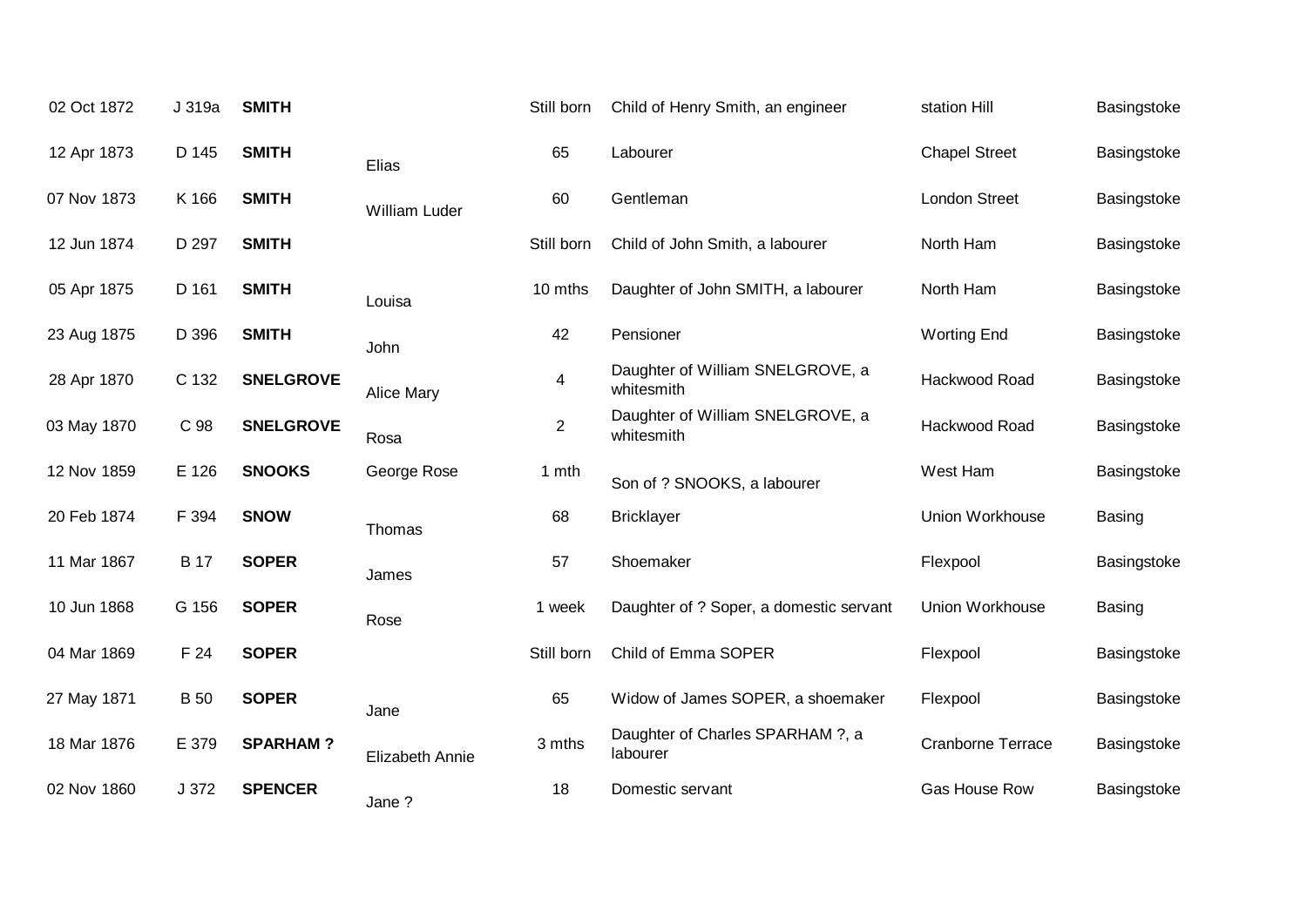| 19 Aug 1862 | C 84             | <b>SPENCER</b> | Jane            | 38         | Wife of William SPENCER, a railway porter Flexpool<br>(LSWR) |                      | Basingstoke   |
|-------------|------------------|----------------|-----------------|------------|--------------------------------------------------------------|----------------------|---------------|
| 26 Aug 1863 | C 119            | <b>SPENCER</b> | Louisa          |            | Daughter of William SPENCER, a labourer                      | <b>Basing Road</b>   | Basingstoke   |
| 23 Nov 1863 | C 85             | <b>SPENCER</b> | Sarah           | 11         | Daughter of William SPENCER, a labourer Gas House Row        |                      | Basingstoke   |
| 25 Feb 1865 | C 52             | <b>SPENCER</b> | Hannah          | 75         | Wife of James SPENCER, a labourer                            | <b>Gas House Row</b> | Basingstoke   |
| 01 Jan 1866 | G <sub>2</sub>   | <b>SPENCER</b> |                 | Still born | Child of Emma SPENCER, a domestic<br>servant                 | Henry Place          | Basingstoke   |
| 18 Apr 1868 | G 156            | <b>SPENCER</b> | Mary Agnes      | 8 mths     | Daughter of Elizabeth SPENCER, a<br>domestic servant         | Hackwood Road        | Basingstoke   |
| 30 Mar 1869 | K 93             | <b>SPENCER</b> | William         | 79         | Labourer                                                     | Union Workhouse      | Basingstoke   |
| 10 May 1870 | C 116            | <b>SPENCER</b> | William         | 10         | Son of William SPENCER, a labourer                           | Union Workhouse      | <b>Basing</b> |
| 01 Jun 1873 | <b>B</b> 60      | <b>SPENCER</b> | Charlotte       | 75         | Widow of John SPENCER, a labourer                            | <b>Chapel Street</b> | Basingstoke   |
| 21 Dec 1875 | E 22             | <b>SPENCER</b> | John            | 85         | Labourer                                                     | Potters Lane         | Basingstoke   |
| 15 Mar 1875 | F 311            | <b>SPRAGG</b>  | Sarah Ann       | 9 wks      | Daughter of ? SPRAGG, a labourer                             | <b>Basing Road</b>   | Basingstoke   |
| 05 Oct 1865 | F 260            | <b>SPRATT</b>  | Henry           | 49         | Cooper                                                       | Hackwood Road        | Basingstoke   |
| 08 Mar 1869 | G 77             | <b>STACEY</b>  |                 | Still born | Child of William STACEY, a domestic<br>servant               | Sarum Place          | Basingstoke   |
| 21 Sep 1875 | J <sub>116</sub> | <b>STACEY</b>  | Susanna Matilda | 6 mths     | Daughter of John STACEY, a draper's<br>assistant             | <b>Caston Road</b>   | Basingstoke   |
| 19 Apr 1865 | B 21             | <b>STANLEY</b> |                 | Still born | Child of William STANLEY, a labourer                         | Hackwood Road        | Basingstoke   |
| 21 Sep 1860 | A 31             | <b>STEELE</b>  |                 | Still born | Child of Eliza STEELE, a domestic servant                    | Old Basing           | <b>Basing</b> |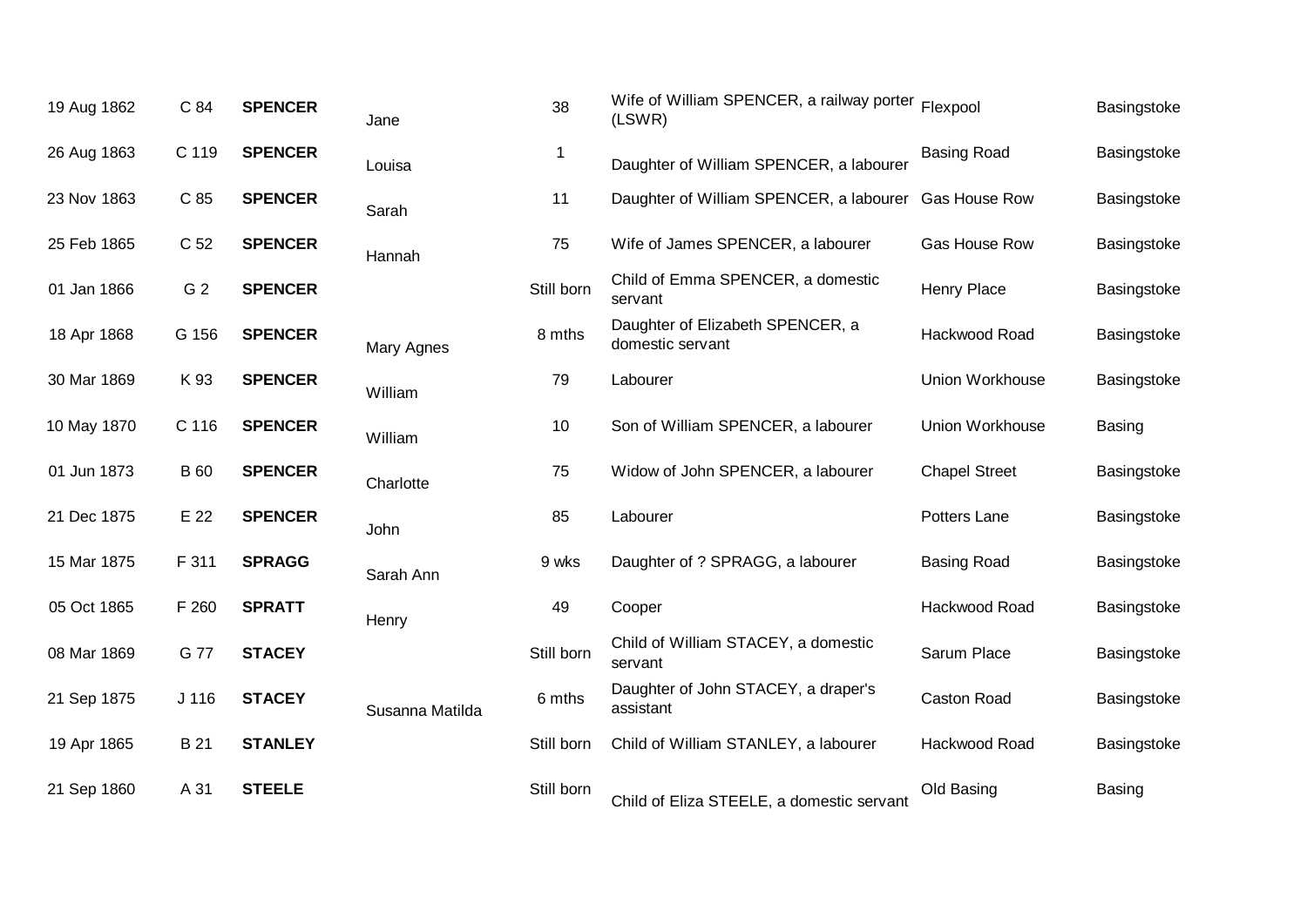| 05 Sep 1865        | C <sub>7</sub>  | <b>STEER</b>    | Maria Jane         | 11         | Daughter of ? STEER, a boatman ?                                 | <b>Church Street</b>           | Basingstoke    |
|--------------------|-----------------|-----------------|--------------------|------------|------------------------------------------------------------------|--------------------------------|----------------|
| 26 Dec 1870        | L 96            | <b>STEPHENS</b> | Henry Arthur       | 9 mths     | Son of Robert STEPHENS, a machine fitter Bedford Place           |                                | Basingstoke    |
| 05 Jun 1862        | C 250           | <b>STEVENS</b>  | Henry Inago        | 4          | Son of ? STEVENS, a newsagent                                    | 20 Clifford Street, St<br>Mary | Southampton    |
| 26 Dec 1865        | F 337           | <b>STOCKER</b>  | Thomas             | 34         | Hawker                                                           | Potters Lane                   | Basingstoke    |
| 08 Mar 1868        | <b>B</b> 75     | <b>STOKE</b>    | John               | 64         | <b>Butcher</b>                                                   | Reading Road                   | Basingstoke    |
| 03 May 1860        | D 20            | <b>SUMNER</b>   | Thomas             | 4          | Son of Elizabeth SUMNER, a domestic<br>dervant                   | Gas House Row                  | Basingstoke    |
| 17 Aug 1860        | D 20            | <b>SUMNER</b>   |                    | Still born | Child of Elizabeth SUMNER, a domestic<br>servant                 | Gas House Row                  | Basingstoke    |
| 17 Mar 1863        | G 155           | <b>SUMNER</b>   | Maria              | 74         | Widow of William SUMNER, a labourer                              | Pear Tree Corner               | Basingstoke    |
| 07 Feb 1865        | K 90            | <b>SUMNER</b>   | Emily              | 10 wks     | Daughter of Jane SUMNER, a domestic<br>servant                   | Goat Lane                      | Basingstoke    |
| 10 Feb 1866        | F 186           | <b>SUMNER</b>   | Charles            | 79         | Gentleman                                                        | Highfield                      | Basingstoke    |
| 05 Sep 1872        | D 17            | <b>SUMNER</b>   | Charles            | 2 days     | Son of James SUMNER, a labourer                                  | Newtown                        | Basingstoke    |
| 18 Jan 1875        | F 32            | <b>SUMNER</b>   | Mary               | 59         | Wife of George SIMMONS, an engine<br>driver                      | <b>Chapel Street</b>           | Basingstoke    |
| <b>Burial Date</b> | <b>Grave No</b> | <b>Surname</b>  | <b>Other Names</b> | <b>Age</b> | Occupation, or Relationship and<br><b>Occupation of Relation</b> |                                | <b>Address</b> |
| 31 Jan 1862        | C 18            | <b>SWANN</b>    | Mary               | 90         | Widow of James SWANN, a brewer                                   | <b>Winchester Street</b>       | Basingstoke    |
| 29 Feb 1876        | G 141           | <b>SWITSER?</b> | Thomas             | 25         | Labourer                                                         | South View                     | Basingstoke    |
| 05 Jul 1867        | D 34            | <b>SWITZER</b>  | Rose Higgins       | 18 mths    | Daughter of Jane SWITZER                                         | <b>Basing Road</b>             | Basingstoke    |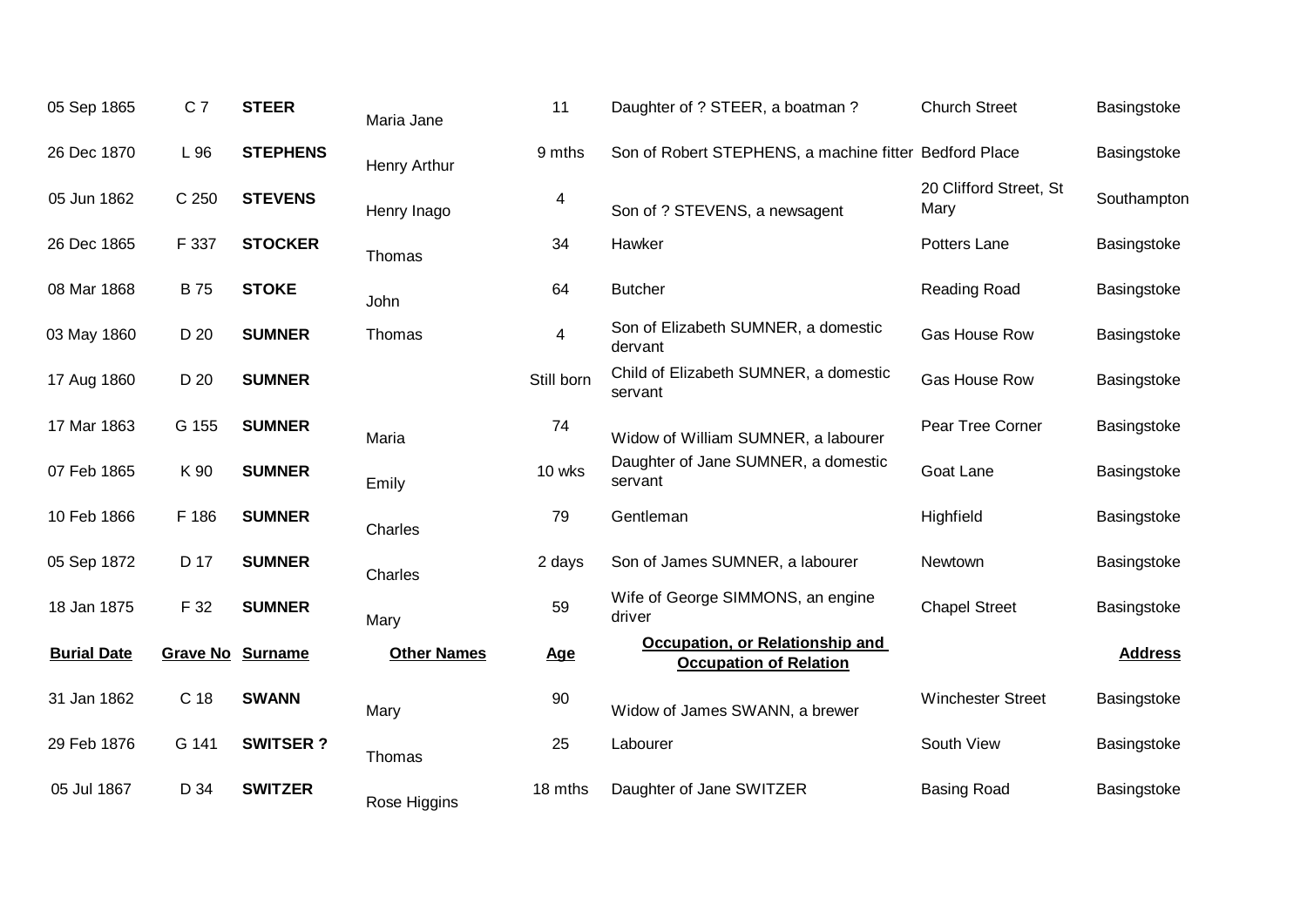| 16 Jul 1863 | D 53        | <b>SWITZER?</b> | William               | 5           | Son of William SWITZER, a blacksmith    | <b>Basing Road</b>       | Basingstoke |
|-------------|-------------|-----------------|-----------------------|-------------|-----------------------------------------|--------------------------|-------------|
| 18 Apr 1861 | E 330       | <b>SYKES?</b>   | Elizabeth             | 27          | Wife of Thomas SYKES ?, a groom         | <b>Winchester Street</b> | Basingstoke |
| 09 Feb 1873 | L20         | <b>TALBOT</b>   | William               | 50          | Shoemaker                               | New Road                 | Basingstoke |
| 03 Jan 1861 | D 11        | <b>TAPHOUSE</b> | Frances               | 43          | Wife of ? TAPHOUSE, a groom             | Nahn End?                | Basingstoke |
| 30 Jun 1863 | K 282       | <b>TAPHOUSE</b> | John                  | 37          | Whitesmith                              | New Road                 | Basingstoke |
| 28 Sep 1863 | K 292       | <b>TAPHOUSE</b> | William Mercer?       | $\mathbf 1$ | Son of John TAPHOUSE, a whitesmith      | New Road                 | Basingstoke |
| 24 Dec 1862 | C 34        | <b>TAPLIN</b>   | Richard               | 83          | Labourer                                | Northbrook Street        | Basingstoke |
| 06 Aug 1867 | G 110       | <b>TAPLIN</b>   | Elizabeth             | 9 mths      | Daughter of J COWDERY, a labourer       | Cliddesden Road          | Basingstoke |
| 17 Jan 1870 | G 199       | <b>TAPLIN</b>   | <b>Ethel May</b>      | 8 mths      | Daughter of ? TAPLIN, a carrier         | Oat Street               | Basingstoke |
| 28 Oct 1872 | <b>FV</b>   | <b>TAPLIN</b>   | Mary Winchester       | 22          | Daughter of ? TAPLIN, a maltster        | <b>Cross Street</b>      | Basingstoke |
| 08 Jan 1873 | F 252       | <b>TAPLIN</b>   |                       | Still born  | Child of William TAPLIN, a carrier      | Oat Street               | Basingstoke |
| 12 Aug 1858 | A 10        | <b>TARRANT</b>  | John                  | 45          | Wheelwright                             | Sarum Place              | Basingstoke |
| 03 Oct 1869 | A 9         | <b>TARRANT</b>  | George Edward         | 18          | Domestic servant                        | Noah Island              | Basingstoke |
| 13 Mar 1873 | F 386       | <b>TARRANT</b>  | <b>Emily Eliza</b>    | 14 mths     | Daughter of Robert Tarrant, a carpenter | High Bank Terrace        | Basingstoke |
| 03 Nov 1858 | D 37        | <b>TAYLOR</b>   | Sarah                 | 14          | Daughter of ? Taylor, a labourer        | <b>Chapel Street</b>     | Basingstoke |
| 11 May 1860 | <b>B</b> 90 | <b>TAYLOR</b>   | <b>Alfred William</b> | 17 mths     | Son of Henry Taylor, a labourer         | Northbrook Street        | Basingstoke |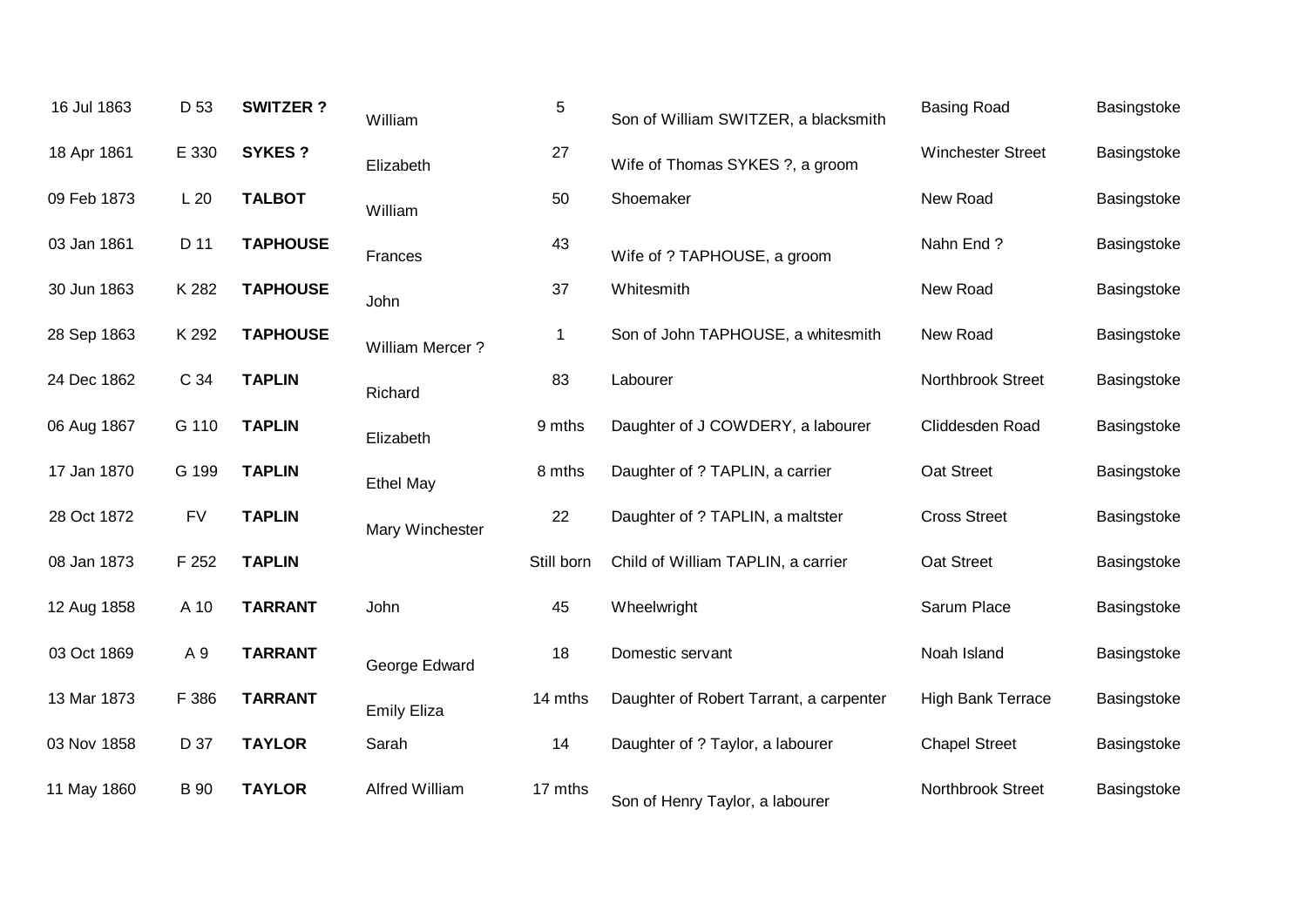| 01 Sep 1860 | A 31        | <b>TAYLOR</b>   |                | Still born     | Child of James Taylor, a labourer               | Hackwood Road        | Basingstoke   |
|-------------|-------------|-----------------|----------------|----------------|-------------------------------------------------|----------------------|---------------|
| 05 Feb 1865 | D 157       | <b>TAYLOR</b>   | Ruth           | 78             | Widow of Amos ? TAYLOR, an upholsterer Flexpool |                      | Basingstoke   |
| 26 Apr 1865 | L 90        | <b>TAYLOR</b>   | Jesse          | 18 mths        | Son of William TAYLOR, a labourer               | <b>Basing Road</b>   | Basingstoke   |
| 18 Oct 1865 | F 335       | <b>TAYLOR</b>   | James          | 44             | Labourer                                        | Totterdown           | Basingstoke   |
| 04 Aug 1866 | F 422       | <b>TAYLOR</b>   | William        | 75             | Labourer                                        | <b>Chapel Street</b> | Basingstoke   |
| 03 Sep 1866 | D 158       | <b>TAYLOR</b>   |                | Still born     | Child of John F TAYLOR, a stationer             | New Road             | Basingstoke   |
| 14 Sep 1869 | F 383       | <b>TAYLOR</b>   | Eliza          | 30             | Widow of James TAYLOR, a labourer               | Union Workhouse      | <b>Basing</b> |
| 15 Mar 1870 | F 415       | <b>TAYLOR</b>   | Thomas         | 70             | Labourer                                        | <b>London Street</b> | Basingstoke   |
| 05 Jun 1871 | <b>B</b> 43 | <b>TAYLOR</b>   | John Henry     | 27             | Labourer                                        | Northbrook Street    | Basingstoke   |
| 22 Jul 1871 | C 106       | <b>TAYLOR</b>   | Jesse          | 54             | Labourer                                        | <b>Chapel Street</b> | Basingstoke   |
| 12 Jul 1874 | E 365       | <b>TAYLOR</b>   | Elizabeth Jane | 37             | Wife of George TAYLOR, a labourer               | Noah Island          | Basingstoke   |
| 28 Aug 1875 | E 66        | <b>TAYLOR</b>   |                | Still born     | Child of George TAYLOR, a merchant's<br>clerk   | <b>Basing Road</b>   | Basingstoke   |
| 18 Dec 1875 | J 364       | <b>TAYLOR</b>   | Henry          | 20             | Merchant's clerk                                | Newtown              | Basingstoke   |
| 09 Aug 1859 | K7          | <b>THATCHER</b> | Jacob          | 14             | Son of Henry THATCHER, a labourere              | Totterdown           | Basingstoke   |
| 25 Sep 1875 | F 408h ?    | <b>THATCHER</b> | Martha         | 93             | Widow of John THATCHER, a labourer              | Pest House           | Basingstoke   |
| 08 Jun 1860 | E 86        | <b>THEOBALD</b> | Philip         | $\overline{2}$ | Son of George THEOBALD, a yeoman                | <b>Church Street</b> | Basingstoke   |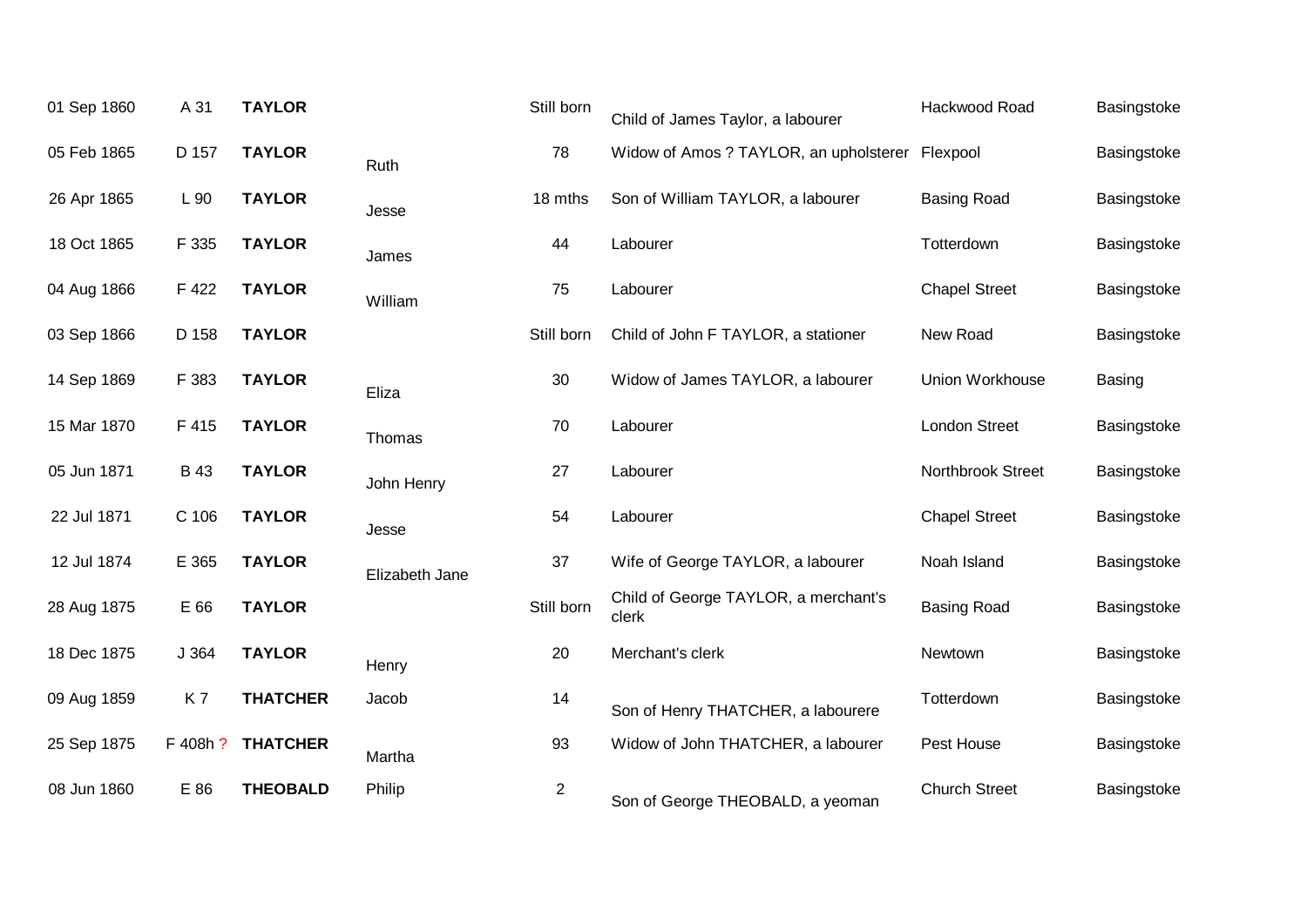| 29 Sep 1863 | E 176          | <b>THOMAS</b>    | Emily Hexandine Joh | 7 mths         | daughter of Emily THOMAS, a domestic<br>servant | Oat Street           | Basingstoke   |
|-------------|----------------|------------------|---------------------|----------------|-------------------------------------------------|----------------------|---------------|
| 06 Dec 1875 | E 216          | <b>THOMAS</b>    | Harriett            | 61             | Wife of Benjamin THOMAS, a carpenter            | Ford's Buildings     | Basingstoke   |
| 14 Jul 1863 | G 94           | <b>THORN</b>     | Louisa              | 3              | Daughter of ? THORN, a domestic servant         | <b>Bunyan Place</b>  | Basingstoke   |
| 11 Feb 1871 | F 19           | <b>THORN</b>     | Heber ? George      | 3              | Son of George THORN, an innkeeper               | <b>London Street</b> | Basingstoke   |
| 17 Jul 1871 | D 127          | <b>THORN</b>     |                     | Still born     | Child of George THORN, an innkeeper             | <b>London Street</b> | Basingstoke   |
| 26 Aug 1874 | F <sub>6</sub> | <b>THORN</b>     | Ada Adelaide        | $\overline{2}$ | Daughter of George THORN, an innkeeper          | <b>London Street</b> | Basingstoke   |
| 16 Jan 1875 | K 103          | <b>THORN</b>     | Frank               | 5 days         | Son of George THORN, an innkeeper               | <b>London Street</b> | Basingstoke   |
| 10 Apr 1875 | F 45           | <b>THORN</b>     | Emma Agnes          | 3 mths         | Daughter of George THORN, an innkeeper          | <b>London Street</b> | Basingstoke   |
| 08 May 1875 | F 136          | <b>THORN</b>     | Benjamin            | 65             | Building ????                                   | <b>Willow Place</b>  | Basingstoke   |
| 14 Nov 1863 | F 136          | <b>THORNE</b>    | Sarah               | 55             | Wife of Benjamin THORNE, a builder              | <b>Church Street</b> | Basingstoke   |
| 09 Jan 1865 | J60            | <b>THORPE</b>    | James               | 13             | Son of Thomas THORNE, a cook                    | New Road             | Basingstoke   |
| 27 Dec 1858 | A 17           | <b>THUMBWOOD</b> | Joseph              | 6 mths         | Son of William THUMBWOOD, a labourer            | Flexpool             | Basingstoke   |
| 27 May 1861 | D 81           | <b>THUMWOOD</b>  | John                | 84             | Labourer                                        | Union Workhouse      | <b>Basing</b> |
| 14 Sep 1863 | K 141          | <b>THUMWOOD</b>  | Charles             | -1             | Son of George THUMWOOD, a labourer              | <b>Basing Road</b>   | Basingstoke   |
| 02 Jan 1864 | D 99           | <b>THUMWOOD</b>  | Jane                |                | Daughter of Thomas THUMWOOD, a<br>labourer      | Totterdown           | Basingstoke   |
| 16 May 1864 | K 112          | <b>THUMWOOD</b>  | Harriett            | 67             | Wife of William THUMWOOD, a labourer            | Victoria Street      | Basingstoke   |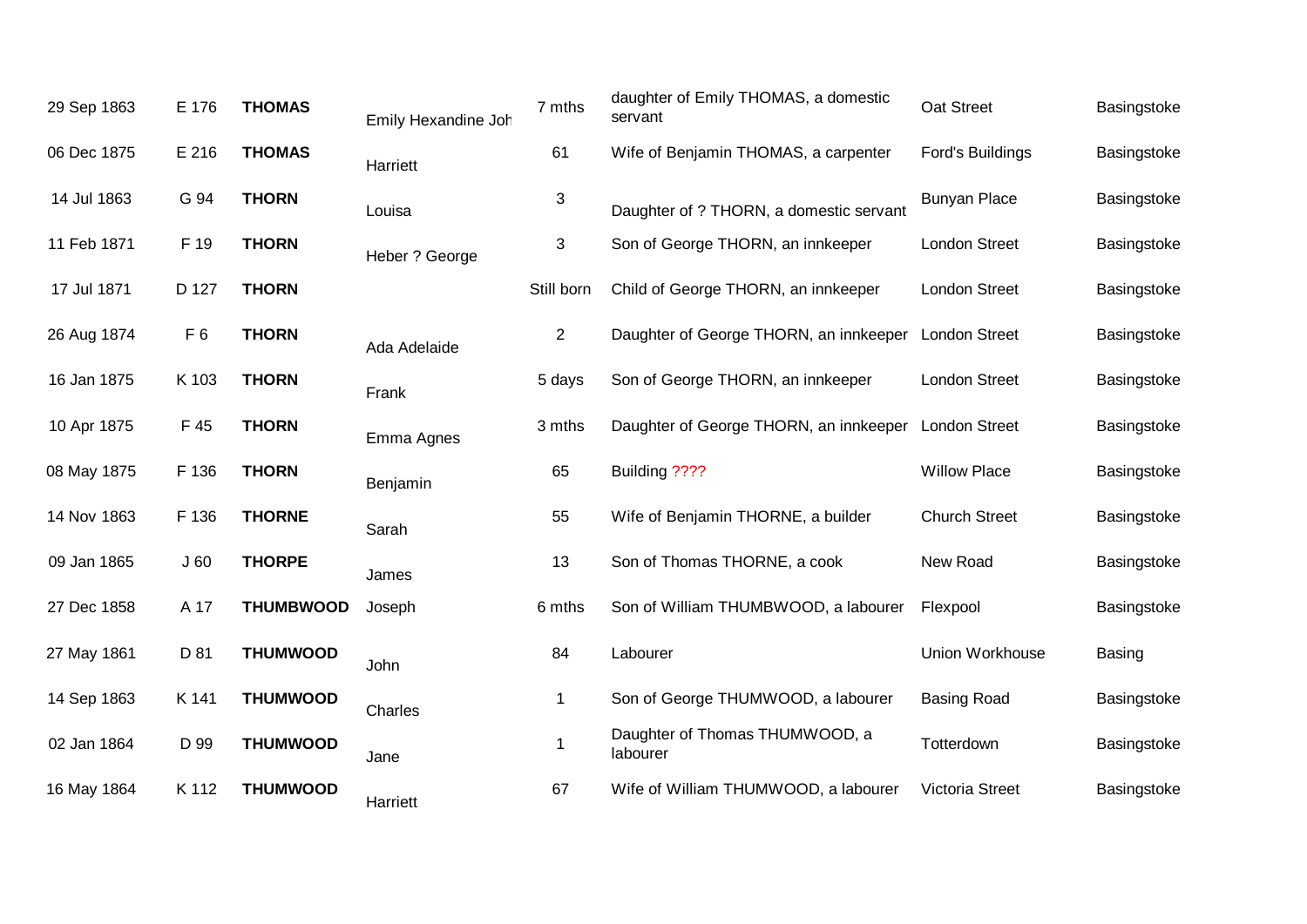| 21 Nov 1864 | D 116       | <b>THUMWOOD</b>   | George                | 11 days        | Son of Thomas THUMWOOD, a labourer                  | Gas House Row        | Basingstoke |
|-------------|-------------|-------------------|-----------------------|----------------|-----------------------------------------------------|----------------------|-------------|
| 01 Jan 1865 | H 34        | <b>THUMWOOD</b>   | Charles               | 67             | Labourer                                            | Victoria Street      | Basingstoke |
| 21 Mar 1868 | D 132       | <b>THUMWOOD</b>   | Martha                | 54             | Widow of George THUMWOOD, a labourer Sherborne Road |                      | Basingstoke |
| 17 May 1869 | D 149       | <b>THUMWOOD</b>   | Emma                  | 26             | Wife of James THUMWOOD, a labourer                  | Sherborne Road       | Basingstoke |
| 24 Sep 1869 | H 76        | <b>THUMWOOD</b>   | Charles               | 35             | Labourer                                            | Victoria Street      | Basingstoke |
| 06 Jan 1871 | D 100       | <b>THUMWOOD</b>   | Maria                 | 9 wks          | Daughter of Thomas THUMWOOD, an<br>engine cleaner   | Newtown              | Basingstoke |
| 04 Dec 1874 | A 13        | <b>THUMWOOD</b>   | <b>Charles James</b>  | 18 mths        | Son of Lucy THUMWOOD, a somestic<br>servant         | Norman Place         | Basingstoke |
| 07 Nov 1874 | J204        | <b>TIBBLE?</b>    | Joseph                | 56             | Sawyer                                              | Flexpool             | Basingstoke |
| 15 Jul 1863 | <b>B</b> 59 | <b>TIGWELL</b>    | Henry                 | $\overline{2}$ | Daughter of Geotge TIGWELL, a labourer              | <b>Chapel Street</b> | Basingstoke |
| 15 Jul 1863 | <b>B</b> 59 | <b>TIGWELL</b>    | Fanny                 | 16 days        | Daughter of George TIGWELL, a labourer              | <b>Chapel Street</b> | Basingstoke |
| 10 Apr 1871 | F 253       | <b>TIGWELL</b>    |                       | Still born     | Child of Henry TIGWELL, a labourer                  | Pear Tree Corner     | Basingstoke |
| 04 Jul 1871 | K 353       | <b>TIGWELL</b>    | George                | 40             | Labourer                                            | <b>Chapel Street</b> | Basingstoke |
| 27 Jan 1873 | D 475       | <b>TITCOMB</b>    | <b>Emmeline Ellen</b> | $\overline{7}$ | Daughter of George TITCOMB, a painter               | <b>Church Street</b> | Basingstoke |
| 04 Mar 1867 | C 80        | <b>TOLPER ???</b> | Elizabeth             | 81             | Widow of John TOLPER ?, a sack<br>manufacturer      | <b>London Street</b> | Basingstoke |
| 09 Nov 1866 | <b>B</b> 19 | <b>TOMLINSON</b>  | Edmund                | 56             | Watchmaker                                          | Hackwood Road        | Basingstoke |
| 16 Apr 1866 | C 126       | <b>TOOMER</b>     | Alice                 | 68             | Wife of William TOOMER, a blacksmith                | Sarum Place          | Basingstoke |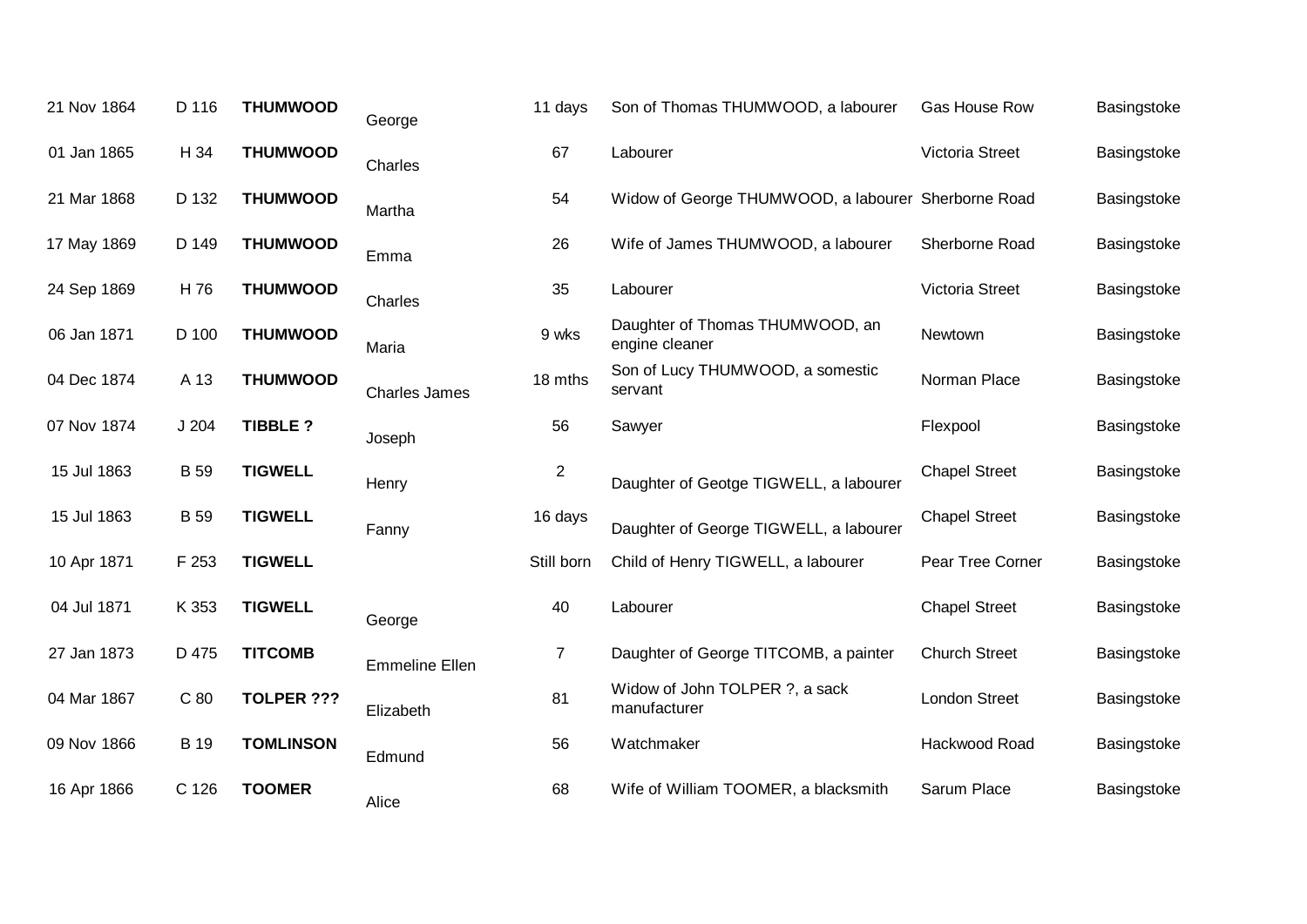| 24 Aug 1867 | C 126           | <b>TOOMER</b>   | William        | 70             | Blacksmith                                      | Sarum Place              | Basingstoke |
|-------------|-----------------|-----------------|----------------|----------------|-------------------------------------------------|--------------------------|-------------|
| 09 Oct 1869 | C 127           | <b>TOOMER</b>   | William Henry  | 4 mths         | Son of Arthur TOOMER, a blacksmith              | Sarum Place              | Basingstoke |
| 05 Dec 1867 | <b>B</b> 71     | <b>TRACEY</b>   | Reynold        | 17             | Linen draper                                    | <b>Winchester Road</b>   | Basingstoke |
| 04 Sep 1858 | A a4            | <b>TRENTER</b>  | Harriet        | 13 mths        | Daughter of ? TRENTER, a coach smith            | <b>Chequers Close</b>    | Basingstoke |
| 08 Apr 1861 | <b>B</b> 5      | <b>TRENTOR?</b> | William        | 34             | Coach smith                                     | <b>Back Lane</b>         | Basingstoke |
| 27 Jan 1873 | F 87            | <b>TRODD</b>    | Dorcas         | 18 days        | Daughter of William Henry TRODD, a<br>policeman | Hackwood Road            | Basingstoke |
| 01 Oct 1868 | D111            | <b>TROTT</b>    | William        | $\overline{2}$ | Son of Elizabeth TROTT, a domestic<br>servant   | Union Workhouse          | Basingstoke |
| 12 Oct 1863 | J311            | <b>TROTTER</b>  | William George | 8 mths         | Son of John Trotter, a dissenting minister      | Oat Street               | Basingstoke |
| 08 Oct 1859 | C <sub>23</sub> | <b>TUBB</b>     | Sarah          | 80             | Widow of David TUBB, a seed merchant            | Oat Street               | Basingstoke |
| 24 May 1866 | F 40a           | <b>TUBB</b>     | Sarah Curtis   | 12 hrs         | Daughter of George TUBBS, an innkeeper          | <b>Winchester Street</b> | Basingstoke |
| 05 Feb 1867 | C <sub>56</sub> | <b>TUBB</b>     | David          | 56             | Horse trainer                                   | <b>Winchester Street</b> | Basingstoke |
| 22 Nov 1870 | F 33a           | <b>TUBB</b>     | Fanny          | 36             | Wife of George TUBB, an innkeeper               | church s                 | Basingstoke |
| 18 Feb 1874 | E <sub>8</sub>  | <b>TULLET?</b>  |                | Still born     | Child of John TULLET, a gardener                | Newtown                  | Basingstoke |
| 30 Apr 1862 | H 10            | <b>TURNER</b>   | Mary Ann       | 62             | Wife of William TURNER, a cattle dealer         | Sarum Place              | Basingstoke |
| 05 Jul 1865 | G 127           | <b>TURNER</b>   | Jane Frances   | 40             | Widow of Thomas TURNER, a medical<br>man        | Victoria Street          | Basingstoke |
| 04 Jul 1864 | A 40            | <b>TUTT</b>     |                | Still born     | Child of George TUTT, an innkeeper              | <b>Winchester Street</b> | Basingstoke |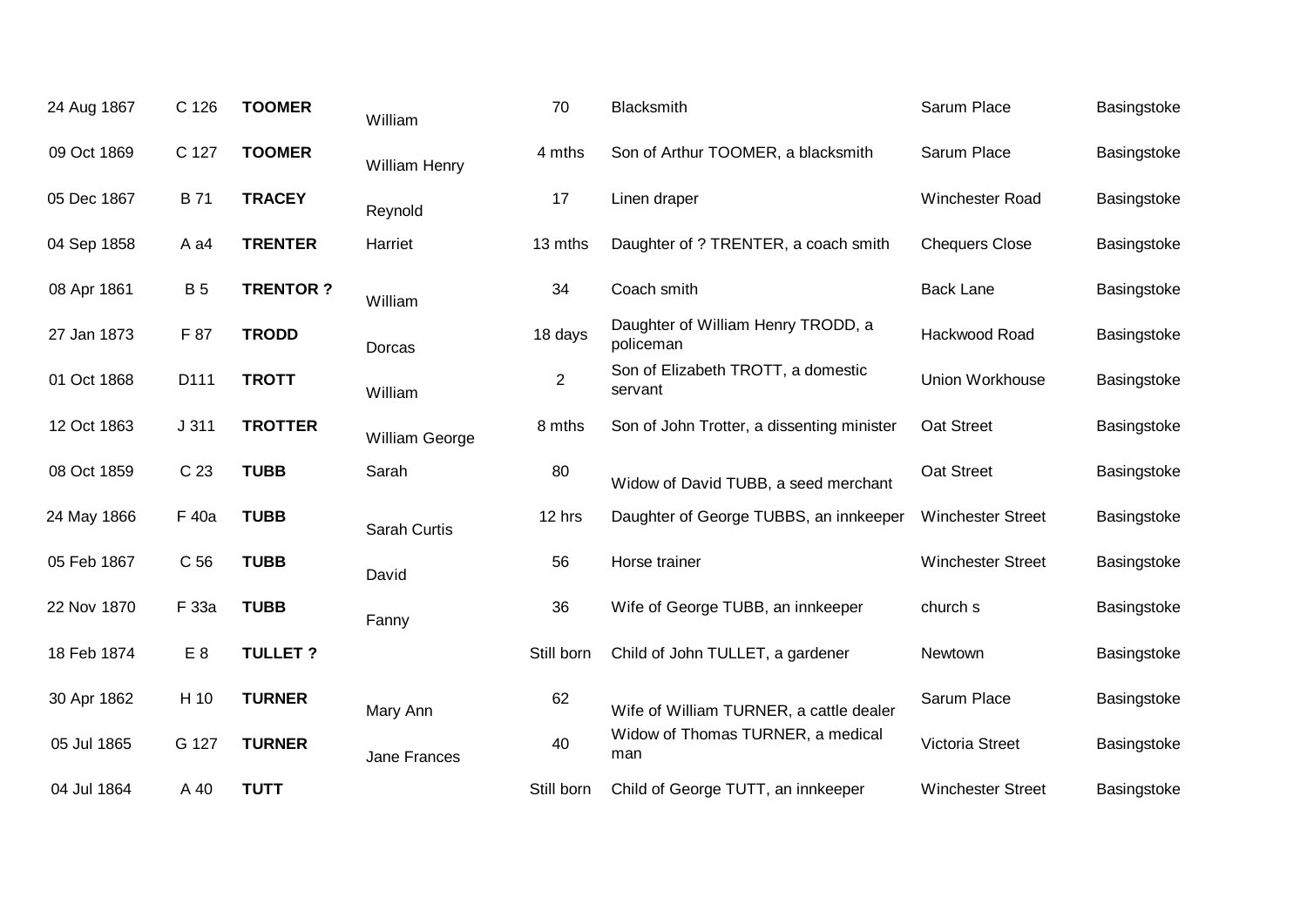| 26 Feb 1872 | E 9            | <b>TYNELL?</b>  | Janmes Higgs | 37             | <b>Draper</b>                                | <b>Hadleigh Terrace</b> | Basingstoke |
|-------------|----------------|-----------------|--------------|----------------|----------------------------------------------|-------------------------|-------------|
| 21 Feb 1868 | E 34           | <b>TYRELL</b>   | Louise Ella  | $\mathbf 1$    | Daughter of Alfred TYRELL, a merchant        | <b>Market Place</b>     | Basingstoke |
| 19 Dec 1875 | <b>B</b> 82    | <b>UPHAM</b>    | Winifred     | 71             | Wife of William UPHAM, a coachman            | Victoria Street         | Basingstoke |
| 18 Jan 1859 | G 230          | <b>VERNON</b>   | Maria Ann    | 77             | <b>Dress Maker</b>                           | <b>Church Street</b>    | Basingstoke |
| 06 May 1862 | A 33           | <b>VICKERS</b>  | John         | 44             | Labourer                                     | New Road                | Basingstoke |
| 25 Apr 1861 | A 26           | <b>VICKERS?</b> | John         | 17             | Labourer                                     | New Road                | Basingstoke |
| 26 May 1870 | <b>FV</b>      | <b>VINE</b>     | John         | 74             | Provision merchant                           | <b>Church Street</b>    | Basingstoke |
| 03 Apr 1866 | <b>FV</b>      | <b>VINE?</b>    | Sarah        | 71             | Gentlewoman                                  | <b>Church Street</b>    | Basingstoke |
| 14 Jan 1868 | H <sub>2</sub> | <b>VINES</b>    | George       | $\overline{2}$ | Son of Richard VINES, a corn dealer          | Oat Street              | Basingstoke |
| 03 Jun 1873 | E 345          | <b>VINEY ?</b>  | Charles      | 42             | Innkeeper                                    | Oat Street              | Basingstoke |
| 18 Jan 1870 | G 414          | <b>WAKE</b>     | Elizabeth    | 3 mths         | Daughter of Lucy WAKE, a domestic<br>servant | <b>Worting End</b>      | Basingstoke |
| 19 Jan 1865 | K 23           | <b>WALDREN</b>  | William      | 39             | Labourer                                     | <b>Church Street</b>    | Basingstoke |
| 12 Dec 1868 | K 27           | <b>WALDREN</b>  | Sarah        | 69             | Widow of Thomas WALDREN, a flour<br>porter?  | Union Workhouse         | Basing      |
| 10 Oct 1864 | G 3            | <b>WALDRON</b>  | Sarah        | 79             | Wife of Thomas WALDRON, a whitesmith         | <b>London Street</b>    | Basingstoke |
| 19 Dec 1862 | D 106          | <b>WALDRUN</b>  | Fanny Sarah  | 51             | Wife of William WALDRUN, a labourer          | Flexpool                | Basingstoke |
| 29 Jul 1863 | G 132          | <b>WALDRUN</b>  | Ann          | 75             | Widow of ? WALDRUN, a shoemaker              | Flexpool                | Basingstoke |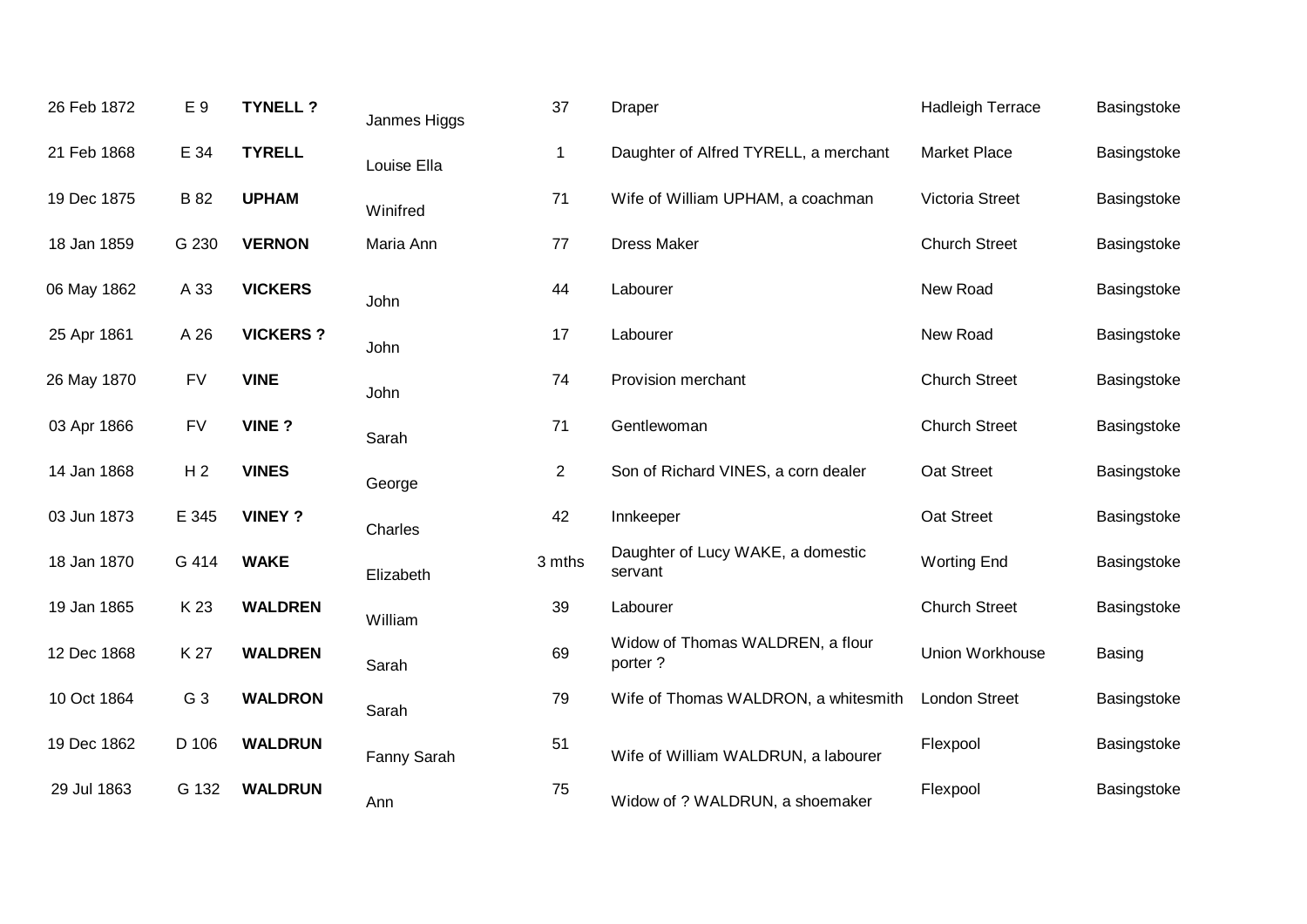| 10 Oct 1865 | J83             | <b>WALLIS</b>  | Walter             | 10 wks         | Son of ? WALLIS, a drapers assistant                     | <b>Basing Road</b>       | Basingstoke |
|-------------|-----------------|----------------|--------------------|----------------|----------------------------------------------------------|--------------------------|-------------|
| 06 Nov 1865 | E 327           | <b>WALLIS</b>  | Caroline           | 4 mths         | Daughter of ? WALLIS, a drapers assistant                | <b>Basing Road</b>       | Basingstoke |
| 08 Feb 1868 | J <sub>90</sub> | <b>WALLIS</b>  | William Edward     | $\overline{7}$ | Son of William WALLIS, a draper's<br>assistant           | <b>Hollands Grove</b>    | Basingstoke |
| 04 Mar 1875 | K 246           | <b>WALMORE</b> | John               | 75             | Gardener                                                 | <b>Bunyan Place</b>      | Basingstoke |
| 03 Feb 1860 | K 101           | <b>WALSH</b>   | Clara              | $\overline{c}$ | Daughter of Frederick ? WALSH, a tailor                  | <b>Winchester Street</b> | Basingstoke |
| 09 Jul 1858 | <b>B</b> a99    | <b>WALTERS</b> |                    | Still born     | Child of John WALTER, a railway guard                    | New Road                 | Basingstoke |
| 03 Jun 1859 | <b>B</b> 99     | <b>WALTERS</b> | Alice              | 1 mth          | Daughter of James WALTERS, a railway<br>guard            | New Road                 | Basingstoke |
| 02 Feb 1875 | L 130           | <b>WALTERS</b> | Sarah Ann          | 26             | Wife of B WALTERS, a labourer                            | Goat Lane                | Basingstoke |
| 21 Jun 1872 | D 452           | <b>WARDLE</b>  | <b>Emily Ellen</b> | 9 mths         | Daughter of Henry WARDLE, a railway<br>inspector, (LSWR) | <b>Church Street</b>     | Basingstoke |
| 28 Dec 1872 | E 174           | <b>WARDLE</b>  |                    | Still born     | Child of Henry WARDLE, a railway<br>inspector            | <b>Church Street</b>     | Basingstoke |
| 08 Jul 1875 | F 82            | <b>WAREHAM</b> | Frederick          | 35             | Waiter                                                   | <b>London Street</b>     | Basingstoke |
| 25 Sep 1871 | G 224           | <b>WARNE</b>   | Sarah              | 65             | Wife of Thomas WARNE, a gentleman                        | <b>Church Square</b>     | Basingstoke |
| 14 Oct 1874 | E 276           | <b>WATKINS</b> | Charlers           | 2 days         | Son of ? WATKINS, a draper's assistant                   | <b>Church Street</b>     | Basingstoke |
| 13 Apr 1865 | L 75            | <b>WATMORE</b> |                    | Still born     | Child of John WATMORE, a labourer                        | <b>Bunyan Place</b>      | Basingstoke |
| 07 Dec 1865 | F 321           | <b>WATMORE</b> |                    | Still born     | Child of John WATMORE, a labourer                        | <b>Bunyan Place</b>      | Basingstoke |
| 13 Aug 1866 | G 109           | <b>WATMORE</b> |                    | Still born     | Child of John WATMORE, a labourer                        | <b>Bunyan Place</b>      | Basingstoke |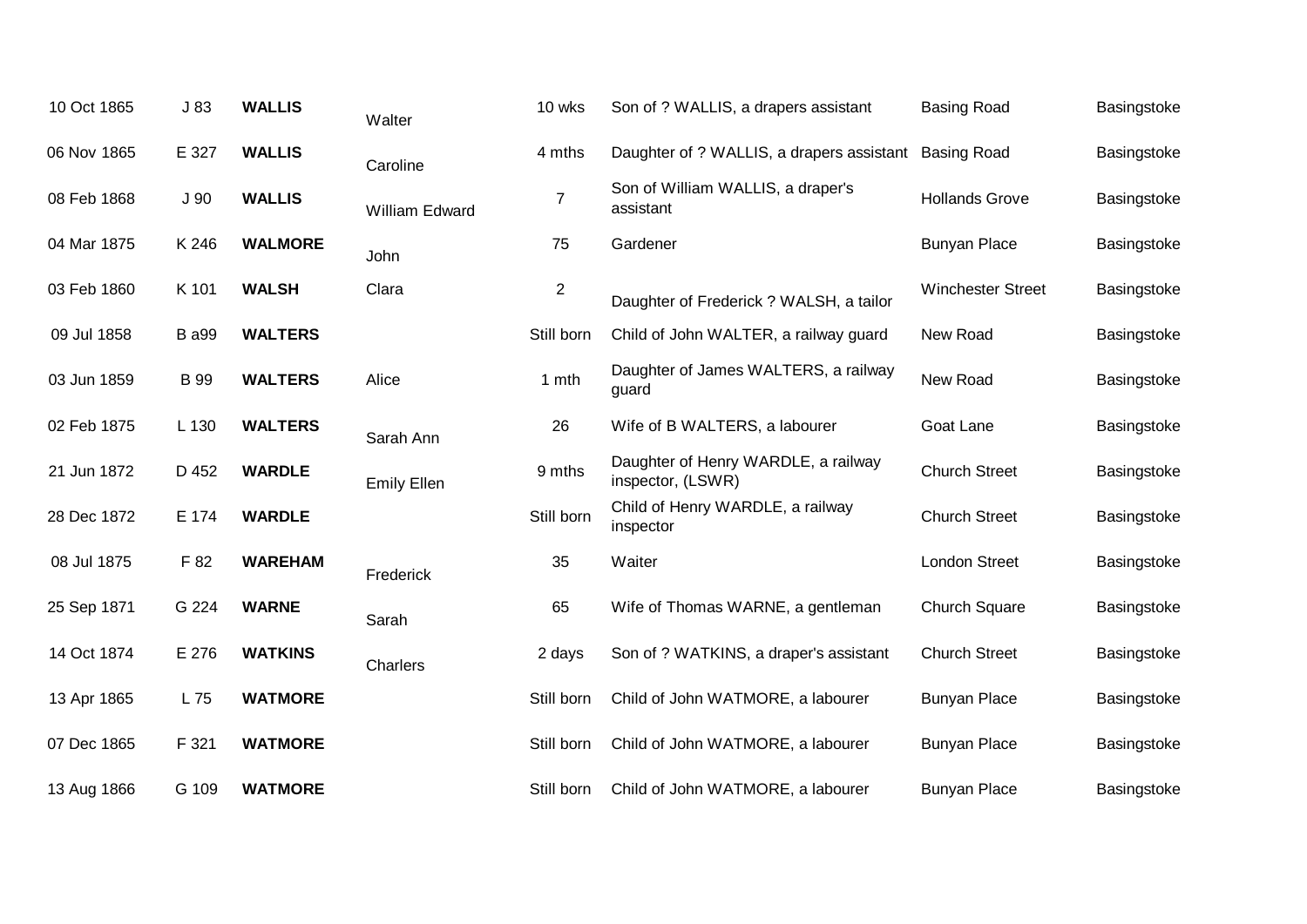| 05 Oct 1871 | K 252  | <b>WATMORE</b>   | Caroline               | 39             | Wife of James WATMORE, an inspector of<br>telegraphs | Portswood            | Southampton |
|-------------|--------|------------------|------------------------|----------------|------------------------------------------------------|----------------------|-------------|
| 24 Jan 1860 | C 120  | <b>WATT</b>      | Maria                  | 68             | Wife of George WATT, a gardener                      | Cliddesden Road      | Basingstoke |
| 17 jul 1875 | F 408a | <b>WATTERSON</b> | Elizabeth              | 31             | Wife of E J WATTERSON, a plumber                     | <b>Church Street</b> | Basingstoke |
| 10 Nov 1859 | G 104  | <b>WATTS</b>     | Annie Maria            | 3              | Daughter of ? WATTS, an innkeeper                    | Oat Street           | Basingstoke |
| 16 Feb 1861 | C 70   | <b>WATTS</b>     | <b>Charles William</b> | 7 mths         | Son of Henry WATTS, an innkeeper                     | Oat Street           | Basingstoke |
| 24 Mar 1870 | M 58   | <b>WATTS</b>     | Martha                 | 79             | Widow of Charles WATTS, a brick burner               | East Lane            | Basingstoke |
| 10 Feb 1872 | C 36   | <b>WATTS</b>     | Henry                  | 49             | Innkeeper                                            | Oat Street           | Basingstoke |
| 10 Dec 1872 | C 36   | <b>WATTS</b>     | Jane                   | 52             | Widow of Henry WATTS, an innkeeper                   | Oat Street           | Basingstoke |
| 04 Jan 1873 | L26    | <b>WATTS</b>     | <b>Ernest Henry</b>    | $\overline{2}$ | Son of Henry WATTS, an engine driver                 | New Road             | Basingstoke |
| 13 Jul 1863 | L 35   | <b>WEBB</b>      | Alice                  | $\overline{c}$ | Daughter of James WEBB, a railway farrier            | Oat Street           | Basingstoke |
| 10 nov 1863 | L 35   | <b>WEBB</b>      | Emma                   | 4              | Daughter of A WEBB, a railway carrier                | Oat Street           | Basingstoke |
| 06 Aug 1865 | L 45   | <b>WEBB</b>      | Matilda Martha         | 20             | Daughter of Joseph J WEBB, a railway<br>carrier      | Oat Street           | Basingstoke |
| 12 Oct 1865 | H 27   | <b>WEBB</b>      | Martha                 | 3 hrs          | Daughter of Martha WEBB, a domestic<br>servant       | Totterdown           | Basingstoke |
| 19 Feb 1867 | L 45   | <b>WEBB</b>      | Kate                   | 4 days         | Daughter of J C WEBB, a railway carrier              | Oat Street           | Basingstoke |
| 11 Jan 1869 | E 314  | <b>WEBB</b>      | <b>Marion Frances</b>  | 7 mths         | Daughter of Charles WEBB, a surgeon                  | <b>New Street</b>    | Basingstoke |
| 31 Mar 1870 | F 273  | <b>WEBB</b>      | Alfred                 | 43             | Labourer                                             | <b>Worting End</b>   | Basingstoke |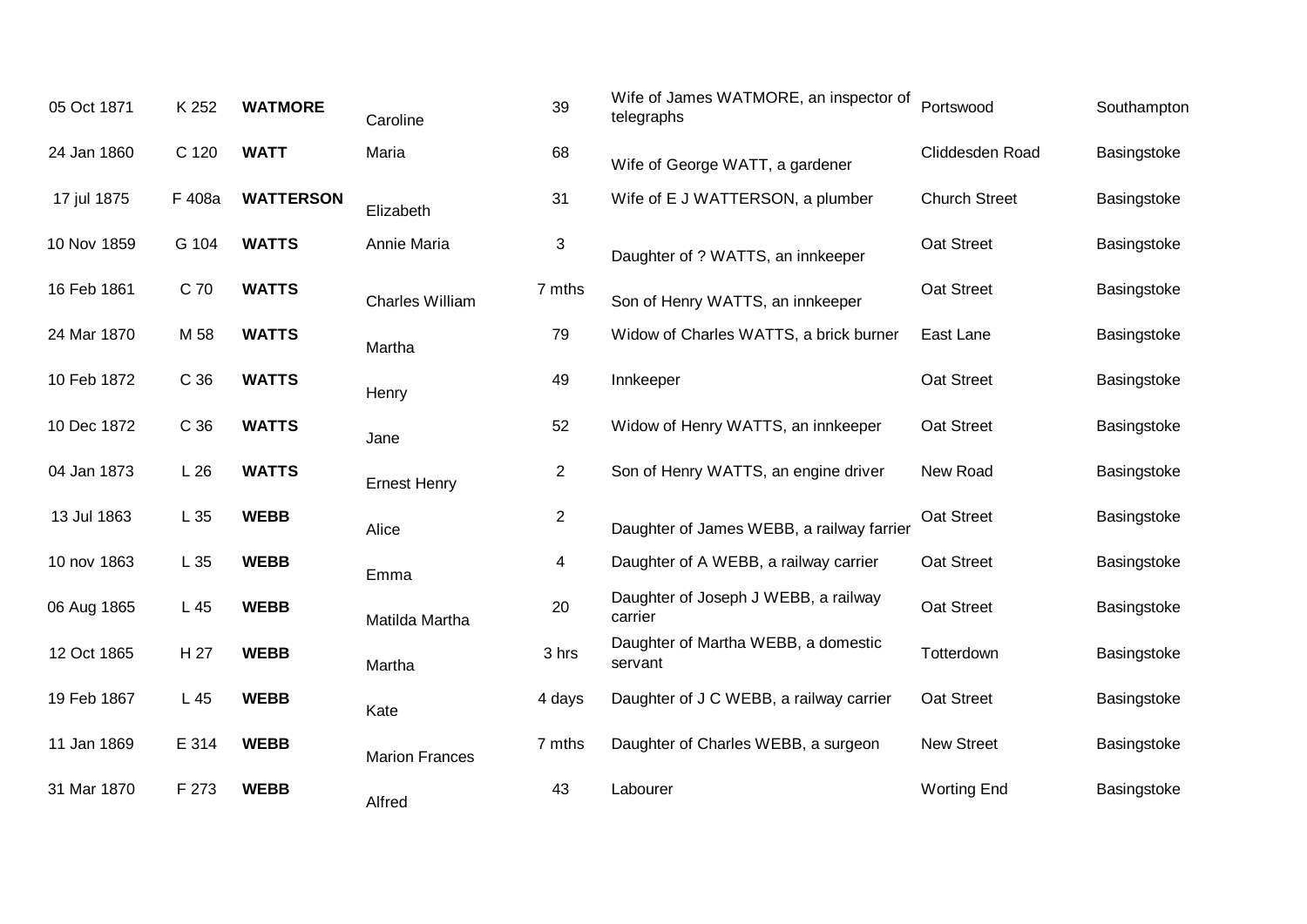| 20 Apr 1875 | E 314 | <b>WEBB</b>      | <b>Charlotte Caroline</b> | 50             | Wife of Charles WEBB, a surgeon            | <b>New Street</b>      | Basingstoke |
|-------------|-------|------------------|---------------------------|----------------|--------------------------------------------|------------------------|-------------|
| 23 Oct 1875 | E 49  | <b>WEEDON</b>    | Henry William             | 4              | Son of Henry WEEDON, a railway porter      | <b>Victoria Street</b> | Basingstoke |
| 29 Oct 1862 | C 19  | <b>WELLS</b>     | Albert                    | 2 mths         | Son of William WELLS, a labourer           | Down Grange Farm       | Basingstoke |
| 28 Sep 1863 | C 117 | <b>WELLS</b>     | Mary Jane                 | 20             | Domestic servant                           | <b>New Street</b>      | Basingstoke |
| 29 Sep 1863 | E 139 | <b>WELLS</b>     | Bessie, Knold?            | 18 mths        | Daughter of ? WELLS, a butcher             | Oat Street             | Basingstoke |
| 04 Sep 1865 | E 164 | <b>WELLS</b>     | Annie Eliza               | 8 mths         | Daughter of ? WELLS, a butcher             | Oat Street             | Basingstoke |
| 19 Dec 1866 | K 379 | <b>WELLS</b>     | Thomas                    | 32             | Labourer                                   | Hackwood Road          | Basingstoke |
| 20 Dec 1867 | K 352 | <b>WELLS</b>     | Caroline                  | $\overline{2}$ | Daughter of Thomas WELLS, a labourer       | <b>Back Lane</b>       | Basingstoke |
| 02 Apr 1868 | E 184 | <b>WELLS</b>     | Henry Arnold              | 1              | Son of John WELLS, a butcher               | <b>Church Street</b>   | Basingstoke |
| 04 Apr 1870 | C 83  | <b>WELLS</b>     | Sarah                     | 59             | Widow of Isaac WELLs, a waiter             | New Road               | Basingstoke |
| 06 May 1870 | E 213 | <b>WELLS</b>     | John                      | 42             | <b>Butcher</b>                             | New Road               | Eastrop     |
| 07 Jun 1870 | E 213 | <b>WELLS</b>     | Eliza                     | 37             | Widow of John WELLS, a builder             | New Road               | Eastrop     |
| 16 Jun 1870 | E 213 | <b>WELLS</b>     | <b>Frederick Arnold</b>   | 10 wks         | Son of John WELLS, a butcher               | New Road               | Eastrop     |
| 27 Jan 1873 | F299  | <b>WELLS</b>     | Thomas                    | 65             | Labourer                                   | <b>Bury Farm</b>       | Basingstoke |
| 13 Jan 1874 | F 163 | <b>WELLS</b>     | Richard                   | 73             | <b>Bricklayer</b>                          | <b>Chapel Street</b>   | Basingstoke |
| 24 Mar 1866 | G 60  | <b>WESTBROOK</b> | Mary Ann                  | 6 mths         | Daughter of James WESTBROOK, a<br>labourer | <b>Worting End</b>     | Basingstoke |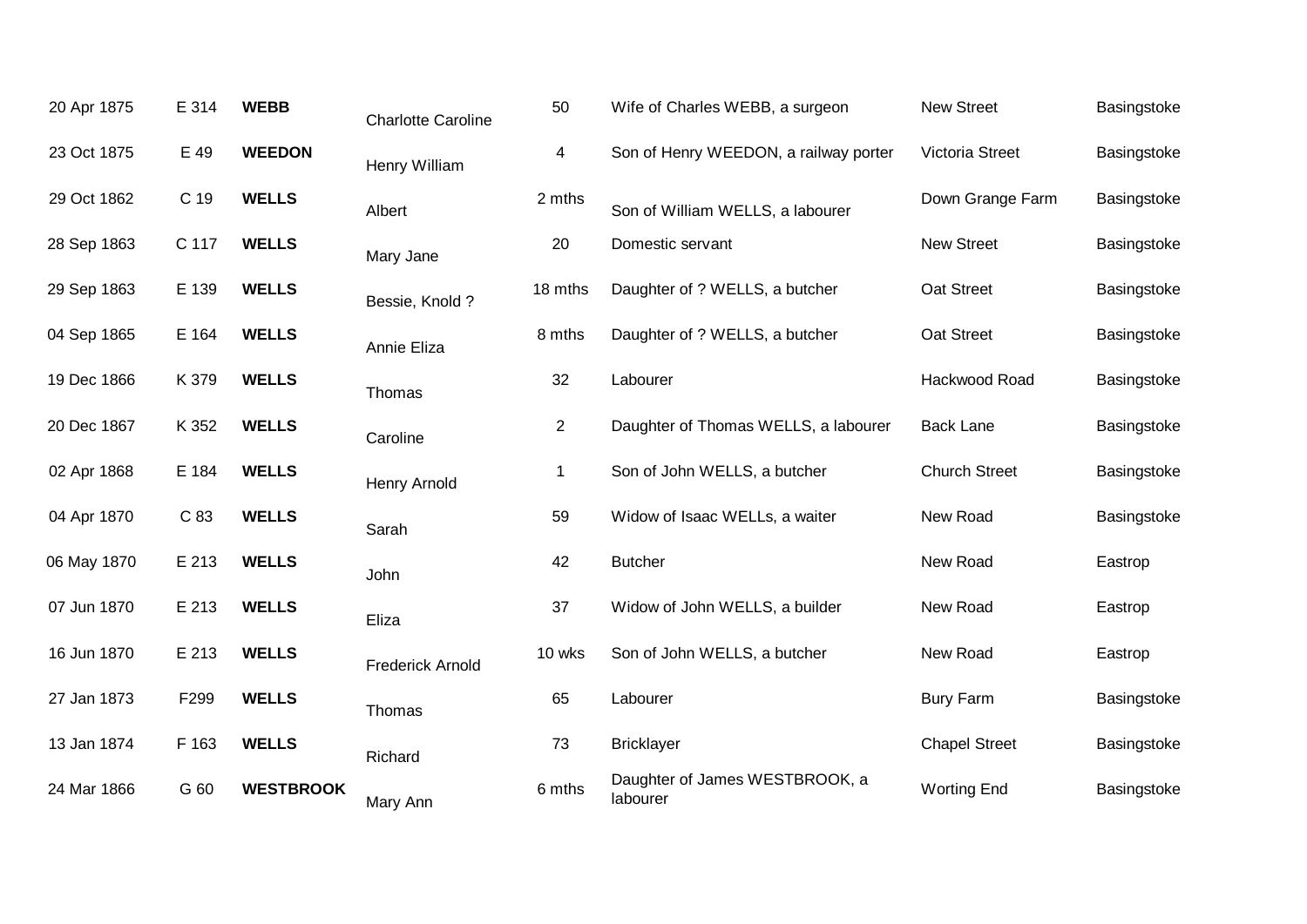| 18 Feb 1875 | F 61         | <b>WESTCOTT</b> | <b>Bridget</b> | 40      | Wife of R WESTCOTT, a tallow chandler                   | <b>Western Terrace</b>   | Basingstoke |
|-------------|--------------|-----------------|----------------|---------|---------------------------------------------------------|--------------------------|-------------|
| 01 Feb 1862 | H 13         | <b>WHALE</b>    | Eliza          | 31      | Wife of Thomas WHALE, a labourer                        | Flexpool                 | Basingstoke |
| 01 Aug 1868 | E 225        | <b>WHALE</b>    | George         | 6 hrs   | Son of George WHALE, a carpenter                        | Potters Lane             | Basingstoke |
| 08 Aug 1868 | E 225        | <b>WHALE</b>    | Sarah          | 11 days | Daughter of George WHALE, a carpenter                   | 4 Prospect Terrace       | Wandsworth  |
| 14 Sep 1861 | G 90         | <b>WHEATLEY</b> | Jim?           | 59      | Wife of George WHEATLEY, a blacksmith                   | Potters Lane             | Basingstoke |
| 29 Jul 1862 | C 105        | <b>WHEATLEY</b> | William        | 36      | Pork butcher                                            | <b>Church Street</b>     | Basingstoke |
| 25 Aug 1866 | G 71         | <b>WHEATLEY</b> | John           | 26      | Carpenter                                               | Potters Lane             | Basingstoke |
| 18 Feb 1870 | K 210        | <b>WHEATLEY</b> | Alice          | 14      | Daughter of William WHEATLEY, a pork<br>butcher         | <b>Church Street</b>     | Basingstoke |
| 12 Nov 1858 | G 231        | <b>WHEELER</b>  | William        | 36      | Innkeeper                                               | Hog Hatch                | Farnham     |
| 08 Feb 1859 | G 203        | <b>WHEELER</b>  | Jane           | 24      | Domestic servant                                        | <b>Winchester Street</b> | Basingstoke |
| 29 Jan 1869 | F 264        | <b>WHEELER</b>  | Judith         | 86      | Widow of John WHEELER, a horse keeper Winchester Street |                          | Basingstoke |
| 23 Apr 1870 | D 78         | <b>WHEELER</b>  | Elizabeth      | 28      | Domestic servant                                        | <b>Worting End</b>       | Basingstoke |
| 28 Oct 1871 | <b>B</b> 119 | <b>WHEELER</b>  | Fanny Lucy     | 21 mths | Daughter of Maurice ? WHEELER, a<br>labourer            | <b>Church Square</b>     | Basingstoke |
| 10 Feb 1872 | F 446a       | <b>WHEELER</b>  | Lucy           | 64      | Wife of Charles WHEELER, a labourer                     | <b>Church Cottage</b>    | Basingstoke |
| 22 May 1872 | B 119        | <b>WHEELER</b>  | Charles        | 1 day   | Son of Maurice ? WHEELER, a labourer                    | <b>Church Square</b>     | Basingstoke |
| 07 Jul 1873 | F 215        | <b>WHEELER</b>  | Charles        | 60      | Labourer                                                | Union Workhouse          | Basingstoke |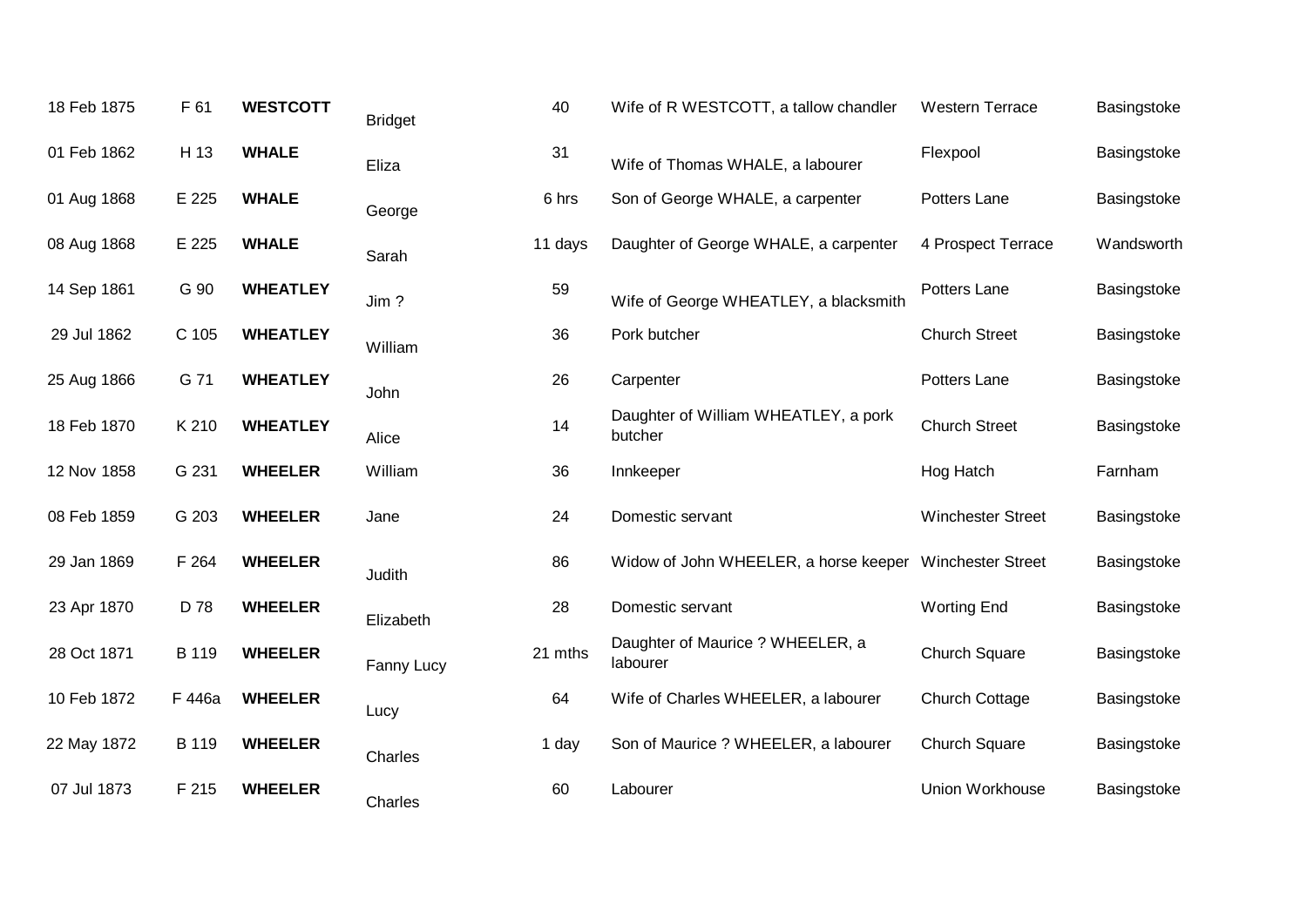| 11 Mar 1875 | D 359  | <b>WHEELER</b>   | Marian Ellen         | 9 mths         | Daughter of ? WHEELER, a harness maker Church Street |                       | Basingstoke |
|-------------|--------|------------------|----------------------|----------------|------------------------------------------------------|-----------------------|-------------|
| 24 Mar 1875 | E 120  | <b>WHEELER</b>   | Robert               | 1 day          | Son of Marius ? WHEELER, a labourer                  | <b>Church Cottage</b> | Basingstoke |
| 30 Oct 1875 | D 374  | <b>WHEELER</b>   | <b>Jesse Charles</b> | 3 mths         | Son of John WHEELER                                  | <b>Church Street</b>  | Basingstoke |
| 21 Jan 1876 | M 64   | <b>WHEELER</b>   |                      | Still born     | Child of William WHEELER, a groom                    | Hackwood Road         | Basingstoke |
| 16 Apr 1871 | E 319  | <b>WHIDDETON</b> | Mary                 | 74             | Domestic servant                                     | Flexpool              | Basingstoke |
| 03 Apr 1865 | D 49   | <b>WHISTLER</b>  | Elizabeth            | 74             | Widow of Henry WHISTLER, a labourer                  | <b>Church Street</b>  | Basingstoke |
| 08 Apr 1859 | G 202  | <b>WHITE</b>     | Laure Judith         | $\overline{7}$ | Daughter of ? WHITE, a whitesmith                    | Hackwood Road         | Basingstoke |
| 19 Feb 1861 | D 72   | <b>WHITE</b>     | Ann                  | 13 mths        | Daughter of Elizabeth ? WHITE, a domestic<br>servant | Totterdown            | Basingstoke |
| 12 May 1862 | C 13   | <b>WHITE</b>     | Tom                  | 9 mths         | Son of Tom WHITE, a castrator                        | Northbrook Street     | Basingstoke |
| 24 Jan 1863 | D 115  | <b>WHITE</b>     |                      | Still born     | Child of Betsey WHITE, a domestic servant            | Totterdown            | Basingstoke |
| 09 May 1863 | E 148  | <b>WHITE</b>     | Frederick John       | 10 mths        | Son of William WHITE, a railway porter<br>(GWR)      | <b>Bunyan Place</b>   | Basingstoke |
| 22 Jul 1863 | D 14   | <b>WHITE</b>     | Alice                | 36             | Widow of William WHITE, a labourer                   | <b>Worting End</b>    | Basingstoke |
| 24 Apr 1865 | C 13   | <b>WHITE</b>     | Walter               | 15 mths        | Son of Tom WHITE, a castrator                        | Northbrook Street     | Basingstoke |
| 26 Jun 1865 | G 189a | <b>WHITE</b>     |                      | Still born     | Child of Walter WHITE, a cooper                      | Gas House Row         | Basingstoke |
| 05 Jul 1865 | E 132  | <b>WHITE</b>     | James                | $\overline{7}$ | Son of William WHITE, a railway porter<br>(GWR)      | <b>Bunyan Place</b>   | Basingstoke |
| 08 Dec 1866 | G 190  | <b>WHITE</b>     | Elizabeth            | 77             | Wife of James WHITE, a labourer                      | <b>Chapel Street</b>  | Basingstoke |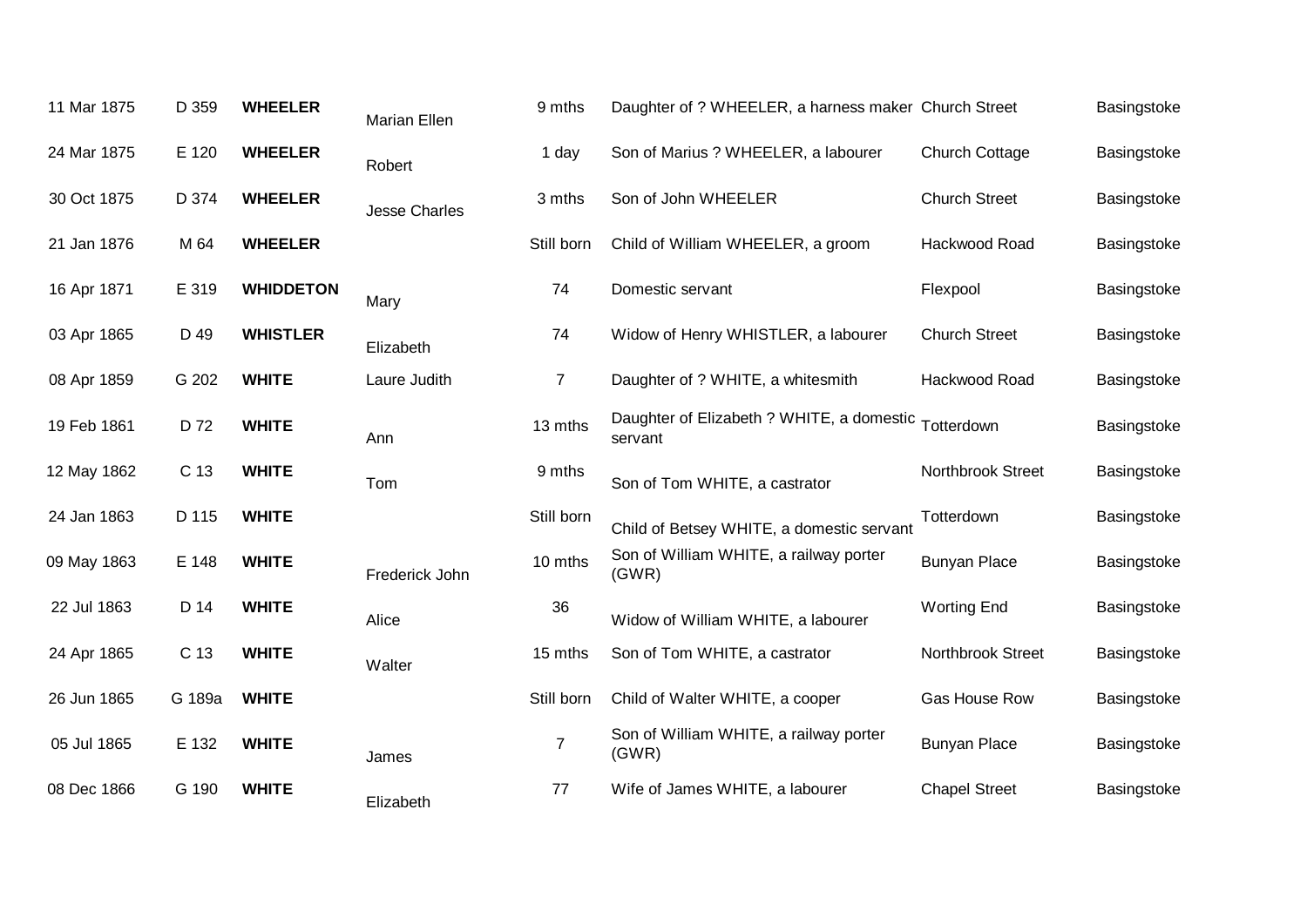| 04 May 1868 | E 137  | <b>WHITE</b>     | Lily                 | $\mathbf 1$    | Daughter of John WHITE, a sawyer                        | <b>Chapel Street</b>   | Basingstoke       |
|-------------|--------|------------------|----------------------|----------------|---------------------------------------------------------|------------------------|-------------------|
| 10 Jun 1868 | F 448a | <b>WHITE</b>     | Jane                 | 31             | Domestic servant                                        | Union Workhouse        | <b>Basing</b>     |
| 12 Jun 1869 | E 112  | <b>WHITE</b>     | Harriett             | 40             | Wife of John WHITE, labourer                            | <b>Chapel Street</b>   | Basingstoke       |
| 25 Nov 1869 | G 164  | <b>WHITE</b>     | James                | 83             | Labourer                                                | Totterdown             | Basingstoke       |
| 28 Nov 1874 | F 199  | <b>WHITE</b>     | Edward               | 63             | Timber merchant                                         | <b>Cross Street</b>    | Basingstoke       |
| 20 Sep 1874 | D 145  | <b>WHITEWICK</b> | Charles              | 35             | Ex policeman                                            | <b>Western Terrace</b> | Basingstoke       |
| 24 Jul 1873 | F215   | <b>WHITLOCK</b>  |                      | Still born     | Child of Arthur WHITLOCK, a railway guard Gas House Row |                        | Basingstoke       |
| 09 Jan 1869 | F 305  | <b>WHITTOCK</b>  | Austin               | 39             | Labourer                                                | <b>Church Street</b>   | Basingstoke       |
| 09 Feb 1871 | F 22   | <b>WHITWICK</b>  | <b>Edward Alfred</b> | 9 wks          | Son of Charles WHITWICK, a policeman                    | <b>Western Terrace</b> | Basingstoke       |
| 11 Dec 1867 | J 310  | <b>WICKENS</b>   | Dinah                | 30             | Domestic servant                                        | Sherborne Road         | Sherborne St John |
| 02 Sep 1863 | K 287  | <b>WIER</b>      | Ellen Jane           | $\overline{7}$ | Daughter of ? WIER ?, a railway policeman<br>(GWR)      | Potters Lane           | Basingstoke       |
| 08 Sep 1863 | H 83   | <b>WIER</b>      | William Henry        | $\,6$          | Son of John WEIR, a railway policeman<br>(GWR)          | Potters Lane           | Basingstoke       |
| 08 Sep 1863 | H 83   | <b>WIER</b>      | Job                  | $\overline{c}$ | Son of John WEIR, a railway policeman<br>(GWR)          | Potters Lane           | Basingstoke       |
| 04 Jan 1862 | G 108  | <b>WIGG</b>      | Jane                 | 53             | Widow of Thomas WIGG, a sawyer                          | Hackwood Road          | Basingstoke       |
| 04 Mar 1864 | G 163  | <b>WIGG</b>      | Windham              | 6 wks          | Son of George WIGG, a baker                             | <b>Bunyan Place</b>    | Basingstoke       |
| 12 Aug 1864 | F 332  | <b>WIGG</b>      | William              | 51             | Late farmer                                             | Oat Street             | Basingstoke       |
|             |        |                  |                      |                |                                                         |                        |                   |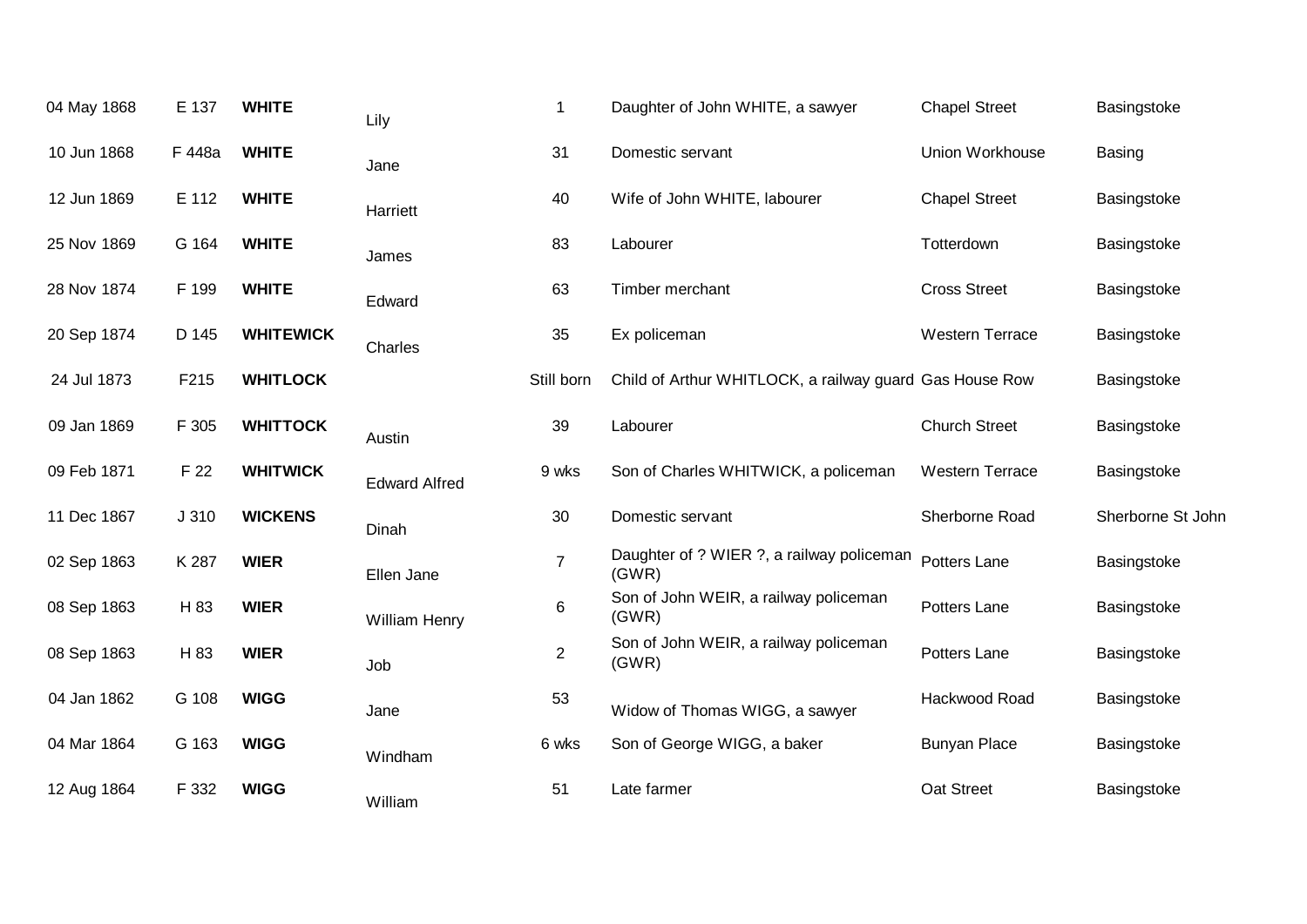| 23 Sep 1868 | D 111          | <b>WILD</b>       | <b>William James</b> | 2 mths      | Son of Martha WILD, a domestic servant | Totterdown           | Basingstoke |
|-------------|----------------|-------------------|----------------------|-------------|----------------------------------------|----------------------|-------------|
| 14 Aug 1871 | F 405          | <b>WILD</b>       | William George       | 26          | Labourer                               | Reading Road         | Basingstoke |
| 03 Feb 1873 | D 68           | <b>WILD</b>       | William              | 62          | Labourer                               | Cliddesden Road      | Basingstoke |
| 07 Feb 1875 | J 386          | <b>WILD</b>       | Charles              | 76          | Labourer                               | <b>Basing Road</b>   | Basingstoke |
| 07 Jan 1862 | C <sub>6</sub> | <b>WILKES</b>     | Mary Ann             | 47          | Domestic servant                       | Winchester Street    | Basingstoke |
| 04 Dec 1862 | K 102          | <b>WILKINS</b>    | Richard              | 76          | Wheelwright                            | Flexpool             | Basingstoke |
| 21 Jul 1868 | J 358          | <b>WILLES</b>     | George               | 35          | <b>Bricklayer</b>                      | <b>Worting End</b>   | Basingstoke |
| 21 Dec 1871 | F 100          | <b>WILLES</b>     | Joel                 | 61          | Labourer                               | Gas House Row        | Basingstoke |
| 26 Mar 1868 | K 59           | <b>WILLIAMS</b>   | Thonas               | 19          | Fireman                                | <b>Church Street</b> | Basingstoke |
| 22 May 1868 | K 63           | <b>WILLIAMS</b>   | Job                  | 73          | <b>Baker</b>                           | <b>Church Street</b> | Basingstoke |
| 05 May 1869 | <b>B</b> 109   | <b>WILLIAMS</b>   | Elizabeth Ellen      | $\mathbf 1$ | Daughter of Henry WILLIAMS, a hawker   | Victoria Street      | Basingstoke |
| 02 Jun 1870 | C 135          | <b>WILLIAMSON</b> | Frederick            | 18 mths     | Son of James WILLIAMSON, a tailor      | London Street        | Basingstoke |
| 13 Feb 1872 | H 80           | <b>WILLIAMSON</b> | Joseph               | 68          |                                        | Sarum Place          | Basingstoke |
| 30 Jan 1874 | K 124          | <b>WILLIAMSON</b> | Rose                 | 16          | Domestic servant                       | Victoria Street      | Basingstoke |
| 25 Sep 1870 | F 335          | <b>WILLIS</b>     | William              | 41          | Railway porter (GWR)                   | <b>Chapel Street</b> | Basingstoke |
| 20 Mar 1876 | K 162          | <b>WILLIS?</b>    | Martha               | 28          | Wife of Richard WILLIS ?, a labourer   | Ford's Buildings     | Basingstoke |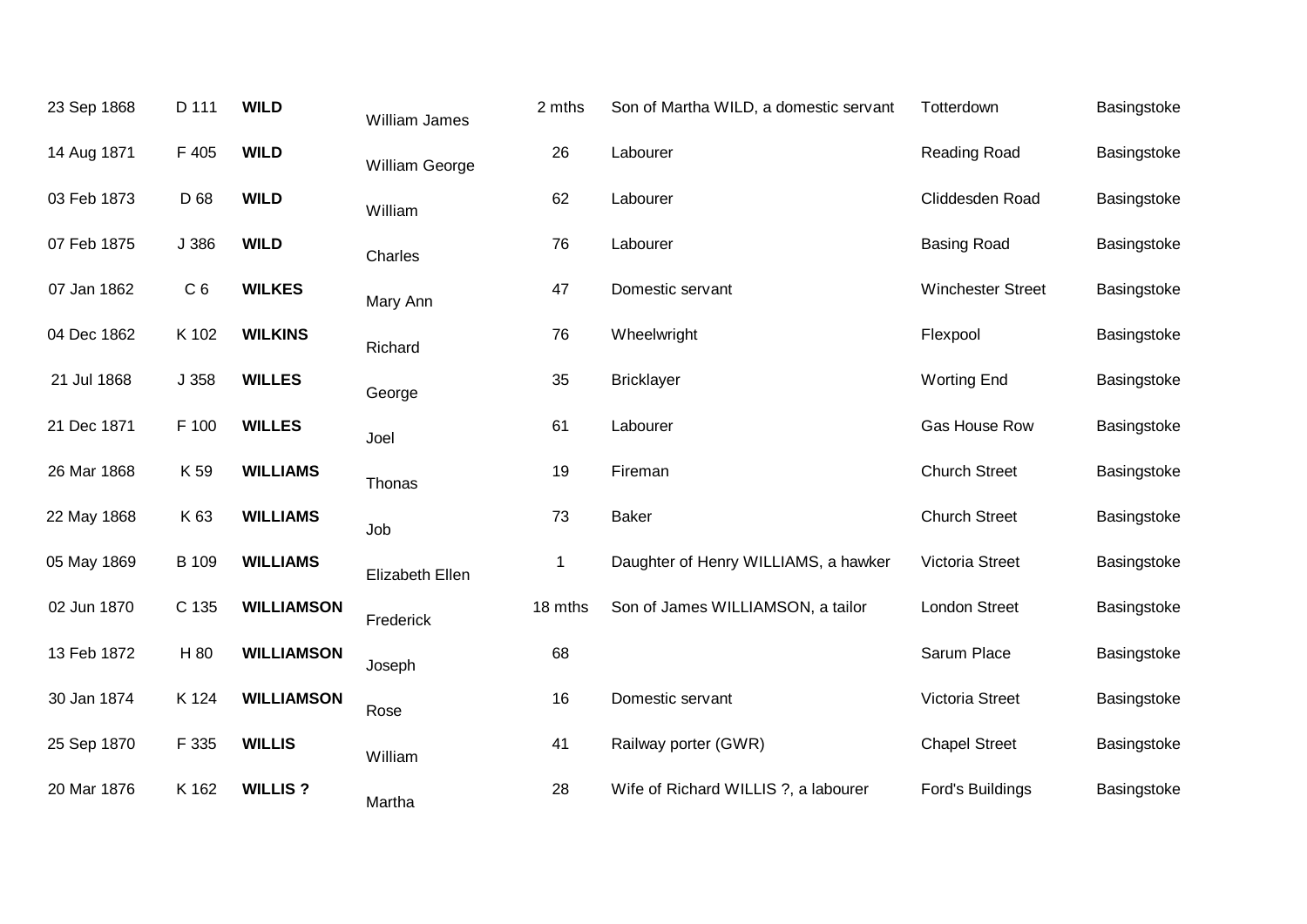| 25 Apr 1859 | F 289          | <b>WILLS</b>      | William Sargeant | 40         | Attorney clerk                                   | <b>Church Street</b>     | Basingstoke |
|-------------|----------------|-------------------|------------------|------------|--------------------------------------------------|--------------------------|-------------|
| 01 May1869  | F 448a         | <b>WILMOT</b>     |                  | Still born | Child of William R WILMOT, a whitesmith          | Flexpool                 | Basingstoke |
| 16 Dec 1866 | L 65           | <b>WILMOTT</b>    | Caroline         | 19 mths    | Daughter of Henry WILMOTT, a whitesmith Flexpool |                          | Basingstoke |
| 17 Jan 1871 | F 103          | <b>WINDIATE?</b>  | Elizabeth        | 19         | Domestic servant                                 | <b>Back Lane</b>         | Basingstoke |
| 15 Dec 1870 | E 375          | <b>WISE</b>       | Hannah Gertrude  | 6 wks      | Daughter of Anne WISE, a domestic<br>servant     | <b>Church Street</b>     | Basingstoke |
| 21 Dec 1858 | D 4            | <b>WOODBRIDGE</b> | William          | 25         | <b>Harness Maker</b>                             | <b>Bedford Place</b>     | Basingstoke |
| 07 Aug 1873 | B 111          | <b>WOODBRIDGE</b> | William          | 72         | Harness maker                                    | <b>Chapel Street</b>     | Basingstoke |
| 06 Mar 1875 | <b>B79</b>     | <b>WOODBRIDGE</b> | Hannah           | 74         | Widow of John WOODVRIDGE, a harness<br>maker     | <b>Chapel Street</b>     | Basingstoke |
| 22 Sep 1868 | D 321          | <b>WOODHOUSE</b>  | Charles          | 43         | Labourer                                         | <b>Bunyan Place</b>      | Basingstoke |
| 04 Jun 1870 | D 336          | <b>WOODHOUSE</b>  | Martha           | 44         | Widow of Charles WOODHOUSE, a<br>labourer        | <b>Bunyan Place</b>      | Basingstoke |
| 20 Mar 1865 | H <sub>8</sub> | <b>WOODMAN</b>    | Ann              | 54         | Wife of James WOODMAN, a shoemaker               | <b>Winchester Street</b> | Basingstoke |
| 09 Feb 1867 | J 376          | <b>WOODMAN</b>    | Mary Ann         | 49         | Shoebinder                                       | <b>Winchester Street</b> | Basingstoke |
| 05 May 1874 | H 29           | <b>WOODMAN</b>    | John             | 65         | Shoemaker                                        | <b>Winchester Street</b> | Basingstoke |
| 18 Jul 1871 | D 127          | <b>WOODROFF</b>   |                  | Still born | Child of Alfred WOODROFF, a labourer             | <b>Cambridge Terrace</b> | Basingstoke |
| 21 Jan 1862 | D 60           | <b>WOOLFORD</b>   | John             | 6 wks      | Son of George WOOLFORD, a labourer               | Reading Road             | Basingstoke |
| 26 Feb 1862 | D 61           | <b>WOOLFORD</b>   | Elizabeth        | 37         | Wife of George WOOLFORD, a labourer              | Totterdown               | Basingstoke |